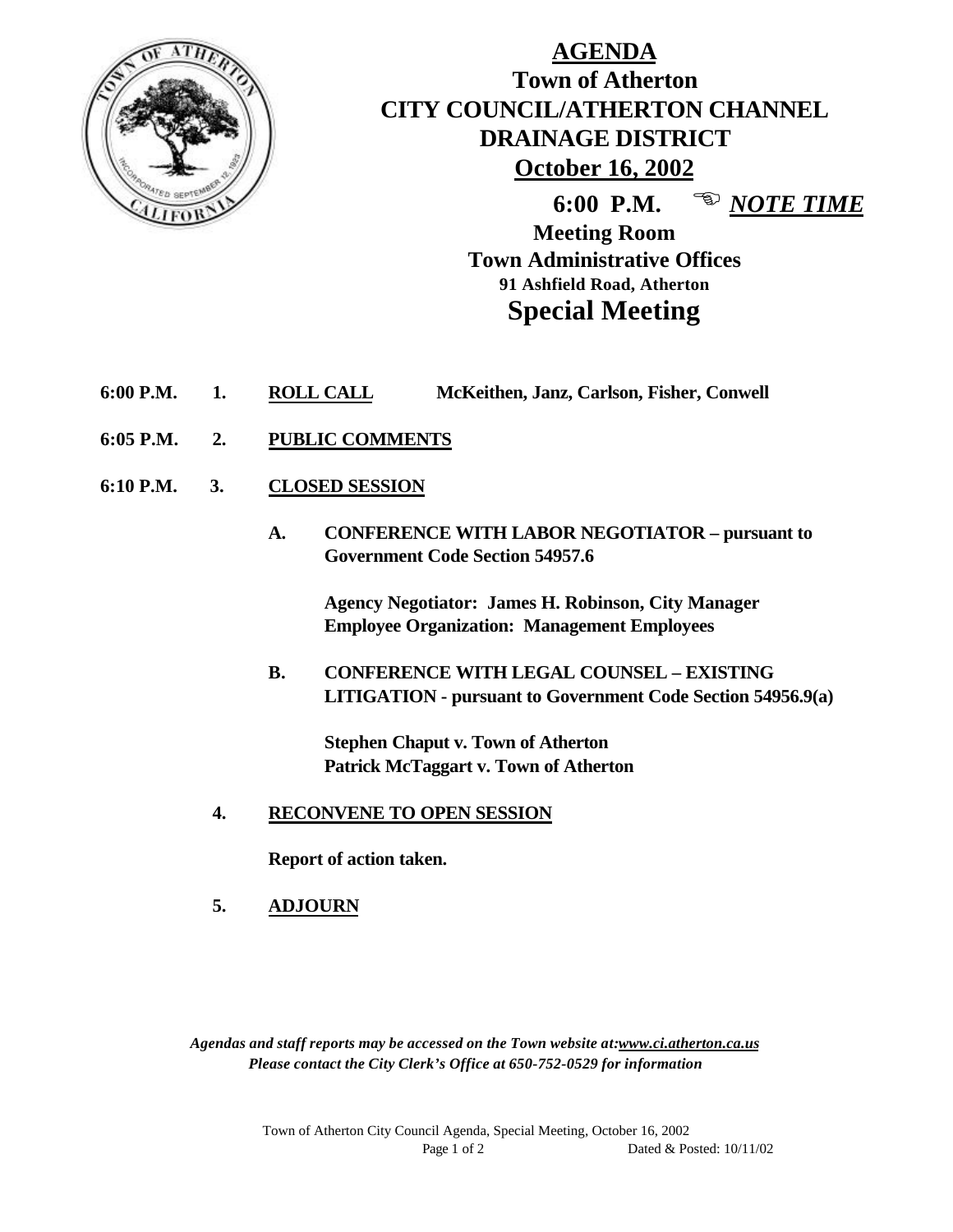Pursuant to the Americans with Disabilities Act, if you need special assistance in this meeting, please contact the City Clerk's Office at (650) 752-0529. Notification of 48 hours prior to the meeting will enable the City to make reasonable arrangements to ensure accessibility to this meeting. (29 CRF 35.104 ADA Title II)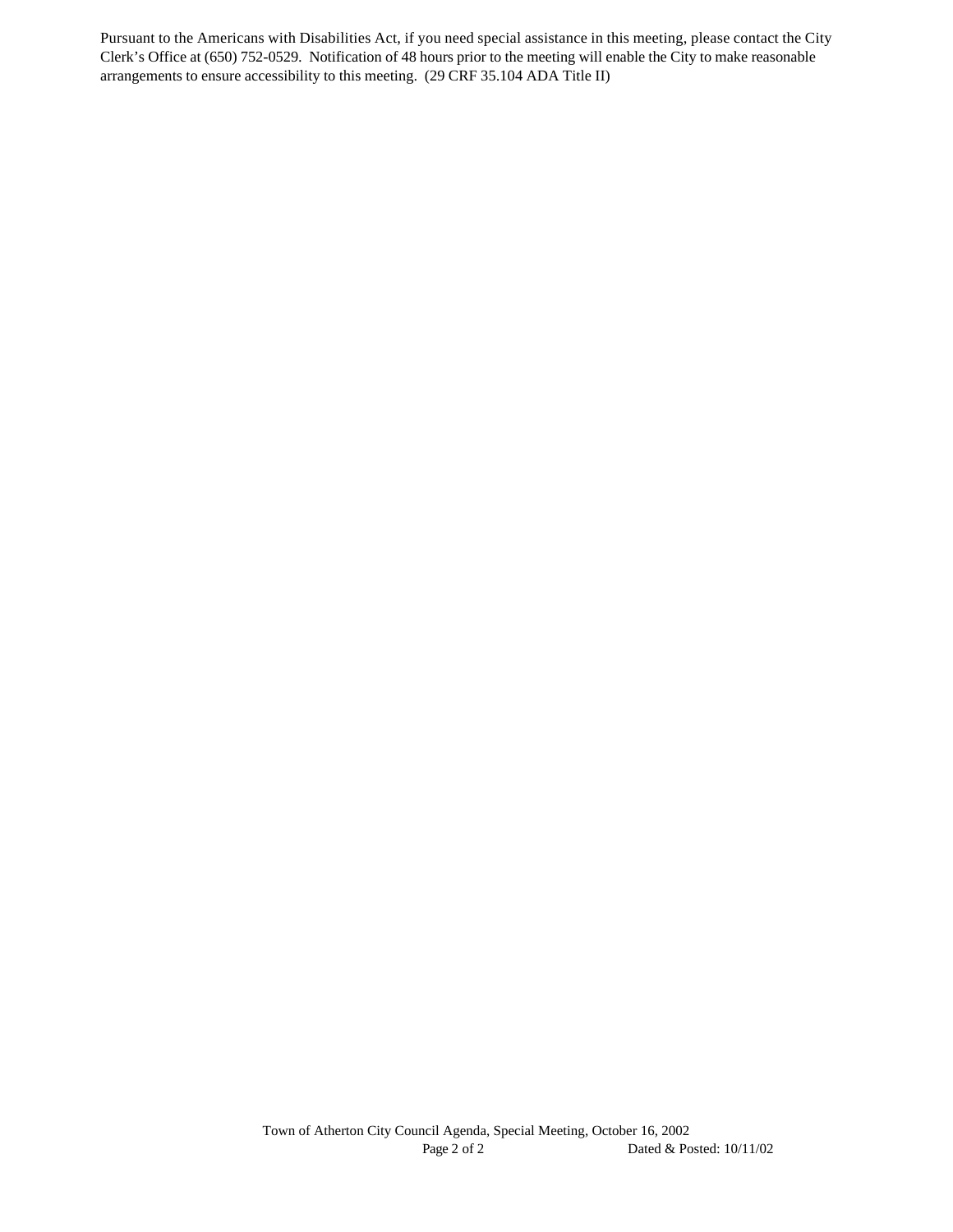

**AGENDA Town of Atherton CITY COUNCIL/ATHERTON CHANNEL DRAINAGE DISTRICT October 16, 2002 7:00 p.m. TOWN COUNCIL CHAMBERS** 94 Ashfield Road Atherton, California

### **REGULAR MEETING**

- **7:00 P.M. 1. PLEDGE OF ALLEGIANCE**
- **7:03 P.M. 2. ROLL CALL McKeithen, Janz, Carlson, Fisher, Conwell**
- **7:05 P.M. 3. PRESENTATIONS (None)**
- **7:05 P.M. 4. COUNCIL REPORTS**
- **7:25 P.M. 5. PUBLIC COMMENTS (only for items which are not on the agenda – limit of three minutes per person)**
- **7:35 P.M. 6. STAFF REPORTS**
- **7:45 P.M. 7. COMMUNITY ORGANIZATION ROUNDTABLE REPORT (Directed by Resolution No. 99-6)**
- **8:00 P.M. CONSENT CALENDAR (Items 8 17)**
	- **8. APPROVAL OF MINUTES OF SPECIAL MEETINGS OF SEPTEMBER 10, SEPTEMBER 18, AND SEPTEMBER 25, 2002 AND REGULAR MEETING OF SEPTEMBER 18, 2002**
	- **9. APPROVAL OF BILLS AND CLAIMS FOR SEPTEMBER, 2002 IN THE AMOUNT OF \$1,897,074**
	- **10. ACCEPTANCE OF MONTHLY FINANCIAL REPORT FOR SEPTEMBER 2002**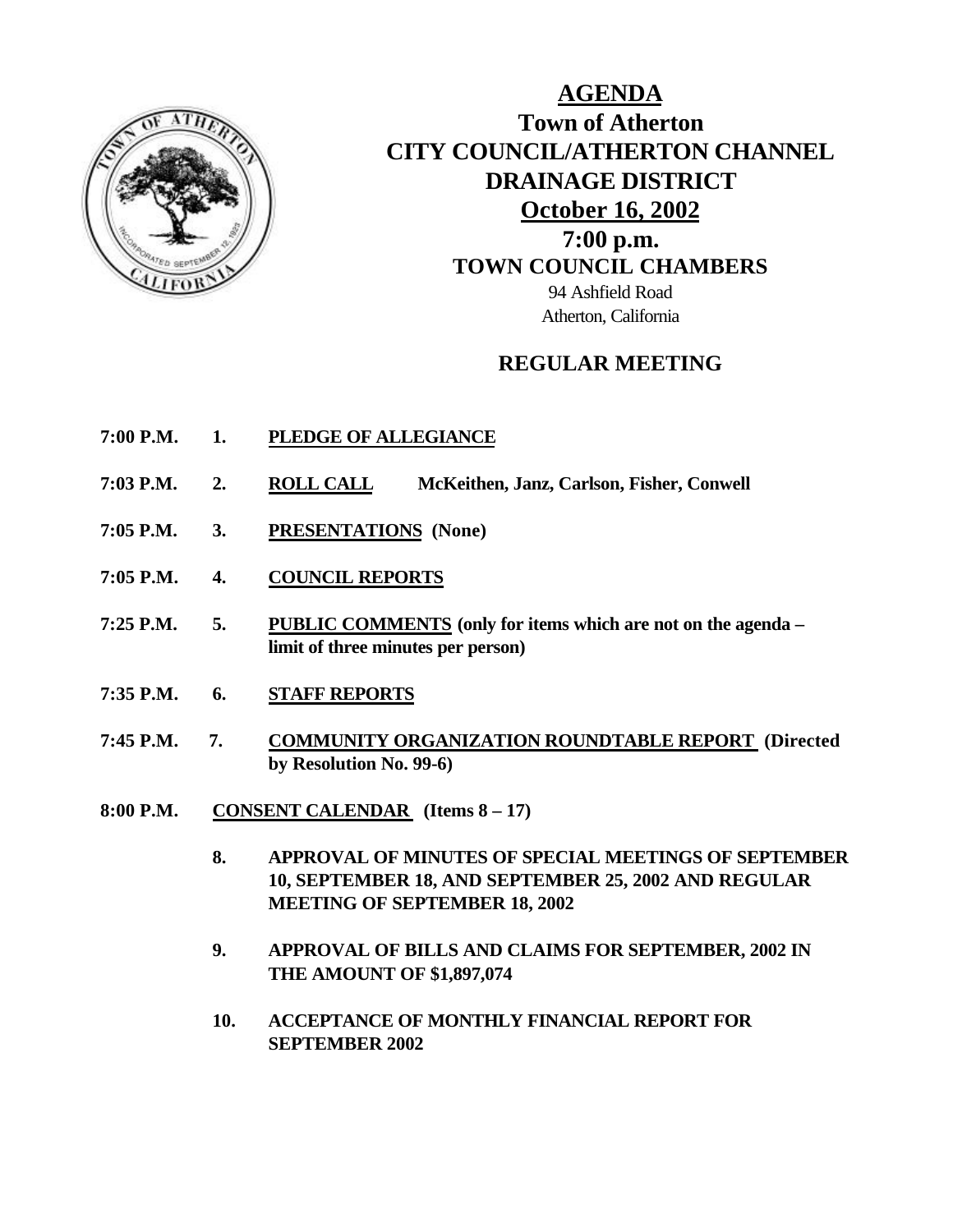### **11. ADOPTION OF ORDINANCE AMENDING CHAPTER 17.36 OF THE ATHERTON MUNICIPAL CODE RELATING TO BASEMENT CONSTRUCTION**

**Recommendation: Adopt Ordinance No. \_\_\_ amending Chapter 17.36 of the Atherton Municipal Code placing limitations on the construction of basements outside of the main building area.**

### **12. ACCEPTANCE OF WORK AND AUTHORIZATION TO RECORD A NOTICE OF COMPLETION – WEST MIDDLEFIELD PROJECT**

**Recommendation: Accept the work and authorize staff to record a Notice of Completion for the West Middlefield Road Overlay Project No. 02-003.**

**13. APPROVAL OF FISCAL YEAR 2002-03 INVESTMENT POLICY**

**Recommendation: Approve the Investment Policy for Fiscal Year 2002-03 as presented, and recommended by the Audit Committee and Staff.**

**14. ADOPTION OF A RESOLUTION ADOPTING SALARIES AND BENEFITS FOR MANAGEMENT STAFF FOR FISCAL YEARS 2002-03 THROUGH 2003-04**

**Recommendation: Adopt a resolution adopting salaries and benefits for Management Staff for Fiscal Years 2002-03 through 2003-04.**

### **15. INFORMATION REPORT REGARDING NOMINEES FOR THE MIDPENINSULA COMMUNITY MEDIA CENTER BOARD**

**Recommendation: Receive and file report on nominating a resident to serve on the Midpeninsula Community Media Center Board.**

#### **16. ACCEPTANCE OF DONATION FOR POLICE CANINE PROGRAM**

**Recommendation: Accept a donation in the amount of \$8,500 to purchase a new police canine and augment Police Department budget in that amount.**

### **17. APPROVAL OF DONATION OF UNCLAIMED BICYCLES TO THE SAN MATEO COUNTY RECYCLEWORKS**

**Recommendation: Declare specific Town property surplus and authorize the donation of unclaimed bicycles to the San Mateo County RecycleWorks.**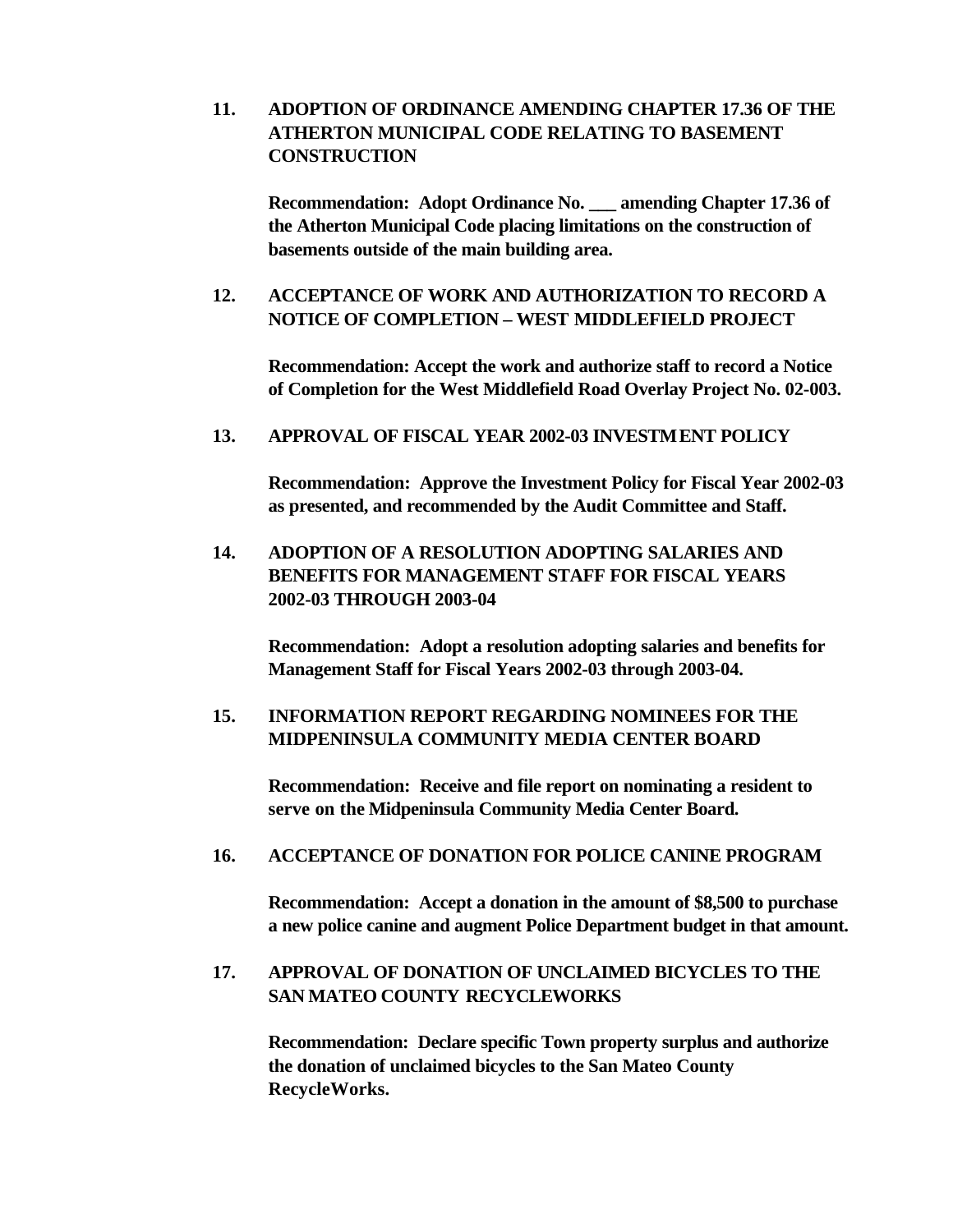#### **PUBLIC HEARING (Items 18 - 19)**

### **8:10 P.M. 18. PUBLIC HEARING AND ADOPTION OF A RESOLUTION ORDERING THE VACATION OF A PORTION OF FAXON ROAD RIGHT-OF-WAY**

**Recommendation: Open public hearing, hear testimony, close public hearing. Adopt Resolution No. 02-\_\_\_, ordering the vacation of a portion of Faxon Road right-of-way adjacent to 96 Faxon Road, with reservation of a public utility easement.**

### **8:20 P.M. 19. PUBLIC HEARING – CONDITIONAL USE PERMIT TO ALLOW THE LANDING OF A HELICOPTER AT ST. JOSEPH'S SCHOOL, 150 VALPARAISO AVENUE**

**Recommendation: Open public hearing, hear testimony, close public hearing. Approve the Conditional Use Permit request for a helicopter landing at 150 Valparaiso Avenue for the Police D.A.R.E. Program based on the findings in the staff report and subject to the draft Conditional Use Permit.**

#### **REGULAR AGENDA (Items 20 - 23)**

### **8:35 P.M. 20. CONSIDERATION OF FISCAL YEAR 2001-2002 AUDIT AND AUDIT COMMITTEE REPORT**

**Recommendation: Consider and accept Audit Report for year ending June 30, 2002 submitted by Caporicci and Larson and acceptance of recommendations from Town of Atherton Audit Committee.**

**8:55 P.M. 21. APPROVAL OF HOUSING REHABILITATION LOAN AGREEMENT WITH SAN MATEO COUNTY AND AUTHORIZATION FOR THE MAYOR TO EXECUTE SAID AGREEMENT** 

> **Recommendation: Approve Housing Rehabilitation Loan Agreement with San Mateo County and authorize the Mayor to execute said agreement.**

**9:05 P.M. 22. RECOMMENDATION OF TRANSPORTATION COMMITTEE TO HAVE THE CITY COUNCIL DIRECT THE PLANNING COMMISSION TO REVIEW THE SPIEKER PAVILION CONDITIONAL USE PERMIT RELATIVE TO THE CONDITION REQUIRING A NEW DRIVEWAY CONNECTION TO VALPARAISO AVENUE**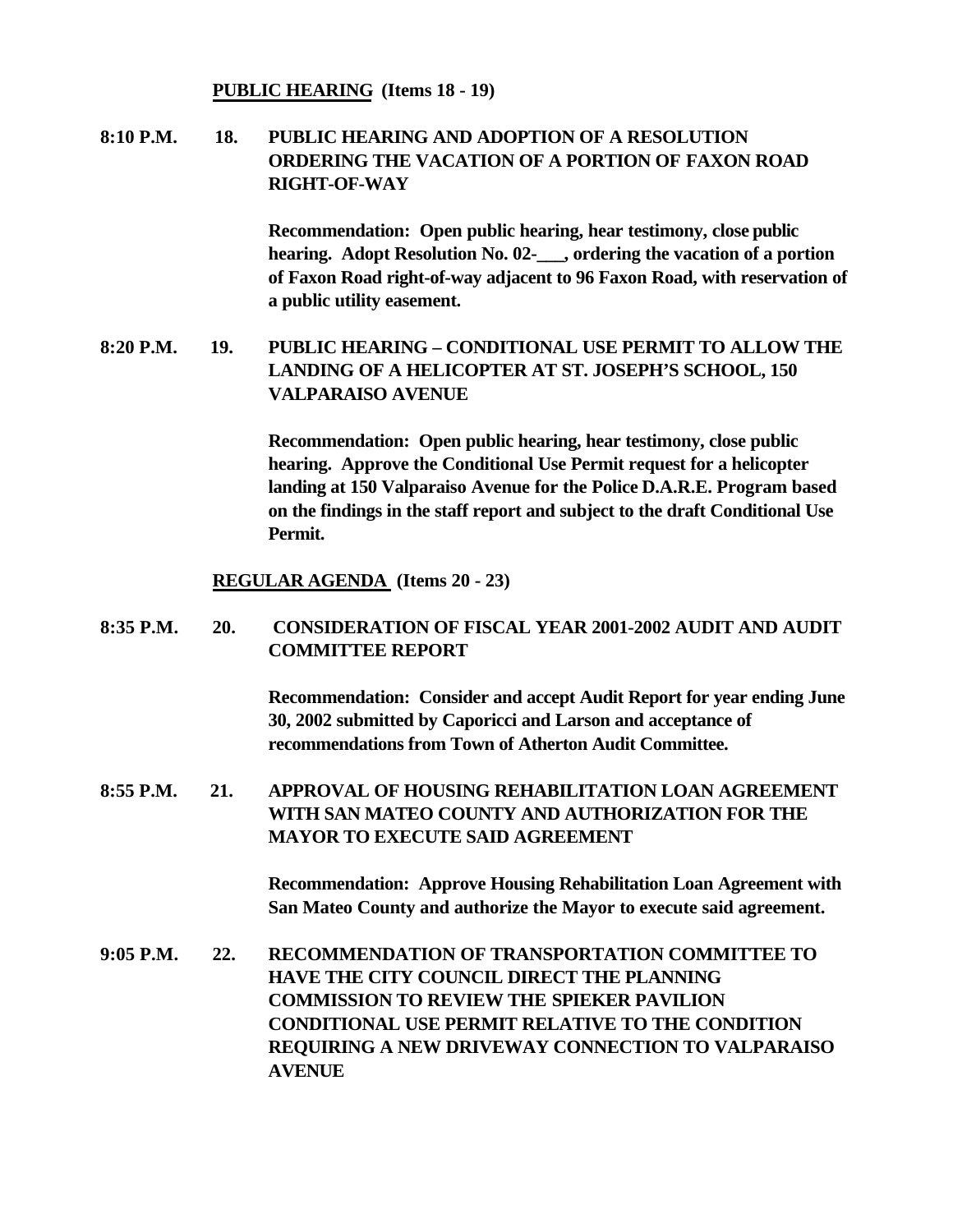**Recommendation: Direct the Planning Commission to review the Sacred Heart Schools' Spieker Pavilion Conditional Use Permit relative to the condition requiring a new driveway connection to Valparaiso Avenue.**

#### **9:20 P.M. 23. DISCUSSION OF COMMUNITY ORGANIZATION ROUNDTABLE**

**Recommendation: Discuss the Community Organization Roundtable Resolution, and if appropriate, give direction to staff for future implementation of the Resolution.**

- **9:30 P.M. 24. PUBLIC COMMENTS**
- **9:40 P.M. 25. ADJOURNMENT**

*Agendas and staff reports may be accessed on the Town website at: www.ci.atherton.ca.us* F *Please contact the City Clerk's Office at 650.752.0529 with any questions*

Pursuant to the Americans with Disabilities Act, if you need special assistance in this meeting, please contact the City Clerk's Office at (650) 752-0529. Notification of 48 hours prior to the meeting will enable the City to make reasonable arrangements to ensure accessibility to this meeting. (29 CRF 35.104 ADA Title II)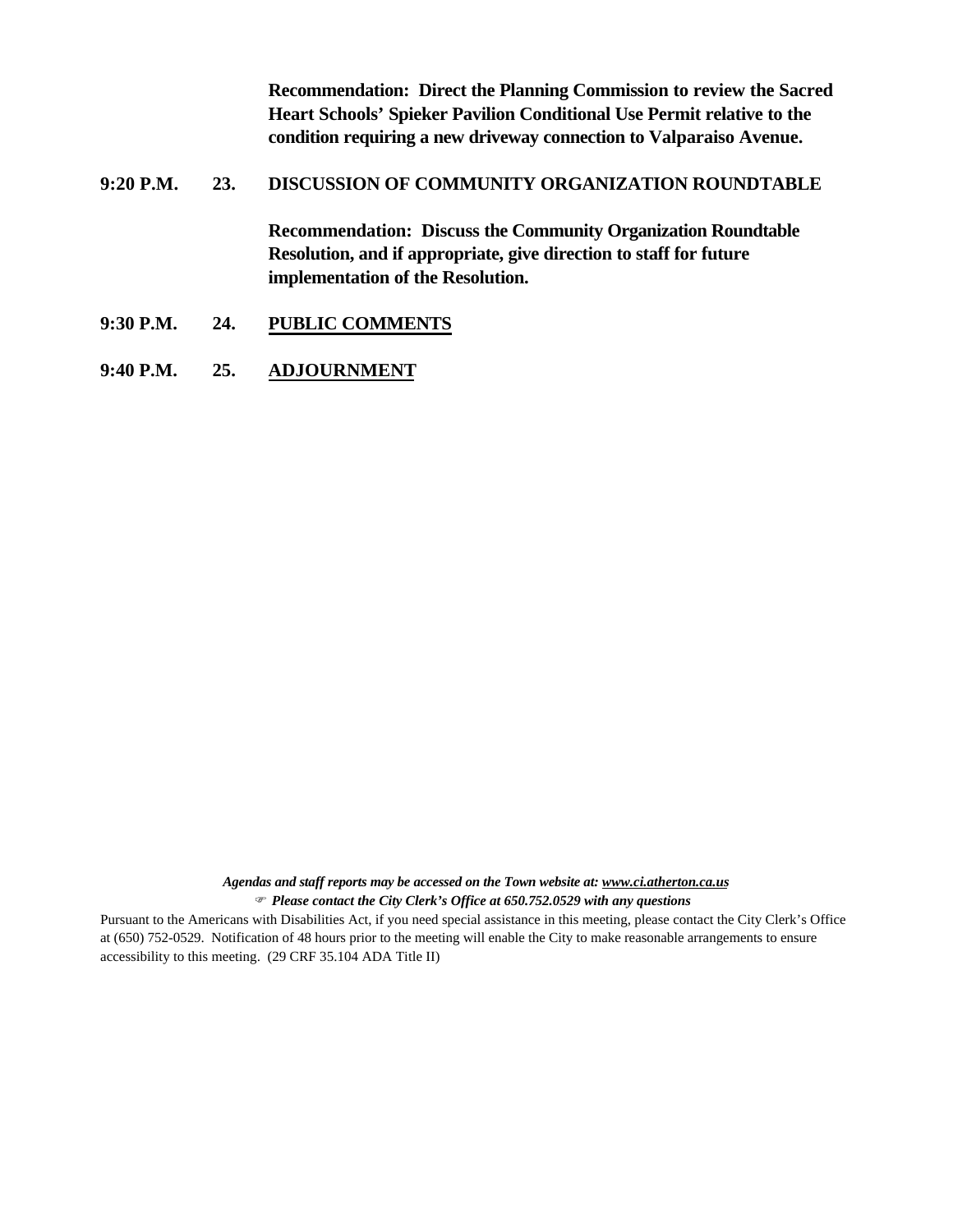

**Draft Minutes Town of Atherton CITY COUNCIL September 10, 2002 7:00 p.m. Pavilion, Holbrook-Palmer Park** 150 Watkins Avenue, Atherton, California **Special Meeting**

# *Community Organization Roundtable*

**Mayor Carlson called the meeting to order at 7:10 p.m. After the pledge of allegiance, the Mayor called for a moment of silence to commemorate those who lost their lives on September 11, 2001.**

**ROLL CALL**

| PRESENT: | <b>Kathy McKeithen</b>    |
|----------|---------------------------|
|          | <b>James R. Janz</b>      |
|          | Alan B. Carlson           |
|          | Dianne M. Fisher          |
|          | <b>William R. Conwell</b> |

**Also present were City Manager James H. Robinson and the following representatives from Town Commissions, Committees, and Community Organizations:**

| <b>Rose Hau</b>                    | <b>Planning Commission</b>                        |
|------------------------------------|---------------------------------------------------|
| <b>Shirley Carlson</b>             | <b>Tree Committee</b>                             |
| <b>Marion Oster</b>                | <b>Planning Commission, Heritage Association</b>  |
| <b>Fran Eastman Arts Committee</b> |                                                   |
| <b>Vit Eckersdorf</b>              | <b>Holbrook-Palmer Recreation Park Foundation</b> |
| <b>Nancy Greenbach</b>             | <b>Atherton Dames</b>                             |
| <b>John Sisson</b>                 | <b>Lloyden Park Homeowners' Association</b>       |
| <b>Bob Jenkins</b>                 | <b>Atherton Civic Interest League</b>             |

#### **PUBLIC COMMENTS**

**Mayor Carlson introduced Charles Marsala, who will take office in December as a Council Member.**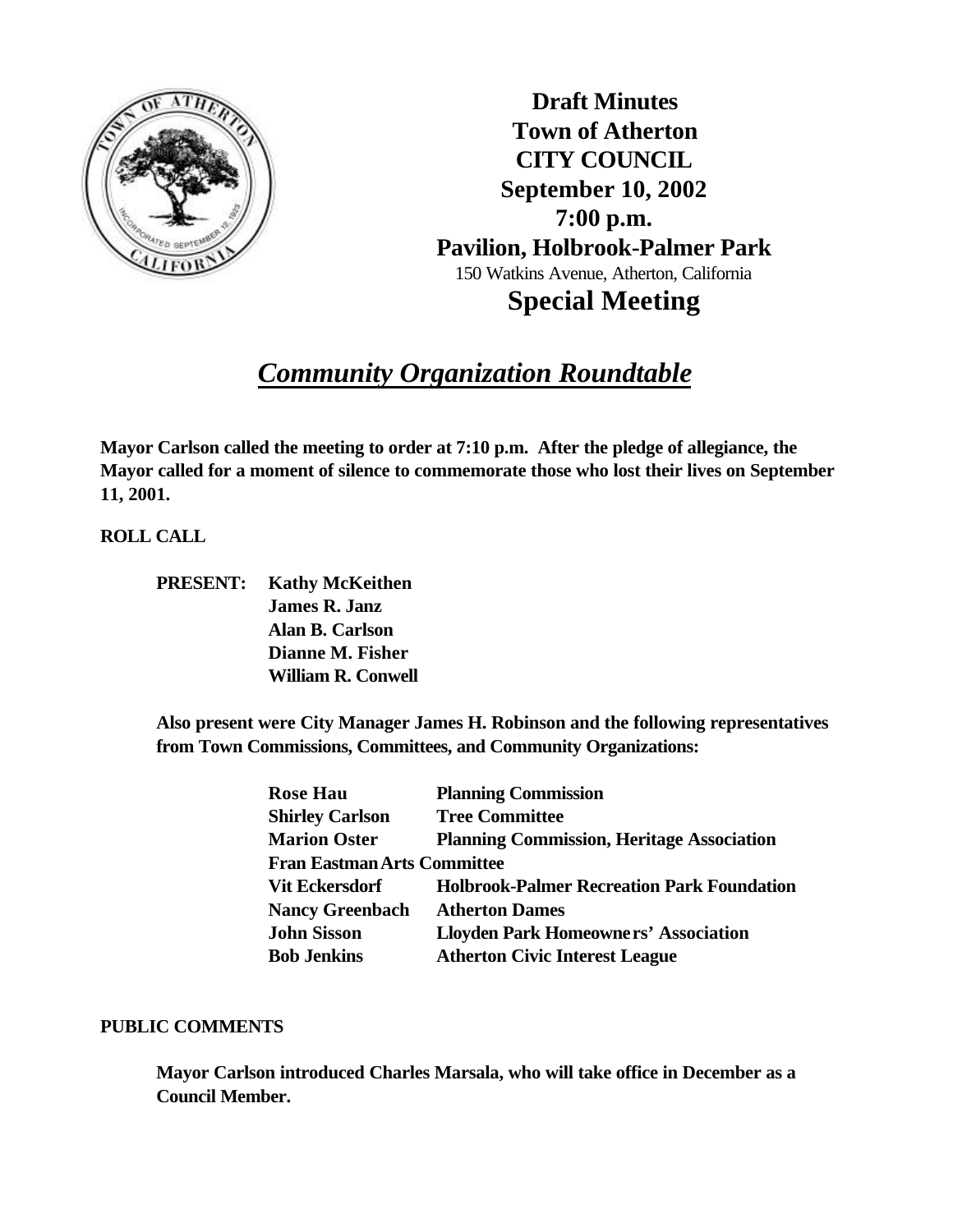#### **STUDY SESSION**

**1. The Study Session was held to discuss community goals, activities and views on issues or problems confronting the community.**

**Each representative gave a brief overview of the their current activities and described the goals of their particular organization. Marguerette Paponis spoke from the audience regarding the possibility of the Town providing a community calendar. Discussion ensued. City Manager Jim Robinson stated that staff will explore the possibility of providing a community calendar on the Town website and will return to the Council with a proposal. Jean Schaaf spoke from the audience. Assistant to the City Manager Linda Kelly will work on creating a paper-based community calendar.**

**Mayor Carlson asked for discussion of neighborhood issues. Police Chief Robert Brennan responded to questions regarding traffic problems. John Ruggeiro spoke from the audience.**

**2. Discussion of Resolution No. 99-6 and views of its future.**

**Community Groups will continue to be invited to speak at regular City Council meetings according to the Resolution. It was the consensus of the Council to encourage the various community groups to meet on a regular basis to coordinate events.**

**Charles Marsala announced that the Park and Recreation Commission is working on updating the Park Strategic Plan and will have a draft available for public viewing the first week of November.**

### **3. ADJOURNMENT**

**The meeting adjourned at 9:55 p.m.**

**Respectfully submitted,**

**Sharon Barker, City Clerk**

**\_\_\_\_\_\_\_\_\_\_\_\_\_\_\_\_\_\_\_\_\_\_\_\_\_\_**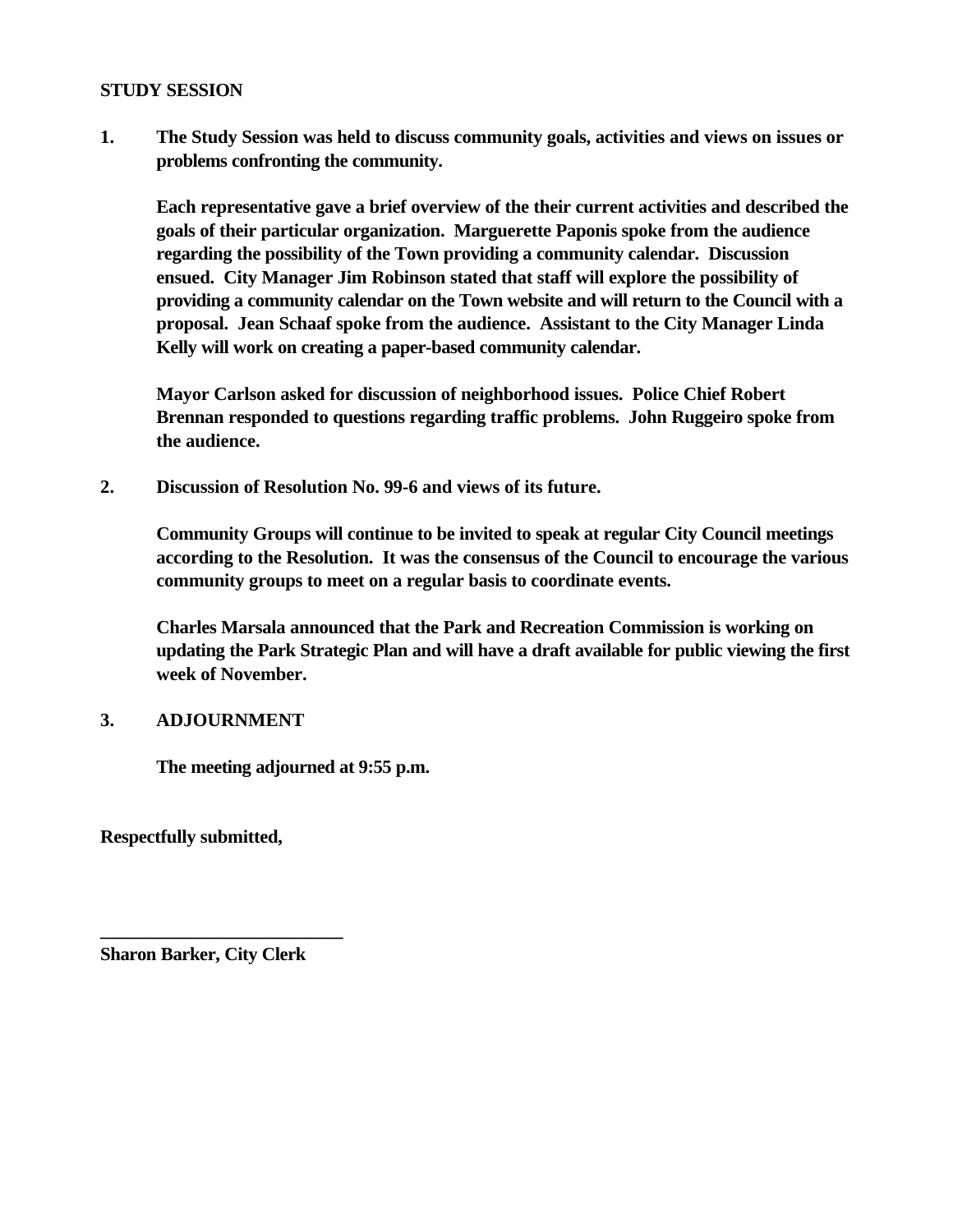

**DRAFT MINUTES Town of Atherton CITY COUNCIL/ATHERTON CHANNEL DRAINAGE DISTRICT September 18, 2002 7:00 p.m. TOWN COUNCIL CHAMBERS** 94 Ashfield Road Atherton, California

### **REGULAR MEETING**

**Mayor Carlson called the meeting to order at 7:00 p.m.**

- **1. PLEDGE OF ALLEGIANCE**
- **2. ROLL CALL**

**PRESENT: Kathy McKeithen**

**James R. Janz Alan B. Carlson Dianne M. Fisher William R. Conwell**

**City Manager Jim Robinson and City Attorney Marc Hynes were also present.**

### **3. PRESENTATIONS**

**Mayor Carlson presented the following proclamations:**

- **A. Proclamation for Constitution Week September 17-23, 2002**
- **B. Proclamation supporting the Atherton Dames and Holbrook-Palmer Recreation Park Foundation Save the Tower fundraising project.**

**At this time the Mayor asked for the Community Organization Roundtable Report. Manisha Agrawal, President of the Victoria Manor Homeowners' Association, gave a report to the Council.**

### **4. COUNCIL REPORTS**

• **Mayor Carlson asked that the Council hold a special meeting on September 25, 2002, in advance of the joint Menlo Park meeting, to discuss the Valparaiso Corridor Study issue. A special meeting was set for 5:45 p.m. on September 25th in the Administrative Offices Conference Room.**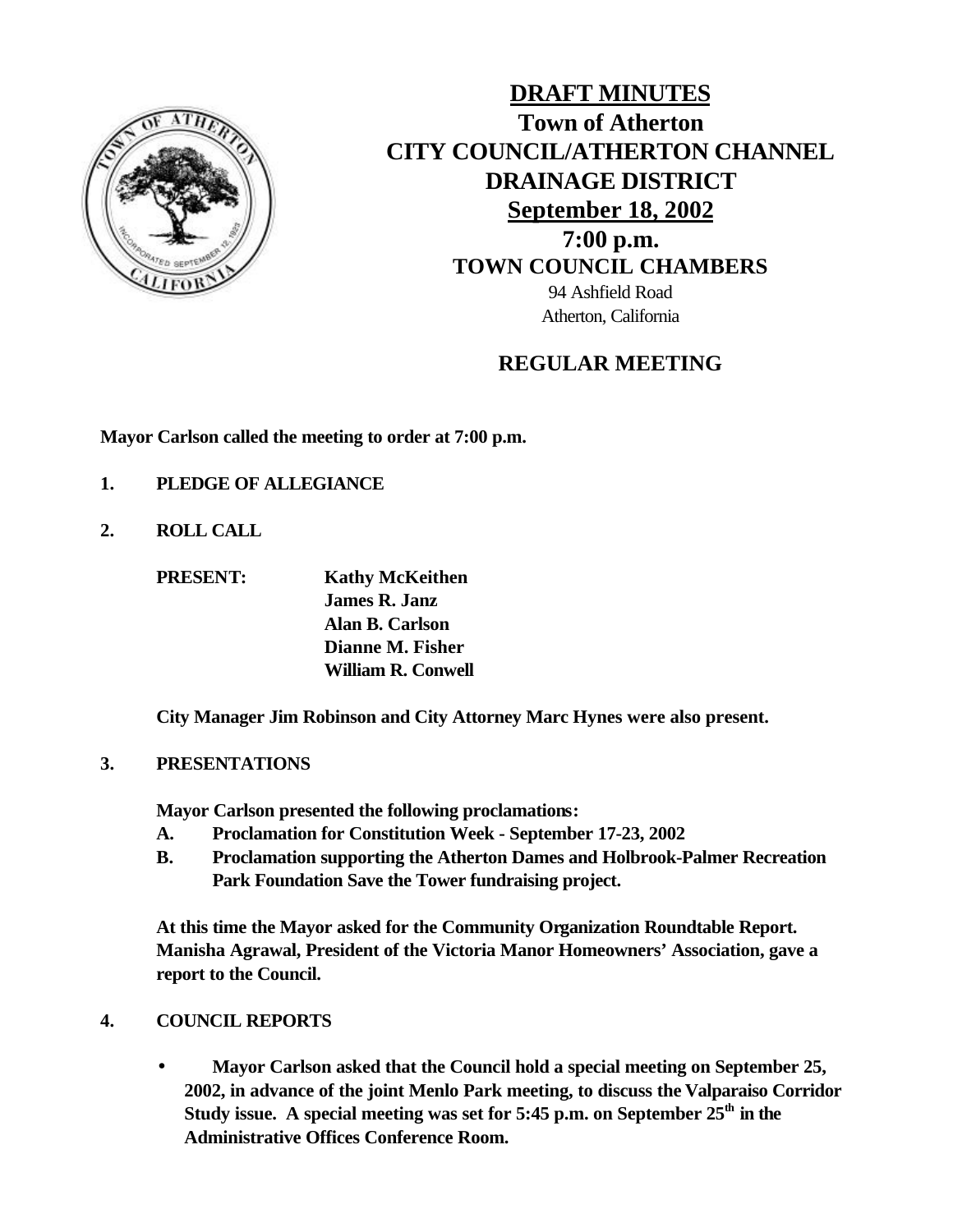- **Council Member Conwell reported on the San Francisco Airport Roundtable meeting and the C/CAG meeting. He reported on the Criminal Justice meeting which was held today. The next Council of Cities dinner meeting will be at the Ritz Carlton in Half Moon Bay on October 25th. Annual awards for outstanding contributions in Criminal Justice will be presented.**
- **Council Member Fisher reported on the General Plan meeting. The draft Housing Element was reviewed and will go before the Planning Commission in October and the City Council in November. The Transportation Commission's next meeting will be October 8th. She reported on the Library JPA meeting, and announced that usage has gone up at the Atherton Library.**
- **Vice Mayor Janz announced the League of Cities Peninsula Division meeting in Los Altos at noon on Thursday, September 19th, and the regular ABAG Board meeting on September 19th. The ABAG meeting agenda includes an update of the Metropolitan Transportation Commission merger and a discussion on Smart Growth.**
- **Council Member McKeithen reported that the Middlefield project is almost completed. The Lindenwood Homeowners' Association will meet this weekend. She reported on the Atherton Channel Drainage Sub-Committee which met on September 9 th. City Manager Jim Robinson will meet with the City Manager from Redwood City regarding El Camino drainage. An article will appear in the next Athertonian to remind residents about illegal dumping in the Channel. A proposal for a study of the Upper Channel is on tonight's consent agenda, and a proposal for the reorganization/dissolution of the Channel District is on the regular agenda. The Committee's next meeting will be October 7th at 8:00 a.m. in the Council Chambers. The County Office of Emergency Services meets Thursday, September 19th in the Jury Room at the County Center at 5:30 p.m. An update of the radio microwave, and public health preparedness for terrorism are items on the agenda.**
- **Mayor Carlson reported on the Community Organization Roundtable meeting held on September 10th. He asked that an item on the Roundtable be put on the next Council agenda. He attended the Atherton 79th birthday party on September 12th which was held in the Council Chambers by the Heritage Association and the Friends of the Library.**

#### **5. PUBLIC COMMENTS**

**The following members of the audience spoke: Alex Turk, new Governmental Relations Director for the San Francisco 49er's. John Sisson, 26 Belleau Avenue Bob Jenkins, 36 Irving Avenue**

#### **6. STAFF REPORTS**

**City Manager Jim Robinson announced the Joint Meeting with the Menlo Park City Council on September 25th at 7:00 p.m. in the Menlo Park City Council Chambers. An Atherton City Council Special Meeting will be held at 5:45 p.m. in the Conference Room at the Atherton Administrative Offices in preparation for the 7:00 p.m. meeting that evening. He reported on several items on the warrant list.**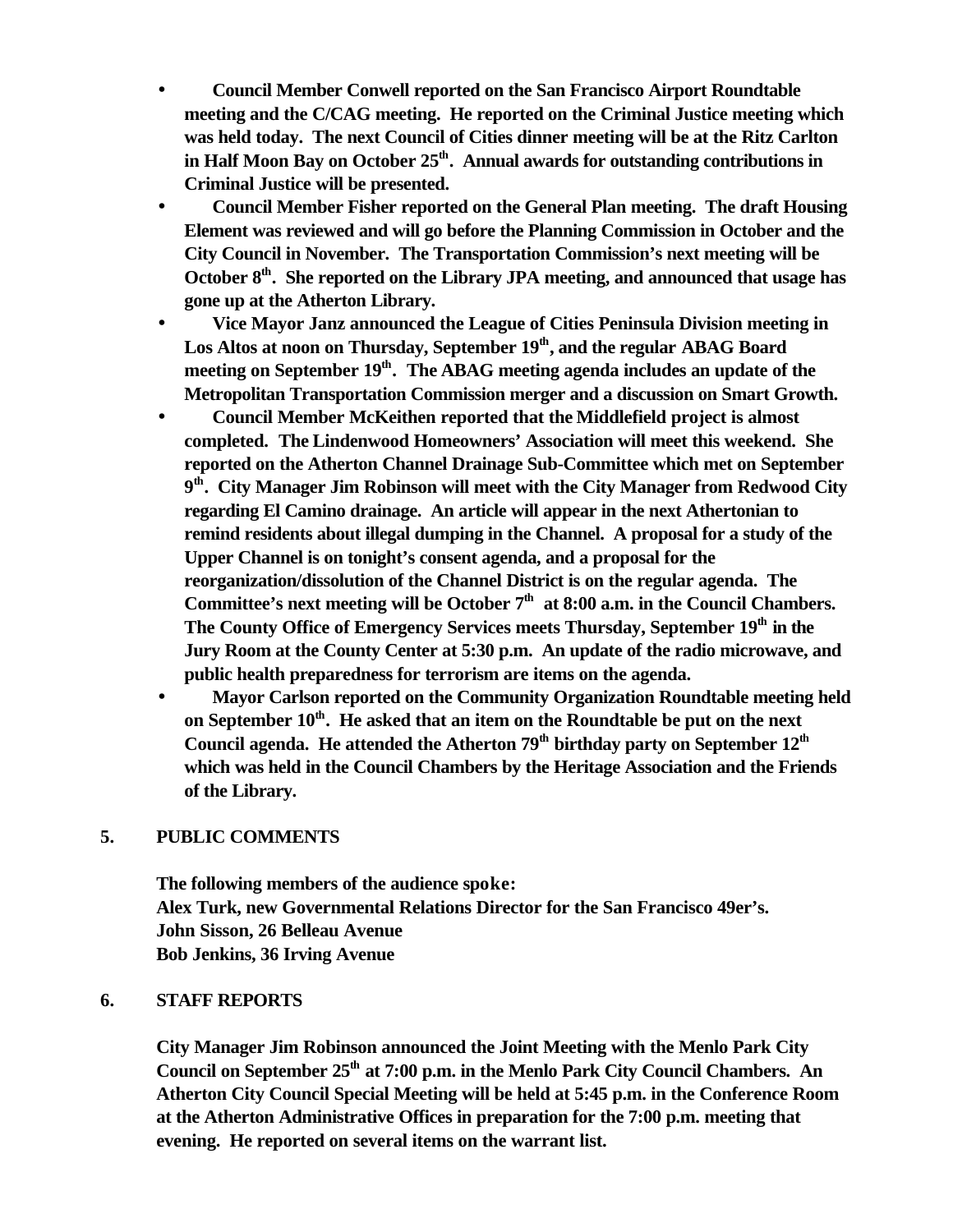**City Attorney Marc Hynes reported out of the Closed Session as follows:**

**A. CONFERENCE WITH LABOR NEGOTIATOR – pursuant to Government Code Section 54957.6. Agency Negotiator: James H. Robinson, City Manager Employee Organization: Management Employees**

**Direction was given to the City Manager.**

**B. PUBLIC EMPLOYEE PERFORMANCE EVALUATION - pursuant to Government Code Section 54957. Title: City Manager**

**No action was taken.**

**C. CONFERENCE WITH LEGAL COUNSEL – EXISTING LITIGATION - pursuant to Government Code Section 54956.9(a). Stephen Chaput v. Town of Atherton. Patrick McTaggart v. Town of Atherton**

**Direction was given to the City Attorney.**

**The Council voted unanimously to amend the agenda and consider the following liability claims which arose subsequent to the posting of the agenda.**

**D. LIABILITY CLAIMS – pursuant to Government Code Section 54956.95**

**Claimant: Modern Service Insurance Company for Sara Crosby Spang Agency Claimed Against: Town of Atherton**

**The Council voted unanimously to deny the claim.**

**Claimant: Jose Aguilar Agency Claimed Against: Town of Atherton**

**The Council voted unanimously to deny the claim.**

**Claimant: Jody Crossman Agency Claimed Against: Town of Atherton**

**Direction was given to the City Attorney.**

### **7. COMMUNITY ORGANIZATION ROUNDTABLE REPORT**

**Reported under Item No. 2.**

#### **CONSENT CALENDAR**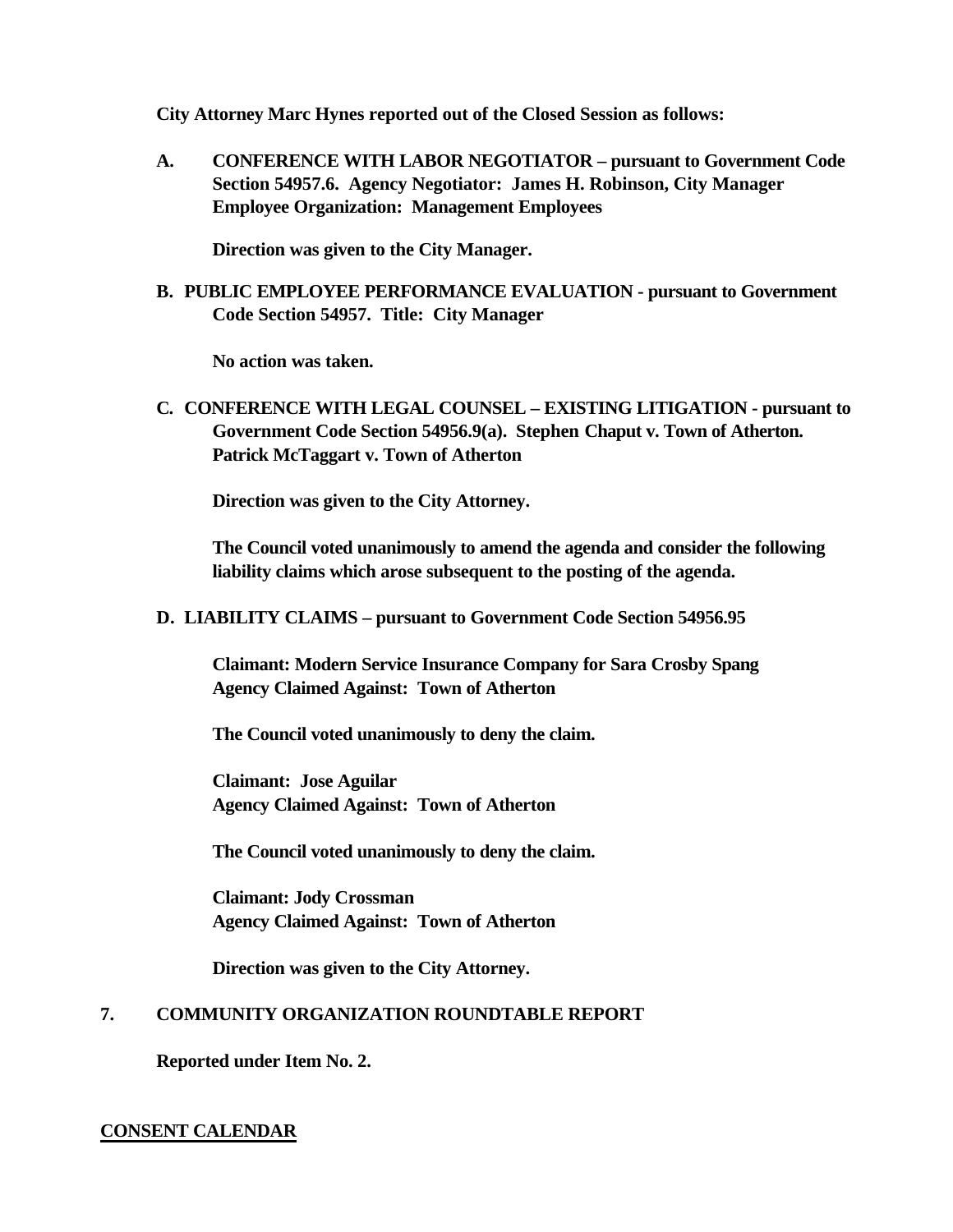**Mayor Carlson asked that Item No. 12 be removed from the Consent Agenda and be considered with Item No. 17 on the regular agenda. Council Member McKeithen asked that Finance Director John Johns provide a written commentary with future monthly financial reports.**

**MOTION – to approve the Consent Agenda with the exception of Item No. 12.**

**M/S Fisher/Janz Ayes: 5 Noes: 0 Abs ent: 0 Abstain: 0**

- **8. APPROVED MINUTES OF SPECIAL MEETING AND REGULAR MEETING OF AUGUST 21, 2002**
- **9. APPROVED BILLS AND CLAIMS FOR AUGUST, 2002 IN THE AMOUNT OF \$783,923**
- **10. ACCEPTED MONTHLY FINANCIAL REPORT FOR AUGUST 2002**
- **11. ADOPTED ORDINANCE AMENDING CHAPTER 15.40 OF THE ATHERTON MUNICIPAL CODE PERTAINING TO CONSTRUCTION REGULATIONS**

**Adopted Ordinance No. 535 amending Chapter 15.40 of the Atherton Municipal Code regarding demolition sales, operations of vehicles, and required signs, and penalties for violation.**

- **12. REMOVED FROM CONSENT, ADDED TO REGULAR AGENDA, ITEM NO. 17**
- **13. ACCEPTED THE WORK AND AUTHORIZED THE RECORDING OF A NOTICE OF COMPLETION FOR THE 2002 STREET RECONSTRUCTION – PHASE 1, PROJECT 02-002**

**Accepted the work and authorized a notice of completion for the 2002 Street Reconstruction, Phase 1, Project 02-002.**

**14. ACCEPTED TREASURER'S INVESTMENT REPORT FOR THE QUARTER ENDING JUNE 30, 2002**

**Noted and filed.**

**15. APPROVED THE FIRST AMENDMENT TO THE EMPLOYMENT AGREEMENT BETWEEN THE TOWN OF ATHERTON AND CITY MANAGER JAMES H. ROBINSON**

**Authorized the Mayor to execute an amendment to the employment agreement between the Town of Atherton and City Manager James H. Robinson.**

**PUBLIC HEARING**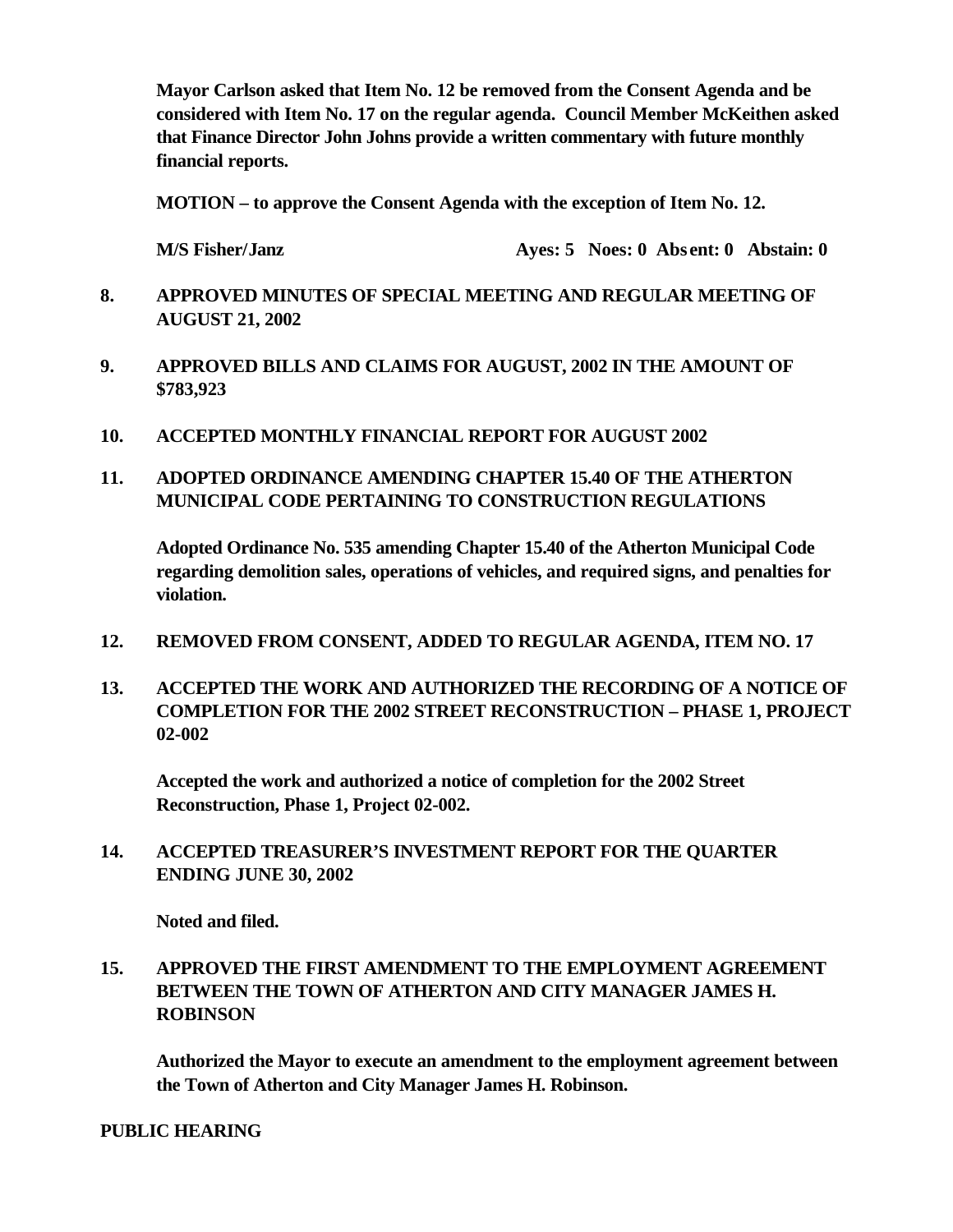### **16. PUBLIC HEARING – ORDINANCE AMENDING CHAPTER 17.36.190 OF THE ATHERTON MUNICIPAL CODE RELATING TO BASEMENTS**

**Building Official Mike Hood presented the staff report for this item. Under the previous ordinance, basements could be constructed within five feet of the perimeter of the property, which could cause damage to heritage trees. The Council set a moratorium limiting the construction of basements outside of the main buildable area to allow time for the General Plan Committee and the Planning Commission to review the issue. The Planning Commission, at their September 12, 2002 meeting, voted to recommend that the City Council adopt the ordinance placing limitations on the construction of basements outside of the main buildable area. The proposed ordinance would allow for the construction of basements under accessory structures only if the accessory structure is located within the buildable area. Discussion ensued.**

**Mayor Carlson opened the public hearing at 8:10 p.m. The following members of the audience spoke:**

**John Ruggeiro, 10 Stockbridge Avenue**

**Mayor Carlson closed the public hearing.**

**MOTION – to introduce the proposed Ordinance amending the Atherton Municipal Code placing limits on the construction of basements within the Town of Atherton based on the findings and for the reasons incorporated in the Staff Report, and waive further reading.**

**M/S Fisher/McKeithen Ayes: 5 Noes: 0 Absent: 0 Abstain: 0** 

### **REGULAR AGENDA**

**Item No. 12 was removed from the Consent Agenda and considered with Item No. 17.**

### **12. ACCEPTANCE OF PROPOSAL FOR UPPER ATHERTON CHANNEL PROJECT PLANNING STUDY**

### **17. DISCUSSION AND CONSIDERATION OF ATHERTON CHANNEL DRAINAGE DISTRICT, REPORT FROM CITY COUNCIL SUB-COMMITTEE, AND CITY ATTORNEY REPORT OF LAFCO PROCEDURES AVAILABLE FOR A REORGANIZATION OF THE ATHERTON CHANNEL DRAINAGE DISTRICT**

**Public Works Director Cliff Temps presented the staff report for Item No. 12. He responded to questions regarding the proposal submitted by BKF for a planning study of approximately 1350 feet of the upper Atherton Channel. Phil Lively, Resident Advisor on the Atherton Channel Drainage District Sub-Committee, spoke in favor of the BKF proposal. Council Member McKeithen stated that the Sub-Committee reviewed and discussed the proposals, and agreed on the BKF proposal.**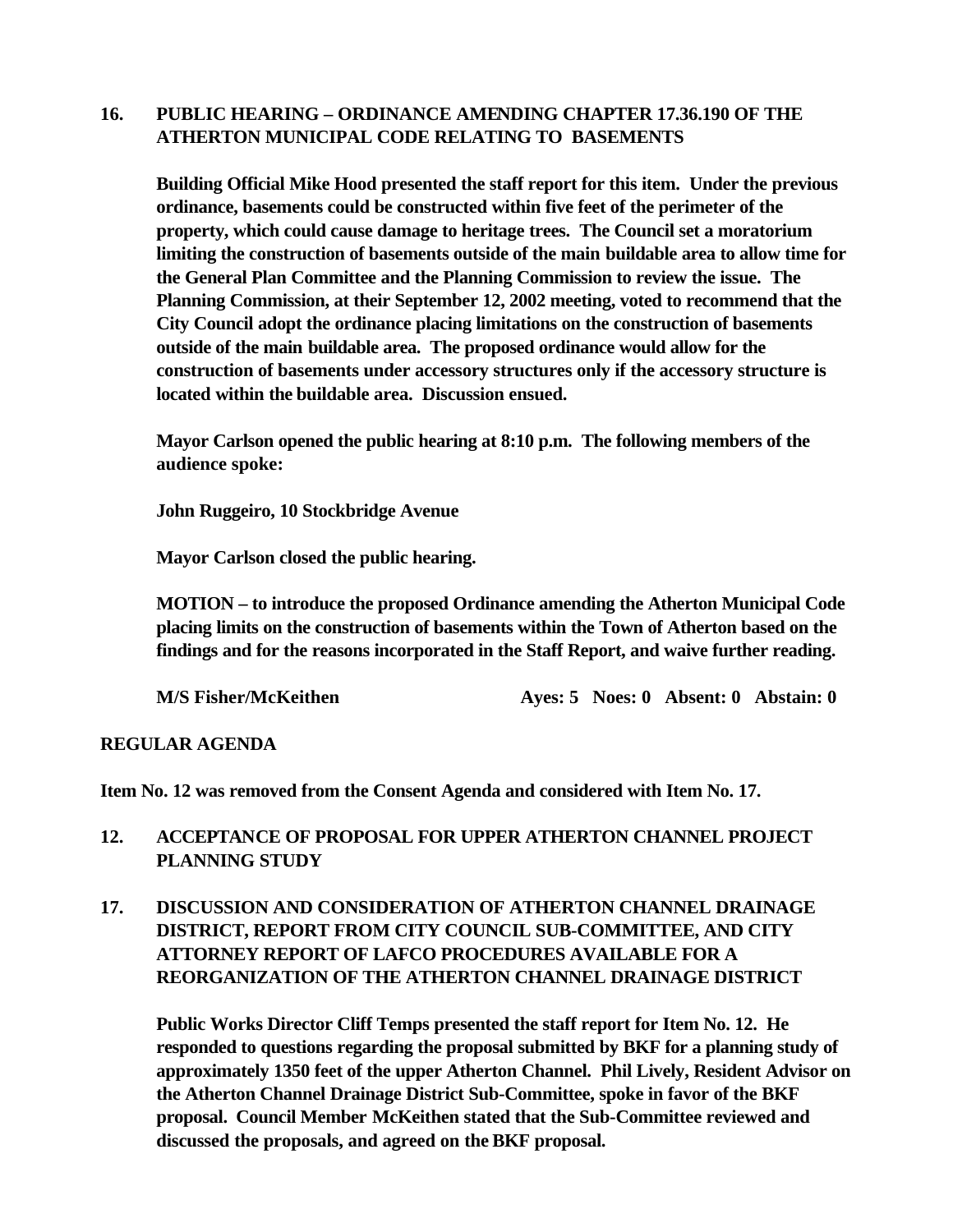**Council Member McKeithen outlined the reasons the Atherton Channel District Sub-Committee recommends pursuing dissolution of the District and turning it over to the County Flood Control District. Among the issues of concern is the inability of the District to raise money subsequent to the passage of Proposition 13 for maintaining or improving the Channel. Current revenue is approximately \$30,000 per year. Also of concern is liability the Town might incur as a result of the Channel flooding. The Town currently pays the annual liability insurance premium for the District.**

**The City Attorney described how LAFCO would process the application to dissolve the District. The District would be able to spend budgeted funds but not appropriate any additional funds after the process begins.**

**The following members of the audience spoke: John Sisson, 26 Belleau Avenue John Jessup, 27 Sargent Lane Marts Beekley, 75 Reservoir Road Jerry Carlson, 95 Mount Vernon Lane**

**Council Members continued the discussion and expressed concerns with the inability of the District to fulfill its obligations. Staff will return to the next meeting with a timeline for the dissolution process and continue to apprise the Council to ensure all issues are addressed.**

**MOTION – to accept the proposal of BKF Engineers, Surveyors, Planners to perform the Upper Atherton Channel Project Planning Study in the amount of \$70,765, and authorize the Mayor to sign the contract for same.**

**M/S McKeithen/Janz Ayes: 5 Noes: 0 Absent: 0 Abstain: 0** 

### **18. DISCUSSION AND CONSIDERATION OF SUPPORT OF COUNTY ORDINANCE REGULATING THE DISCLOSURE OF CONFIDENTIAL CONSUMER INFORMATION BY FINANCIAL INSTITUTIONS**

**The County of San Mateo recently adopted an ordinance regulating the disclosure of confidential consumer information by financial institutions. Council Member Conwell asked for Council consideration of the County ordinance. It was the consensus of the Council to not take action to support the County ordinance as other agencies doing so have become the subject of lawsuits.**

**MOTION – to table the item of support for the County Ordinance regulating the disclosure of confidential consumer information by financial institutions.**

**M/S Fisher/McKeithen Ayes: 5 Noes: 0 Absent: 0 Abstain: 0**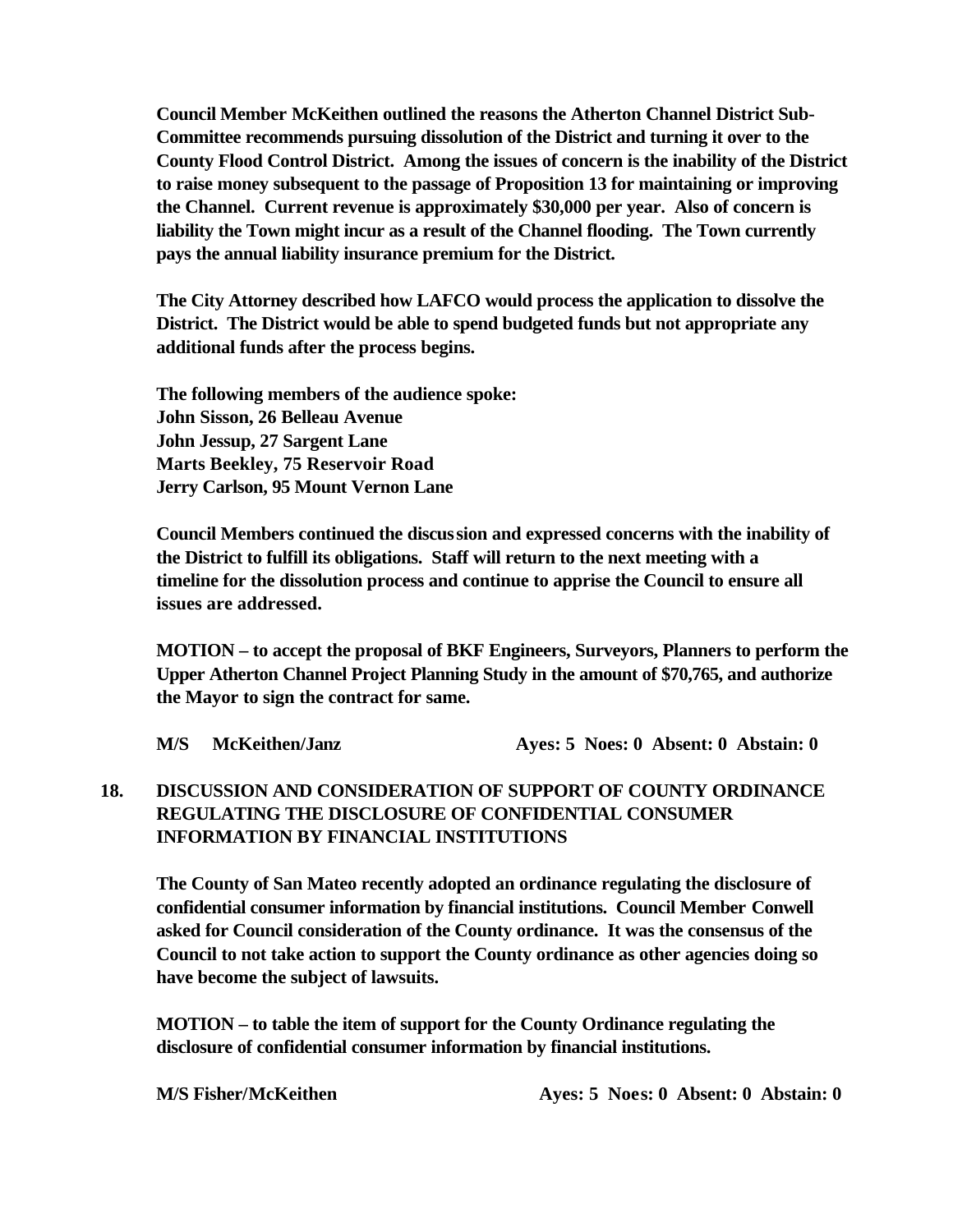### **19. DISCUSSION AND POSSIBLE ACTION REGARDING THE TOWN'S BANNER POLICY**

**The current Banner Policy was adopted by the City Council in 1991 and established the criteria for approval of Banners announcing Town-sponsored events. Banners are placed at Marsh and Middlefield by Town Public Works crews. Recent requests from local schools prompted Staff to request that the Council review the current policy to determine if any changes are appropriate. The Council concurred that there should be no changes to the policy.**

**MOTION – to make no changes to the current Banner Policy.**

M/S McKeithen/Fisher Ayes: 5 Noes: 0 Absent: 0 Abstain: 0

**20. PUBLIC COMMENTS**

**No comments.**

**21. ADJOURNMENT**

**The meeting adjourned at 9:32 p.m.**

**Respectfully submitted,**

**Sharon Barker, City Clerk**

**\_\_\_\_\_\_\_\_\_\_\_\_\_\_\_\_\_\_\_\_\_\_\_\_\_\_\_**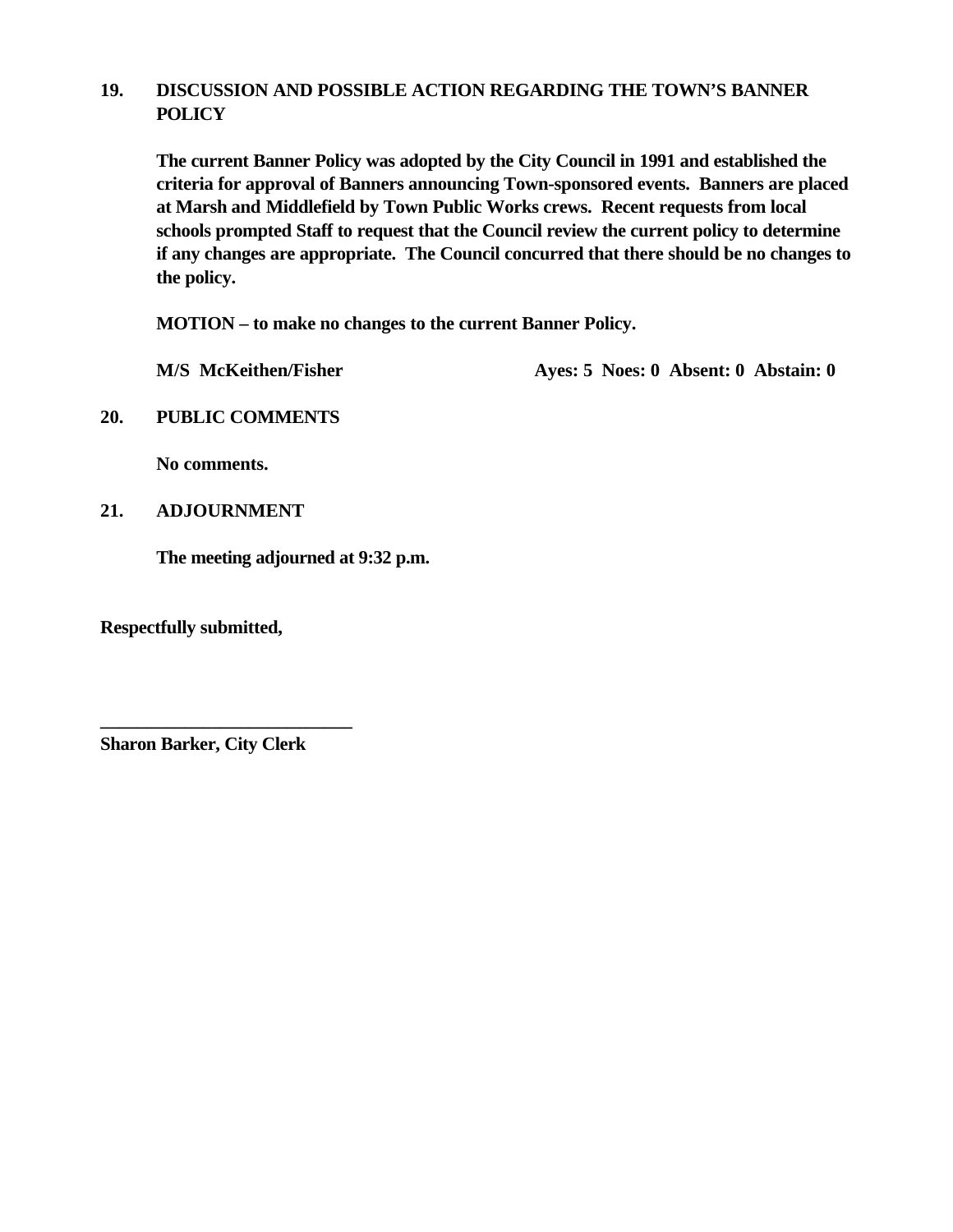

**Draft Minutes Town of Atherton CITY COUNCIL/ATHERTON CHANNEL DRAINAGE DISTRICT September 18, 2002 6:00 P.M. Meeting Room Town Administrative Offices 91 Ashfield Road, Atherton Special Meeting**

**Mayor Carlson called the meeting to order at 6:00 p.m.**

- **1. ROLL CALL**
	- **PRESENT: Kathy McKeithen James R. Janz Alan B. Carlson Dianne M. Fisher William R. Conwell**

**City Manager James Robinson and City Attorney Marc Hynes were also present.**

**2. PUBLIC COMMENTS**

**There were no public comments.**

- **3. CLOSED SESSION The Council adjourned to Closed Session at 6:05 p.m.**
- **4. RECONVENE TO OPEN SESSION The Council reconvened to Open Session at 6:55 p.m. The following action was taken:**
	- **A. CONFERENCE WITH LABOR NEGOTIATOR pursuant to Government Code Section 54957.6**

**Agency Negotiator: James H. Robinson, City Manager Employee Organization: Management Employees**

**Direction was given to the City Manager.**

**E. PUBLIC EMPLOYEE PERFORMANCE EVALUATION - pursuant to Government Code Section 54957**

**Title: City Manager**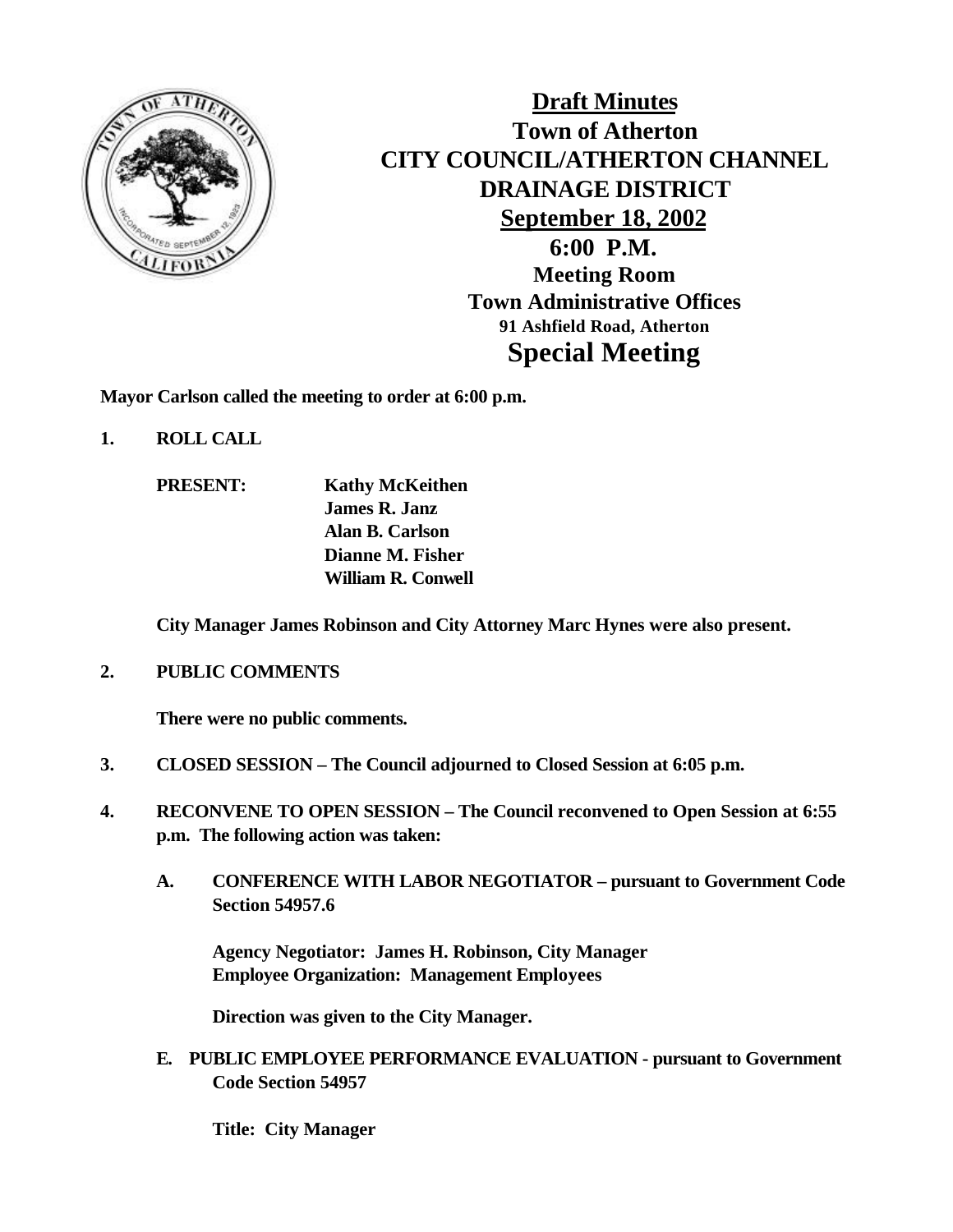**No action was taken.**

**F. CONFERENCE WITH LEGAL COUNSEL – EXISTING LITIGATION - pursuant to Government Code Section 54956.9(a)**

**Stephen Chaput v. Town of Atherton Patrick McTaggart v. Town of Atherton**

**Direction was given to the City Attorney.**

**The Council voted unanimously to amend the agenda and consider the following liability claims which arose subsequent to the posting of the agenda.**

**G. LIABILITY CLAIMS – pursuant to Government Code Section 54956.95**

**Claimant: Modern Service Insurance Company for Sara Crosby Spang Agency Claimed Against: Town of Atherton**

**The Council voted unanimously to deny the claim.**

**Claimant: Jose Aguilar Agency Claimed Against: Town of Atherton**

**The Council voted unanimously to deny the claim.**

**Claimant: Jody Crossman Agency Claimed Against: Town of Atherton**

**Direction was given to the City Attorney.**

### **5. ADJOURN**

**The meeting adjourned at 6:55 p.m.**

**Respectfully submitted,**

**Alan B. Carlson, Mayor**

**\_\_\_\_\_\_\_\_\_\_\_\_\_\_\_\_\_\_\_\_\_\_\_\_\_**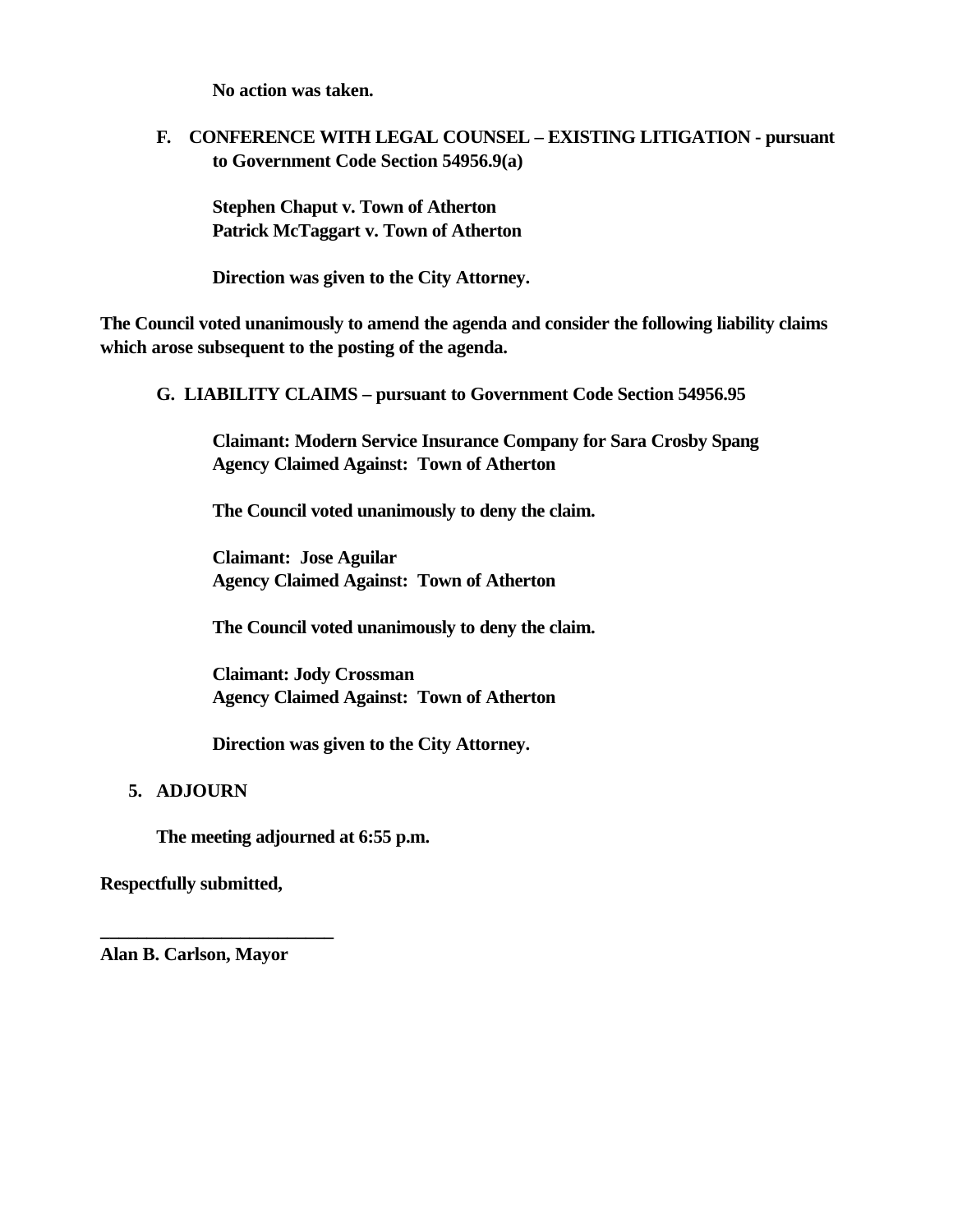



#### **Menlo Park City Council / Atherton Town Council Special Joint Meeting Minutes Wednesday, September 25, 2002, 7:00 p.m. Menlo Park Council Chamber 801 Laurel Street, Menlo Park**

**I.**

ROLL CALL - Mayor Schmidt called the special meeting to order at 7:05 p.m. Mayor Pro Tem Kinney, Councilmembers Collacchi, Borak and Jellins were present. Also present were Town of Atherton Mayor Alan Carson, Vice Mayor Jim Janz, Councilmembers Bill Conwell, Dianne Fisher and Kathy McKeithen. City Manager Boesch, Atherton City Manager Robinson, City Attorney McClure, Interim City Clerk Wahlsten, Atherton City Clerk Barker and other department heads were also present.

#### **A. PUBLIC COMMENT –** There was no one present wishing to speak.

### **B. VALPARAISO CORRIDOR STUDY**

Staff report introduced by City Manager Boesch. The Valparaiso Corridor Study was prepared by consultant DKS Associates, hired jointly by Menlo Park and Atherton. It was started a year ago to address traffic circulation issues raised by citizens and affecting both communities. Mark Spencer is present from DKS, together with Jamal Rahimi, Menlo Park's Transportation Manager; Dan Smith, Menlo Park's traffic consultant, and Cliff Temps, Atherton's Director of Public Works.

Dan Smith summarized the report. It focuses on Valparaiso Avenue which is the border between the two jurisdications, and the intersecting streets. The primary areas of concern included the El Camino/Valparaiso intersection; Valparaiso/University intersection; sidewalks; Sacred Heart Schools' master plan; new driveway approved, but not yet constructed, on Valparaiso to serve the Montessori School; and the Valparaiso/Elena intersection.

Transportation Manager Rahimi reviewed the adaptive signal system being installed in cooperation with Cal Trans at 10 intersections on El Camino Real between Encinal Avenue and Stanford Shopping Center. This gives real time monitoring of traffic. It will be completed in March, 2003 and will have an approximately two months test before it is ready for fine tuning.

Mark Spencer cited the public meetings that have been held to gather input and presented the recommendations in the report addressing each area. They include trimming some landscaping by property owners; restricting left turn access from Valparaiso to and from the commercial center; monitoring the results of Sacred Heart/St. Joseph's new pick-up and drop-off circulation plan off Emilie; monitoring the results of the El Camino Real signal project; installation of traffic signal at Valparaiso and University; possible installation of another traffic signal along the corridor to increase the "platoon" effect; possible operation of a traffic signal during non-peak hours as an "all-way flashing red" which is the same as a four-way stop; replacing the bots-dots with chatter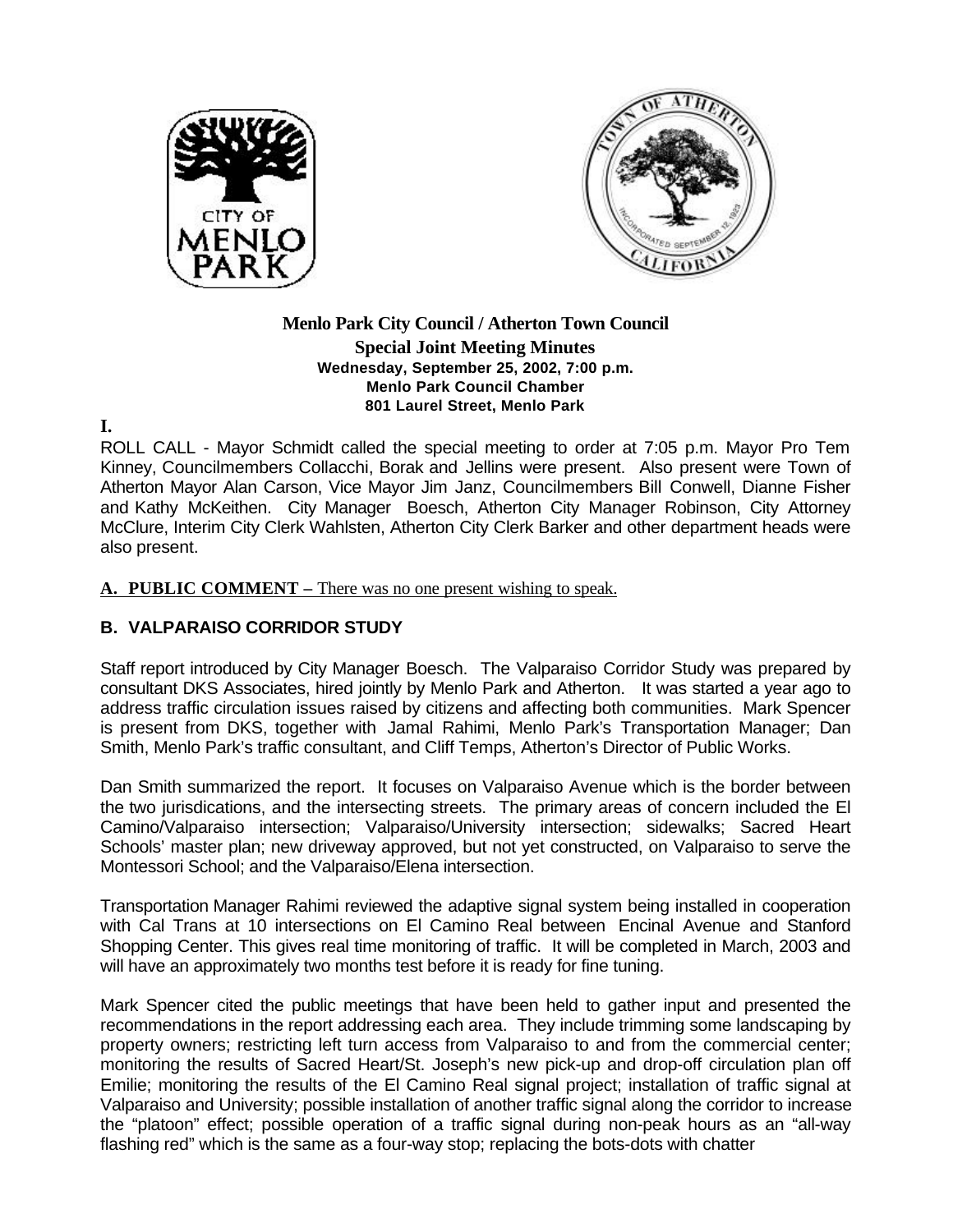bars or a raised median in the Victoria Drive/Blockbuster driveway area; and safe walking paths, particularly in the school areas.

Councilmember McKeithen requested a mechanism to insure citizens' input is heard when the fine tuning of the adaptive signal system takes place. In response to her queries, Transportation Manager Rahami stated a new traffic signal costs approximately \$150,000; and Mark Spencer stated he has not yet contacted the property owner regarding trimming the vegetation that would improve sight visibility.

Councilmember Jellins asked if any changes in speed could be expected with the proposed changed conditions; what would signal at University and Valparaiso do for capacity; and why is there a six foot difference in the improved roadway width in the north and south lanes. Mark Spencer stated that it should take less time to get from one end of the corridor to the other, but speeds will not increase; and the signal would allow more through put traffic. Dan Smith explained that the striped centerline of Valparaiso indicates the city limit lines of the two jurisdictions and Menlo Park paved their side six feet wider than Atherton has. He stated that the available width should be used for the benefit of the whole street where appropriate irregardless of the city limit lines.

Councilmember Conwell stated that safety is the primary concern. He questioned a traffic signal that functioned part of the time as a four-way stop and asked if sidewalks would narrow the roadway. Mark Spencer stated we would be able to maintain twelve foot travel lanes even with sidewalks. Councilmember Conwell cited a practice in other areas where parents drop off the students at a location away from campus and a bus takes them to campus.

Councilmember Fisher expressed concern that if a traffic signal is installed on either Elena or Emilie it would draw more cars since it would give a protected turning location.

Councilmember Borak cited Menlo Park's success in working with private schools in terms of traffic control in the neighborhoods and asked how the Valparaiso corridor would function if only one traffic signal at Valparaiso and University were installed. Mark Spencer stated a second signal further west would increase the platooning effect. In response to Councilmember query, Transportation Manager Ramini stated that traffic counts are increasing about one to two percent a year which is consistent throughout the city.

Vice Mayor Janz asked if the new traffic signal and signals on El Camino would have LED lenses which gives the ability to have battery back-up for continued operation in case of a power outage. Transportation Manger Ramini stated the new signals would have LED lenses, but that is not part of the El Camino project.

Councilmember Kinney asked about using different materials for pathways to increase pedestrian safety.

Mayor Carlson asked about the traffic impacts of a new performing arts center on Sacred Heart's campus which would replace the present 250 seat facility. Mark Spencer stated it depends on where they access the campus. Mayor Carlson also asked if the existing pedestrian lights would be removed if new traffic signal are installed. Mark Spencer stated they would.

Mayor Schmidt asked if there are technical distinctions between sidewalks and paths and if there is any way to model a signal at Valparaiso and Elena. Dan Smith stated that he would have to research any technical differences. Mark Spencer stated it would be difficult to do a computer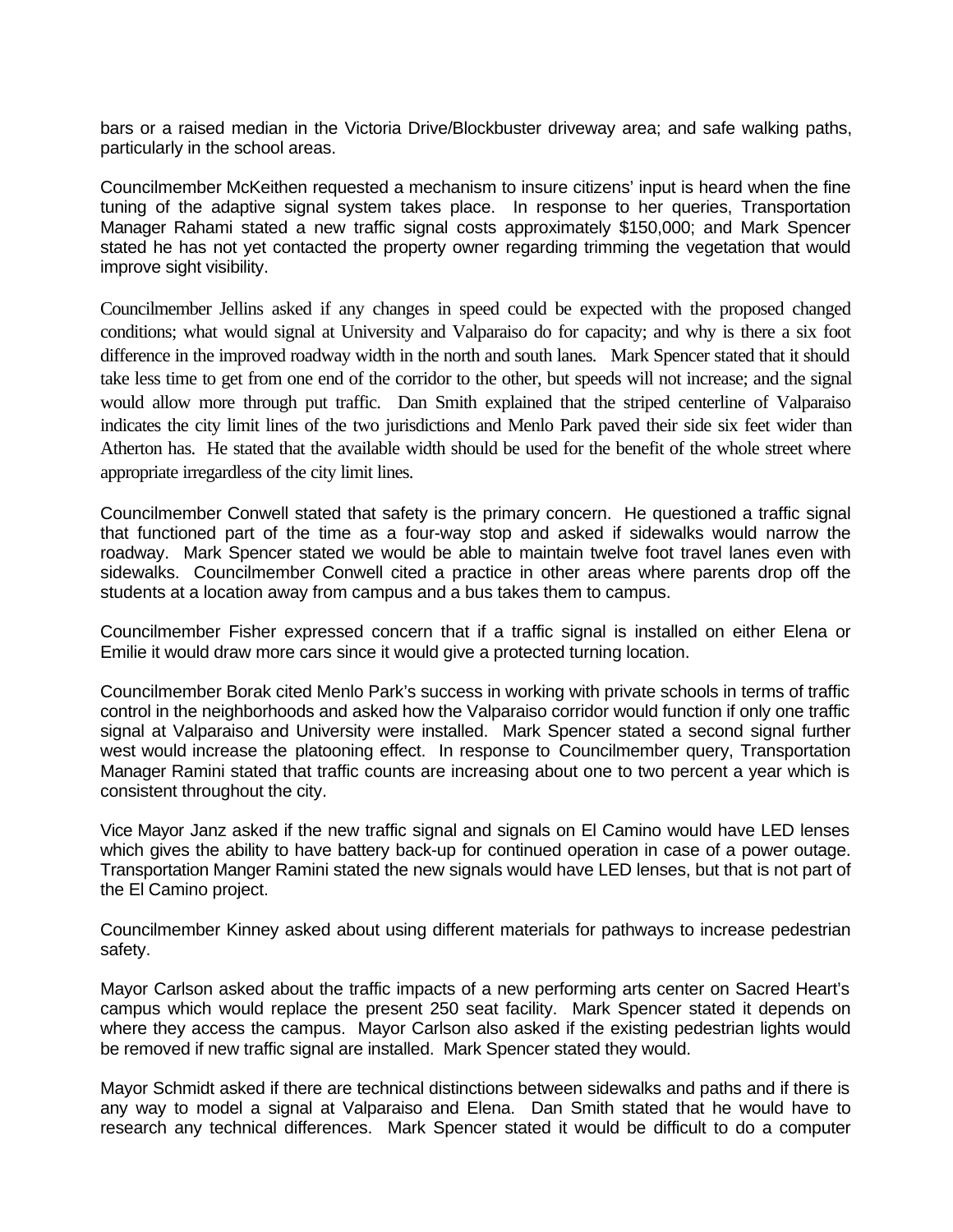model on just one signal and better results could be obtained by putting some expert heads together.

Joe Ciancaglini, head of Sacred Heart Schools, Atherton, pointed out some errors in the report as it concernsSacredHeart. He stated they are in compliance with Atherton's requirements and their master plan has been approved. Their campus covers 64 acres and has 7 entrances and exits. The school has agreed to install a road from the Montessori School to Valpariaiso but Atherton asked them to delay the project until this study was completed. Their new traffic circulation plan seems to have solved problems on Emilie but they will be conducting an independent traffic study to document traffic counts.

Manisha Agrawal, Atherton, requested that the bots-dots be replaced with something people can't drive over; restricted left turns out of Blockbuster; and more policing of the "keep clear" zone.

Charlie Schreck, Menlo Park, stated Sacred Heart's master plan shold represent long-term plans and not be changed every year and also suggested dedicated left and right turn lanes from Emilie to Valparaiso could help reduce the vehicle stacking.

Phil Abrahamson, Atherson, stated he attended City Council and Town Council meetings in 1996 on this same issue. He is in favor of replacing the bots-dots with chatter bars or a raised median and asked what the traffic estimates were when the Blockbuster was approved since the peak hours of the study do not match the peak hours of Blockbuster. Mark Spencer responded that the peak hours of the study were the school peak hours.

Charles Marsala, Atherton, suggested that traffic is added to Valparaiso because El Camino Real goes from six to four lanes at that point.

David McAdoo, Director of Operations for Menlo School, pointed out that page 5 of the staff report states that Menlo College could cost share in the traffic signal. That should be Menlo School.

Rich Wipfler, Menlo Park, lives on Valparaiso at its intersection with Emilie and requested that a traffic signal not be installed in his front yard. He asked if a queue of cars trying to access Menlo School would defeat the platoon action afforded by a new traffic signal.

Dan Hilberman, Menlo Park, asked that there be no exit from Sacred Heart at Arbor. He requested coordination on studies of Santa Cruz, Middle and Valparaiso and stated that "no action" should be an option.

M/S Collacchi/Schmidt, to authorize the staffs of the City of Menlo Park and the Town of Atherton to work together to prepare design plans and budget to: 1) modify signal timing at the intersection of El Camino Real and Valparaiso for purposes of reducing current congestion and queuing on Valparaiso; 2) restrict left turn access on Valparaiso to/from the private parking lot near the southwest corner of the intersection; 3) install a traffic signal at the intersection of Valparaiso and University Drive; 4) install chatter bars or raised medians in certain sections of Valparaiso with an analysis of the safety and visibility issues related to each. When it is brought back to Council broader notice will be given to include the owners of the Blockbuster area. Motion carried 10-0 with both City Councils approving unanimously.

It was noted that both Councils will be taking subsequent action on the items that are in their respective jurisdications. City Manager Robinson noted that the Atherton City Council has included funding for their share of one traffic signal in their budget.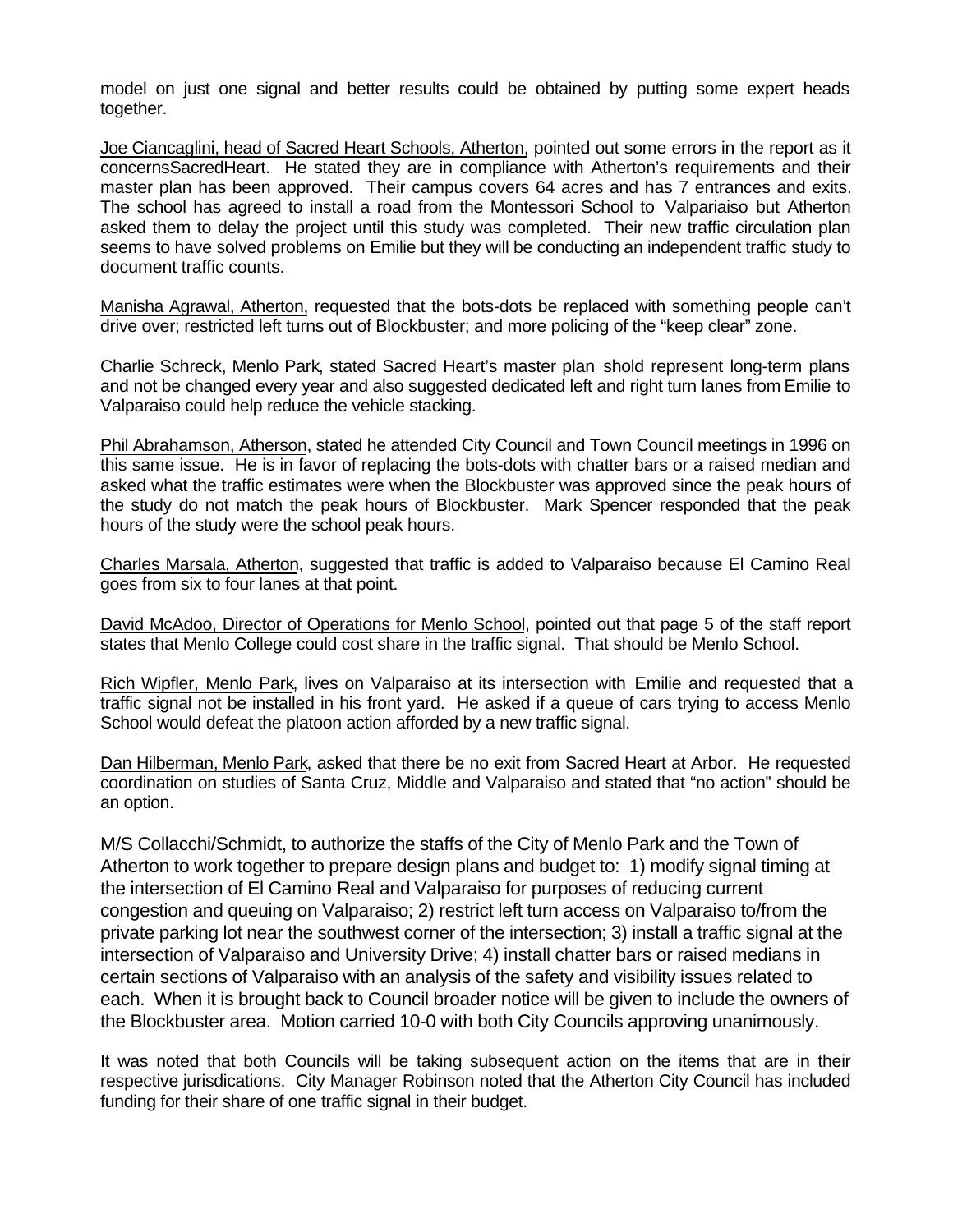City Manager Boesch stated that this is tentatively scheduled to come back to Council for final action in November.

Councilmembers concurred that this is a historic evening and recommended another joint meeting as soon as there is more information regarding Sacred Heart's Master Plan in order to finalize the remainder of the issues on this corridor. Mayor Carlson thanked Mayor Schmidt for the invitation to meet jointly.

#### **ADJOURNMENT – 10:05 P.M.**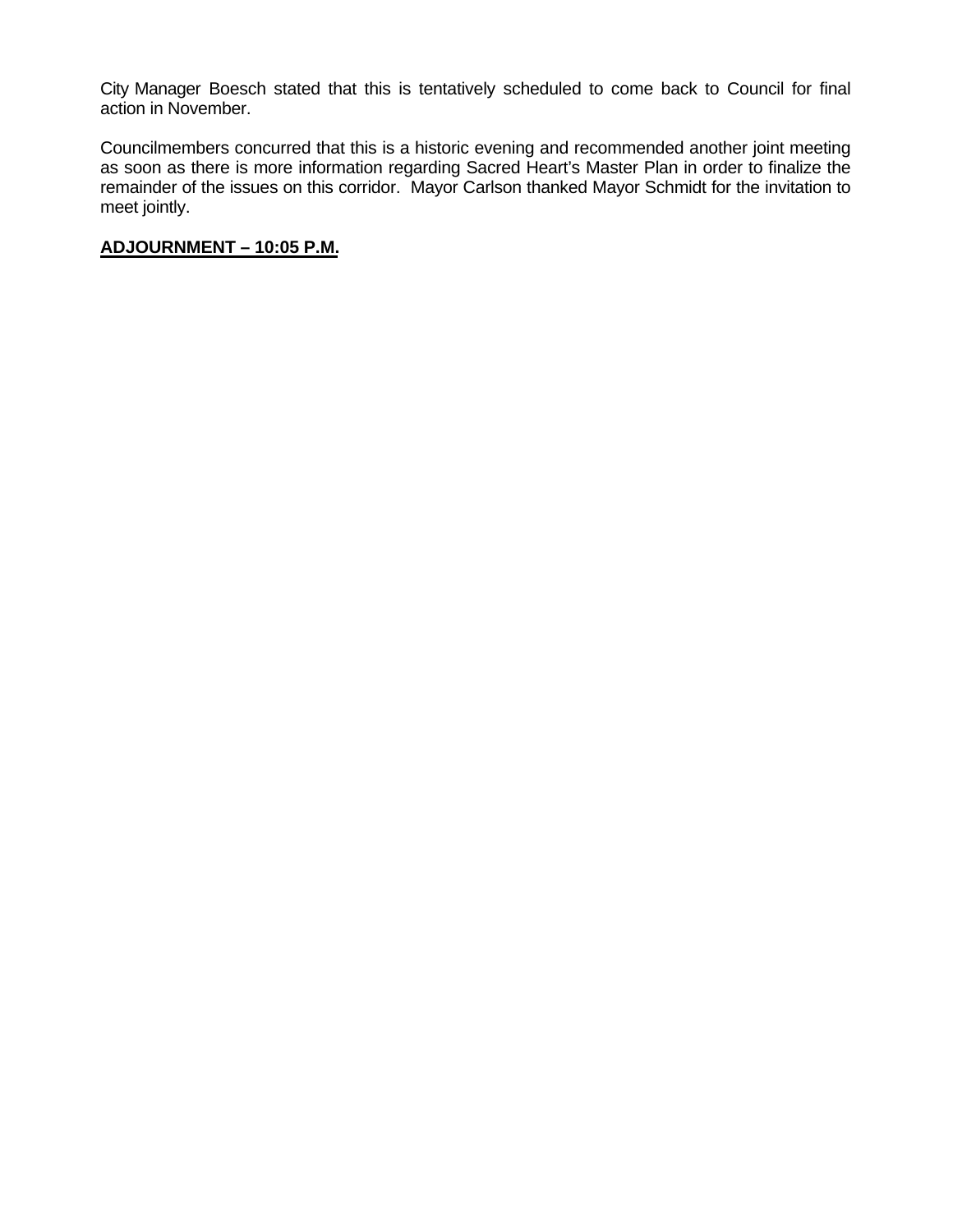#### **TOWN OF ATHERTON Item 9**

### CLAIMS LIST September, 2002

| Payroll Checks       | 1190 - 1276   | 53,734    |
|----------------------|---------------|-----------|
| Electronic Transfers |               | 261,846   |
| $AP$ Checks          | 13684 - 13946 | 1.581.494 |
|                      |               |           |

I, James H. Robinson, City Manager of the Town of Atherton, do hereby certify under penalty of perjury that the demands listed above, check numbers 1190 through 1276 (Payroll) and 13684 through 13946 (Accounts Payable), and Electronic Transfers for Employees Federal Payroll Taxes and fees, inclusive, amount to \$1,897,074 are true and correct, and that there are funds for payment.

> James H. Robinson City Manager

\_\_\_\_\_\_\_\_\_\_\_\_\_\_\_\_\_\_\_\_\_\_\_\_\_\_\_\_\_\_\_

\_\_\_\_\_\_\_\_\_\_\_\_\_\_\_\_\_\_\_\_\_\_\_\_\_\_\_\_\_\_\_

TOTAL \$ 1,897,074

The above claims, Payroll check numbers 1190 through 1276, Accounts Payable check numbers 13684 through 13946 and Electronic Transfers for employees federal payroll taxes and fees, amount to \$1,897,074; and are hereby approved for payment.

> Alan Carlson Mayor, Town of Atherton

SOURCE OF FUNDS

| 101 | General Fund                          |       | \$541,257   |
|-----|---------------------------------------|-------|-------------|
| 105 | Tennis Fund                           |       |             |
| 201 | Special Parcel Tax                    |       | 227,197     |
| 202 | Transportation                        |       | 22,696      |
| 203 | Gas Tax Fund                          |       |             |
| 210 | Road Construction Impact Fees         |       |             |
| 401 | <b>General Capital Projects</b>       |       | 379         |
| 402 | <b>Storm Drainage</b>                 |       | 63,037      |
| 403 | <b>Atherton Channel District</b>      |       |             |
| 404 | Park Playground Improvement           |       |             |
| 405 | Middlefield Road Rehab.               |       | 1,001,848   |
| 406 | <b>Facilities Construction</b>        |       | 388         |
| 610 | Vehicle Replacement                   |       |             |
| 611 | Computer Maint. & Replacement         |       | 3,810       |
| 612 | <b>Administrative Services</b>        |       | 1,755       |
| 614 | <b>Workers Compensation Insurance</b> |       | 23,944      |
| 715 | Evans Estate                          |       | 10,762      |
| 730 | H-P Park Improvement                  |       |             |
| 740 | Tree Committee                        |       |             |
|     |                                       | TOTAL | \$1,897,074 |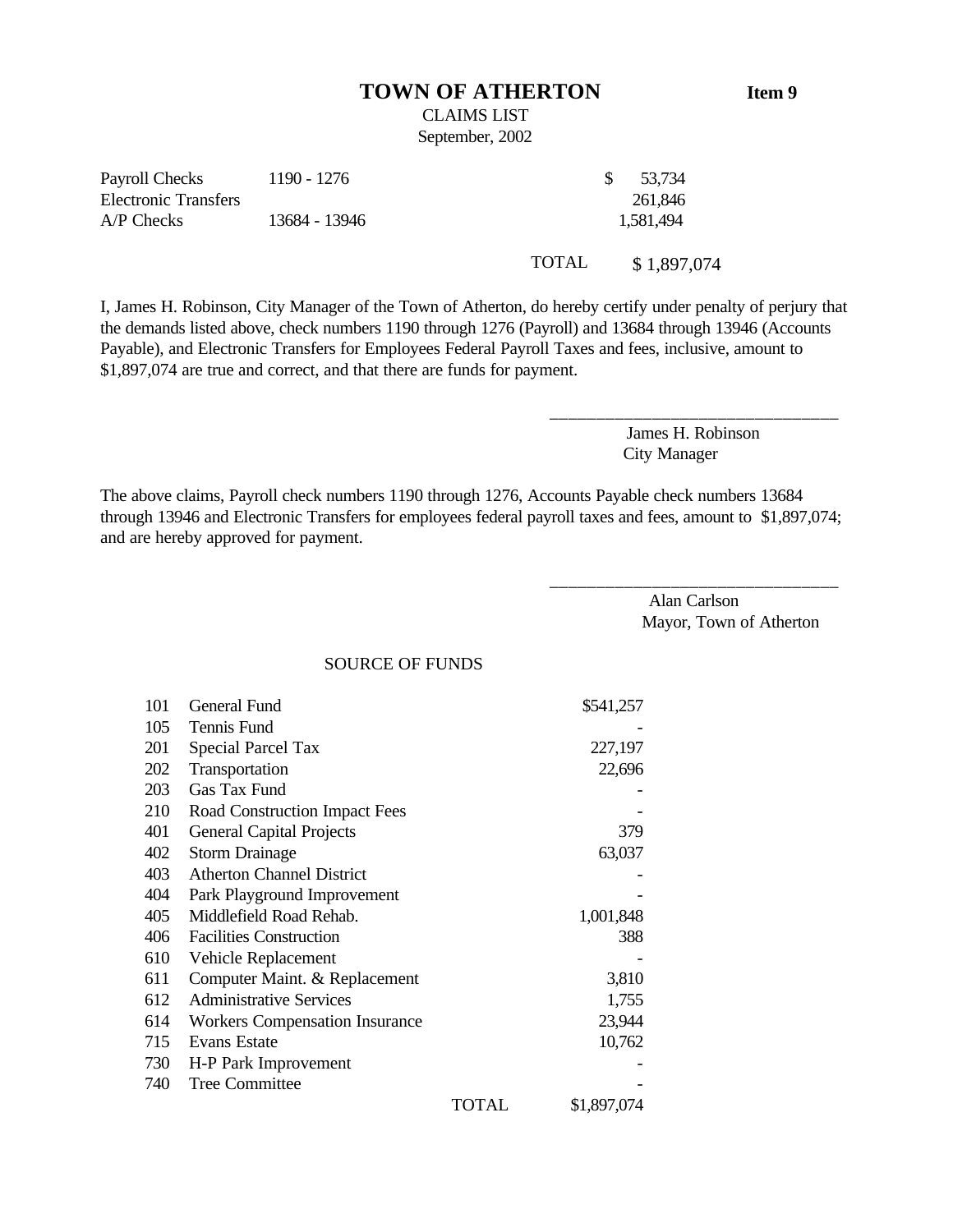**Item No. 10**



**Town of Atherton**

## **CITY COUNCIL STAFF REPORT**

**TO: HONORABLE MAYOR AND CITY COUNCIL**

**FROM: JOHN P. JOHNS, FINANCE DIRECTOR**

**DATE: FOR THE MEETING OF OCTOBER 16, 2002**

**SUBJECT: MONTHLY FINANCIAL REPORT, SEPTEMBER, 2002**

### **RECOMMENDATION:**

Receive and file Monthly Financial Report for September, 2002.

### **INTRODUCTION:**

The attached schedules show revenues and expenditures and fund balance for all funds as of September 30, 2002.

### **HIGHLIGHTS**

With 25 percent of the year elapsed, the Town has realized 11 percent of budgeted General Fund revenues and has expended 20 percent of available General Fund appropriations. This compares to having realized 12 percent of estimated revenues and having expended 16 percent of available General Fund appropriations by the end of the first quarter in FY 2000-2001.

The Town received a donation in the amount of \$84,000 from the Atherton Dames/Holbrook Park Foundation. These funds were deposited into the Capital Improvement Fund to finance the restoration of the water tower.

The Library Special Revenue Fund was credited with another \$80,000 in donor city funds. These funds are in excess of the \$20,000 that had been budgeted for the Library Fund as investment income. Hence, we will revise our revenue estimate to \$100,000 as part of the mid-year budget review.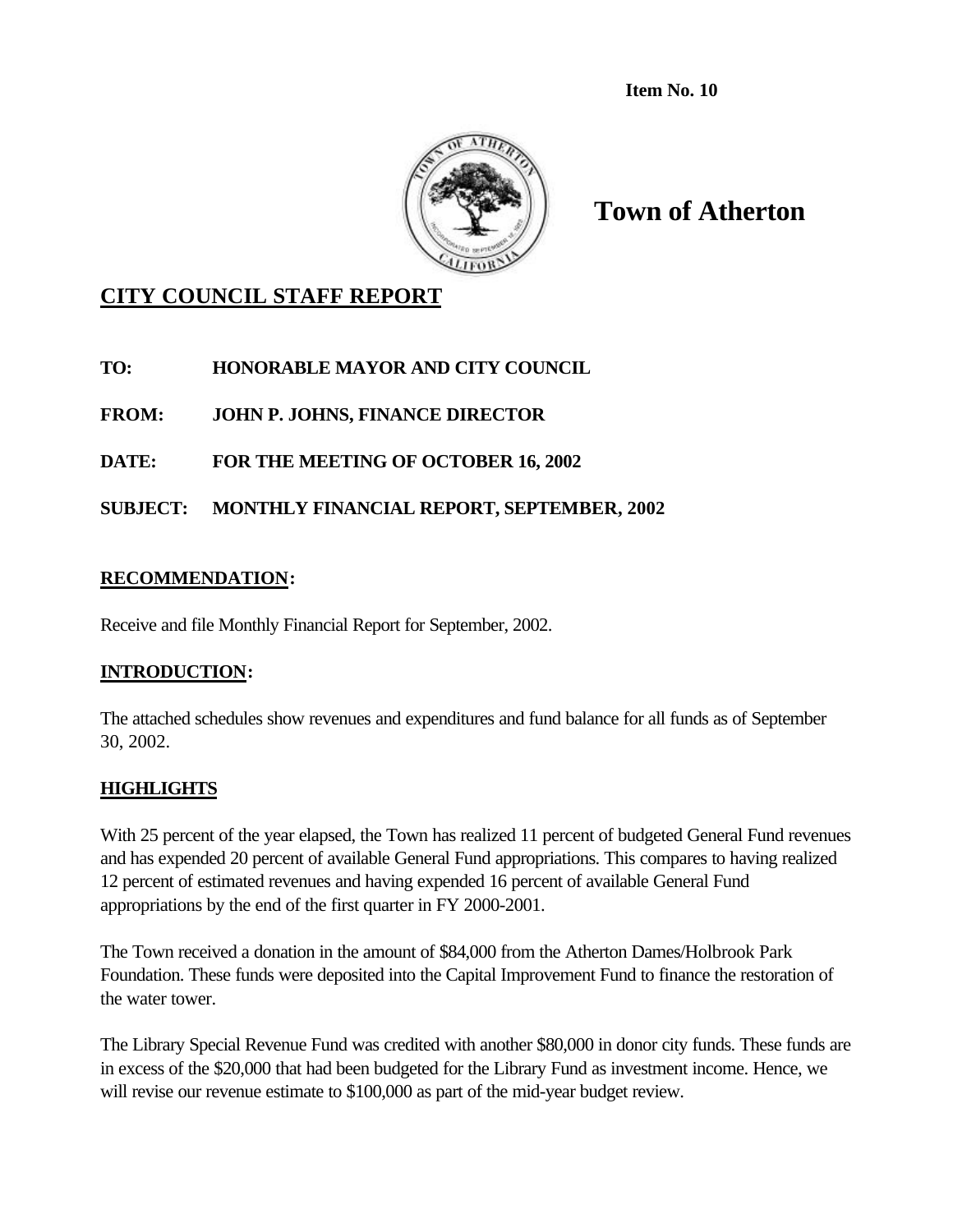A progress payment in the amount of \$1 million was made to El Camino Paving for the work on Middlefield Road. Of this amount, \$600,000 was recorded as a current period expense while the remainder had been accrued as a liability in FY 2002.

The fund balance figures have been updated to reflect the results of our annual audit.

\_\_\_\_\_\_\_\_\_\_\_\_\_\_\_\_\_\_\_\_\_\_\_\_ \_\_\_\_\_\_\_\_\_\_\_\_\_\_\_\_\_\_\_\_\_\_\_\_\_

With 25 percent of the year elapsed, revenues for sales taxes and other taxes amounted to only 17 percent and 9 percent of budgeted revenues respectfully. These amounts were predicated upon the assumption of a recovery in the economic climate in the second half of 2002. Accordingly, a downward revision in estimates for these two revenue categories may be warranted at mid-year unless retail sales activity accelerates during the second quarter of FY 2002-03.

### **FISCAL IMPACT:**

Informational only.

Prepared by: Approved by:

Finance Director City Manager

John P. Johns James H. Robinson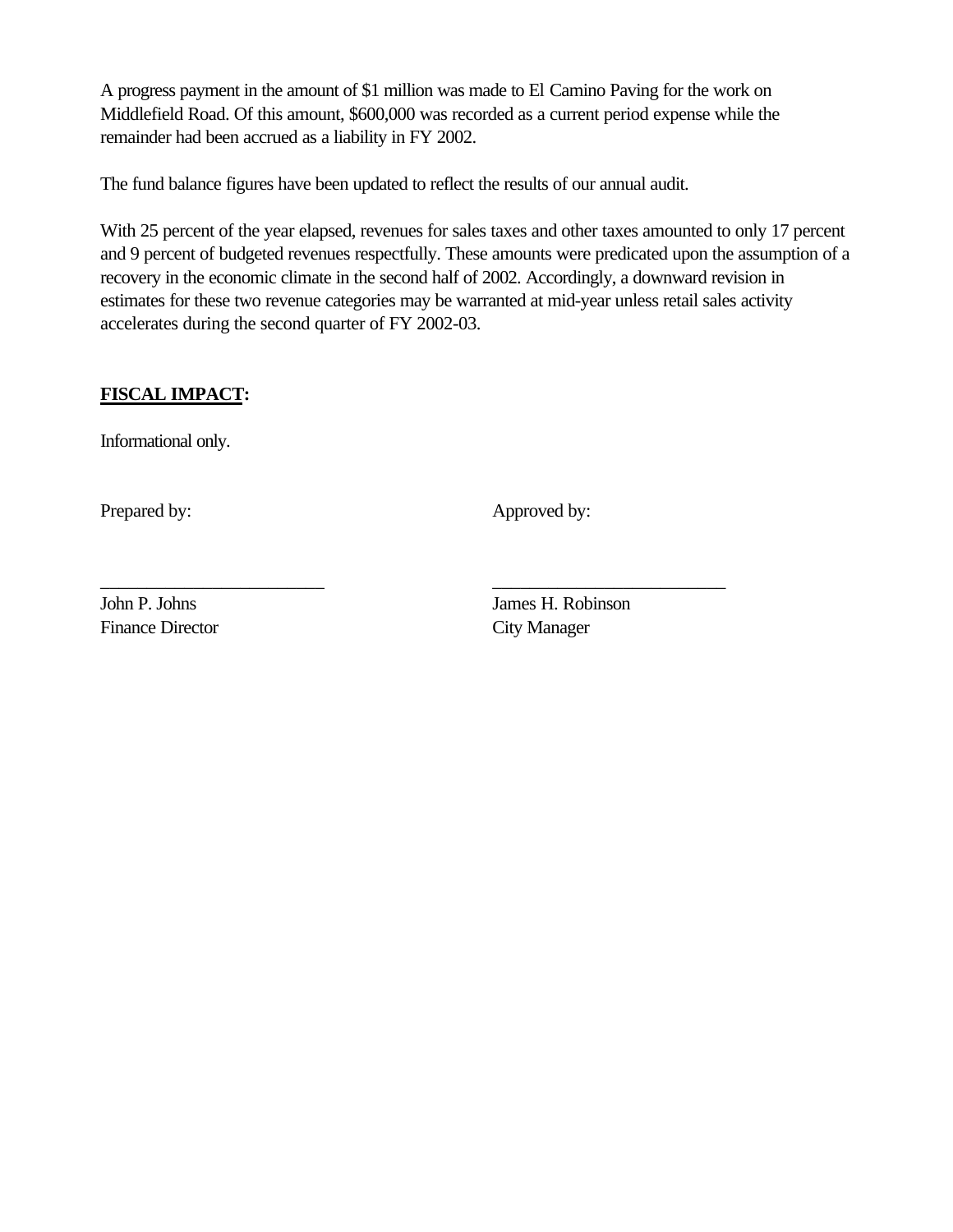# **TOWN OF ATHERTON Revenue Summary For the Month ended September 30th, 2002**

| Fund | <b>Revenue Source</b>                            | 2002-03<br><b>Estimate</b> | <b>Current Period</b><br><b>Revenues</b> | <b>Year to Date</b><br><b>Revenues</b> | $\frac{0}{0}$<br><b>Received</b> |
|------|--------------------------------------------------|----------------------------|------------------------------------------|----------------------------------------|----------------------------------|
|      | Property Tax                                     | \$<br>2,927,487            | 5,749                                    | \$<br>12.075                           | 0%                               |
|      | Sales and Use Tax                                | 255,000                    | 19,957                                   | 44,518                                 | 17%                              |
|      | Other Taxes                                      | 882,158                    | 44,649                                   | 81,919                                 | 9%                               |
|      | Licenses & Permits                               | 1,407,000                  | 54,817                                   | 348,444                                | 25%                              |
|      | Fines & Forfeitures                              | 70,000                     | 5,646                                    | 13,317                                 | 19%                              |
|      | Revenue from Other Agencies                      | 394,868                    |                                          | 102,954                                | 26%                              |
|      | Charges for Services                             | 352,400                    | 37,527                                   | 170,192                                | 48%                              |
|      | Investment & Rental Income                       | 220,974                    | 3,069                                    | 18,011                                 | 8%                               |
|      | <b>Other Revenues</b>                            | 3,000                      | (166)                                    | 9,254                                  | 308%                             |
|      | <b>Total General Fund Revenues</b>               | 6,512,887                  | 171,248                                  | 800,684                                | 12%                              |
|      | Interfund (Operating) Transfers In               | 694,000                    | $\overline{\phantom{a}}$                 |                                        | 0%                               |
|      | 101 General Fund Total                           | 7,206,887                  | 171.248                                  | 800,684                                | 11%                              |
|      | <b>Special Revenue Funds:</b>                    |                            |                                          |                                        |                                  |
| 105  | Tennis                                           | 9,000                      | 225                                      | 1,130                                  | 13%                              |
| 201  | Special Parcel Tax                               | 1,570,000                  | L.                                       |                                        | $0\%$                            |
| 202  | Transportation                                   | 270,000                    | 13,403                                   | 36,298                                 | 13%                              |
| 203  | Street Improvement (Gas Tax)                     | 200,000                    | 29,071                                   | 30,641                                 | 15%                              |
| 208  | Police on the Street                             |                            | $\blacksquare$                           | $\blacksquare$                         | 100%                             |
| 209  | Law Enforcement                                  | 100,000                    |                                          |                                        | 0%                               |
| 210  | Road Construction Impact Fees                    | 400,000                    | 10,673                                   | 63,751                                 | 16%                              |
| 211  | <b>State Park Grants Fund</b>                    |                            |                                          | ä,                                     | 0%                               |
| 213  | Library                                          | 20,000                     | 80,148                                   | 80,148                                 |                                  |
|      | Total                                            | 2.549,000                  | 133,520                                  | 211,968                                | 8%                               |
|      | <b>Capital Project Funds:</b>                    |                            |                                          |                                        |                                  |
| 401  | Capital Improvement                              | 10,000                     | 84,717                                   | 84,717                                 | 847%                             |
| 402  | <b>Storm Drainage</b>                            | 10,000                     |                                          |                                        | 0%                               |
| 403  | Channel Drainage District                        | 52,280                     | 83                                       | 174                                    | 0%                               |
| 404  | Park Playground Improvement                      |                            |                                          | 2,200                                  | 0%                               |
| 405  | Middlefield Road Grants                          | 1,200,000                  |                                          | $\overline{\phantom{a}}$               | 0%                               |
| 406  | <b>Facilities Construction</b>                   | 22,000                     |                                          |                                        | 0%                               |
|      |                                                  |                            |                                          |                                        |                                  |
|      | Total                                            | 1,294,280                  | 84,800                                   | 87,091                                 | 7%                               |
|      | <b>Internal Service Funds:</b>                   |                            |                                          |                                        |                                  |
| 610  | Vehicle Replacement                              | 39,400                     |                                          |                                        | 0%                               |
| 611  | <b>Information Technology</b>                    | 91,371                     |                                          |                                        | 0%                               |
| 612  | <b>Administrative Services</b>                   | 406,256                    |                                          |                                        | 0%                               |
| 614  | Workers Compensation Insurance                   | 110,129                    |                                          |                                        | 0%                               |
|      | Total                                            | 647,156                    | $\overline{a}$                           |                                        | 0%                               |
|      | <b>Total Revenues and Transfers -- All Funds</b> | 11.697.323                 | 389.568                                  | \$<br>1.099.743                        | 9%                               |
|      |                                                  |                            |                                          |                                        |                                  |
|      | <b>Trust and Agency Funds:</b>                   |                            |                                          |                                        |                                  |
| 715  | <b>Evans Creative Design</b>                     | 116,900                    | 4,794                                    | 7,429                                  | 6%                               |
| 720  | Library Extension                                |                            |                                          |                                        | 0%                               |
| 727  | Colley Trust Fund                                |                            |                                          |                                        | 0%                               |
| 730  | H-P Park Improvement                             |                            |                                          |                                        | 0%                               |
| 731  | MA Little League                                 |                            |                                          |                                        | 0%                               |
| 740  | Tree Committee                                   |                            |                                          |                                        | 0%                               |
|      | Total                                            | 116,900                    | 4,794                                    | 7,429                                  | 6%                               |
|      | <b>Total Revenues</b>                            | 11,814,223                 | 394,362                                  | 1,107,172                              | 9%                               |
|      |                                                  |                            |                                          |                                        |                                  |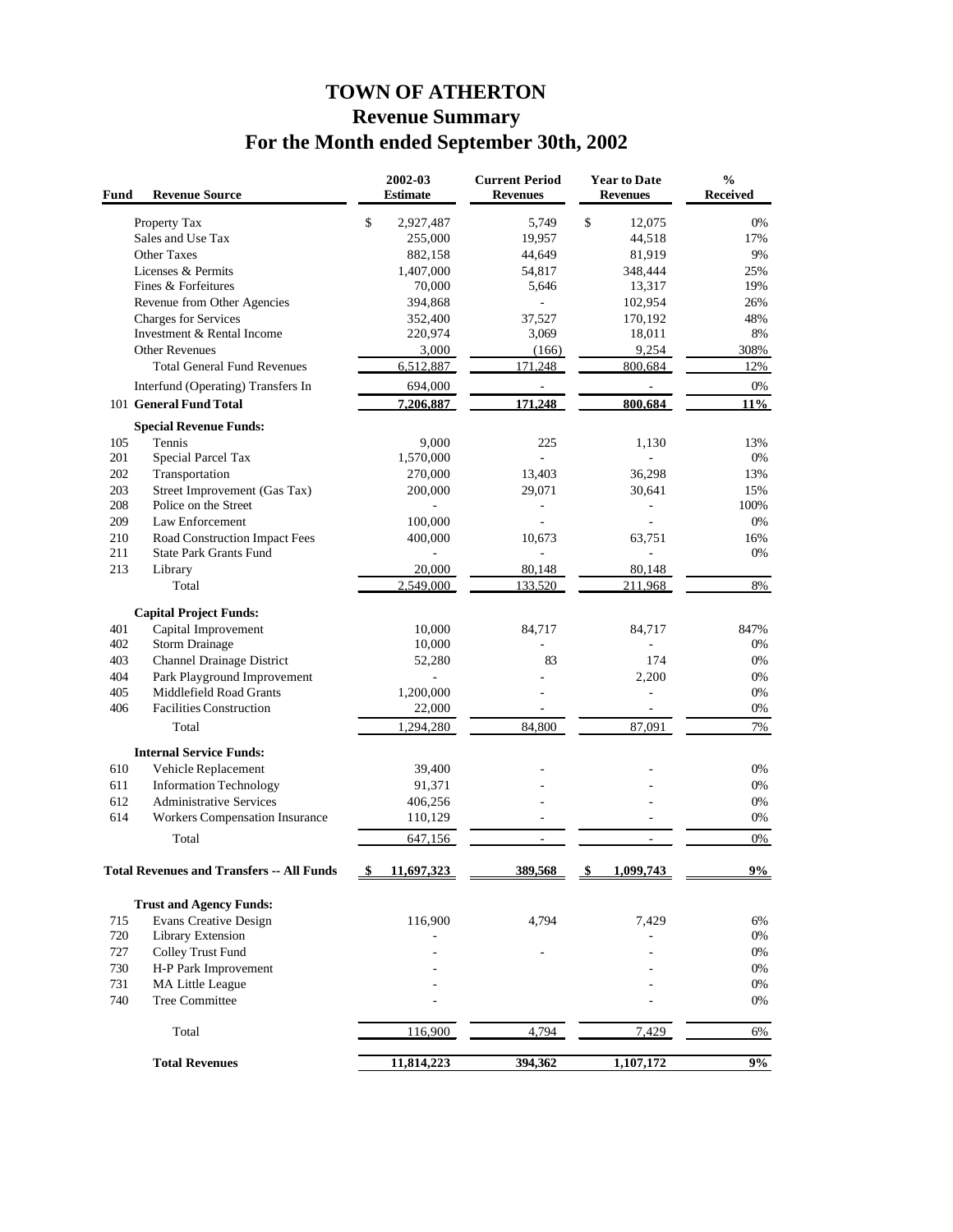# **TOWN OF ATHERTON Expenditure Summary For the Month Ended September 30th, 2002**

| <b>Fund</b> | <b>Description</b><br><b>Department</b> | 2002-03<br><b>Budget</b> |               | <b>Current Period</b><br><b>Expenditures</b> | <b>Year to Date</b><br><b>Expenditures</b> | $\frac{0}{0}$<br><b>Spent</b> |
|-------------|-----------------------------------------|--------------------------|---------------|----------------------------------------------|--------------------------------------------|-------------------------------|
| 101         | General Fund                            |                          |               |                                              |                                            |                               |
|             | 11 City Council                         | \$<br>21,650             | \$            | 16                                           | 6,012                                      | 28%                           |
|             | 12 City Manager                         | 476,686                  |               | 37,895                                       | 97,987                                     | 21%                           |
|             | 16 City Attorney                        | 195,734                  |               | 17,791                                       | 26,679                                     | 14%                           |
|             | 18 Finance                              | 401,879                  |               | 40,000                                       | 95,066                                     | 24%                           |
|             | 25 Building                             | 867,699                  |               | 48,568                                       | 149,483                                    | 17%                           |
|             | 40 Police                               | 3,687,057                |               | 233,090                                      | 719,355                                    | 20%                           |
|             | 50 Public Works                         | 1,738,907                |               | 139,926                                      | 379,007                                    | 22%                           |
|             | Contingency                             | 100,000                  |               |                                              |                                            | 0%                            |
|             | <b>Total General Fund Expenditures</b>  | 7,489,612                |               | 517.286                                      | 473,589                                    | 20%                           |
|             | Interfund (Operating) Transfers Out     |                          |               |                                              |                                            | 0%                            |
|             | 101 General Fund Total                  | 7,489,612                | $\frac{1}{2}$ | 517,286                                      | \$1,473,589                                | 20%                           |
|             | <b>Special Revenue Funds:</b>           |                          |               |                                              |                                            |                               |
| 105         | Tennis                                  | 29,946                   |               |                                              |                                            | 0%                            |
| 201         | Special Parcel Tax                      | 1,480,309                |               | 227,197                                      | 228,041                                    | 15%                           |
| 202         | Transportation                          | 273,992                  |               | 22,696                                       | 42,859                                     | 16%                           |
| 203         | Street Improvement (Gas Tax)            | 155,319                  |               |                                              |                                            | 0%                            |
| 208         | Police on the Street                    | 40,000                   |               |                                              |                                            |                               |
| 209         | Law Enforcement                         | 100,000                  |               | 22,678                                       | 67,558                                     | 68%                           |
| 210         | Road Impact Fees                        | 684,294                  |               |                                              |                                            | 0%                            |
| 211         | <b>State Park Grants</b>                | 89,259                   |               |                                              |                                            | 0%                            |
| 213         | Library Fund                            | 25,384                   |               |                                              |                                            | 0%                            |
|             | Total                                   | 2,878,503                |               | 272,571                                      | 338,458                                    | 12%                           |
|             | <b>Capital Project Funds:</b>           |                          |               |                                              |                                            |                               |
| 401         | Capital Improvement                     | 396,861                  |               | 379                                          | 379                                        | 0%                            |
| 402         | <b>Storm Drainage</b>                   |                          |               | 63,037                                       | 63,037                                     | 0%                            |
| 403         | <b>Channel Drainage District</b>        | 90,848                   |               |                                              |                                            | 0%                            |
| 404         | Park Playground Fund                    |                          |               |                                              | 108                                        | 100%                          |
| 405         | Middlefield Road Grants                 | 1,299,000                |               | 601,848                                      | 601,848                                    | 46%                           |
| 406         | <b>Facilities Construction</b>          | 198,454                  |               | 388                                          | 388                                        | 0%                            |
|             | Total                                   | 1,786,709                |               | 665,264                                      | 665,760                                    | 37%                           |
|             | <b>Internal Service Funds:</b>          |                          |               |                                              |                                            |                               |
| 610         | Vehicle Replacement                     | 45,000                   |               |                                              |                                            | 0%                            |
| 611         | <b>Information Technology</b>           | 100,500                  |               | 3,810                                        | 6,346                                      | 6%                            |
| 612         | Administrative Services                 | 325,335                  |               | 7,418                                        | 145,534                                    | 45%                           |
| 614         | Workers Compensation Insurance          | 125,000                  |               | 23.944                                       | 23.944                                     | 19%                           |
|             | Total                                   | 595,835                  |               | 35,172                                       | 175,824                                    | 30%                           |
|             | <b>Trust and Agency Funds:</b>          |                          |               |                                              |                                            |                               |
| 715         | <b>Evans Creative Design</b>            | 84,750                   |               | 10,762                                       | 28,331                                     | 33%                           |
| 727         | Colley Reward Fund                      |                          |               |                                              |                                            |                               |
| 730         | H-P Park Improvement                    |                          |               |                                              |                                            |                               |
| 731         | MA Little League                        |                          |               |                                              |                                            |                               |
| 740         | <b>Tree Committee</b>                   | 730                      |               |                                              |                                            |                               |
|             | Total                                   | 85,480                   |               | 10,762                                       | 28,331                                     |                               |
|             | <b>Total Expenditures</b>               | 12,836,139               |               | 1,501,055                                    | 2,681,962                                  | 21%                           |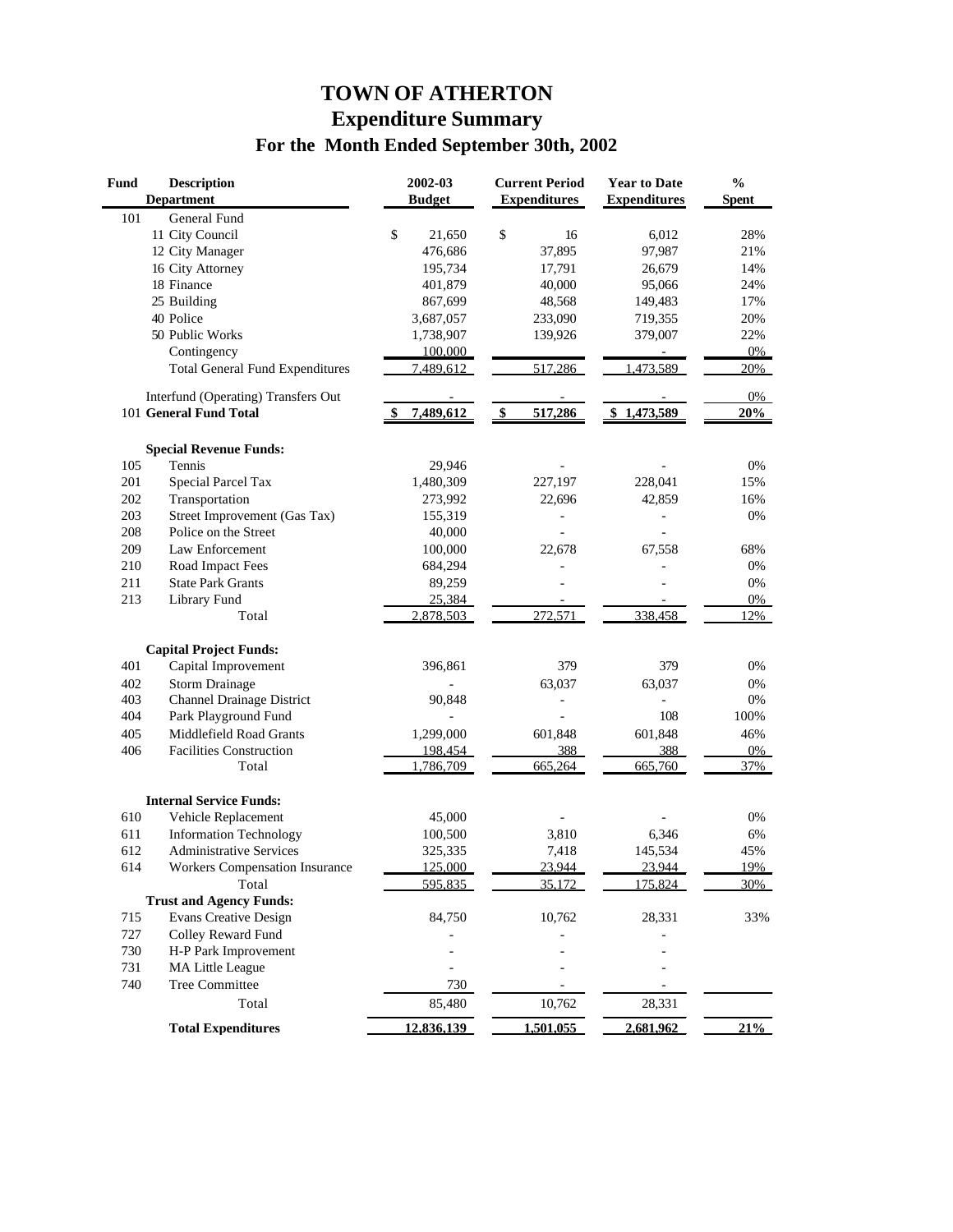### **As of September 30th, 2002 Fiscal Year 2002-03 Budget Summary TOWN OF ATHERTON**

| 101 General Fund<br>800,684<br>5,194,187<br>1,473,589<br>4,521,282<br><b>Special Revenue Funds:</b><br>105<br>Tennis<br>21,926<br>23,056<br>1.130<br>201<br>Special Municipal Tax<br>847,820<br>228,041<br>619,779<br>L.<br>202<br>36,298<br>42,859<br>Transportation<br>26,779<br>20,218<br>Street Improvement (Gas Tax)<br>85,697<br>116,338<br>203<br>30,641<br>$\sim$<br>Police on the Street<br>44,434<br>208<br>44,434<br>÷,<br>÷,<br>209<br>Law Enforcement<br>9,121<br>67,558<br>÷<br>210<br>Road Construction Impact Fees<br>646,417<br>710,168<br>63,751<br>ä,<br>Library Special Revenue Fund<br>400,000<br>213<br>400,000<br>$\overline{\phantom{m}}$<br>÷,<br>2.082.194<br>131.820<br>338,458<br>Sub Total<br><b>Capital Projects Funds:</b><br>401<br>446,802<br>379<br>531,140<br>Capital Improvement<br>84,717<br>402<br>Storm Drainage<br>56,786<br>63,037<br>(6,251)<br>403<br>Channel Drainage District<br>174<br>445,683<br>445,509<br>ä,<br>404<br>Park Playground Improvement<br>58,417<br>108<br>60,509<br>2,200<br>405<br>Middlefield Road Grants<br>601.848<br>(173)<br>(602, 021)<br>406<br><b>Facilities Construction</b><br>447,477<br>447,477<br>$\overline{\phantom{a}}$<br>ä,<br>1.454.818<br>87.091<br>Sub Total<br>665.372<br><b>Internal Service Fund</b><br>610<br>Vehicle Replacement<br>357,952<br>357,952<br><b>Information Technology</b><br>54,979<br>6,346<br>48,633<br>611<br><b>Administrative Services</b><br>612<br>6,143<br>145,534<br>(139, 391)<br>614<br><b>Workers Compensation Insurance</b><br>23,944<br>(51, 490)<br>Sub Total<br>367,584<br>175,824<br><b>Trust and Agency Funds</b><br>715<br><b>Evans Creative Design</b><br>116,028<br>7,429<br>28,331<br>95,126<br>2,291<br>727<br>Colley Reward Fund<br>2,291<br>ä,<br>730<br>H-P Park Improvement<br>5,851<br>5,851<br>731<br>MA Little League<br>4,821<br>4,821<br><b>Tree Committee</b><br>226<br>226<br>740<br>129,217<br>Sub Total<br>7,429<br>28,331<br>$\omega$<br>9,228,000<br><b>Grand Total</b><br>1.027.024<br>\$<br>\$<br>2.681.574<br>7.573.450<br>-\$<br>\$<br>\$ | Fund | <b>Description</b> | <b>Beginning</b><br><b>Fund Balance</b><br><b>July 1, 2002</b> | <b>Revenues</b><br>to Date | <b>Transfers</b><br>to Date | <b>Expenditures</b><br>To Date | Ending<br><b>Fund Balance</b><br>to Date |
|--------------------------------------------------------------------------------------------------------------------------------------------------------------------------------------------------------------------------------------------------------------------------------------------------------------------------------------------------------------------------------------------------------------------------------------------------------------------------------------------------------------------------------------------------------------------------------------------------------------------------------------------------------------------------------------------------------------------------------------------------------------------------------------------------------------------------------------------------------------------------------------------------------------------------------------------------------------------------------------------------------------------------------------------------------------------------------------------------------------------------------------------------------------------------------------------------------------------------------------------------------------------------------------------------------------------------------------------------------------------------------------------------------------------------------------------------------------------------------------------------------------------------------------------------------------------------------------------------------------------------------------------------------------------------------------------------------------------------------------------------------------------------------------------------------------------------------------------------------------------------------------------------------------------------------------------------------------------------------------------------------------------------------------------------------------------------------------------|------|--------------------|----------------------------------------------------------------|----------------------------|-----------------------------|--------------------------------|------------------------------------------|
|                                                                                                                                                                                                                                                                                                                                                                                                                                                                                                                                                                                                                                                                                                                                                                                                                                                                                                                                                                                                                                                                                                                                                                                                                                                                                                                                                                                                                                                                                                                                                                                                                                                                                                                                                                                                                                                                                                                                                                                                                                                                                            |      |                    |                                                                |                            |                             |                                |                                          |
|                                                                                                                                                                                                                                                                                                                                                                                                                                                                                                                                                                                                                                                                                                                                                                                                                                                                                                                                                                                                                                                                                                                                                                                                                                                                                                                                                                                                                                                                                                                                                                                                                                                                                                                                                                                                                                                                                                                                                                                                                                                                                            |      |                    |                                                                |                            |                             |                                |                                          |
|                                                                                                                                                                                                                                                                                                                                                                                                                                                                                                                                                                                                                                                                                                                                                                                                                                                                                                                                                                                                                                                                                                                                                                                                                                                                                                                                                                                                                                                                                                                                                                                                                                                                                                                                                                                                                                                                                                                                                                                                                                                                                            |      |                    |                                                                |                            |                             |                                |                                          |
|                                                                                                                                                                                                                                                                                                                                                                                                                                                                                                                                                                                                                                                                                                                                                                                                                                                                                                                                                                                                                                                                                                                                                                                                                                                                                                                                                                                                                                                                                                                                                                                                                                                                                                                                                                                                                                                                                                                                                                                                                                                                                            |      |                    |                                                                |                            |                             |                                |                                          |
|                                                                                                                                                                                                                                                                                                                                                                                                                                                                                                                                                                                                                                                                                                                                                                                                                                                                                                                                                                                                                                                                                                                                                                                                                                                                                                                                                                                                                                                                                                                                                                                                                                                                                                                                                                                                                                                                                                                                                                                                                                                                                            |      |                    |                                                                |                            |                             |                                |                                          |
|                                                                                                                                                                                                                                                                                                                                                                                                                                                                                                                                                                                                                                                                                                                                                                                                                                                                                                                                                                                                                                                                                                                                                                                                                                                                                                                                                                                                                                                                                                                                                                                                                                                                                                                                                                                                                                                                                                                                                                                                                                                                                            |      |                    |                                                                |                            |                             |                                |                                          |
|                                                                                                                                                                                                                                                                                                                                                                                                                                                                                                                                                                                                                                                                                                                                                                                                                                                                                                                                                                                                                                                                                                                                                                                                                                                                                                                                                                                                                                                                                                                                                                                                                                                                                                                                                                                                                                                                                                                                                                                                                                                                                            |      |                    |                                                                |                            |                             |                                |                                          |
|                                                                                                                                                                                                                                                                                                                                                                                                                                                                                                                                                                                                                                                                                                                                                                                                                                                                                                                                                                                                                                                                                                                                                                                                                                                                                                                                                                                                                                                                                                                                                                                                                                                                                                                                                                                                                                                                                                                                                                                                                                                                                            |      |                    |                                                                |                            |                             |                                | (58, 437)                                |
|                                                                                                                                                                                                                                                                                                                                                                                                                                                                                                                                                                                                                                                                                                                                                                                                                                                                                                                                                                                                                                                                                                                                                                                                                                                                                                                                                                                                                                                                                                                                                                                                                                                                                                                                                                                                                                                                                                                                                                                                                                                                                            |      |                    |                                                                |                            |                             |                                |                                          |
|                                                                                                                                                                                                                                                                                                                                                                                                                                                                                                                                                                                                                                                                                                                                                                                                                                                                                                                                                                                                                                                                                                                                                                                                                                                                                                                                                                                                                                                                                                                                                                                                                                                                                                                                                                                                                                                                                                                                                                                                                                                                                            |      |                    |                                                                |                            |                             |                                |                                          |
|                                                                                                                                                                                                                                                                                                                                                                                                                                                                                                                                                                                                                                                                                                                                                                                                                                                                                                                                                                                                                                                                                                                                                                                                                                                                                                                                                                                                                                                                                                                                                                                                                                                                                                                                                                                                                                                                                                                                                                                                                                                                                            |      |                    |                                                                |                            |                             |                                | 1.875.556                                |
|                                                                                                                                                                                                                                                                                                                                                                                                                                                                                                                                                                                                                                                                                                                                                                                                                                                                                                                                                                                                                                                                                                                                                                                                                                                                                                                                                                                                                                                                                                                                                                                                                                                                                                                                                                                                                                                                                                                                                                                                                                                                                            |      |                    |                                                                |                            |                             |                                |                                          |
|                                                                                                                                                                                                                                                                                                                                                                                                                                                                                                                                                                                                                                                                                                                                                                                                                                                                                                                                                                                                                                                                                                                                                                                                                                                                                                                                                                                                                                                                                                                                                                                                                                                                                                                                                                                                                                                                                                                                                                                                                                                                                            |      |                    |                                                                |                            |                             |                                |                                          |
|                                                                                                                                                                                                                                                                                                                                                                                                                                                                                                                                                                                                                                                                                                                                                                                                                                                                                                                                                                                                                                                                                                                                                                                                                                                                                                                                                                                                                                                                                                                                                                                                                                                                                                                                                                                                                                                                                                                                                                                                                                                                                            |      |                    |                                                                |                            |                             |                                |                                          |
|                                                                                                                                                                                                                                                                                                                                                                                                                                                                                                                                                                                                                                                                                                                                                                                                                                                                                                                                                                                                                                                                                                                                                                                                                                                                                                                                                                                                                                                                                                                                                                                                                                                                                                                                                                                                                                                                                                                                                                                                                                                                                            |      |                    |                                                                |                            |                             |                                |                                          |
|                                                                                                                                                                                                                                                                                                                                                                                                                                                                                                                                                                                                                                                                                                                                                                                                                                                                                                                                                                                                                                                                                                                                                                                                                                                                                                                                                                                                                                                                                                                                                                                                                                                                                                                                                                                                                                                                                                                                                                                                                                                                                            |      |                    |                                                                |                            |                             |                                |                                          |
|                                                                                                                                                                                                                                                                                                                                                                                                                                                                                                                                                                                                                                                                                                                                                                                                                                                                                                                                                                                                                                                                                                                                                                                                                                                                                                                                                                                                                                                                                                                                                                                                                                                                                                                                                                                                                                                                                                                                                                                                                                                                                            |      |                    |                                                                |                            |                             |                                |                                          |
|                                                                                                                                                                                                                                                                                                                                                                                                                                                                                                                                                                                                                                                                                                                                                                                                                                                                                                                                                                                                                                                                                                                                                                                                                                                                                                                                                                                                                                                                                                                                                                                                                                                                                                                                                                                                                                                                                                                                                                                                                                                                                            |      |                    |                                                                |                            |                             |                                |                                          |
|                                                                                                                                                                                                                                                                                                                                                                                                                                                                                                                                                                                                                                                                                                                                                                                                                                                                                                                                                                                                                                                                                                                                                                                                                                                                                                                                                                                                                                                                                                                                                                                                                                                                                                                                                                                                                                                                                                                                                                                                                                                                                            |      |                    |                                                                |                            |                             |                                | 876.537                                  |
|                                                                                                                                                                                                                                                                                                                                                                                                                                                                                                                                                                                                                                                                                                                                                                                                                                                                                                                                                                                                                                                                                                                                                                                                                                                                                                                                                                                                                                                                                                                                                                                                                                                                                                                                                                                                                                                                                                                                                                                                                                                                                            |      |                    |                                                                |                            |                             |                                |                                          |
|                                                                                                                                                                                                                                                                                                                                                                                                                                                                                                                                                                                                                                                                                                                                                                                                                                                                                                                                                                                                                                                                                                                                                                                                                                                                                                                                                                                                                                                                                                                                                                                                                                                                                                                                                                                                                                                                                                                                                                                                                                                                                            |      |                    |                                                                |                            |                             |                                |                                          |
|                                                                                                                                                                                                                                                                                                                                                                                                                                                                                                                                                                                                                                                                                                                                                                                                                                                                                                                                                                                                                                                                                                                                                                                                                                                                                                                                                                                                                                                                                                                                                                                                                                                                                                                                                                                                                                                                                                                                                                                                                                                                                            |      |                    |                                                                |                            |                             |                                |                                          |
|                                                                                                                                                                                                                                                                                                                                                                                                                                                                                                                                                                                                                                                                                                                                                                                                                                                                                                                                                                                                                                                                                                                                                                                                                                                                                                                                                                                                                                                                                                                                                                                                                                                                                                                                                                                                                                                                                                                                                                                                                                                                                            |      |                    |                                                                |                            |                             |                                |                                          |
|                                                                                                                                                                                                                                                                                                                                                                                                                                                                                                                                                                                                                                                                                                                                                                                                                                                                                                                                                                                                                                                                                                                                                                                                                                                                                                                                                                                                                                                                                                                                                                                                                                                                                                                                                                                                                                                                                                                                                                                                                                                                                            |      |                    |                                                                |                            |                             |                                | (75, 434)                                |
|                                                                                                                                                                                                                                                                                                                                                                                                                                                                                                                                                                                                                                                                                                                                                                                                                                                                                                                                                                                                                                                                                                                                                                                                                                                                                                                                                                                                                                                                                                                                                                                                                                                                                                                                                                                                                                                                                                                                                                                                                                                                                            |      |                    |                                                                |                            |                             |                                | 191,760                                  |
|                                                                                                                                                                                                                                                                                                                                                                                                                                                                                                                                                                                                                                                                                                                                                                                                                                                                                                                                                                                                                                                                                                                                                                                                                                                                                                                                                                                                                                                                                                                                                                                                                                                                                                                                                                                                                                                                                                                                                                                                                                                                                            |      |                    |                                                                |                            |                             |                                |                                          |
|                                                                                                                                                                                                                                                                                                                                                                                                                                                                                                                                                                                                                                                                                                                                                                                                                                                                                                                                                                                                                                                                                                                                                                                                                                                                                                                                                                                                                                                                                                                                                                                                                                                                                                                                                                                                                                                                                                                                                                                                                                                                                            |      |                    |                                                                |                            |                             |                                |                                          |
|                                                                                                                                                                                                                                                                                                                                                                                                                                                                                                                                                                                                                                                                                                                                                                                                                                                                                                                                                                                                                                                                                                                                                                                                                                                                                                                                                                                                                                                                                                                                                                                                                                                                                                                                                                                                                                                                                                                                                                                                                                                                                            |      |                    |                                                                |                            |                             |                                |                                          |
|                                                                                                                                                                                                                                                                                                                                                                                                                                                                                                                                                                                                                                                                                                                                                                                                                                                                                                                                                                                                                                                                                                                                                                                                                                                                                                                                                                                                                                                                                                                                                                                                                                                                                                                                                                                                                                                                                                                                                                                                                                                                                            |      |                    |                                                                |                            |                             |                                |                                          |
|                                                                                                                                                                                                                                                                                                                                                                                                                                                                                                                                                                                                                                                                                                                                                                                                                                                                                                                                                                                                                                                                                                                                                                                                                                                                                                                                                                                                                                                                                                                                                                                                                                                                                                                                                                                                                                                                                                                                                                                                                                                                                            |      |                    |                                                                |                            |                             |                                |                                          |
|                                                                                                                                                                                                                                                                                                                                                                                                                                                                                                                                                                                                                                                                                                                                                                                                                                                                                                                                                                                                                                                                                                                                                                                                                                                                                                                                                                                                                                                                                                                                                                                                                                                                                                                                                                                                                                                                                                                                                                                                                                                                                            |      |                    |                                                                |                            |                             |                                |                                          |
|                                                                                                                                                                                                                                                                                                                                                                                                                                                                                                                                                                                                                                                                                                                                                                                                                                                                                                                                                                                                                                                                                                                                                                                                                                                                                                                                                                                                                                                                                                                                                                                                                                                                                                                                                                                                                                                                                                                                                                                                                                                                                            |      |                    |                                                                |                            |                             |                                | 108,315                                  |
|                                                                                                                                                                                                                                                                                                                                                                                                                                                                                                                                                                                                                                                                                                                                                                                                                                                                                                                                                                                                                                                                                                                                                                                                                                                                                                                                                                                                                                                                                                                                                                                                                                                                                                                                                                                                                                                                                                                                                                                                                                                                                            |      |                    |                                                                |                            |                             |                                |                                          |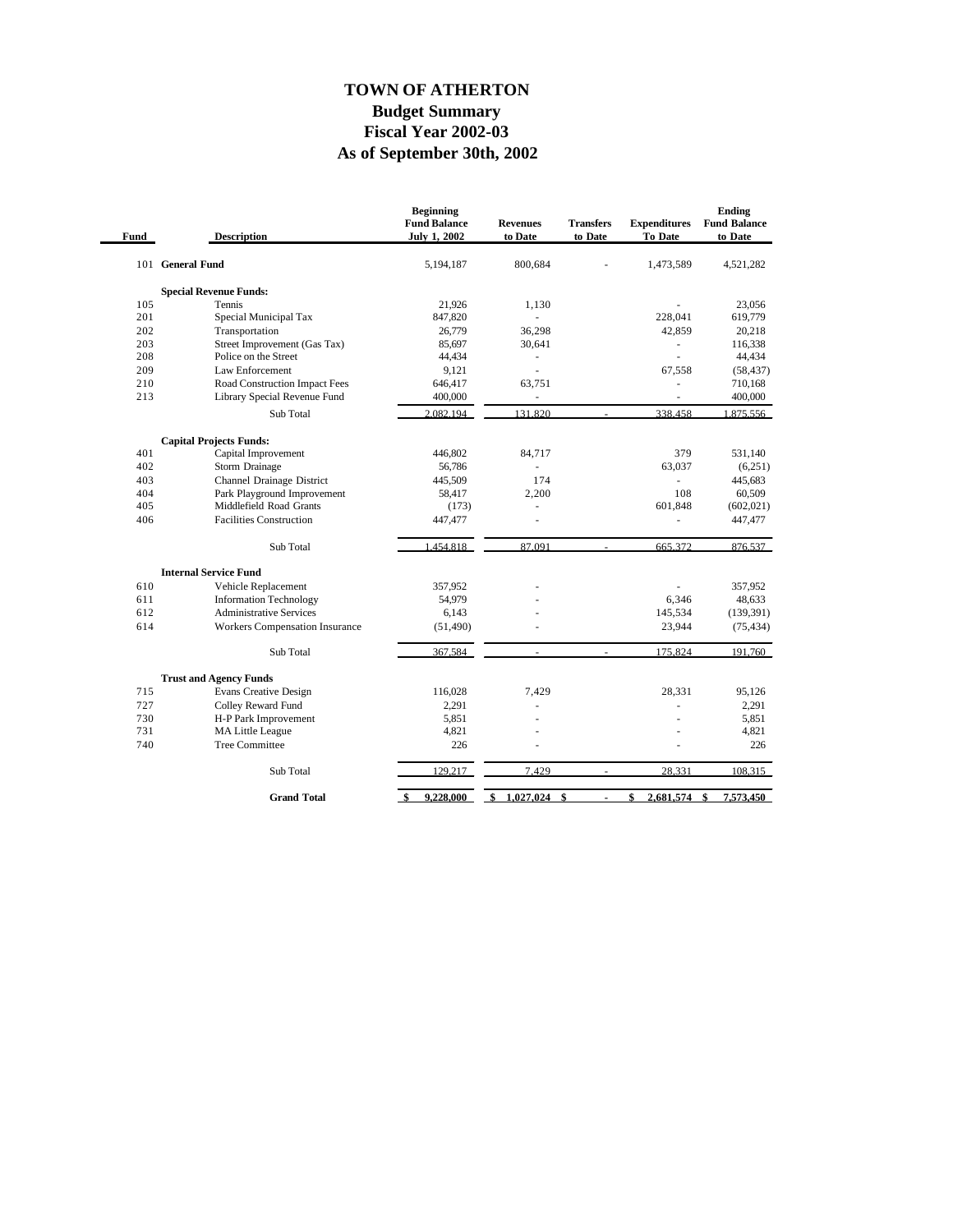**Item No. 11**



**Town of Atherton**

### **CITY COUNCIL STAFF REPORT**

### **TO: HONORABLE MAYOR AND CITY COUNCIL MEMBERS CITY MANAGER, JAMES ROBINSON**

- **FROM: MARC G. HYNES, CITY ATTORNEY**
- **DATE: FOR THE MEETING OF OCTOBER 16, 2002**

### **SUBJECT: ORDINANCE AMENDING CHAPTER 17.36 OF THE ATHERTON MUNICIPAL CODE – BASEMENT CONSTRUCTION**

### **RECOMMENDATION**

Adopt Ordinance No. \_\_\_\_, amending Chapter 17.36 of the Atherton Municipal Code placing limitations on the construction of basements outside of the main building area.

### **BACKGROUND**

This ordinance was previously introduced and reading of the ordinance beyond title was waived at the regular City Council meeting on September 18, 2002. It is now appropriate to consider adopting the ordinance. A majority vote will adopt the ordinance which will become effective 30 days from and after the adoption.

### **FISCAL IMPACT**

None.

Respectfully,

Marc G. Hynes

**Attachment**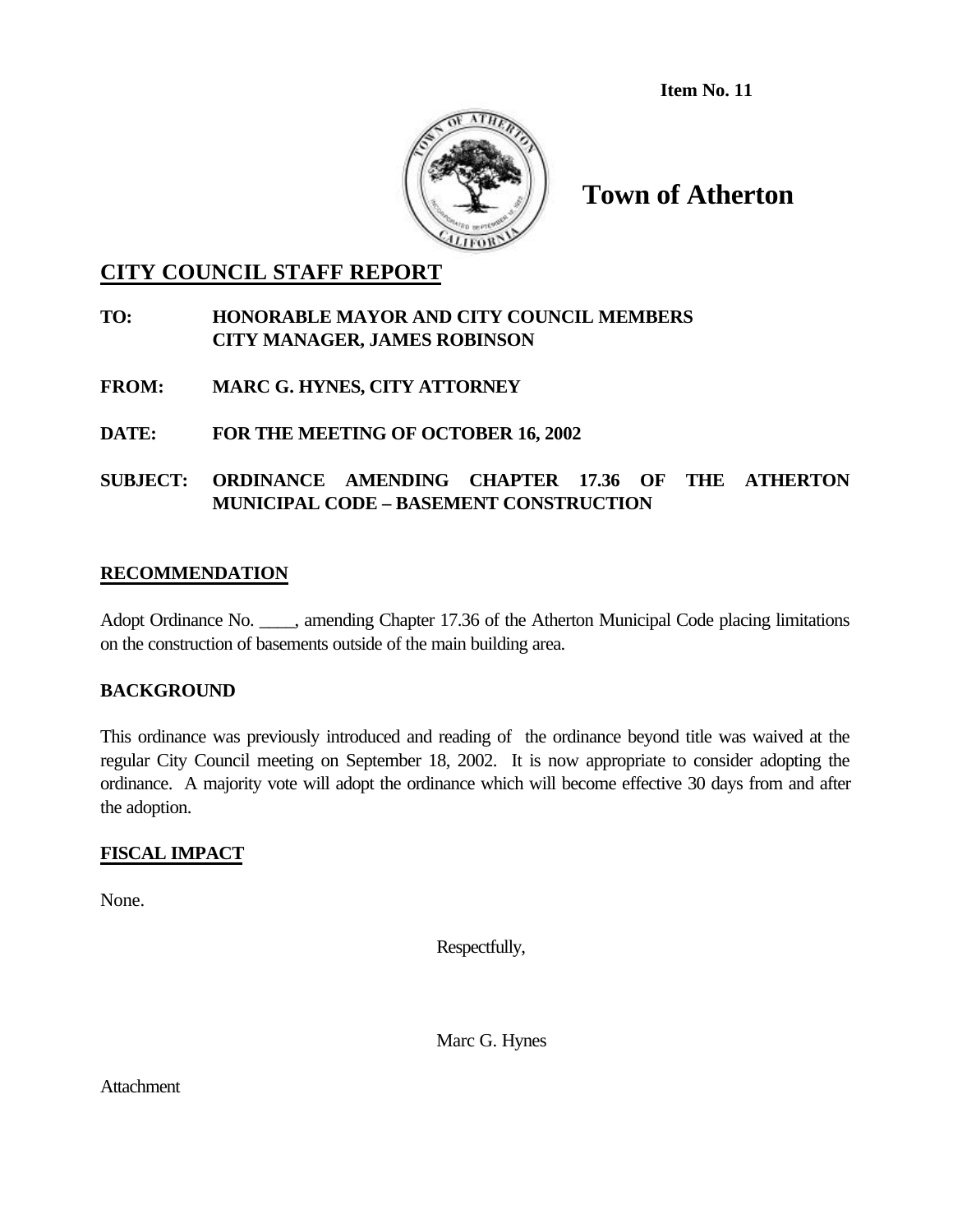#### **ORDINANCE NO. \_\_\_**

### **AN ORDINANCE OF THE CITY COUNCIL OF THE TOWN OF ATHERTON AMENDING THE ATHERTON MUNICIPAL CODE PLACING LIMITS ON BASEMENTS WITHIN THE TOWN OF ATHERTON**

The City Council of the Town of Atherton does ordain as follows:

SECTION 1: Section 17.36.190 of the Atherton Municipal Code is hereby amended to read as follows:

#### 17.36.190 Basements

"Basements shall not exceed two feet in height above the surrounding average natural grade. Exceptions to the requirements of this section for hillside properties (where the average cross-slope is greater than twenty percent as determined under Section 16.24.050) may be permitted upon issuance of a conditional use permit. Basements are only permitted under the footprint of buildings located within the buildable area. Areas for stairways and light wells may extend beyond the footprint of buildings, but shall be limited to the buildable area".

SECTION 2: That the City Council hereby declares that it would have passed this Ordinance sentence by sentence, paragraph by paragraph, and section by section, and does hereby declare that any provisions on this Ordinance are severable and, if for any reason any sentence, paragraph or section of this Ordinance shall be held invalid, such decision shall not effect the validity of the remaining parts of this Ordinance.

SECTION 3: This Ordinance shall be posted in at least three public places according to law and shall take effect and be in force from and after 30 days after its passage and adoption.

**\* \* \* \* \* \* \* \* \* \* \* \***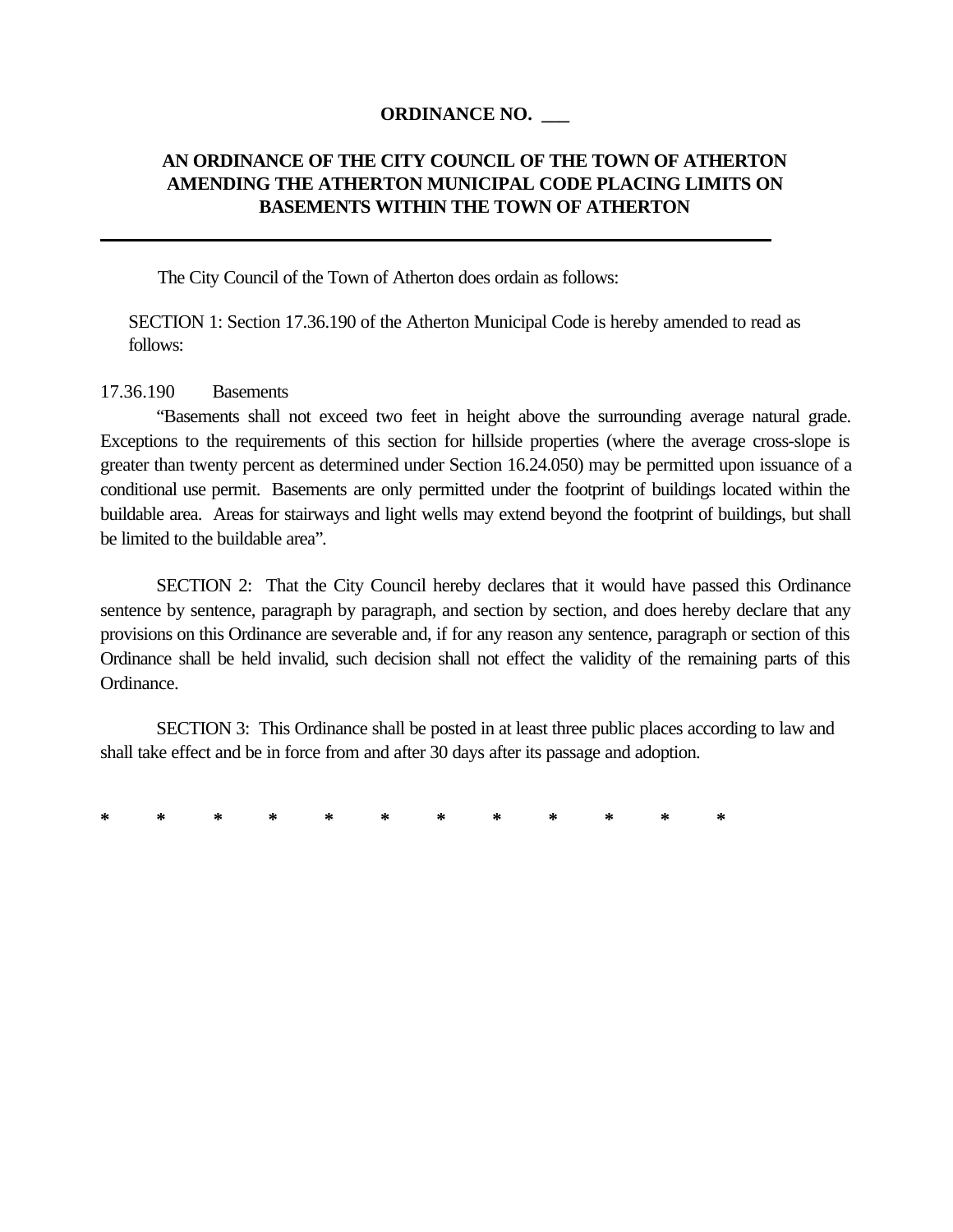Introduced this 18th day of September, 2002

Passed and adopted as an Ordinance of the Town of Atherton at a regular meeting thereof held on the  $\frac{1}{2002}$ , by the following vote

| AYES:    | COUNCILMEMBERS        |
|----------|-----------------------|
| NOES:    | COUNCILMEMBERS        |
| ABSTAIN: | COUNCILMEMBERS        |
| ABSENT:  | <b>COUNCILMEMBERS</b> |

 $\overline{a}$ 

ATTEST: Alan B. Carlson, Mayor Town of Atherton

 $\overline{a}$ 

Sharon Barker, City Clerk

APPROVED AS TO FORM:

Marc G. Hynes, City Attorney

\_\_\_\_\_\_\_\_\_\_\_\_\_\_\_\_\_\_\_\_\_\_\_\_\_\_\_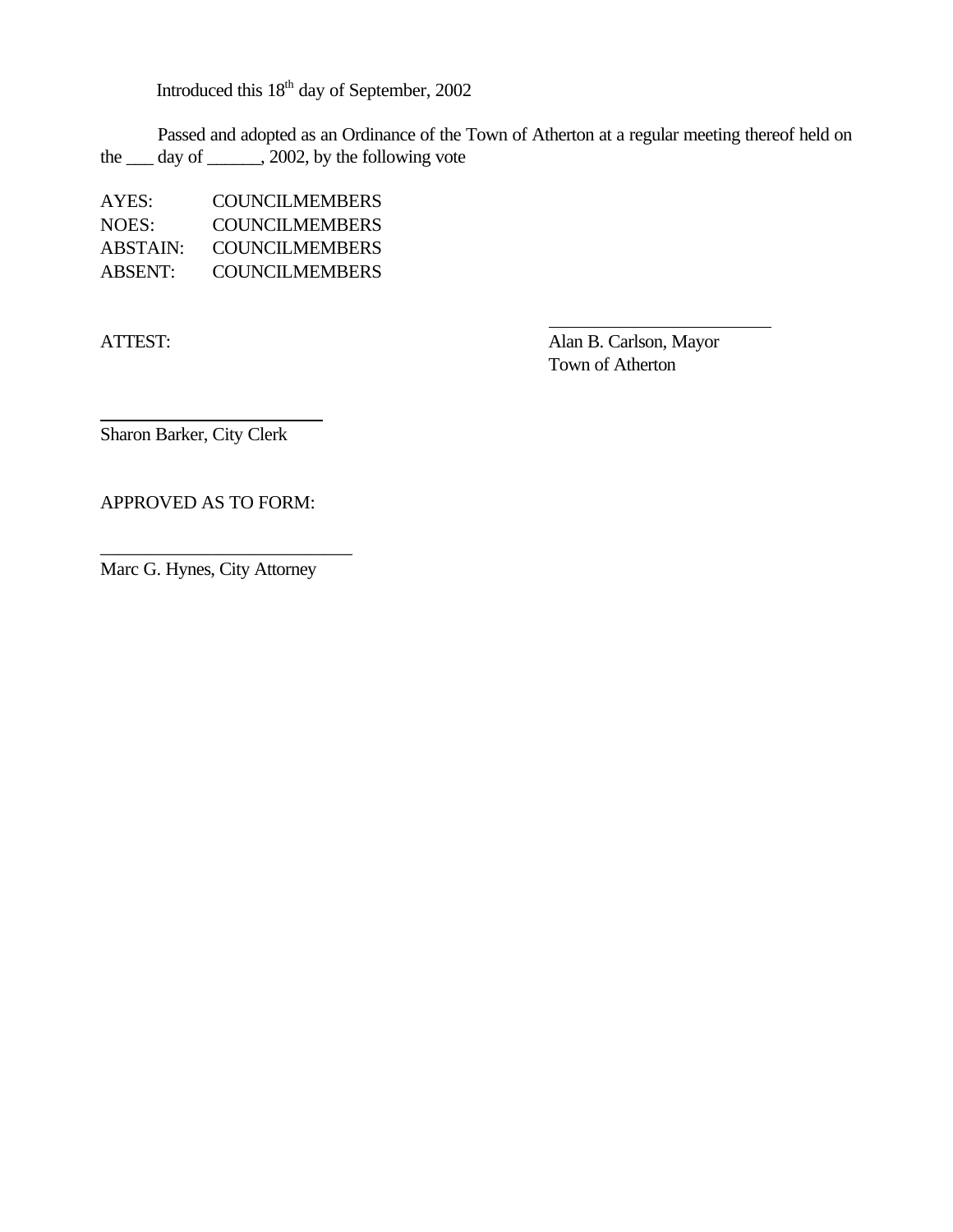**Item No. 12**



# **Town of Atherton**

### **CITY COUNCIL STAFF REPORT**

#### **TO: HONORABLE MAYOR AND CITY COUNCIL CITY MANAGER, JAMES ROBINSON**

**FROM: CLIFF TEMPS, PUBLIC WORKS DIRECTOR**

**DATE: FOR THE MEETING OF OCTOBER 16, 2002**

**SUBJECT: ACCEPTANCE OF WORK AND AUTHORIZATION TO RECORD NOTICE OF COMPLETION – WEST MIDDLEFIELD ROAD OVERLAY 02-003**

#### **RECOMMENDATION**

Accept the work and authorize the recording of a notice of completion for West Middlefield Road Overlay Project No 02.003.

#### **INTRODUCTION**

The Council awarded a contract to G. Bartolotto Company for Middlefield Road overlay, between Fair Oaks and the northwest city limit line. Patching in preparation for the overlay was performed under a separate contract. Both projects have been completed.

#### **ANALYSIS**

The final contract amount for the work is \$85,897.30.

#### **FISCAL IMPACT**

Funding for the project was provided from parcel tax in the FY 02/03 budget, and the Council award of contract authorized spending up to \$86,000.

#### **CONCLUSION:**

It is appropriate for the Council to accept the work and authorize recording a Notice of Completion at this time.

Respectfully submitted: Reviewed/Approved:

Cliff Temps James Robinson Public Works Director City Manager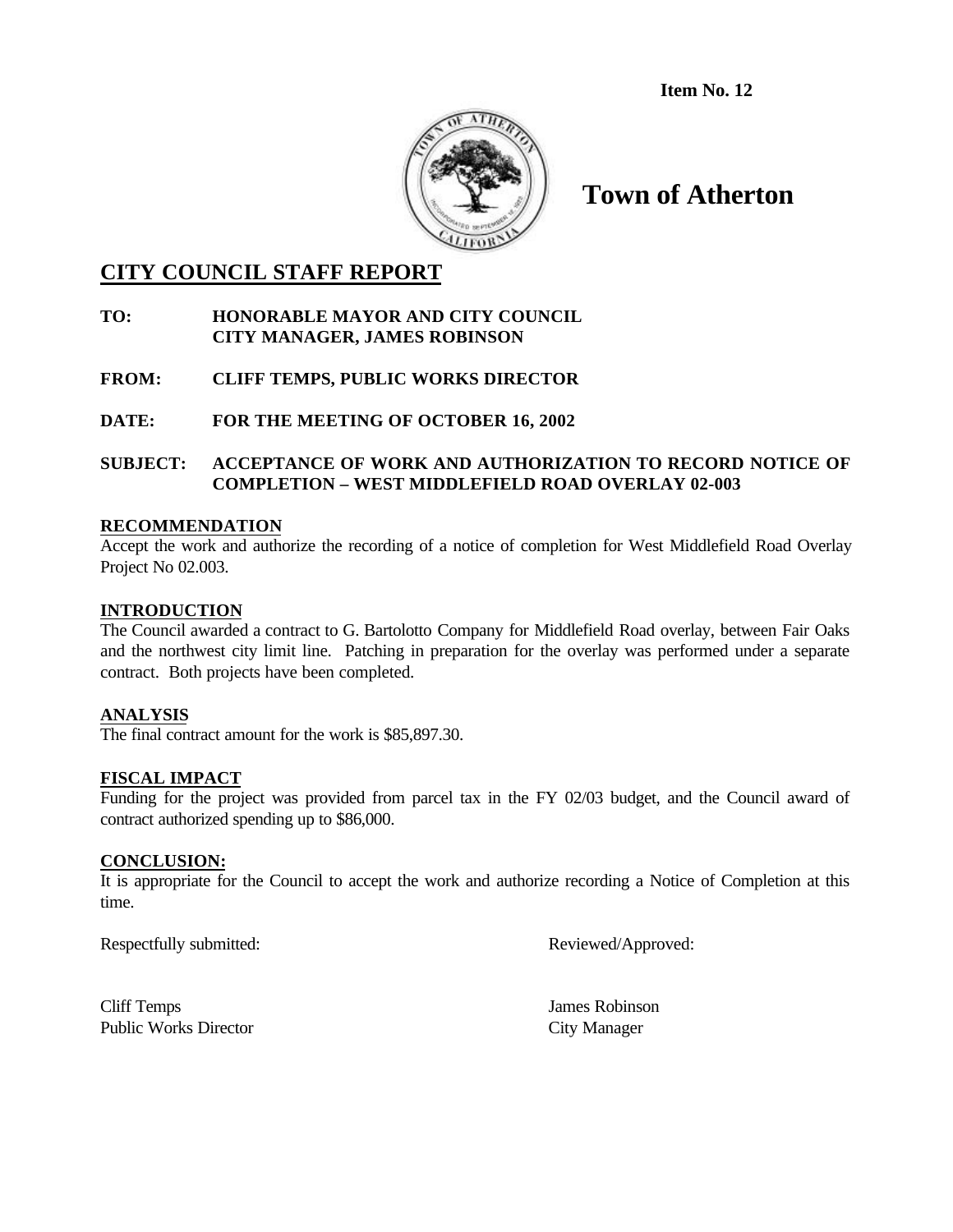

# **Town of Atherton**

## **CITY COUNCIL STAFF REPORT**

**TO: HONORABLE MAYOR AND CITY COUNCIL**

**FROM: JOHN P JOHNS, FINANCE DIRECTOR**

**DATE: FOR THE MEETING OF OCTOBER 16, 2002**

**SUBJECT: APPROVAL OF FY 2002-03 INVESTMENT POLICY**

### **RECOMMENDATION**

Approve the Investment Policy as shown in Attachment A to this staff report.

### **DISCUSSION**

Pursuant to Government Code Section 53600 et seq. each municipality is required to review and, if necessary update its Investment Policy at annual intervals.

Based upon a review of the current Investment Policy, staff recommends the following changes:

- Restate the objectives of the Town's Investment Policy to conform to Government Code 53600;
- Establishes limits on the amount of funds invested with either the State of California Local Agency Investment fund or the San Mateo County Investment Pool to 66 percent of available cash balances (currently no such limit exists); and,
- Requires the Investment Policy be reviewed by no later than the end of the first quarter of each fiscal year, rather than conducting the review as part of the annual budget process.

The proposed changes to the Town's Investment Policy was the subject of discussion at the October 2<sup>nd</sup> Audit Committee Meeting. At that meeting the Audit Committee approved a motion recommending that the City Council adopt the changes proposed herein.

### **FISCAL IMPACT**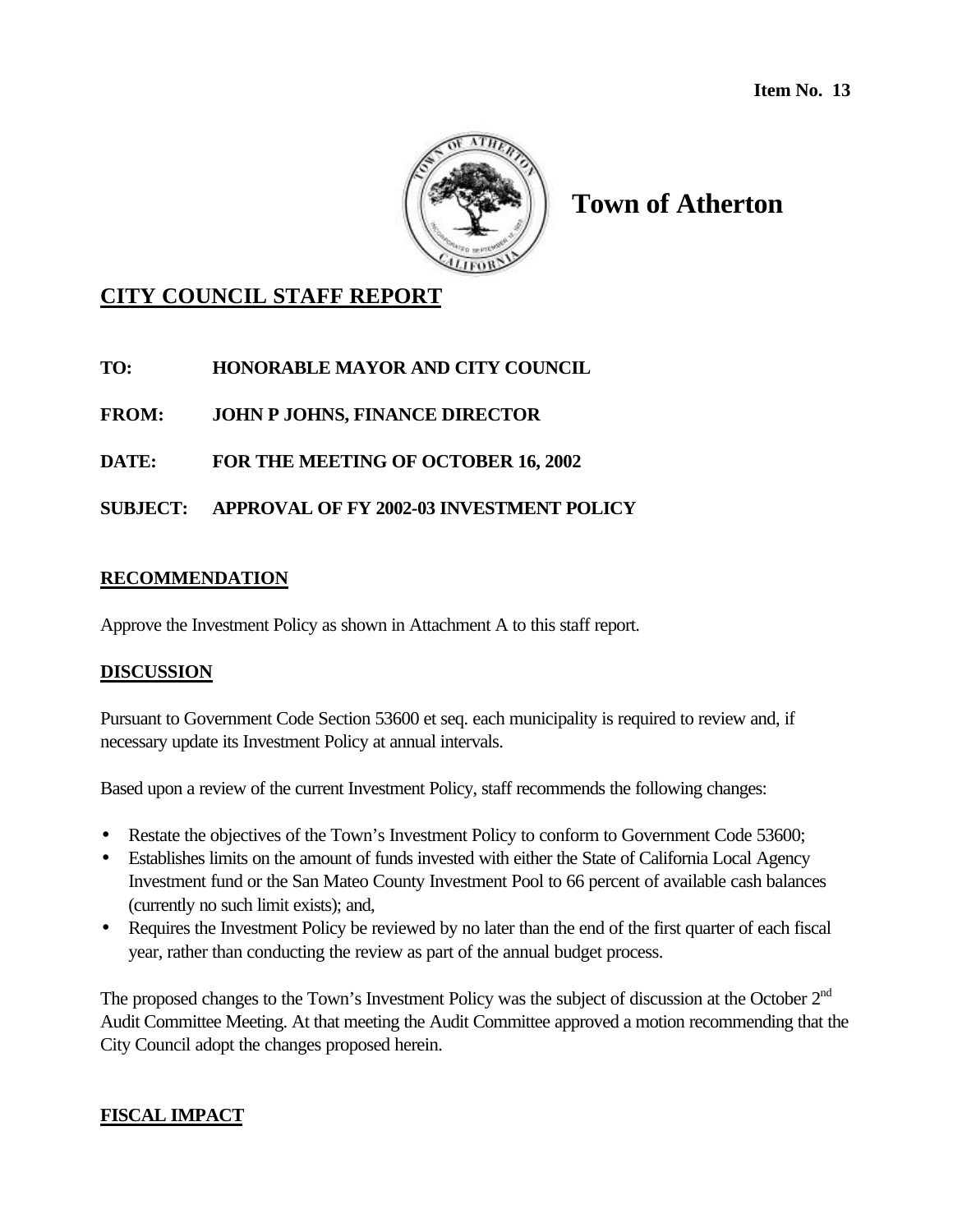Approval of the attached investment policy will not require any adjustment to appropriations or estimated revenues.

\_\_\_\_\_\_\_\_\_\_\_\_\_\_\_\_\_\_\_\_\_\_\_\_ \_\_\_\_\_\_\_\_\_\_\_\_\_\_\_\_\_\_\_\_\_\_\_\_\_

Prepared by: Approved by:

John P. Johns, CPA Jim Robinson Finance Director City Manager

Attachment A: Town of Atherton Investment Policy FY 2002-03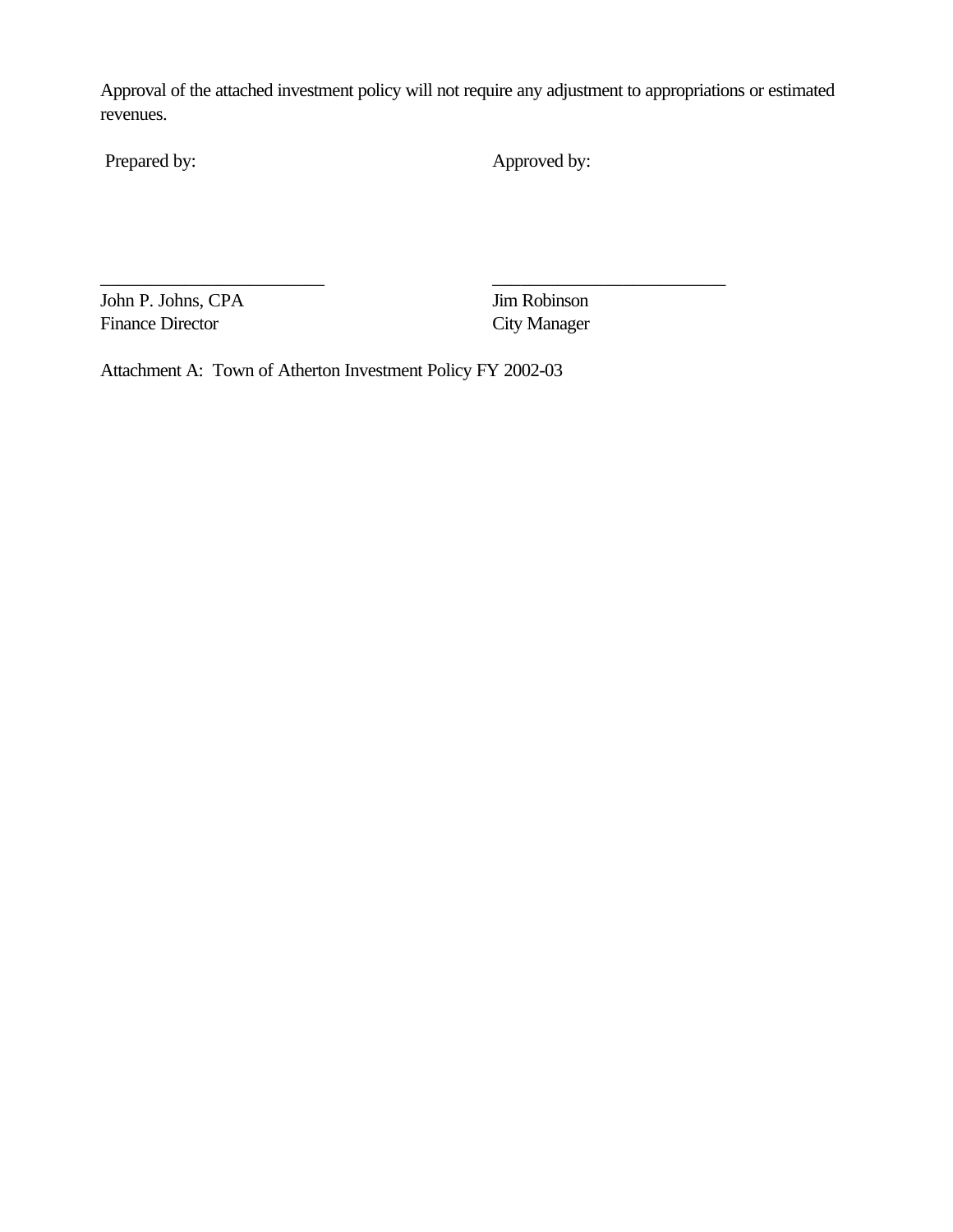#### **TOWN OF ATHERTON INVESTMENT POLICY FY 2002-03**

### **OBJECTIVES**

In accordance with the Section 53600 et seq. of the California Government the primary objectives of the Town of Atherton investment policy is as follows:

- **Safety** To safeguard principal against loss in value.
- **Liquidity** To maintain an adequate cash flow to fund operations and meet present and future expenditures of the Town.
- **Field** To obtain the maximum return possible within the range of permissable investments authorized to provide security and liquidity of funds.

These procedures are also intended to adhere to the prudent investor standard as is codified in statute. Additionally, these investment policies are designed to provide assurance that available cash balances in non-interest bearing checking accounts is minimized and to ensure that all transactions involving cash and cash equivalents are subject to adequate internal controls.

### **PROCEDURES**

Investment Instruments: Authorized investment instruments for the Town of Atherton are: 1) State of California Local Agency Investment Fund (LAIF); 2) San Mateo County Investment Pool; and, 3) Certificates of deposit in California financial institutions.

- 1. **LAIF** Authorizes transfer to and from the Town of Atherton checking and savings accounts or other authorized investment instruments. Transfers are initiated by the City Manager or the Finance Director. A written authorization to LAIF, signed by the City Manager, is required to make changes to employees holding the title of City Manager and Finance Director or to change investment instruments. Summary copies of the investment information will be included with the Treasurers report to Council on a quarterly basis.
- **2. SAN MATEO COUNTY INVESTMENT POOL** Authorizes transfer to and from the Town of Atherton's checking and savings accounts or other authorized investment instruments. Only the City Manager or the Finance Director initiates transfers. Written authorization that specifies bank accounts and authorized signatures will be signed by the City Manager and kept on file with both the Town and the County Treasurer's Office. Summary copies of the investment information will be included with the Treasurers report to Council on a quarterly basis.
- 3. **CERTIFICATES OF DEPOSIT** Negotiable certificates of deposit that are issued by a nationally or State chartered bank or a State or Federal Savings and Loan Association. Principal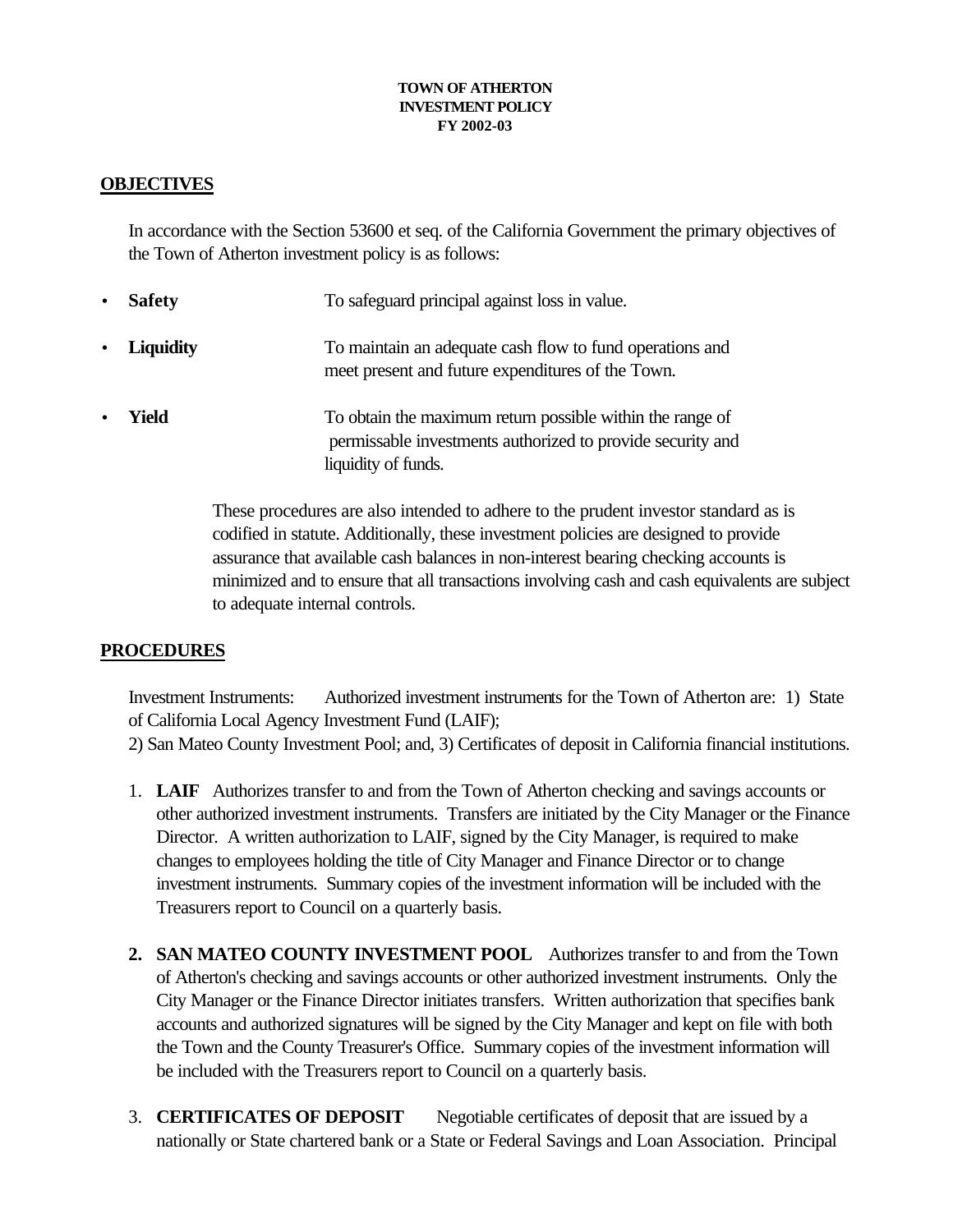on each investment will not exceed \$100,000, or the maximum amount insured by FDIC. The maturity of any certificate of deposit will not exceed 12 months.

- **4. INVESTMENT PORTFOLIO COMPOSITOIN** No more then two-thirds of available cash balances should be held in deposit with either the State of California Local Agency Investment Fund or the San Mateo County Investment Pool. Additionally, no more one third of available cash balances will be held as direct investments with any single bank or other financial institution.
- **5. RESTRICTIONS** No investment will be made directly by staff in financial futures, financial option contracts, derivatives or repurchase agreements. Repurchase agreements and reverse repurchase agreements will be allowed by third parties (Local Agency Investment Fund and San Mateo County Investment Pool).
- **6. ANNUAL UPDATE** The Town Council will annually review, evaluate and adopt an investment policy by no later than the quarter ended September  $30<sup>th</sup>$  of each fiscal year.
- **7. CASH FLOW AVAILABIITY** The Quarterly Investment Report will include a statement that the projected cash available is adequate to meet expected obligations over the next six months.

### **RESPONSIBILITIES**

**CITY MANAGER** Has overall responsibility for monitoring investment activity and insuring compliance to the Investment Policy. The City Manager will authorize all investment documents on behalf of the Town and verify that investments are accurately reported to the City Council on a quarterly basis.

**FINANCE DIRECTOR** Has responsibility for initiating investments, insuring compliance with the Investment Policy, reporting to the City Manager changes in the financial status of investments and institutions, and executing all investment documents on behalf of the Town.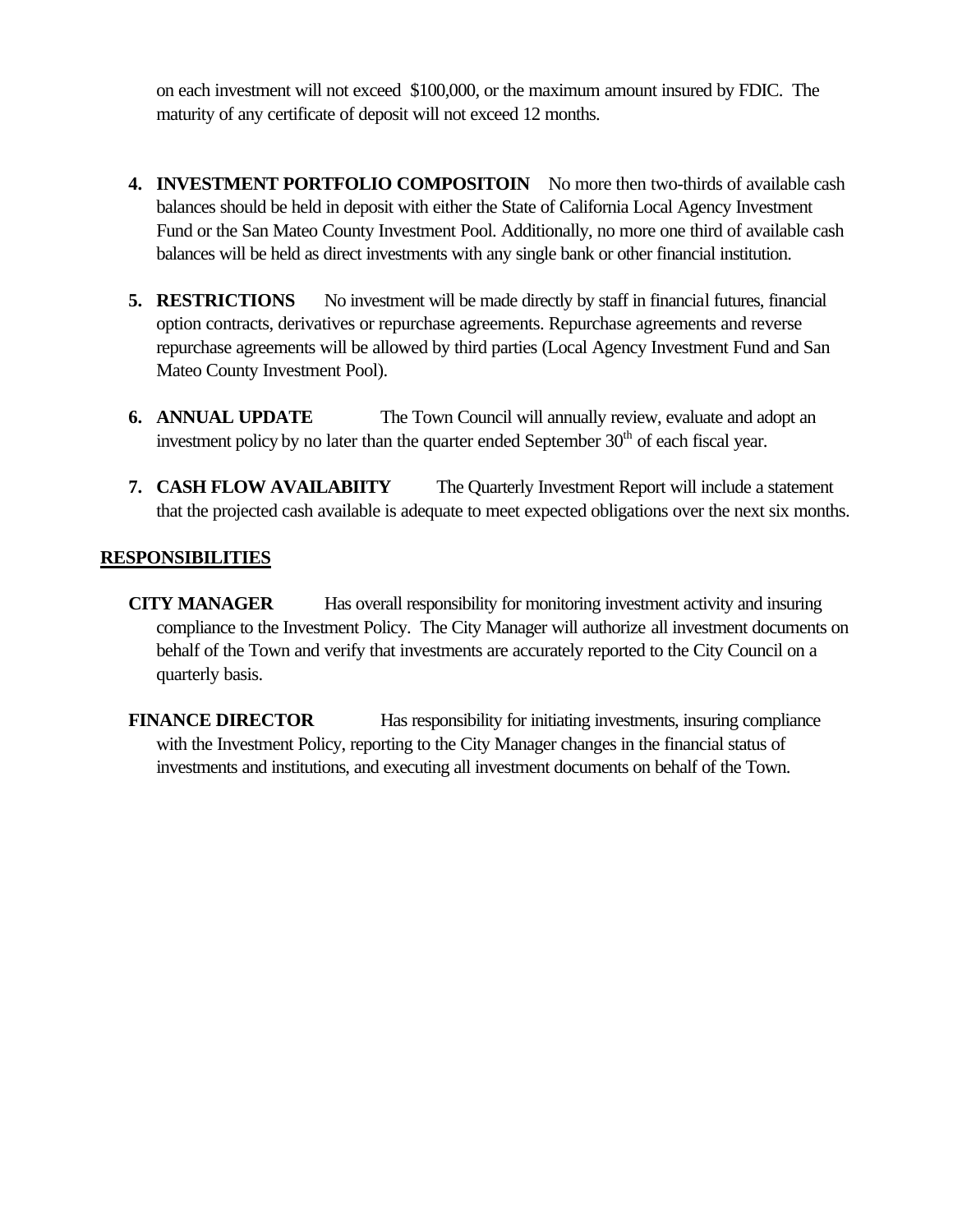**Item No. 14**



**Town of Atherton**

# **CITY COUNCIL STAFF REPORT**

**TO: HONORABLE MAYOR AND CITY COUNCIL**

**FROM: JAMES H. ROBINSON, CITY MANAGER**

**DATE: FOR THE MEETING OF OCTOBER 16, 2002**

### **SUBJECT: ADOPTION OF RESOLUTION ADOPTING SALARIES AND BENEFITS FOR MANAGEMENT STAFF FOR FISCAL YEAR 2002-03 THROUGH 2003-04**

### **RECOMMENDATION**

Adopt the attached Resolution setting salaries and benefits for Management staff for Fiscal Year 2002-03 through Fiscal Year 2003-04.

### **BACKGROUND**

On November 6, 2001, the City Council adopted Resolution 01-21, the Town's first Management Resolution which identified salaries and benefits for Management personnel for Fiscal Year 2001-02 in one comprehensive document. Resolution 01-21 outlined the Town's benefits package for Management employees and set salaries at the  $70<sup>th</sup>$  percentile for comparator positions in benchmark comparator agencies.

Attached is a proposed two-year salary and benefit resolution, to cover the period of July 1, 2002 through June 30, 2004. The benefits enhancements are outlined below, and the salary is proposed to remain at the 70th percentile for each of the two fiscal years covered by the resolution. The benchmark comparator agencies remain the same as last year. Salaries would be adjusted as of July 1, 2002 and July 1, 2003.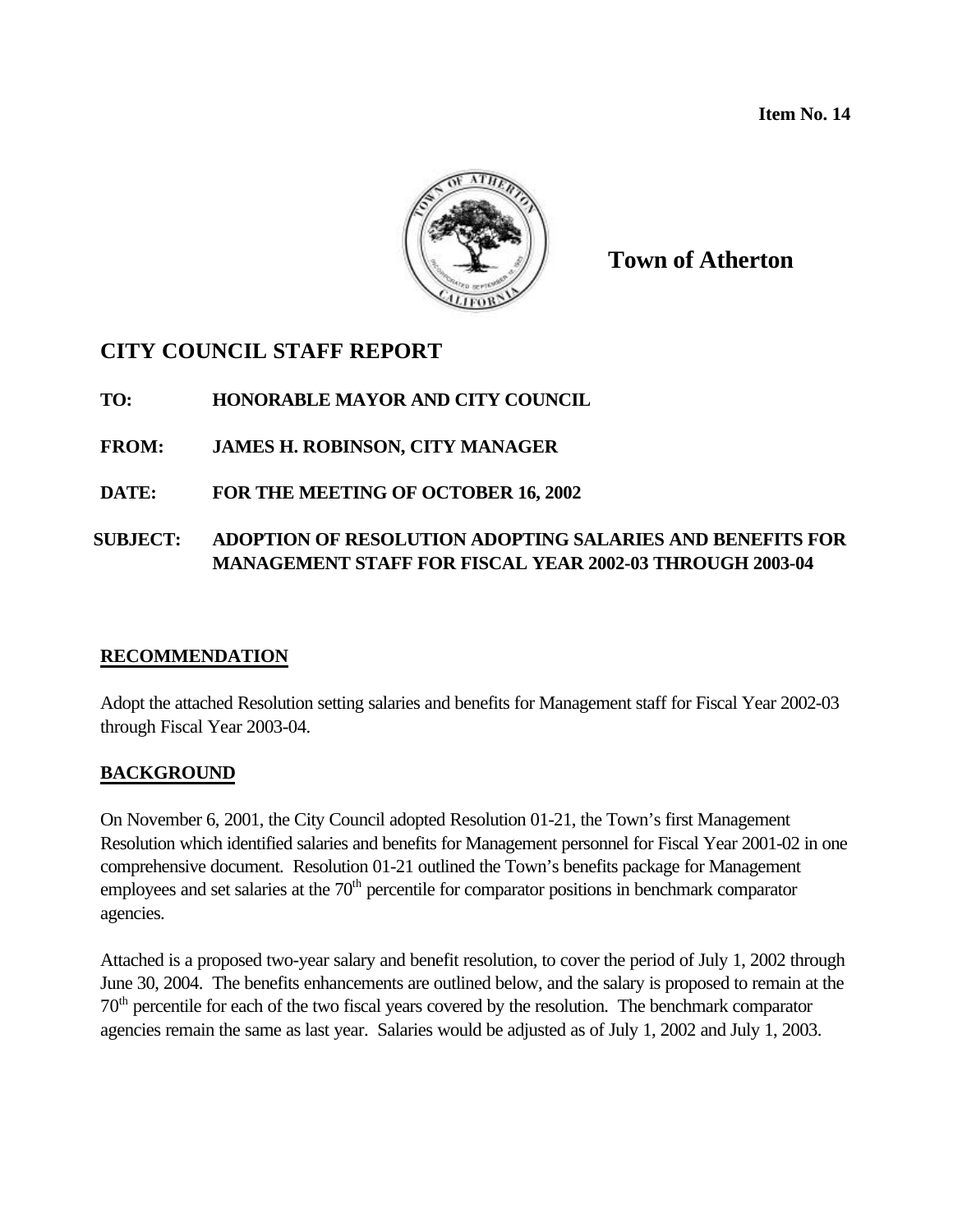# **ANALYSIS:**

## *Salaries:*

The proposed salary adjustments represent an average increase of 3.2% for Fiscal Year 2002-03. Last fiscal year's average increase for Management employees was 5.9%. Note when reviewing the salary schedule attached to the proposed Resolution, that due to length of service, not all Management employees are at the top step of their range. An internal equity adjustment is proposed for the positions of Assistant to the City Manager and City Clerk. These positions' salary ranges would be adjusted to match that of the Assistant Finance Director.

### *Benefits:*

The attached table lists the proposed changes to benefits as outlined in the current Management Resolution. Also, the attached Resolution is highlighted with the proposed changes.

| <b>Provision</b>             | <b>Current Resolution</b>          | <b>Proposed Resolution</b>                |  |
|------------------------------|------------------------------------|-------------------------------------------|--|
| Term                         | One-year Resolution                | <b>Two-year Resolution</b>                |  |
| <b>Covered Employees</b>     | 10 Management Employees            | 11 Management Employees, adding the       |  |
|                              |                                    | Associate Engineer, which is a limited-   |  |
|                              |                                    | term position approved by the City        |  |
|                              |                                    | Council on January 16, 2002.              |  |
| <b>Sick Leave</b>            | Accrual rate of 3.69 hours per pay | Removal of cap of 1,080 hours.            |  |
|                              | period, cap of 1,080 hours.        |                                           |  |
|                              |                                    | <b>Award for Non-Use Provision:</b>       |  |
|                              |                                    | Conversion of sick leave to vacation (for |  |
|                              |                                    | every 8 hours of sick leave not used,     |  |
|                              |                                    | automatically converted to 2 hours        |  |
|                              |                                    | vacation at the end of the calendar       |  |
|                              |                                    | year). This is currently the Town's       |  |
|                              |                                    | practice for Management and               |  |
|                              |                                    | Miscellaneous employees.                  |  |
| Leave Without Pay            | Not Addressed                      | Adds a Leave without Pay provision to     |  |
|                              |                                    | address this issue, similar to the        |  |
|                              |                                    | Miscellaneous MOU.                        |  |
| <b>Uniform Allowance</b>     | Not Addressed                      | Adds a Uniform Allowance provision        |  |
|                              |                                    | for the Police Chief and Lieutenant,      |  |
|                              |                                    | which matches the current practice of     |  |
|                              |                                    | \$675 allowance per year.                 |  |
| <b>Safety Shoe Allowance</b> | Not Addressed                      | Adds a Safety Shoe Allowance of \$200     |  |
|                              |                                    | per year for the Public Works             |  |
|                              |                                    | Superintendent position, matching Public  |  |
|                              |                                    | Works field employees safety shoe         |  |
|                              |                                    | provision in the Miscellaneous MOU.       |  |
|                              |                                    |                                           |  |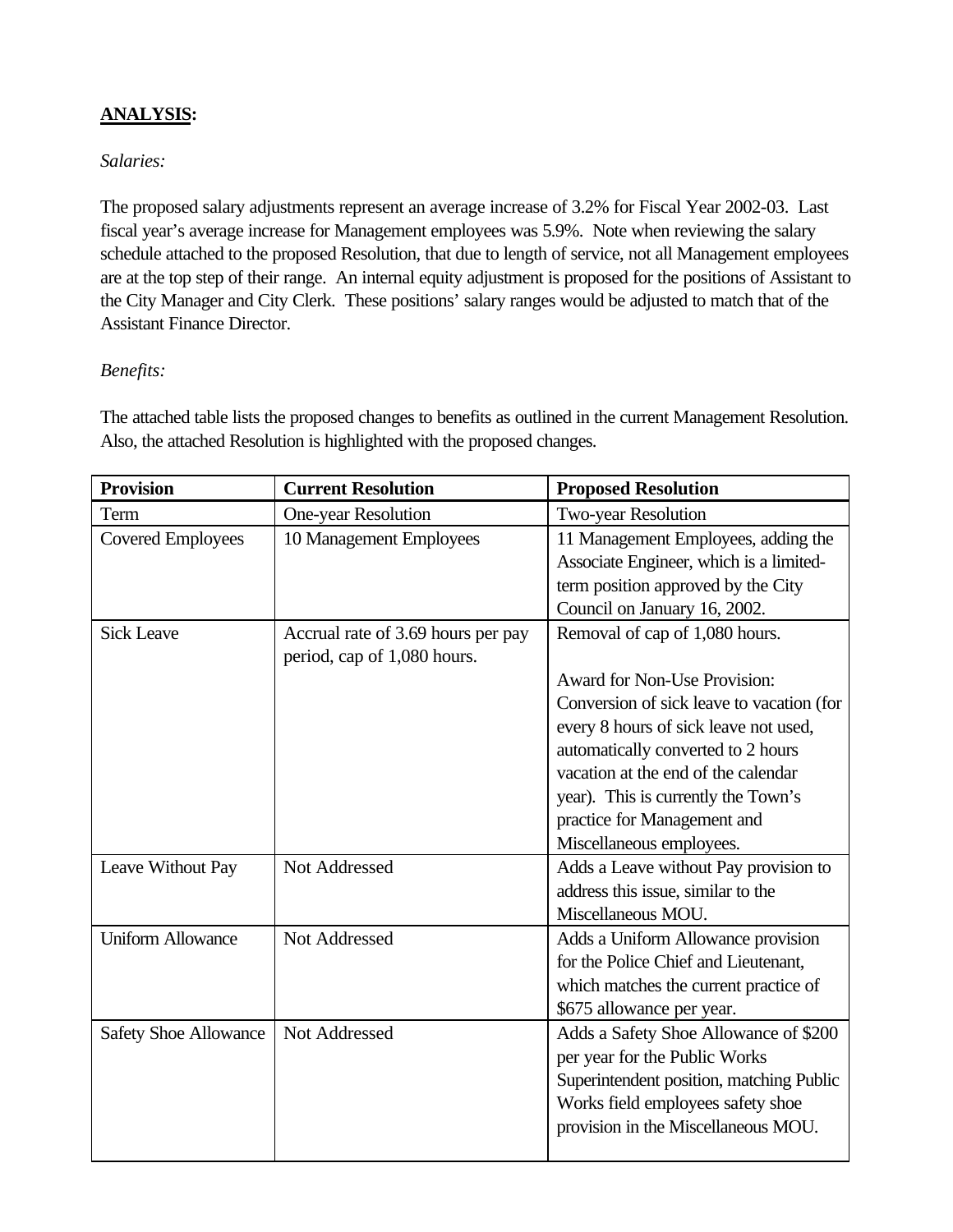| <b>Provision</b>           | <b>Current Resolution</b> | <b>Proposed Resolution</b>                 |
|----------------------------|---------------------------|--------------------------------------------|
| <b>Flexible Scheduling</b> | Not Addressed             | Upon the approval of the City Manager,     |
|                            |                           | a Management employee may work a           |
|                            |                           | flexible schedule, provided that Town      |
|                            |                           | services are not negatively impacted.      |
|                            |                           | The program would be implemented on        |
|                            |                           | a six-month trial basis with evaluation by |
|                            |                           | the City Manager.                          |
| Military Buy Back of       | Not Addressed             | Directs the Town to implement the          |
| Service Credit from        |                           | PERS Military Buy Back Program for         |
| <b>Public Employees</b>    |                           | eligible Management employees. There       |
| <b>Retirement System</b>   |                           | is no additional cost to the Town to       |
|                            |                           | implement this provision.                  |

Note that Exhibit B to last year's Resolution is being deleted, as all former employment agreements between Management employees and the Town were superceded by last year's Resolution.

The attached Resolution was reviewed by the Town's labor relations attorney and the City Attorney.

# **FISCAL IMPACT:**

The total fiscal impact of implementing the adjustments set forth in the proposed resolution is \$36,906. This amount includes adjustments as follows:

| <b>Salary Increases:</b>               | \$33,482.00 |  |
|----------------------------------------|-------------|--|
| PERS Contribution Increase*            | 2,344.00    |  |
| Workers Compensation Premium Increase* | 400.00      |  |
| Long Term Disability Premium Increase* | 340.00      |  |
| Medicare Contribution Increase*        | 140.00      |  |
| Safety Shoe Allowance (1 employee)     | 200.00      |  |
| Total                                  | \$36,906.00 |  |

\*These premiums are tied to salary and are automatically adjusted whenever there is a change in salary.

The adopted Fiscal Year 2002-03 Budget contains sufficient funds to accommodate the above adjustments.

\_\_\_\_\_\_\_\_\_\_\_\_\_\_\_\_\_\_\_\_\_\_\_\_ \_\_\_\_\_\_\_\_\_\_\_\_\_\_\_\_\_\_\_\_\_\_\_\_\_

Prepared by: Approved by: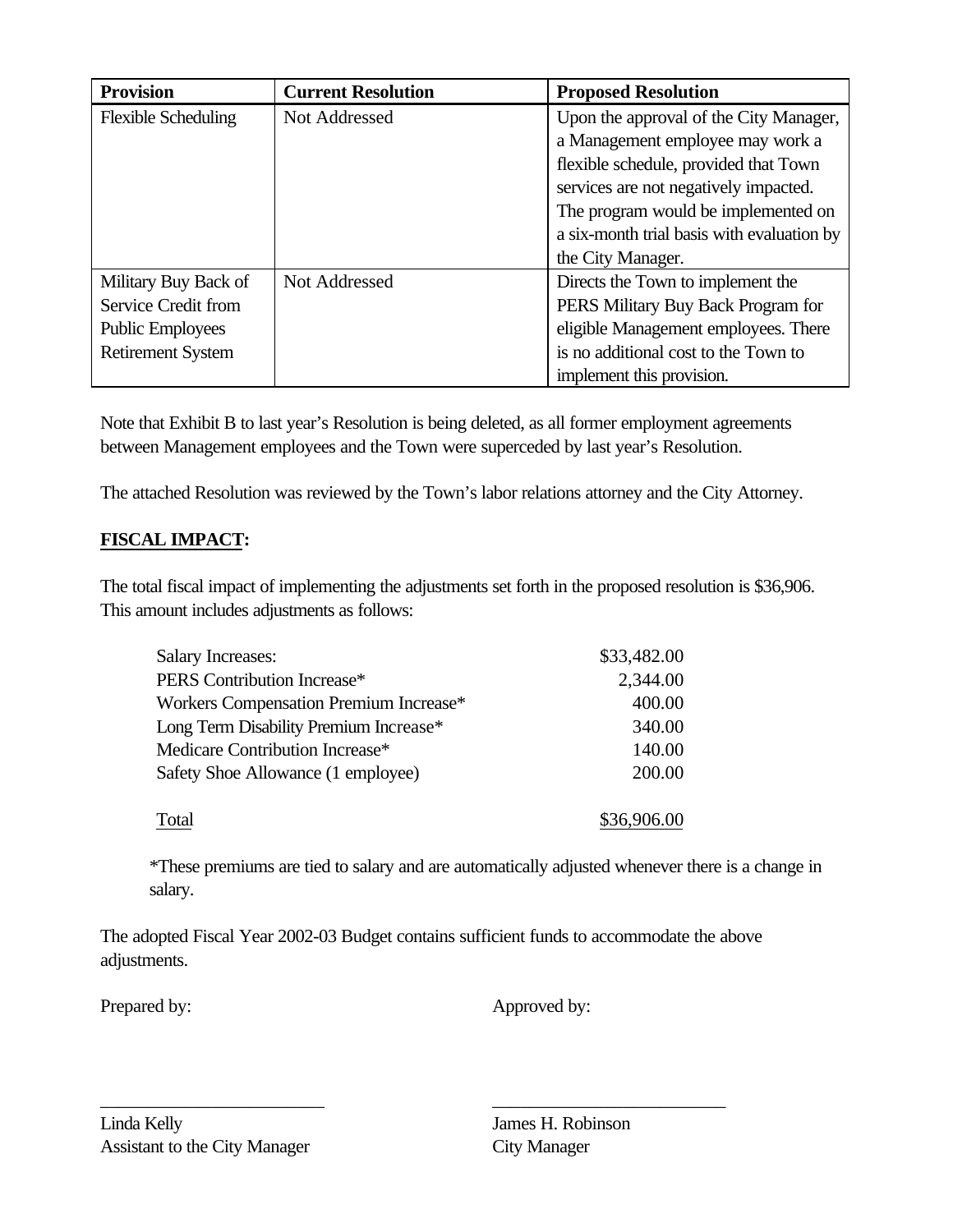# **A RESOLUTION OF THE CITY COUNCIL OF THE TOWN OF ATHERTON ADOPTING SALARIES AND BENEFITS FOR MANAGEMENT STAFF FOR FISCAL YEAR 2002-03 THROUGH 2003-04**

The City Council of the Town of Atherton hereby resolves as follows:

**WHEREAS**, the City Council has determined that it is in the best interests of the Town to bring uniformity to the salaries and benefits of Management employees in the form of a resolution, and

**WHEREAS**, Attachment A to this Resolution specifies terms and conditions of employment for Management employees for the Fiscal Year 2002-03 through 2003-04.

**NOW, THEREFORE, BE IT RESOLVED,** by the City Council of the Town of Atherton that the salaries and benefits of the Management Employees of the Town of Atherton shall be as stated in Attachment A.

\* \* \* \* \* \* \* \* \* \*

*I hereby certify that the foregoing Resolution was duly and regularly passed and adopted by the City Council of the Town of Atherton at a regular meeting thereof held on the \_\_\_\_ day of \_\_\_\_\_\_\_\_\_\_\_\_\_, 2002, by the following vote.*

| Councilmembers: |
|-----------------|
| Councilmembers: |
| Councilmembers: |
| Councilmembers: |
|                 |

Alan B. Carlson, Mayor Town of Atherton

*\_\_\_\_\_\_\_\_\_\_\_\_\_\_\_\_\_\_\_\_\_\_\_\_\_*

ATTEST:

Sharon Barker, City Clerk

APPROVED AS TO FORM:

\_\_\_\_\_\_\_\_\_\_\_\_\_\_\_\_\_\_\_\_\_\_\_\_\_\_\_

*\_\_\_\_s/Marc Hynes\_\_\_\_\_\_\_\_\_\_\_\_\_*

Marc Hynes, City Attorney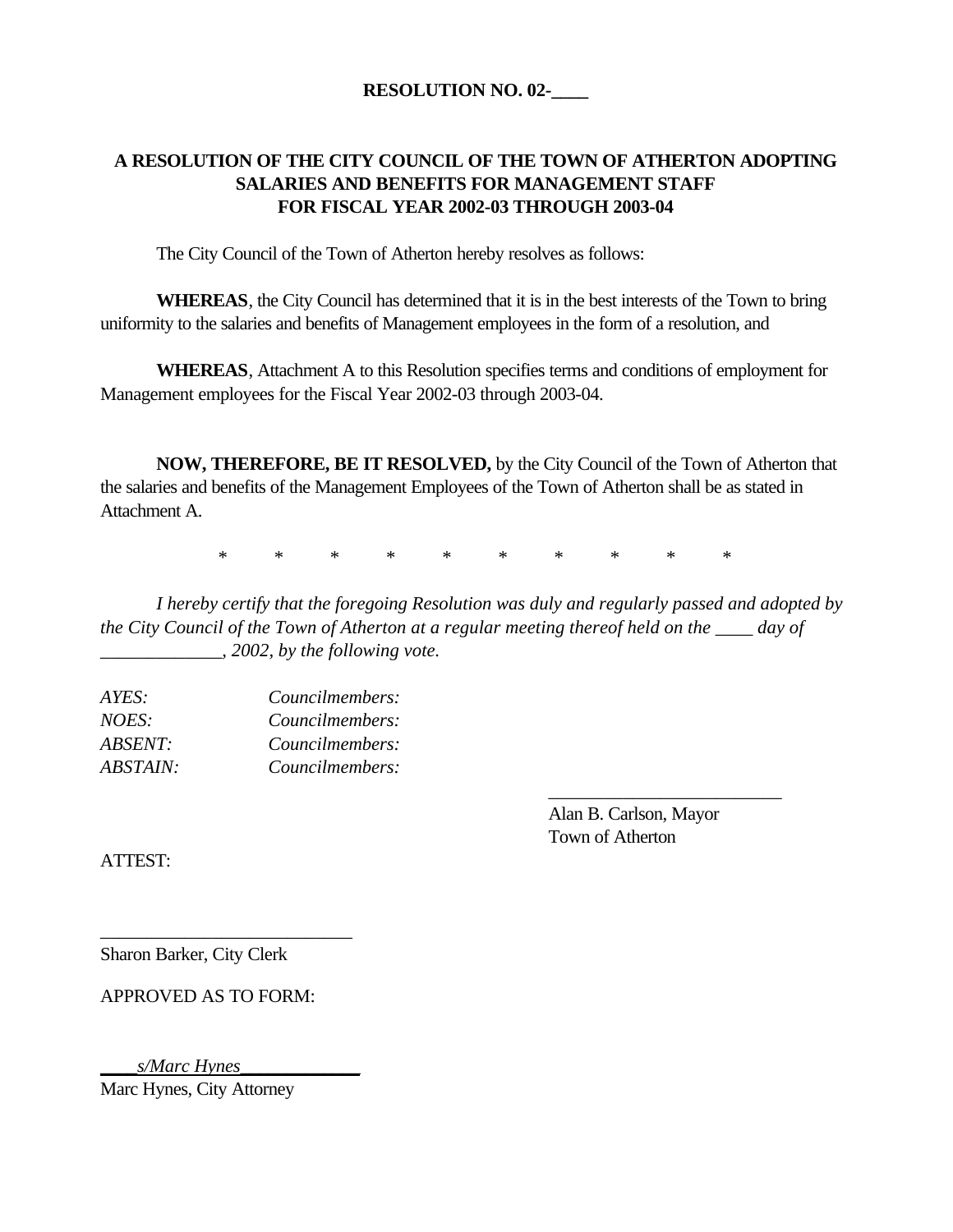## **ATTACHMENT A**

The purpose of this Fiscal Year 2001-02 Management Resolution is to provide salary and benefit information for Management Employees of the Town of Atherton in one document rather than in multiple, individual agreements with various employees.

**1. TERM:** The term of this Resolution is July 1, 2002 through June 30, 2004 (Fiscal Years 2002-03 and 2003-04).

#### **2. COVERED CLASSIFICATIONS:**

| <b>Assistant Finance Director</b>    | Planning Administrator/Building Official |
|--------------------------------------|------------------------------------------|
| Assistant to the City Manager        | Police Chief                             |
| <b>Associate Engineer</b>            | Police Lieutenant                        |
| City Clerk                           | <b>Public Works Director</b>             |
| <b>Finance Director</b>              | <b>Public Works Superintendent</b>       |
| Park Program Manager<br>dministrator |                                          |

**3. SALARY:** The Atherton City Council recognizes the importance of maintaining a competitive salary and benefit package for its management employees. In order for this to be possible, it is necessary to establish a list of those municipalities that should be used as benchmark agencies. The following agencies are hereby used as a benchmark for management employees' salaries and benefits: Menlo Park, Hillsborough, Millbrae, San Carlos, Los Gatos, Belmont, Brisbane, San Bruno, Los Altos, Woodside, and Saratoga, with the exception of the Police Lieutenant position, which shall be benchmarked against those agencies utilized as benchmarks in the Atherton Police Officers Association Memorandum of Understanding (MOU).

For the term of this Resolution, July 1, 2002 through June 30, 2004, the City Council authorizes compensation of management employees at the  $70<sup>th</sup>$  percentile for salary and Public Employees Retirement System (PERS) contribution as compared to like positions with the benchmark agencies. The salary ranges for the first year of this Resolution are as shown in Exhibit "A" – Town of Atherton Management Salary Schedule - Fiscal Year 2002-03. The salary ranges for the second year of this Resolution shall be calculated using the benchmark agencies for comparator positions with salaries effective July 1, 2003, utilizing those salary adjustments that are made public by August 15, 2003. Due to the unique duties of the Park Program Administrator Manager position and the inability to locate comparator positions, the salary for this position will not be set at the  $70<sup>th</sup>$  percentile as described above. Instead, the salary for the Park Program Administrator position will be set at 1% above the Public Works Supervisor position for each Fiscal Year covered by this Resolution, in order to maintain internal equity. In order to establish internal equity for the positions of Assistant to the City Manager and City Clerk, these positions' salary ranges shall match that of the Assistant Finance Director for each Fiscal Year covered by this Resolution.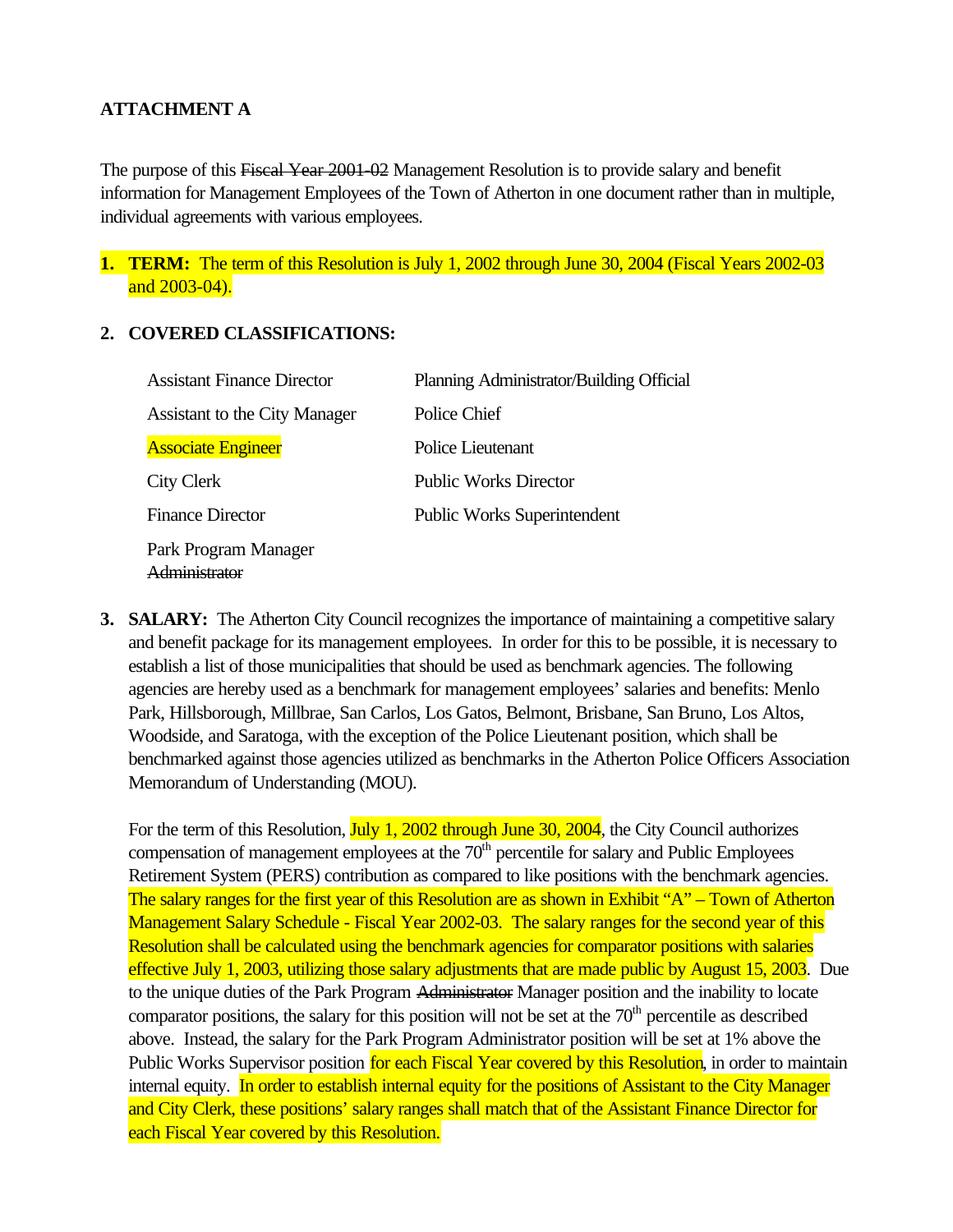- **4. OVERTIME:** All management employees are exempt from overtime compensation in accordance with the provisions of the Fair Labor Standards Act. No management employee is entitled to receive overtime compensation.
- **5. HOLIDAYS:** The following holidays will be observed by all Management employees:

| January 1                        | New Year's Day              |  |
|----------------------------------|-----------------------------|--|
| Third Monday in January          | Martin Luther King, Jr. Day |  |
| Third Monday in February         | President's Day             |  |
| Last Monday in May               | <b>Memorial Day</b>         |  |
| July 4                           | Independence Day            |  |
| <b>First Monday in September</b> | Labor Day                   |  |
| Second Monday in October         | Columbus Day                |  |
| November 11                      | Veterans' Day               |  |
| Fourth Thursday in November      | <b>Thanksgiving Day</b>     |  |
| Fourth Friday in November        | Day after Thanksgiving Day  |  |
| December 25                      | Christmas Day               |  |

In addition, a personal holiday on a date to be determined by the employee subject to the approval of the City Manager. This holiday will be credited to the employee each January.

If any of the holidays falls on a Saturday, the Friday preceding shall be observed as the holiday. If the holiday falls on a Sunday, the following Monday shall be observed as the holiday.

**6. VACATION LEAVE:** Except as limited by this section, all Management employees shall accrue Vacation Leave at the following rates:

Less than three years of service – 80 hours per year. Three years of service to eight years of service – 120 hours per year. Eight years of service and above – 160 hours per year.

For purposes of this resolution, "years of service" shall include full-time employment with the Town of Atherton, plus full-time service with other public or private agencies prior to Town employment. Fulltime years of service with other agencies shall be credited on a two-for-one basis as follows: credit for one year of service for every two years of service outside the Town. Partial years shall not be rounded up to the next year. Employees covered by this provision include all current Management employees and all Management employees hired during the term of this Management Resolution.

The maximum vacation accrual is 800 hours. Vacation accrual in excess of the maximum allowed will be liquidated by monetary payment during the month of November. Those employees with vacation balances in excess of the maximum accrual stated herein at the time this Resolution is adopted, are required to meet with the City Manager to arrange a schedule for liquidation or use of the excess time.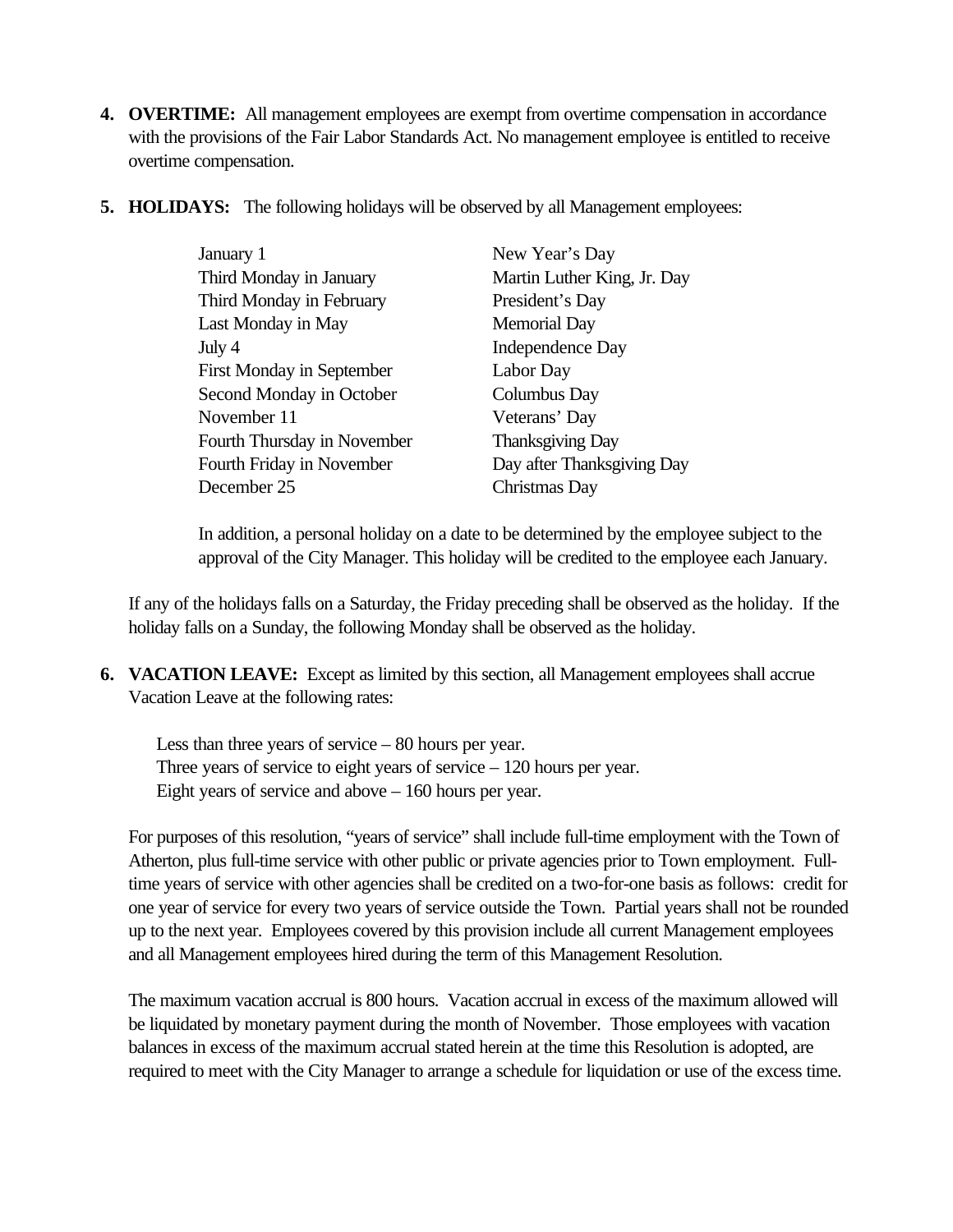**7. SICK LEAVE:** The Town shall provide each Management employee in paid status with paid sick leave at the rate of 3.69 hours per pay period. There is a no cap of 1,080 hours of on the hours of sick leave accrual.

An employee may only use sick leave that has accrued prior to the current pay period. Sick leave is not cashed out upon separation. Probationary employees can earn and use sick leave.

Sick Leave shall be allowed and used in cases of actual personal sickness or disability, medical or dental treatment, or as authorized for other health-related reasons. Up to six (6) days per year of sick leave may be used in cases of actual sickness or disability, medical or dental treatment of members of the employee's immediate family, or as otherwise provided by law. The City Manager may require an employee who uses sick leave to provide an original doctor's certificate to support the sick leave claimed. An employee who claims sick leave of three consecutive days or more may be required to submit a statement from a physician that the employee is fit to return to work with or without reasonable accommodation.

Unless he or she has submitted a doctor's note stating the length of absence, each employee on sick leave shall personally call in each day prior to the beginning of scheduled work hours to his or her immediate supervisor stating the following:

- 1. Non-detailed nature of the illness;
- 2. Estimated length of absence; and
- 3. Any necessary information about work which needs attention during the employee's absence.

#### **Award for Non-Use**

 $\overline{\phantom{a}}$ 

Provided that the following conditions are met, regular full-time employees may receive two hours of vacation leave on December 31 of any calendar year for every eight hours of sick leave earned but not used during that calendar year:

- 1. The employee must have completed one year of service by December 31 of the calendar year;
- 2. The employee must have received a satisfactory overall rating on his/her most recent performance review for work done during that calendar year; and
- 3. The employee only earns the Award for Non-Use to the extent that the Award does not exceed the vacation accrual cap.

Sick leave is not diminished as a result of an Award for Non-Use.

**8. BEREAVEMENT LEAVE:** Management employees shall be allowed paid leave for not more than five working days when absent because a death has occurred in his/her immediate family. For the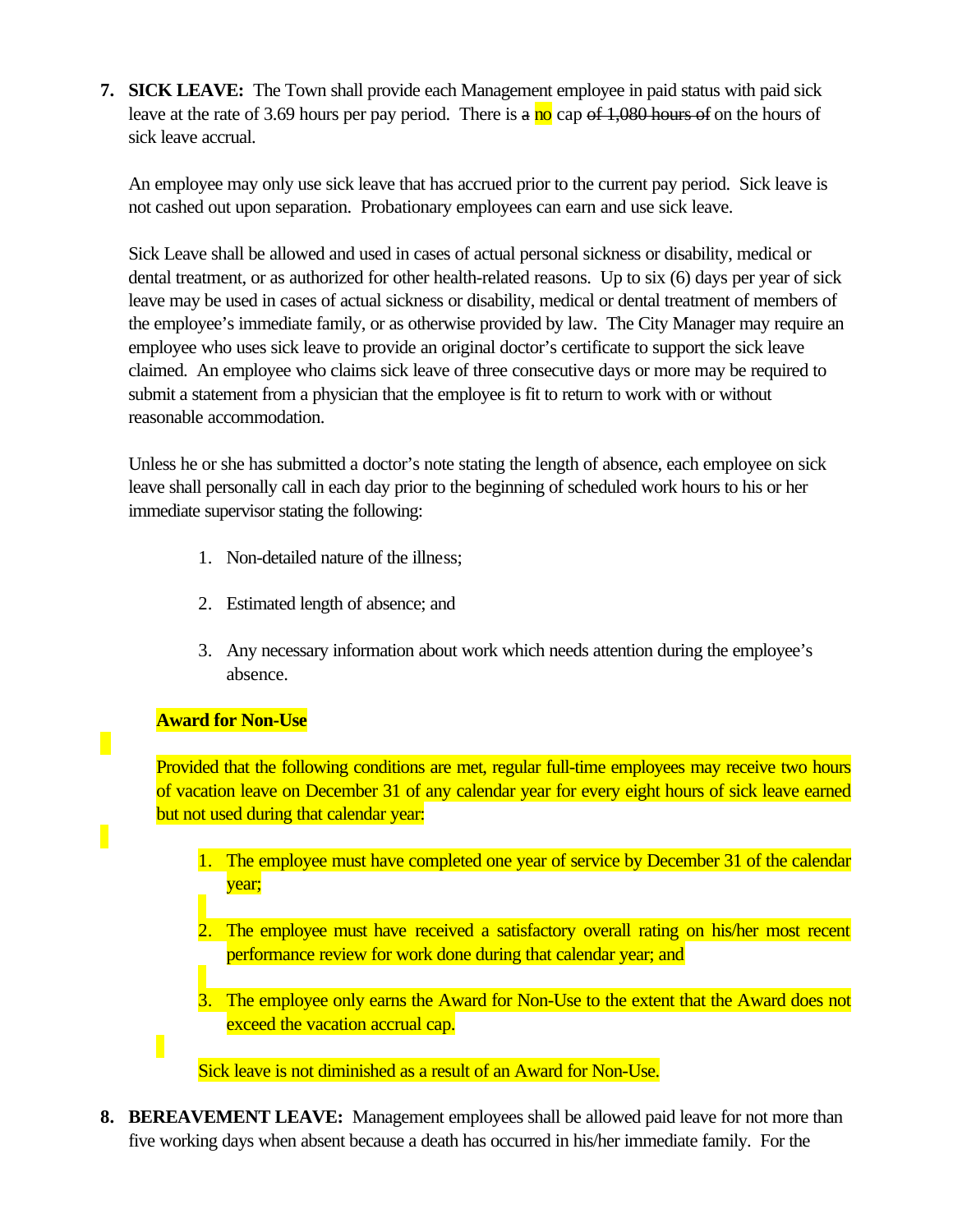purpose of bereavement leave, members of the immediate family include mother, stepmother, father, stepfather, mother-in-law, father-in-law, child, grandparent, grandchild of the employee, or spouse, brother, stepbrother, sister, stepsister, cohabitant or dependent of the employee. Bereavement Leave because of a death of someone who is not a member of the employee's immediate family is limited to one day per request. Bereavement Leave cannot be accumulated and is not part of the sick leave benefit. Bereavement Leave cannot be used on a Town holiday.

In order to receive Bereavement Leave, a Management employee must make a written request to the City Manager that identifies the relationship of the deceased to the employee.

- **9. MILITARY LEAVE:** Military leave of absence shall be granted and compensated in accordance with all applicable laws upon satisfactory proof of the need to report to active duty. Management employees must give the City Manager advance notice, to the greatest extent possible, when military duty is scheduled.
- **10. LEAVE FOR PREGNANCY DISABILITY:** A pregnant Management employee shall be entitled to an unpaid leave of absence for the duration of disability due to pregnancy to a maximum of four months. The employee may use her accumulated sick or vacation leave for all or part of the leave. The employee's request for Pregnancy Disability Leave must be supported by a physician's statement that sets forth the anticipated duration of the disability.
- **11. FAMILY AND MEDICAL ACT LEAVE:** Provided that the Town's workforce consists of at least 50 full-time employees, leave of absence shall be granted in accordance with the State and Federal Family and Medical Leave Acts.
- **12. JURY DUTY:** A Management employee required to report for jury duty or to answer a subpoena as a witness shall be granted a leave of absence with pay from his/her assigned duties until released by the court, provided the employee remits to the Town all fees received for such duties, other than mileage or subsistence allowances, as soon as the employee receives such fees. The employee must report to work for any portion of the work day that the employee is not required to be absent due to jury duty or to answer a subpoena.
- **13. LEAVE WITHOUT PAY:** Upon the written request of a management employee and recommendation of the Department Head (if applicable), the City Manager may grant a leave of absence without pay for good cause shown in cases of personal emergency or when such absences would not be contrary to the best interest of the Town.

The City Manager may grant a leave of absence without pay for a period not to exceed one year, during which time no benefits and no seniority credit will accrue. Upon expiration of an approved leave, or within five working days after written notice to return to duty, the employee shall be reinstated in the position held at the time the leave was granted. An employee's failure to report promptly at the expiration of a leave, or within five working days after notice to report to duty, may be deemed notice of resignation and/or cause for disciplinary action.

During unpaid leaves of absence, the employee may elect to use accrued vacation time.

П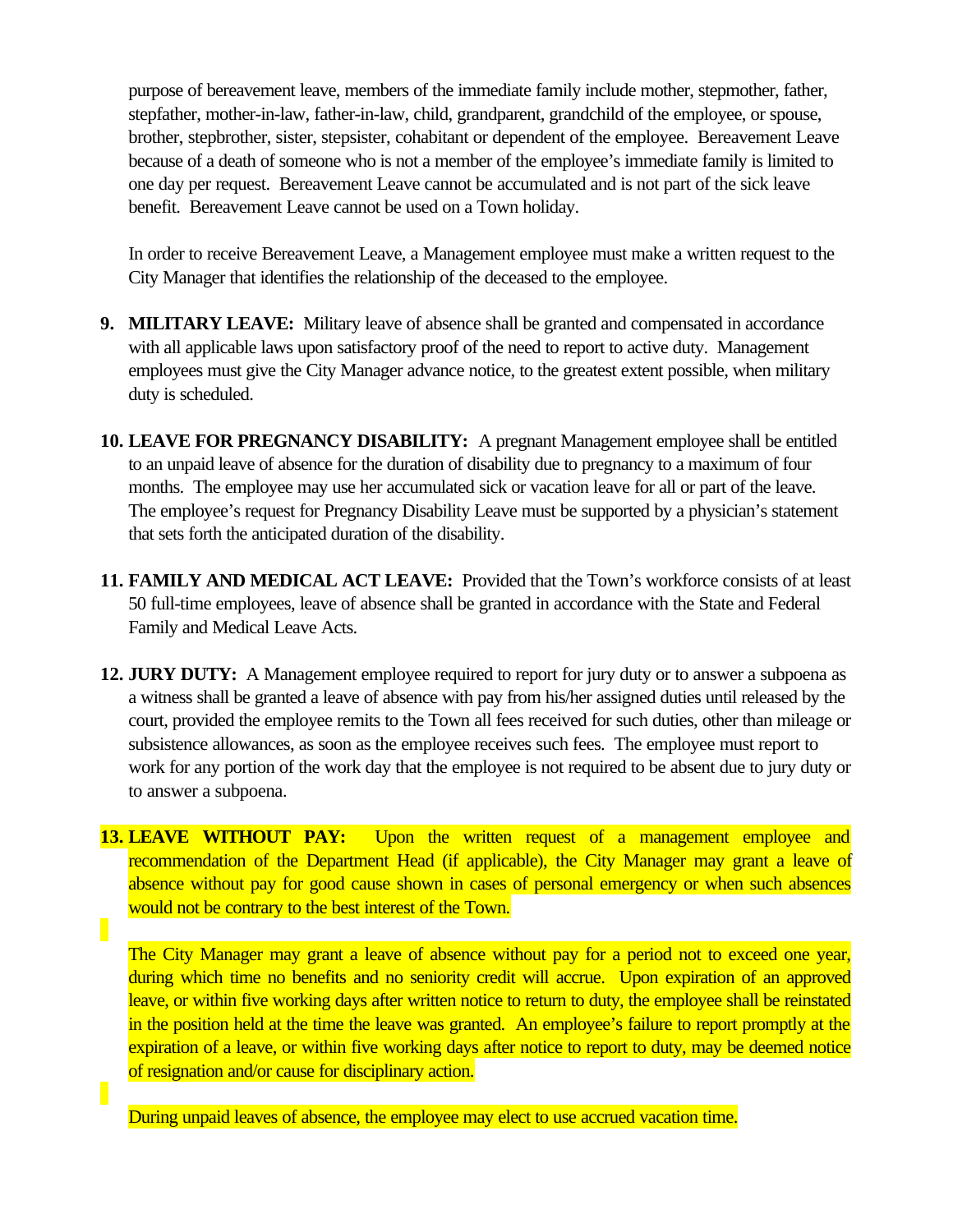- **14. BENEFITS PROGRAMS:** The following benefits are provided to Management employees. Benefits are not vested and are subject to change or to being discontinued.
	- **A. HEALTH/DENTAL/VISION INSURANCE:** The Town of Atherton currently contracts with the Public Employees Retirement System for health insurance benefits. The Town will pay the full cost of the health insurance for the employee and his/her family for any health plan currently offered through PERS. Health insurance offered by PERS commences on the first day of the month following employment, and remains in effect for one month after one terminates employment with the Town. The City Manager may contract with different health care insurers/providers, with City Council approval, at the beginning of a calendar year, as long as the new contract does not reduce the level of benefits.

Exempt from the Management health insurance program is the Police Lieutenant, who is covered by the cafeteria benefit plan as stated in the Atherton Police Officers Association (APOA) MOU. The Police Lieutenant shall be entitled to 80% of any unused portion of his allocated cafeteria plan amount, subject to appropriate tax withholding as provided for in the APOA MOU.

The Town will pay the full cost of the employee's and his/her family dental and vision insurance with insurers/providers as determined by the City Council based upon a recommendation of the City Manager.

**B. LIFE INSURANCE:** The Town will provide management employees with Town-paid life and accidental death and dismemberment insurance policies in the following amounts:

| Police Chief, Police Lieutenant:                                                                | \$140,000 |
|-------------------------------------------------------------------------------------------------|-----------|
| Finance Director,<br>Planning Administrator/Building Official,<br><b>Public Works Director:</b> | \$100,000 |
| <b>Assistant Finance Director,</b><br>Assistant to the City Manager,                            |           |
| City Clerk,                                                                                     |           |
| Park Program Administrator,                                                                     |           |
| <b>Public Works Superintendent:</b>                                                             | \$75,000  |

- **C. EMPLOYEE ASSISTANCE PLAN**: The Town will continue its program for psychological counseling to employees and dependents, with total Town expenditures not to exceed \$3,000 in any fiscal year, for payment of professional psychological counseling fees. Employee family groups are entitled to attend up to six sessions each year when he/she/they determine(s) that psychological counseling is needed to ensure continued good mental health.
- **D. LONG TERM DISABILITY INSURANCE (LTD):** Coverage for this insurance is 67% of monthly earnings to a maximum of \$6,000.00. This insurance becomes effective the first day of the month following date of employment subject to the terms and provisions contained in the policy.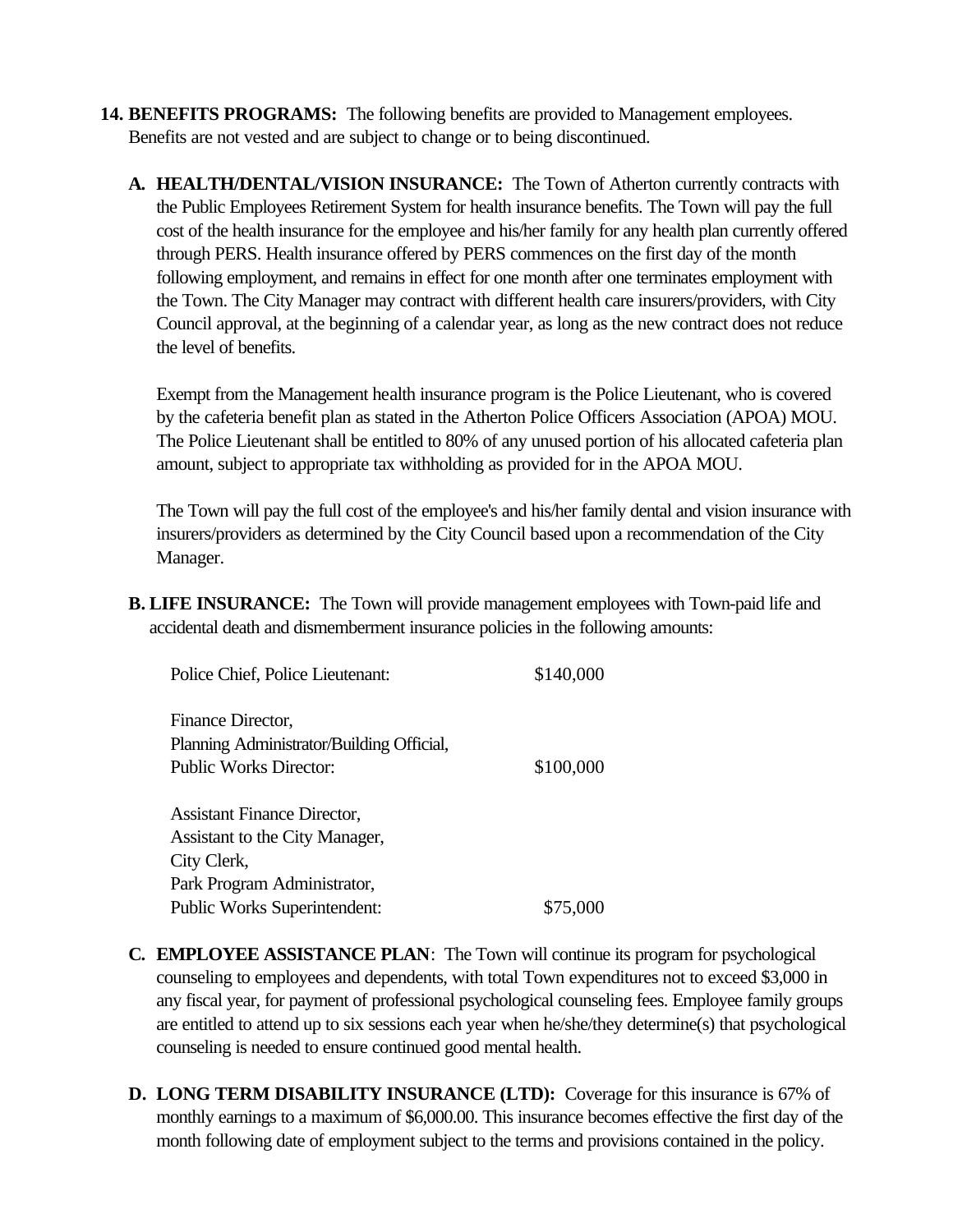The waiting period following a disability is sixty (60) days. An employee does not accrue sick or vacation leave while on Long Term Disability Leave.

- **E. DEFERRED COMPENSATION:** Management employees are eligible to participate in the ICMA Retirement Corporation 457 Deferred Compensation Plan.
- **F. SHORT TERM DISABILITY INSURANCE (STD):** Short Term Disability Insurance can only be utilized after an employee has exhausted all of his/her available sick leave. The benefit is an amount equal to 70% of the employee's weekly earnings to a maximum of \$500.00 per week.
- **G. FLEXIBLE SPENDING PLAN:** Full-time management may enroll in this plan and take advantage of tax benefits as they pertain to medical and dependent care. Employees enroll upon employment and once a year thereafter in the month of January.
- **H. PUBLIC EMPLOYEES' RETIREMENT SYSTEM:** All full-time management employees are covered by California's PERS in lieu of Social Security coverage. The Town pays both the employer's and the employee's portion of PERS under the 2% @55 program for non-sworn management employees and 3% @50 program, as of July 1, 2002, (calculated at single-highest year) for sworn management employees.
- **15. PERFORMANCE REVIEWS:** All management employees shall have their performance reviewed at least once prior to the end of the fiscal year in June. These reviews provide a planned and orderly means to evaluate individual performance in the areas of program responsibility, management of personnel, accountability, and teamwork with other staff members.
- **16. AUTOMOBILE PROVISION/MILEAGE REIMBURSEMENT:** The City Council recognizes different needs of management employees regarding automobile use. All management employees will be compensated for mileage at the current Internal Revenue Service rate in the performance of his/her job except for the following positions as provided herein:
	- a. Police Chief Provision of an automobile to take home
	- b. Police Lieutenant Provision of an automobile to take home
	- b. Planning Administrator/Building Official \$200/month
	- c. Public Works Director \$200/month
	- d. Public Works Superintendent Provision of an automobile during work hours

The specific policy for use of Town-owned automobiles will be established by the City Manager.

**17. EDUCATIONAL REIMBURSEMENT:** The Town shall establish a \$2,000 annual educational reimbursement plan for Management employees. A Management employee who successfully completes courses that have been approved by the City Manager may receive up to \$600 reimbursement for each fiscal year of the term of this MOU until the funds are depleted. At the end of the fiscal year, any unused amount in the plan shall be distributed to Management participants in the plan during that year on an equal basis provided that such additional payments to participants shall be based on actual expenditures incurred by the participants.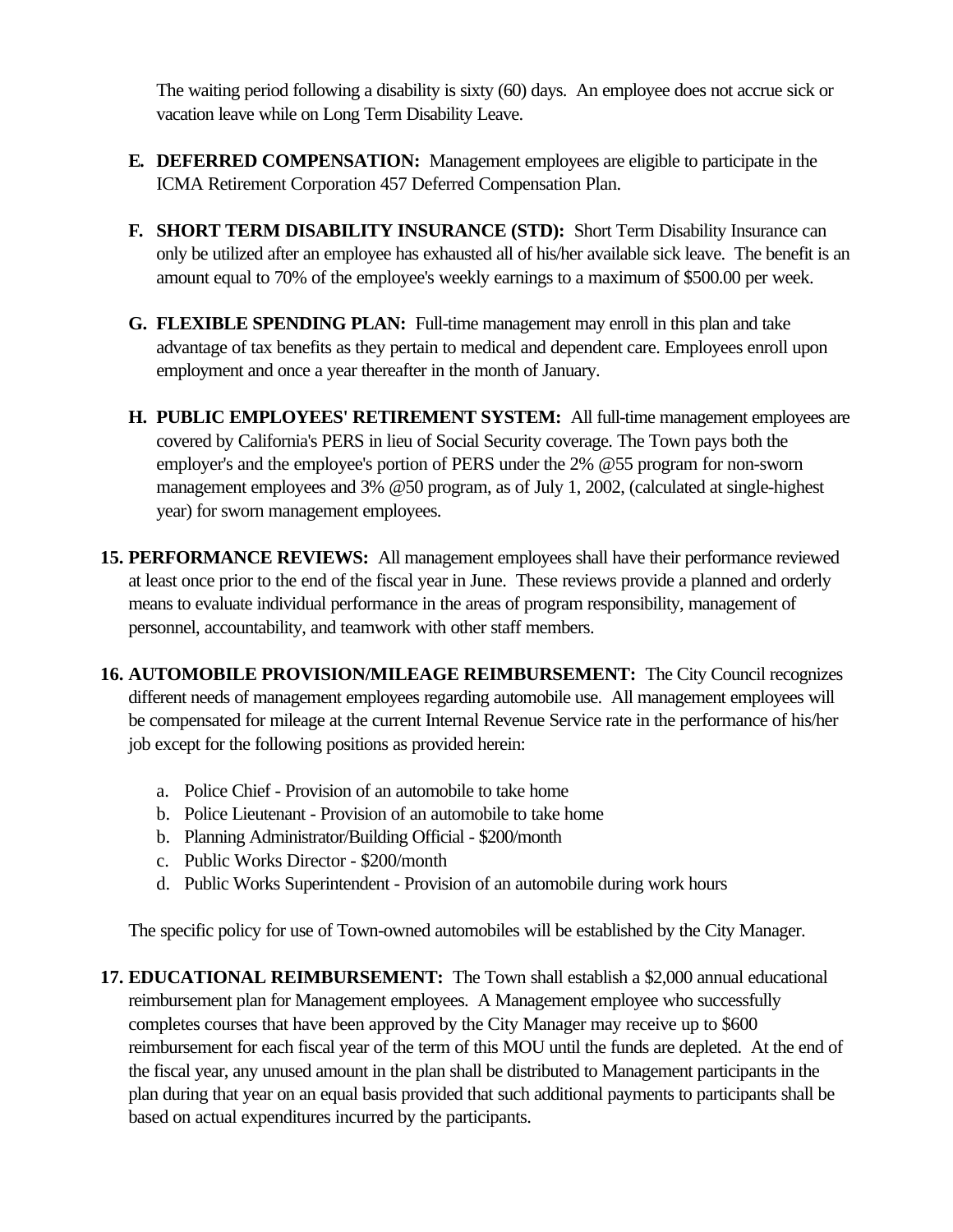- **18. UNIFORM ALLOWANCE:** The positions of Police Chief and Police Lieutenant shall receive a uniform allowance in the amount of \$675 per fiscal year, payable in equal amounts of \$168.75 on the first payday at the beginning of each quarter. The amount advanced is subject to all withholding taxes, but is not dependent on remaining in service for the entire quarter. Positions covered by this allowance are required to purchase and maintain uniforms in accordance with Atherton Police Department Rules and Regulations.
- **19. SAFETY SHOE ALLOWANCE:** The position of Public Works Superintendent shall receive a safety shoe allowance of \$200 per fiscal year. On presentation of appropriate receipts, the Town shall reimburse the Public Works Superintendent for up to \$200 per fiscal year toward the cost of no more than one pair of OSHA approved safety shoes/boots per year. Shoe repair is reimbursable under this provision. Shoes/boots purchased under this provision are for the exclusive use of the employee.

#### **20. FLEXIBLE SCHEDULING:**

At the request of the Department Head and following review and approval by the City Manager, a flexible work schedule may be implemented for Management employees covered by this Resolution. The City Manager's evaluation shall give consideration to the needs of the Department/Employee as well as the desire of the City Council to continue to provide all Town services on a schedule that is conducive to providing uninterrupted service to its residents throughout the week.

Each flexible schedule approved shall be evaluated by the City Manager no later than six months following its implementation. The purpose of the evaluation will be to determine if it is in the best interests of the Town of Atherton to continue the flexible schedule, or any modifications to the schedule that would be necessitated by the City Manager's evaluation.

- **21: MILITARY BUY-BACK OF SERVICE CREDIT:** During Fiscal Year 2002-03, the Town shall take the necessary actions to enable eligible management employees to participate in the Military Buy Back of Service Credit program available through the Public Employees Retirement System (PERS).
- **22. PERS ACTUARIAL STUDY:** During the Fiscal Year 2001-02, the Town shall request an actuarial study of the cost of implementing the single-highest year Public Employees Retirement System (PERS) program and final year conversion of employee-paid member contributions.
- **23.** The provisions of this Management Resolution supercede and terminate any and all prior or existing MOUs, understandings, rules, policies, agreements, resolutions or correspondence, whether formal or informal, regarding the compensation, benefits and terms and conditions of employment, to the extent that those items are inconsistent with the terms of this Management Resolution. Existing MOUs, understandings, rules, policies, agreements, resolutions or correspondence that do not conflict with the matters set forth herein remain in effect.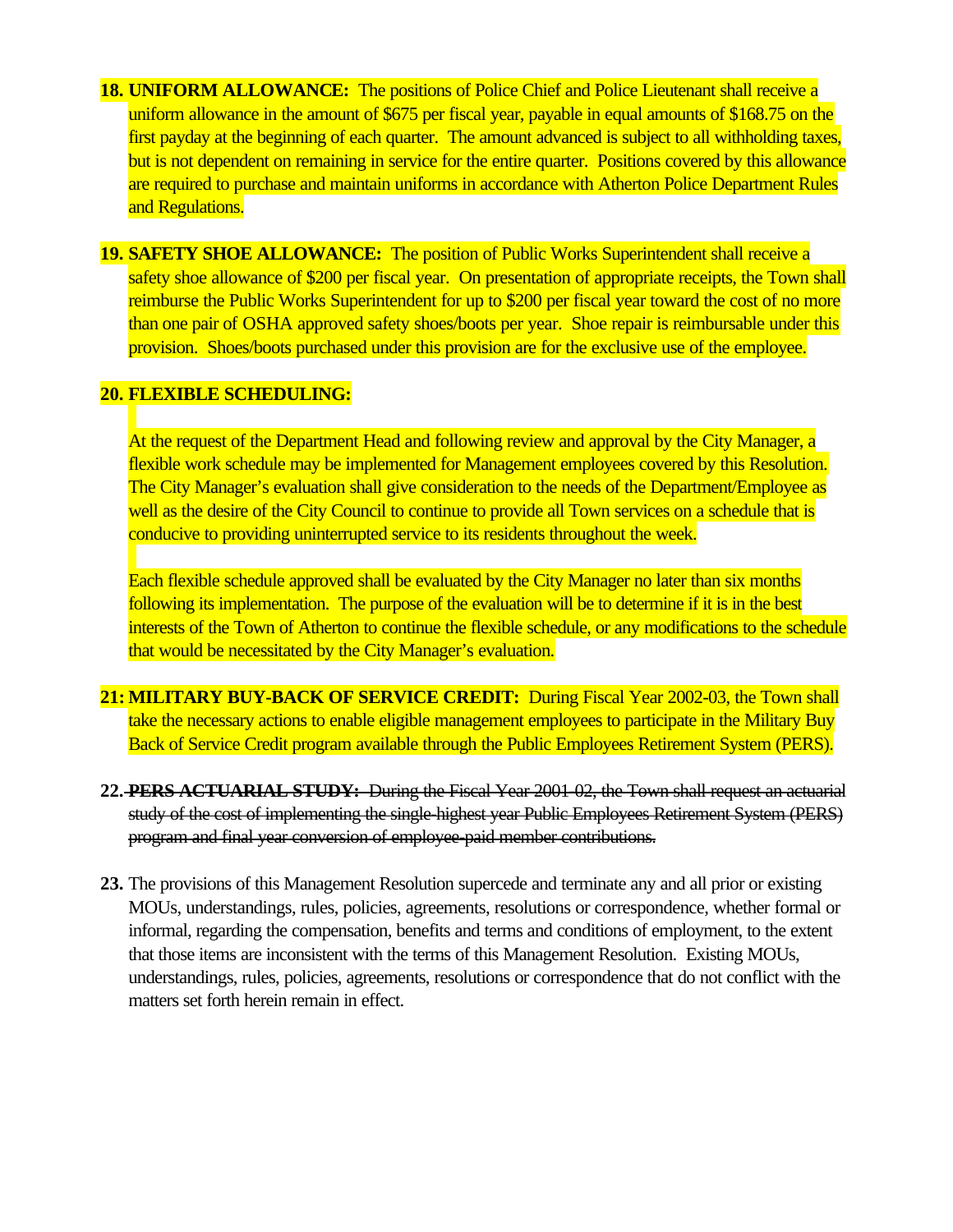#### **TOWN OF ATHERTON MANAGEMENT SALARY SCHEDULE Fiscal Year 2001-02 2002-03**

| Position                                            | <b>Bottom Step</b>    | <b>Top Step</b>  |
|-----------------------------------------------------|-----------------------|------------------|
| <b>Assistant Finance Director</b>                   | 6,038<br>6,315        | 7,103<br>7,430   |
| <b>Assistant to the City Manager</b>                | 5,511<br>6,315        | 6,484<br>7,430   |
| <b>Associate Engineer*</b>                          | 5,802                 | 6,826            |
| <b>City Clerk</b>                                   | 5,785<br>6,315        | 6,806<br>7,430   |
| <b>Finance Director</b>                             | 8,600<br>8,841        | 10,118<br>10,401 |
| Park Program Manager<br>Administrator*              | 4,535<br>5,315        | 5,335<br>6,253   |
| Planning Administrator/<br><b>Building Official</b> | 8,565<br>8,745        | 10,076<br>10,288 |
| Police Chief                                        | 9,151<br>9,370        | 10,766<br>11,024 |
| Police Lieutenant                                   | 7,302<br>7,522        | 8,591<br>8,849   |
| <b>Public Works Director</b>                        | 9,012<br><u>9,292</u> | 10,603<br>10,932 |
| <b>Public Works Superintendent</b>                  | 6,916<br>7,075        | 8,136<br>8,323   |

\*Park Program Administrator salary is current salary. Salary is to be adjusted 1% higher than Public Works Supervisor once Miscellaneous Memorandum of Understanding for FY 2001-02 is adopted by City Council.

\*Limited-term position approved by City Council on January 16, 2002. No change in salary range from the range adopted on January 16, 2002.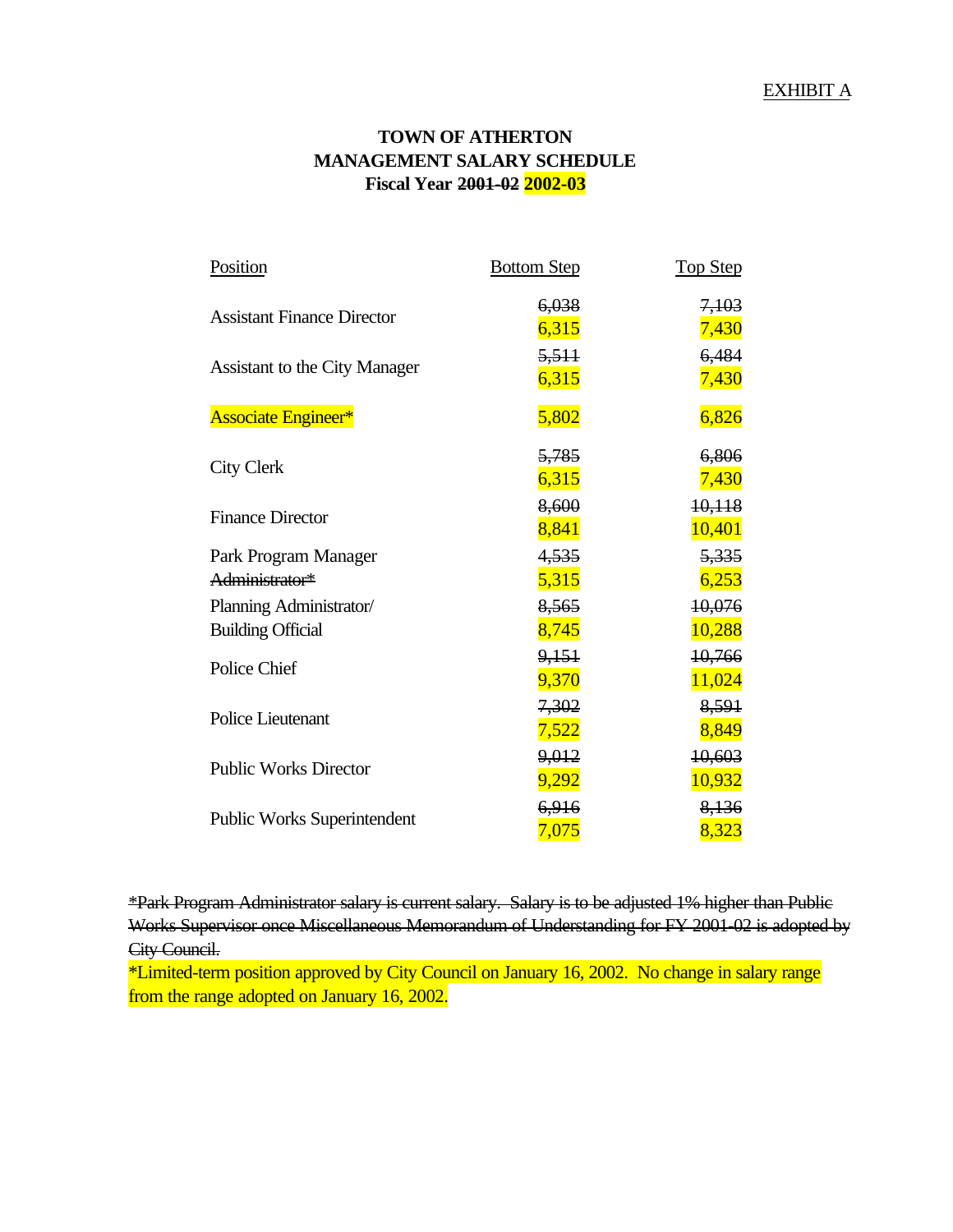#### EXHIBIT B

#### ADDENDUM TO EMPLOYMENT AGREEMENT WITH TOWN OF ATHERTON

 WHEREAS, [NAME] was the recipient of employment compensation and benefits as described in [name of agreement with Town] on [date signed agreement] regarding [his/her] at-will employment with the Town of Atherton;

 WHEREAS, the TOWN and [NAME] desire to replace that [name of agreement] with the terms and conditions of an annual Management Resolution that is applicable to all at-will employees of the Town;

THE PARTIES AGREE AS FOLLOWS:

The [name of agreement] between [NAME] and the Town of Atherton is hereby terminated in its entirety and is null and void as of the date that the City Council adopts the Management Resolution that is attached hereto; and

 2. As of the date of the City Council's adoption of the Management Resolution, the terms and conditions of employment for [Name] will be governed by: the Management Resolution attached hereto and as amended from time to time; Town rules, resolutions, ordinances and Municipal Code provisions; and all applicable state and federal laws.

Date Date Date

\_\_\_\_\_\_\_\_\_\_\_\_\_\_\_\_\_\_\_\_\_\_\_\_ \_\_\_\_\_\_\_\_\_\_\_\_\_\_\_\_\_\_\_\_\_\_\_\_\_\_

\_\_\_\_\_\_\_\_\_\_\_\_\_\_\_\_\_\_\_\_\_\_\_\_ \_\_\_\_\_\_\_\_\_\_\_\_\_\_\_\_\_\_\_\_\_\_\_\_\_\_\_

[Name of Employee] James H. Robinson, City Manager

APPROVED AS TO FORM:

Marc Hynes, City Attorney

\_\_\_\_\_\_\_\_\_\_\_\_\_\_\_\_\_\_\_\_\_\_\_\_\_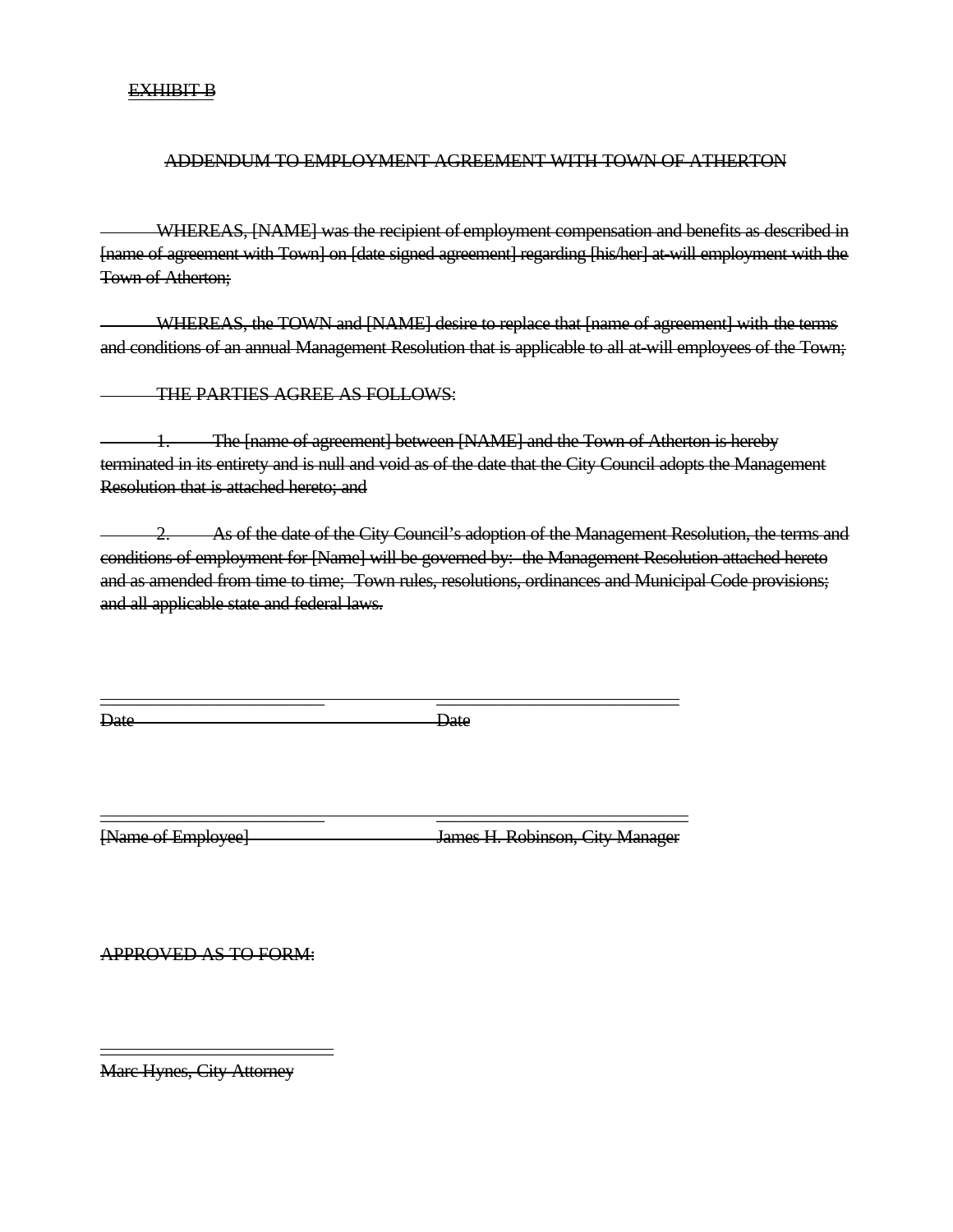

**Town of Atherton**

# **CITY COUNCIL STAFF REPORT**

**TO: HONORABLE MAYOR AND CITY COUNCIL JAMES H. ROBINSON, CITY MANAGER**

**FROM: LINDA KELLY, ASSISTANT TO THE CITY MANAGER**

**DATE: FOR THE MEETING OF OCTOBER 16, 2002**

## **SUBJECT: INFORMATION REPORT REGARDING NOMINEES FOR THE MID-PENINSULA COMMUNITY MEDIA CENTER BOARD**

#### **RECOMMENDATION**

Receive and file this Report on nominating a resident to serve on the Mid-Peninsula Community Media Center Board. Once applications have been received, the Council Screening Committee will be presented with the applicants, with a nomination to be made by the Council. The actual appointment is made by the Mid-Peninsula Community Media Center Board itself in accordance with their bylaws.

#### **BACKGROUND**

The attached document contains the background on the Mid-Peninsula Community Media Center. In 2001, the Boards of Directors of the Mid-Peninsula Access Corporation and Silicon Valley Community Communications merged to form one Board, referred to as the Mid-Peninsula Community Media Center, or "Media Center." The main goal of the Media Center is to build a new facility with enhanced media technologies with services to government, education, non-profits and the community at large, mostly in the area of cable television productions. The service area is made up of Atherton, Palo Alto, East Palo Alto, Menlo Park and the Stanford area. The funding for the Media Center is the result of the 1999 sale of Cable Co-op to AT&T, wherein AT&T donated \$17 million to Silicon Valley Community Communications. Of this amount \$7 million was paid to the IRS since it was deemed a charitable pledge as party of the purchase price paid by AT&T. The remaining \$10 million is in investments and is considered working capital and is earmarked for a new facility to serve the covered jurisdictions.

Currently, the Assistant to the City Manager serves on the Media Center Board representing Atherton. However, due to the increase in the activity of the Board with more frequent meetings, the Assistant to the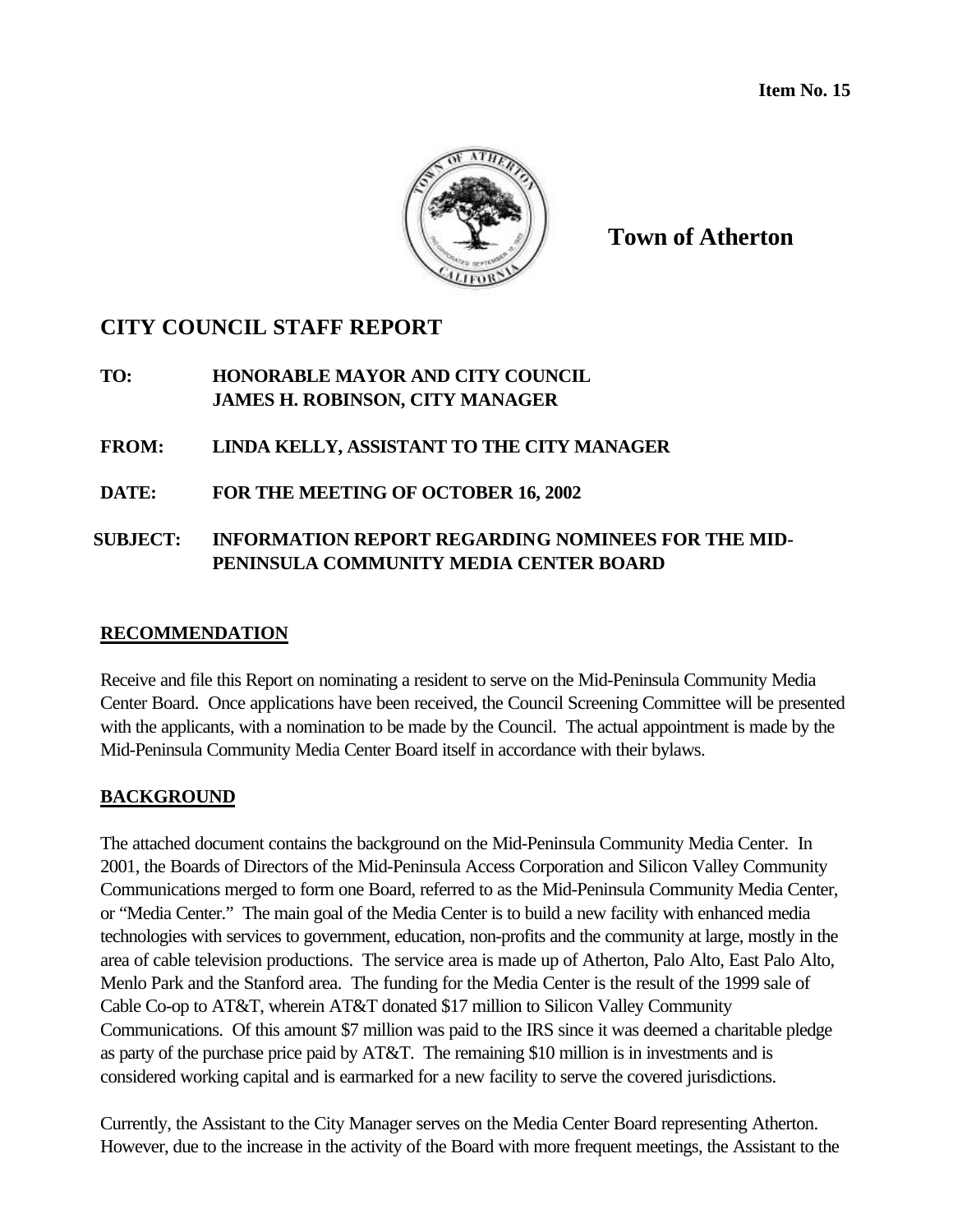City Manager is not able to devote the time necessary to be a contributor to the Board, given other priority Town duties. In addition, it is recommended that a Town resident who is cognizant of the perspective of Atherton residents with respect to cable and media needs represent the Town in this function. The Board is especially interested in an individual with fundraising experience, as the Media Center is not going to be a self-sustaining entity due to the nature of its public business once the facility is completed. They are also looking for a nominee with either design and construction expertise, new technologies, or youth programs.

Regular meetings are once a month, and special meetings are called as needed, which recently has been up to two additional meetings per month. Meetings are held in Palo Alto, typically at 4:30 p.m. lasting two hours or more.

### **CONCLUSION**

It is recommended that the City Council receive and file this report. If Council Members are aware of individuals interested in serving on the Media Center Board, please notify the City Clerk. Once applicants have been identified, the Council Screening Committee could interview them, with the nomination being made at a future Council Meeting.

Prepared by: Approved by: Approved by:

Linda Kelly James H. Robinson Assistant to the City Manager City Manager

Attachment: Media Center Board Development Program Document

\_\_\_\_\_\_\_\_\_\_\_\_\_\_\_\_\_\_\_\_\_\_\_\_ \_\_\_\_\_\_\_\_\_\_\_\_\_\_\_\_\_\_\_\_\_\_\_\_\_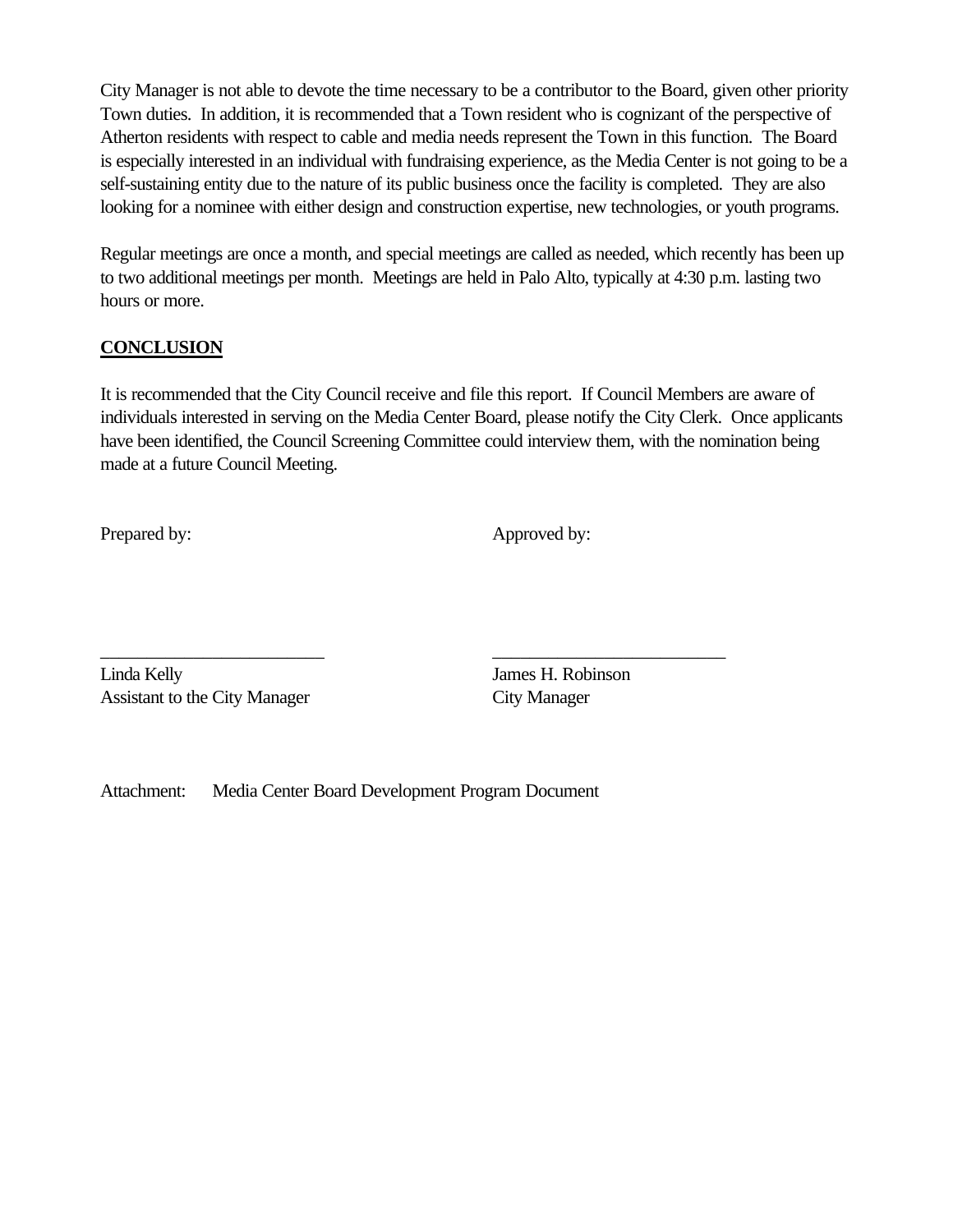**Item No. 16**



Town of Atherton

# **CITY COUNCIL STAFF REPORT**

### **TO: HONORABLE MAYOR AND CITY COUNCIL JAMES ROBINSON, CITY MANAGER**

**FROM: ROBERT J. BRENNAN, CHIEF OF POLICE**

**DATE: FOR THE MEETING OF OCTOBER 16, 2002**

**SUBJECT: ACCEPTANCE OF DONATION OF \$8,500 FOR POLICE CANINE**

#### **RECOMMENDATION:**

Accept a donation in the amount of \$8,500 to purchase a new police canine and augment budget line item 40-141-3221 in that amount.

# **INTRODUCTION:**

The Town of Atherton Police Department did not budget for the addition of a new police canine in the Fiscal Year 2002-03 budget because of anticipated staffing levels of canine handlers and canines. Unfortunately, an officer and canine handler recently resigned from the Department. That officer purchased his canine partner at a prorated basis on the remaining working expectancy of the canine. Subsequently, the Police Department is "down" one police canine on patrol.

The Atherton Crime Prevention Task Force was recently informed that the Police Department was in need of another canine, and that funds were not budgeted for the purchase and training of a canine in FY 2002- 03. The Task Force located a source that wants to fully fund the purchase of the canine and required training.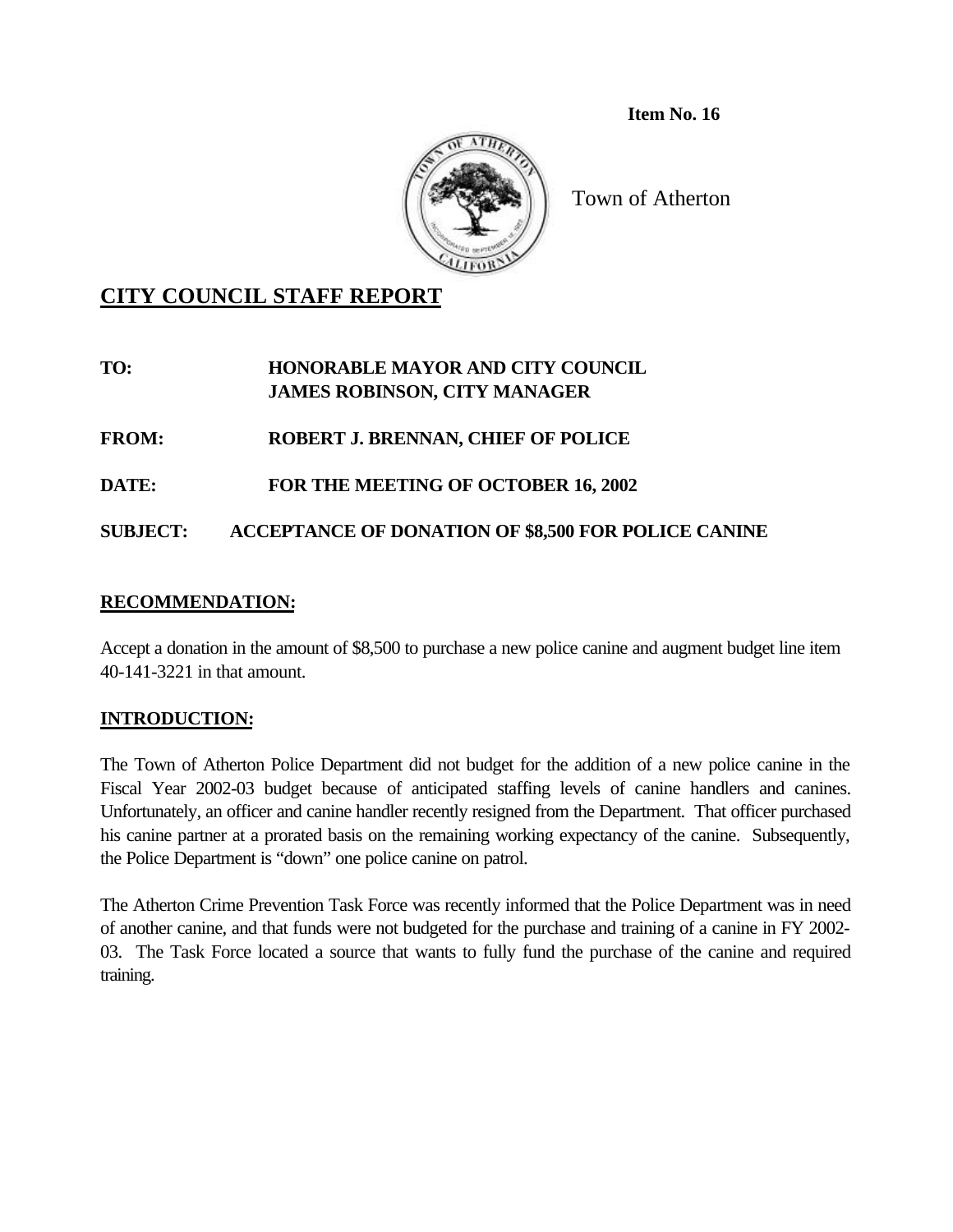### **ANALYSIS:**

The Atherton Police Department Canine Unit was created in 1964 to help the department with its primary function, the preservation of life and property. The Canine Unit assists in achieving this goal by promoting an atmosphere of service and safety in the community, utilizing canines in general and specialized patrol to enhance crime prevention, crime suppression, criminal investigation, and Police Officer/Citizen protection.

The Unit has always utilized German Shepherds as service dogs. The German Shepherd Dog is the best suited for police work as it is the best utilitarian breed. They are intelligent, courageous, agile, medium sized, easy to train, easy to care for, and are generally a healthy breed. For approximately one hundred years now, the German Shepherd Dog has been bred to be a working dog, with priority on temperment and character.

Possibly the greatest value of Police Service Dogs lies in their mere presence on the street. The psychological effect of a Police Service Dog is tremendous, and their deterrent effect on crime cannot be measured. Their function is not to replace the Police Officer, but to work as a member of a canine/handler team. The dog's remarkable olfactory and hearing senses are the main reason we utilize dogs. These senses allow the dogs to perform functions that the human officer just cannot do. Canine/Handler teams can be used in the following situations utilizing these skills:

- TRACKING Providing that conditions for tracking are suitable, the canine can track human scent. Tracking is used mostly in tracking suspects from the scene of various crimes, such as burglary, robbery, prowling, etc.
- BUILDING SEARCHES The use of dogs to search buildings and homes is perhaps the most utilized of all the abilities they possess. A large warehouse, office building, house or school which has been burglarized, or in which the alarm has been activated, are the places where the dog is most functionable.
- CRIME SCENE SEARCHING The dogs can point out objects within a specified area that are foreign to the ground. Dogs can be very useful in recovery of physical evidence in brush and tall grass.
- OPEN AREA SEARCHES Atherton, with its densely vegitated residential areas, provides suspects with many hiding places. Often these suspects can be armed and pose a danger to the officers who are required to arrest them. A properly trained dog can be used in these situations to locate the suspect while minimizing danger to the officers. The dog, with his superior olfactory and hearing senses, is capable of conducting a more thorough search in less time than even a large number of officers.
- APPREHENSION OF FLEEING SUSPECTS Occasionally the dog may be called upon to apprehend and contain a fleeing suspect. This can prevent the use of greater force to subdue a fleeing or combative suspect.

Atherton Police canine handlers and their canines attend mandatory training twice a month through a local vendor that trains the majority of the police canines in the Bay Area. The officers go to this training on-duty if the training falls on their regular work day, or off-duty for which they are compensated with overtime or compensating time off.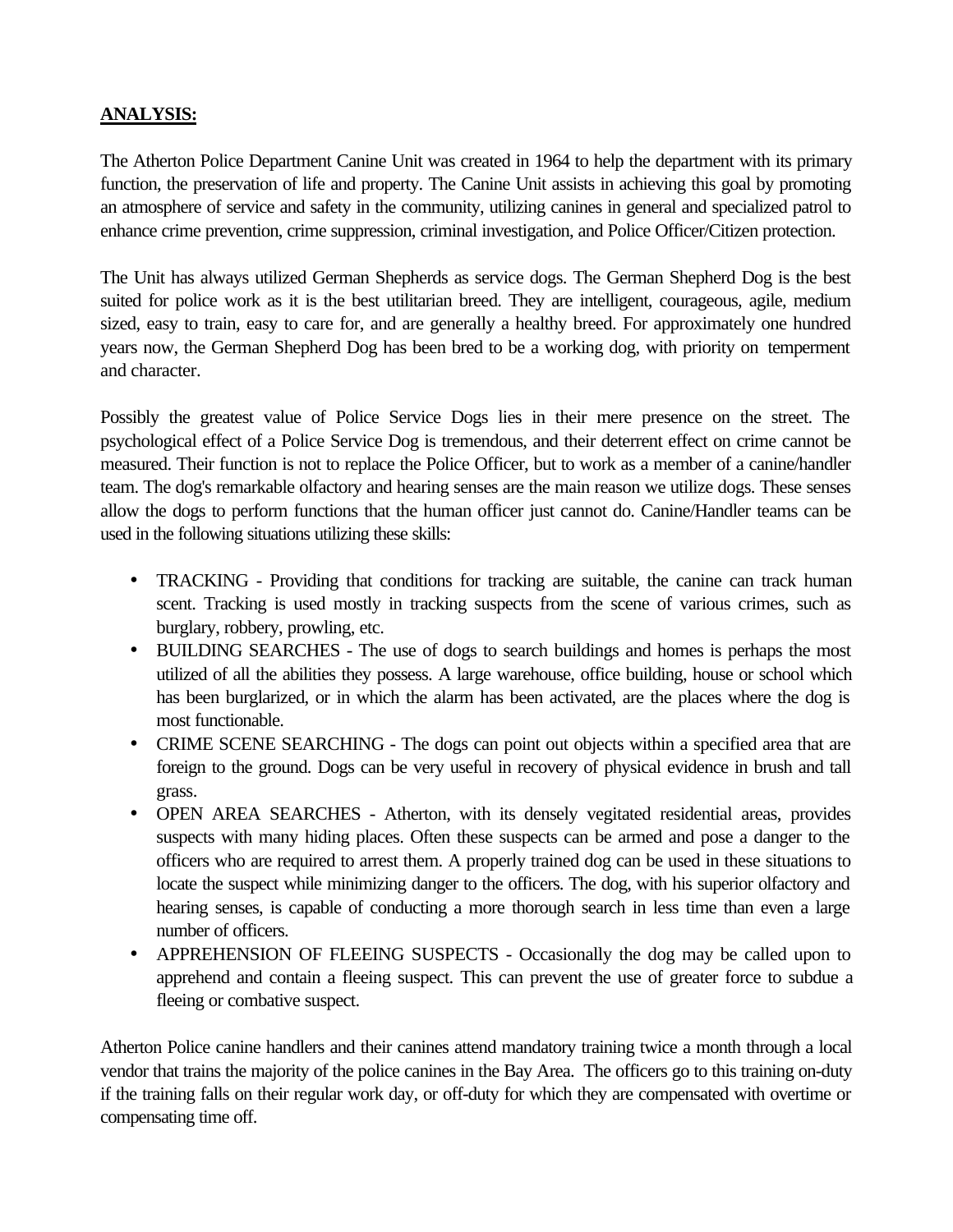# **FISCAL IMPACT:**

None. The amount of \$8,500 will cover the purchase and month-long training of a new police canine. The on-going training costs were already budgeted in the FY 02-03 budget.

Prepared by: Approved:

Robert J. Brennan James Robinson Chief of Police City Manager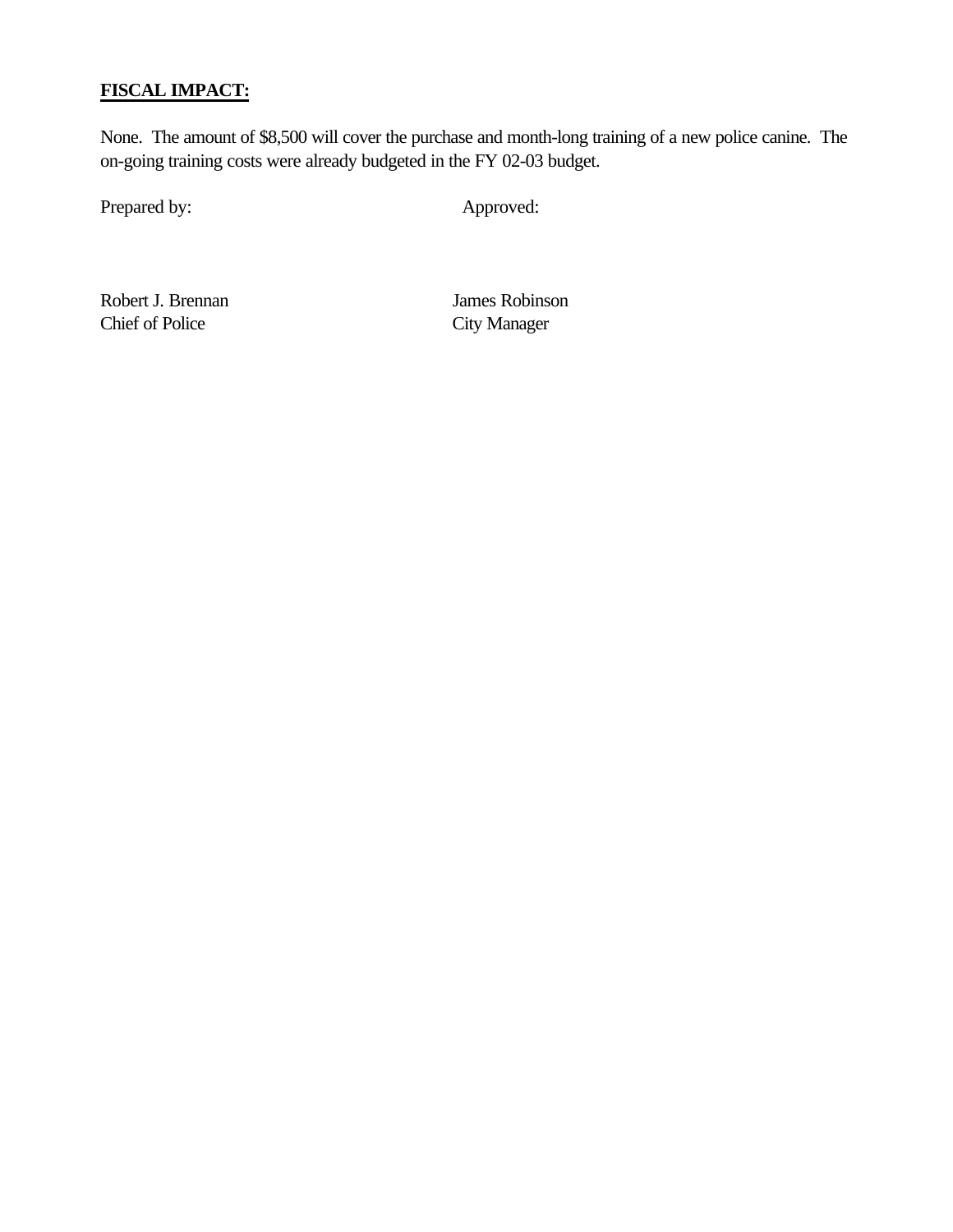**Item No. 17**



Town of Atherton

# **CITY COUNCIL STAFF REPORT**

**TO: HONORABLE MAYOR AND CITY COUNCIL JIM ROBINSON, CITY MANAGER**

- **FROM: KATHY HUGHES ANDERSON**
- **DATE: FOR THE MEETING OF OCTOBER 16, 2002**

# **SUBJECT: APPROVAL OF DONATION OF UNCLAIMED BICYCLES TO THE SAN MATEO COUNTY RECYCLEWORKS**

## **RECOMMENDATION:**

The City Council declares specific Town property as surplus and authorizes City Manager, or his designee, to donate surplus bicycles to the San Mateo County RecycleWorks.

# **INTRODUCTION:**

Periodically, the Town disposes of property that has been found and/or recovered. The Police Department has a number of bicycles that have been stored for more than the 6 months required before they can be purged. All attempts to locate the rightful owners have been unsuccessful. The Council is being requested at this time to declare the items described in Exhibit A as surplus. The County of San Mateo RecycleWorks is sponsoring a bicycle recycling event to donate used bicycles to non-profit organizations. (See attached flyer.)

# **ANALYSIS:**

The disposal of surplus property is a procedure that all municipalities routinely conduct. Typically, the Town utilizes the services of an auctioneer who picks up and auctions the property. Bicycles are sold by lots of 60-80 bicycles for scrap value price. The amount the Town receives is very minimal and requires staff time to prepare for auction. Also, the Police Department is experiencing a storage problem at this time due to the new construction about to begin and would like to free up the space being taken up by the bicycles.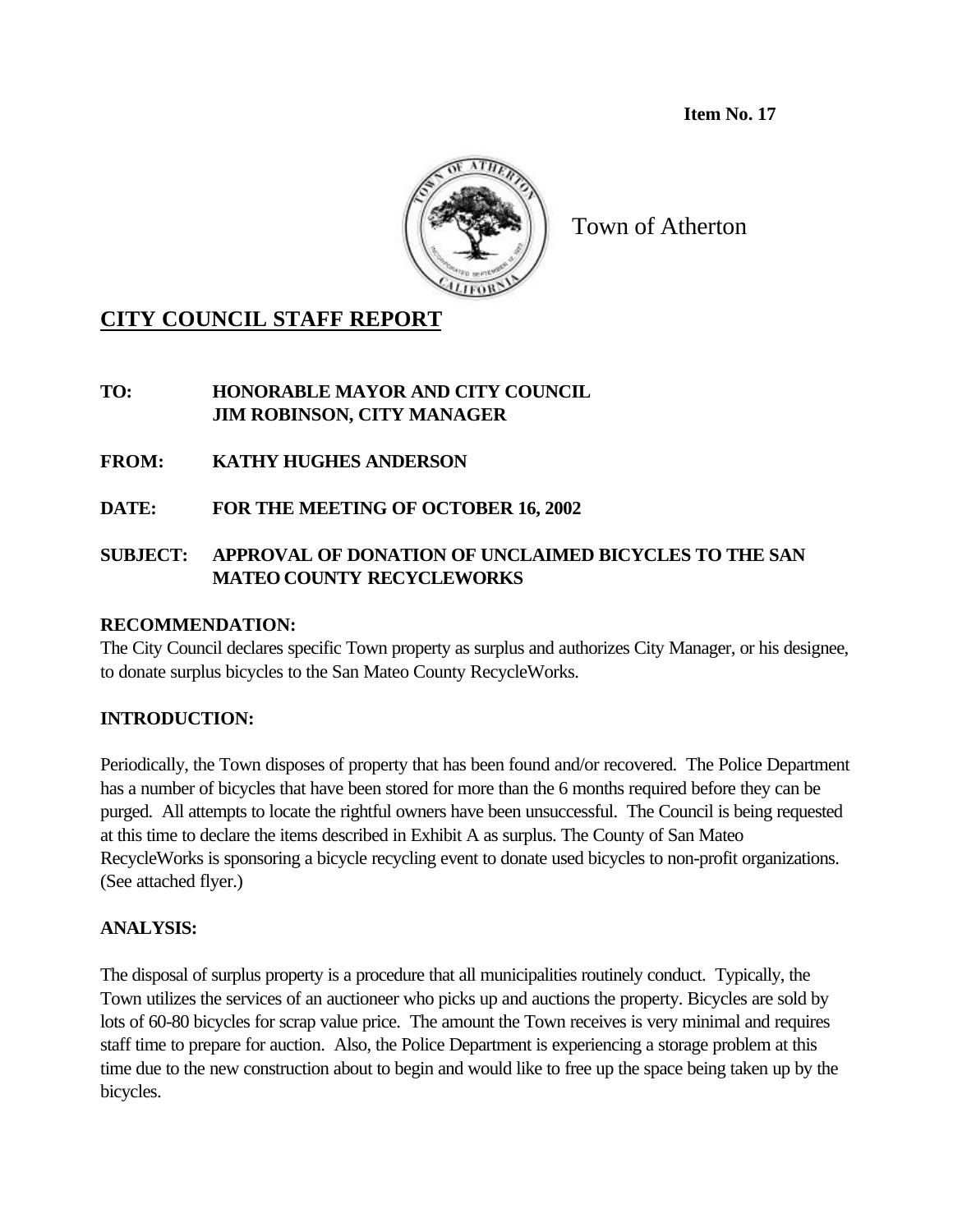#### **CONCLUSION:**

The approval of this request will facilitate the disposal of surplus property, allow the Town to participate in San Mateo County's recycling event and free up space in the Police Department facility.

### **FISCAL IMPACT:**

There will be a minimal loss of revenue by donating rather than auctioning the surplus bicycles.

\_\_\_\_\_\_\_\_\_\_\_\_\_\_\_\_\_\_\_\_\_\_\_\_\_\_\_\_ \_\_\_\_\_\_\_\_\_\_\_\_\_\_\_\_\_\_\_\_\_\_\_\_\_\_\_

Prepared by: Approved:

Kathy Hughes Anderson Jim Robinson Town Arborist City Manager

**Attachments: Exhibit A**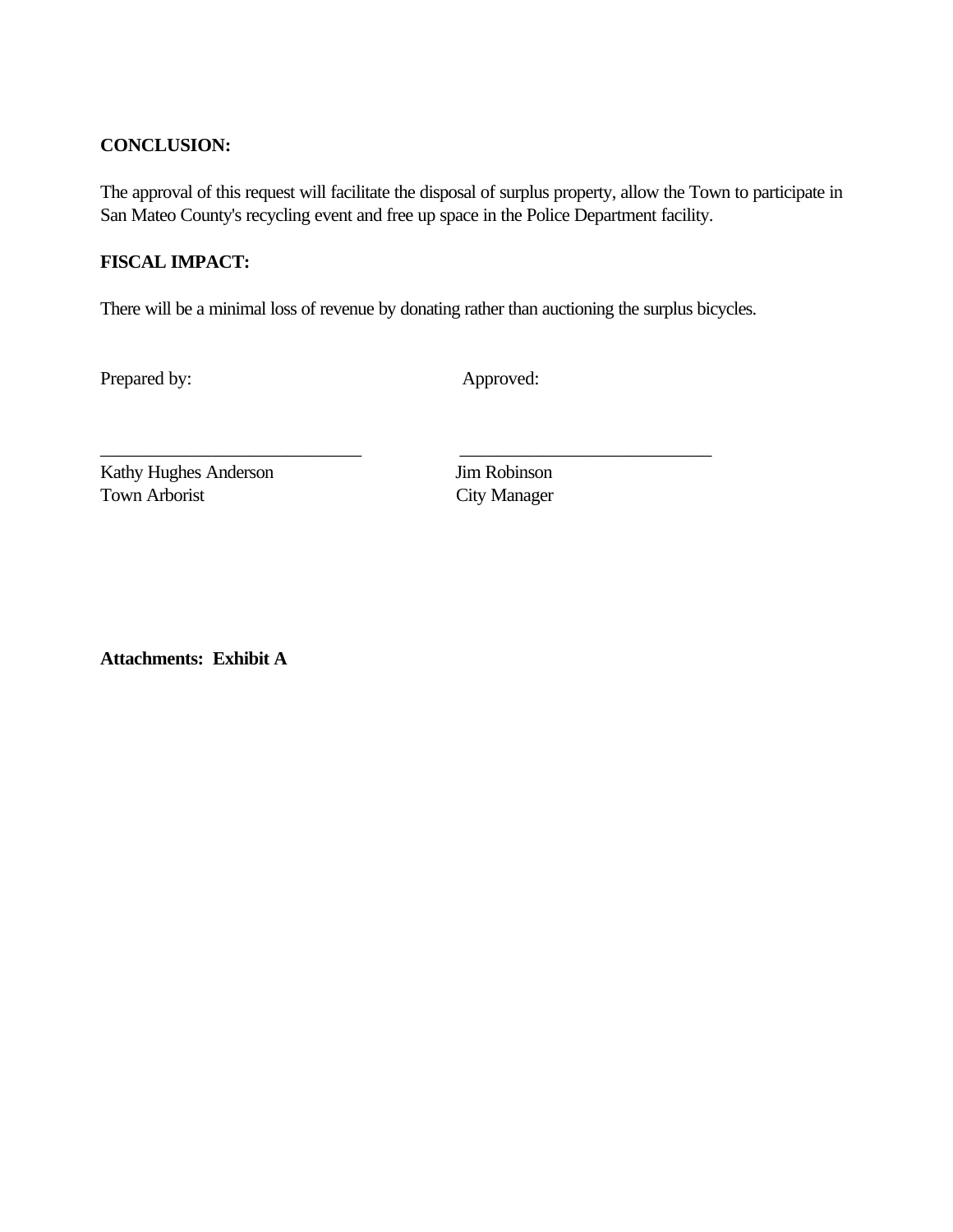**Item No. 18**



# **Town of Atherton**

# **CITY COUNCIL STAFF REPORT**

**TO: HONORABLE MAYOR AND CITY COUNCIL CITY MANAGER, JAMES ROBINSON**

**FROM: CLIFF TEMPS, PUBLIC WORKS DIRECTOR**

- **DATE: FOR THE MEETING OF OCTOBER 16 ,2002**
- **SUBJECT: PUBLIC HEARING AND ADOPTION OF RESOLUTION ORDERING VACATION OF A PORTION OF FAXON ROAD RIGHT-OF-WAY ADJACENT TO NUMBER 96 FAXON ROAD, WITH RESERVATION OF A PUBLIC UTILITY EASEMENT, SAID PORTION AND SAID EASEMENT RESERVATION BENG MORE PARTICULARLY DESCRIBED IN EXHIBITS "A" AND "B" ATTACHED HERETO AND MADE A PART HEREOF**

#### **RECOMMENDATIONS**

Hold a public hearing on the vacation of a portion of Faxon Road, then adopt the resolution ordering the vacation of a portion of Faxon Road right-of-way, with reservation of an easement for public utilities.

# **INTRODUCTION**

When Atherton Woods was first subdivided, Faxon Road dead-ended near the southerly corner of 96 Faxon Road, where the road right-of-way was widened to provide room for a turn-around. Faxon Forest subdivision later extended the road and provided a turn-around at the ultimate end of the street. The area proposed to be vacated is a portion of the now unneeded turnaround at number 96. It is shown on the attached Exhibit "B." The property owner is not requesting and staff is not recommending vacation of the entire turn-around widening because the driveway serving 98 Faxon cuts across part of the area to avoid going through an unpaved island with substantial trees in what would be a straight-line extension of number 98's driveway.

#### **ANALYSIS**

The Planning Commission considered this vacation in August of last year and found it to conform to the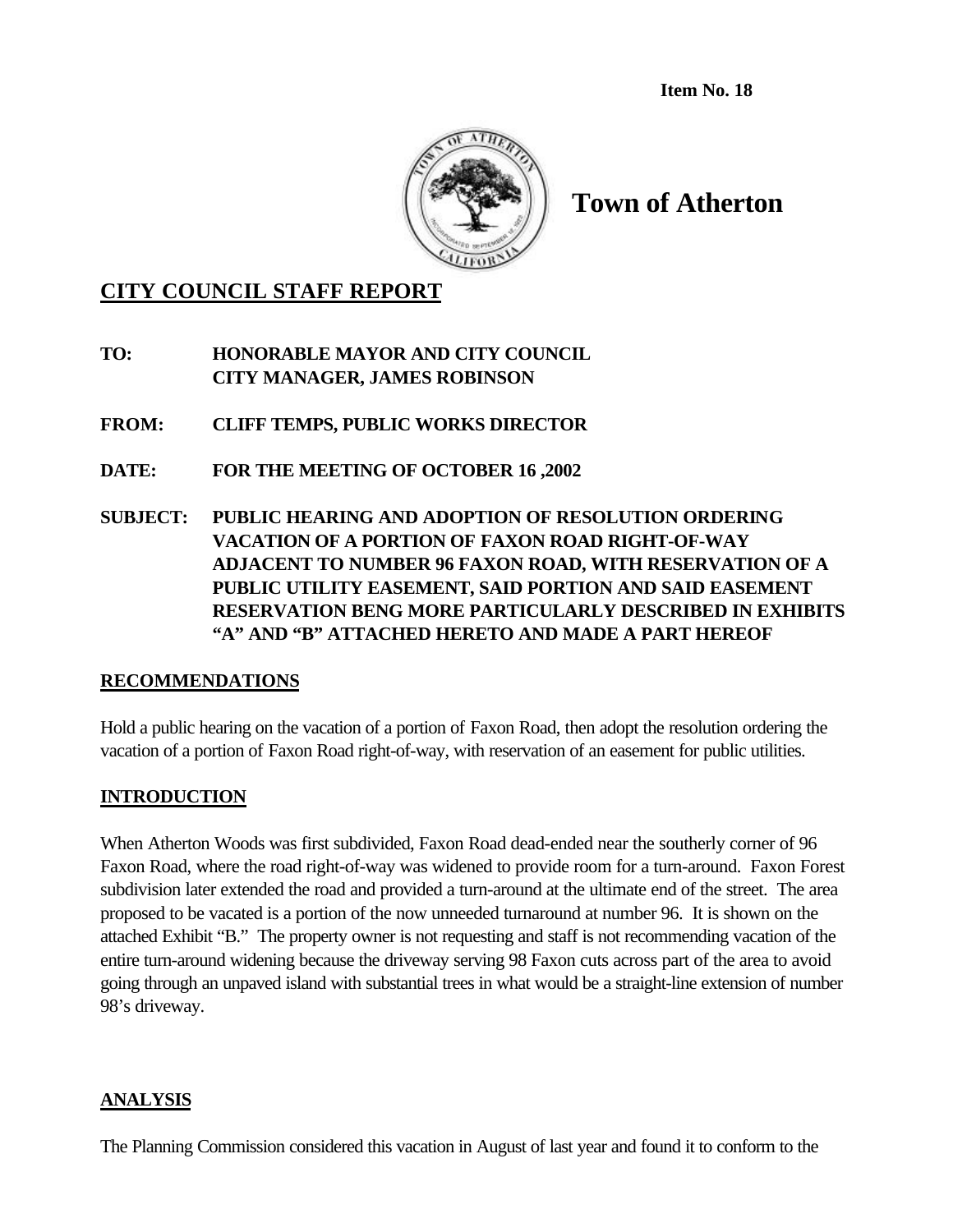General Plan. Utilities have also looked at it and requested that a Public Utilities Easement covering the entire area to be vacated be reserved.

If the Council approves the vacation, the resolution ordering it will be recorded at the County. After this happens, the property owner adjacent to the abandoned section of street will have the ability to file quiet title actions to acquire title to the portion of vacated right-of-way. Any removal or change in existing improvements within the vacated area will thereafter be the responsibility of its new owner and will need to accommodate access by utilities with rights to the reservation.

# **FISCAL IMPACT**

There is no direct fiscal impact to the Town. Removal of the short section of paved street from the Town's responsibility for maintenance will not be noticeable in the street maintenance budget.

### **CONCLUSION:**

Adoption of the resolution vacating this portion of Faxon Road can be done without any impact to other Town facilities or resources.

Respectfully submitted: Reviewed/Approved:

Cliff Temps James Robinson Public Works Director City Manager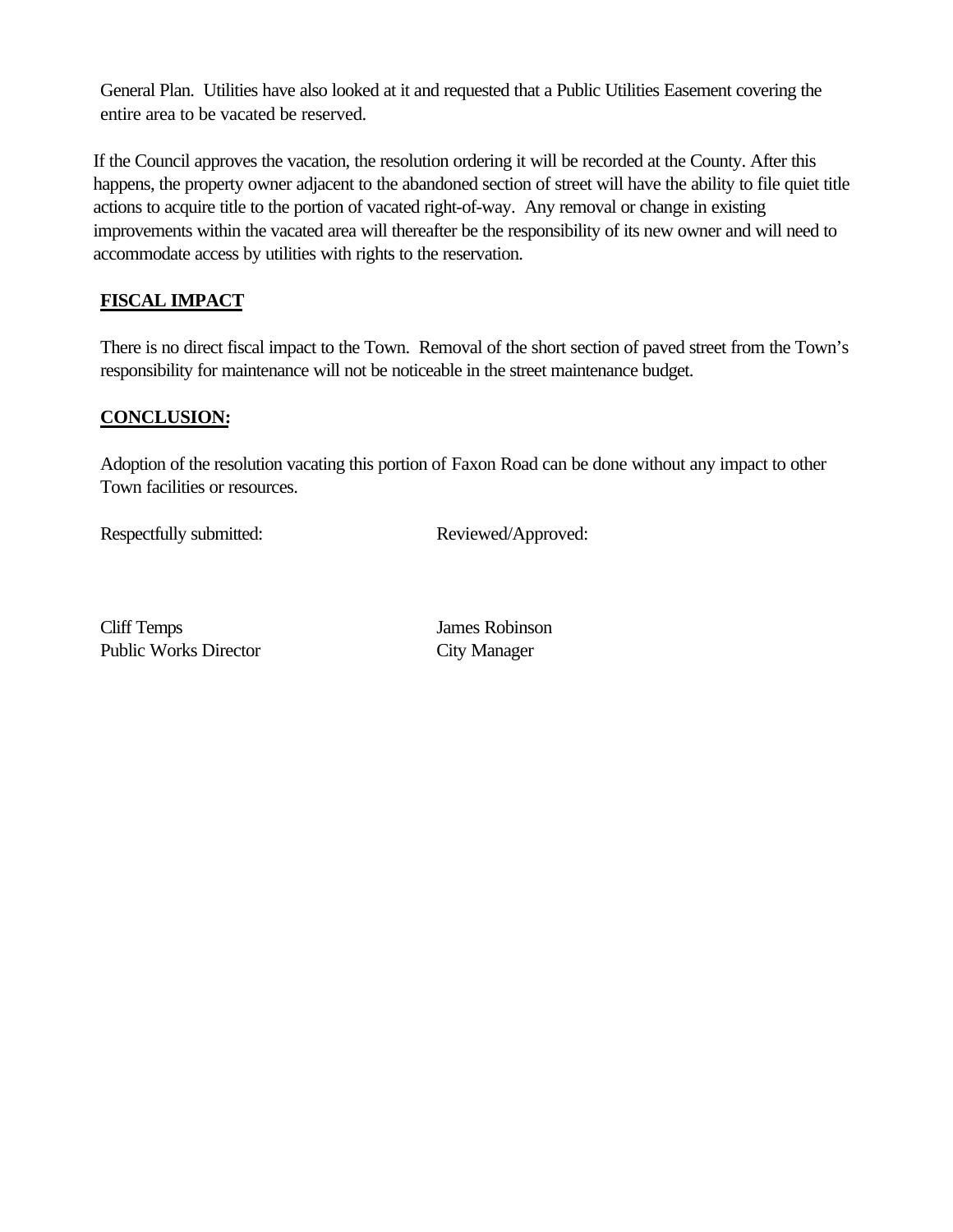### **RESOLUTION NO. 02-\_\_\_**

# **A RESOLUTION OF THE CITY COUNCIL OF THE TOWN OF ATHERTON ORDERING THE VACATION OF A PORTION OF FAXON ROAD RIGHT-OF-WAY, WITH RESERVATION OF AN EASEMENT FOR PUBLIC UTILITIES, SAID PORTION AND EASEMENT RESERVATION BEING MORE PARTICULARLY DESCRIBED IN EXHIBITS "A" AND "B" ATTACHED HERETO AND MADE A PART HEREOF**

WHEREAS, Notice of a Public Hearing concerning the vacation of a portion of Faxon Road rightof-way was published and posted pursuant to the requirements of Part 3, Chapter 1, Section 8300 et.seq. of the California Streets and Highways Code; and

WHEREAS, the City Council has duly conducted a Public Hearing on the 21<sup>st</sup> day of August, 2002, and all persons interested in the proposed vacation appearing at the hearing were heard; and

WHEREAS, utility companies serving properties in the area have been notified regarding the proposed vacation and have requested the reservation of easements and imposition of conditions.

NOW, THEREFORE, BE IT RESOLVED by the City Council of the Town of Atherton that: 1. The City Council finds from all the evidence submitted, that the portion of Faxon Road right-ofway described and shown in Exhibits "A" and "B" is unnecessary for public use, except for use by utilities for which a reservation is therein described.

- 2. The portion of Faxon Road right-of-way described and shown in Exhibits "A" and "B" is hereby declared vacated, except for the Public Utilities easement described and reserved therein.
- 3. Said vacation is subject to the condition that private fencing or landscaping of all or any portion of the area being vacated shall be constructed or installed in such a way as to permit reasonable access by utility workers to any utility or sanitary sewer within the vacated area for use, maintenance, replacement or repair, by the public or entity having authority over the utility and/or sewer.

*\* \* \* \* \* \* \* \* \* \* \* \* \**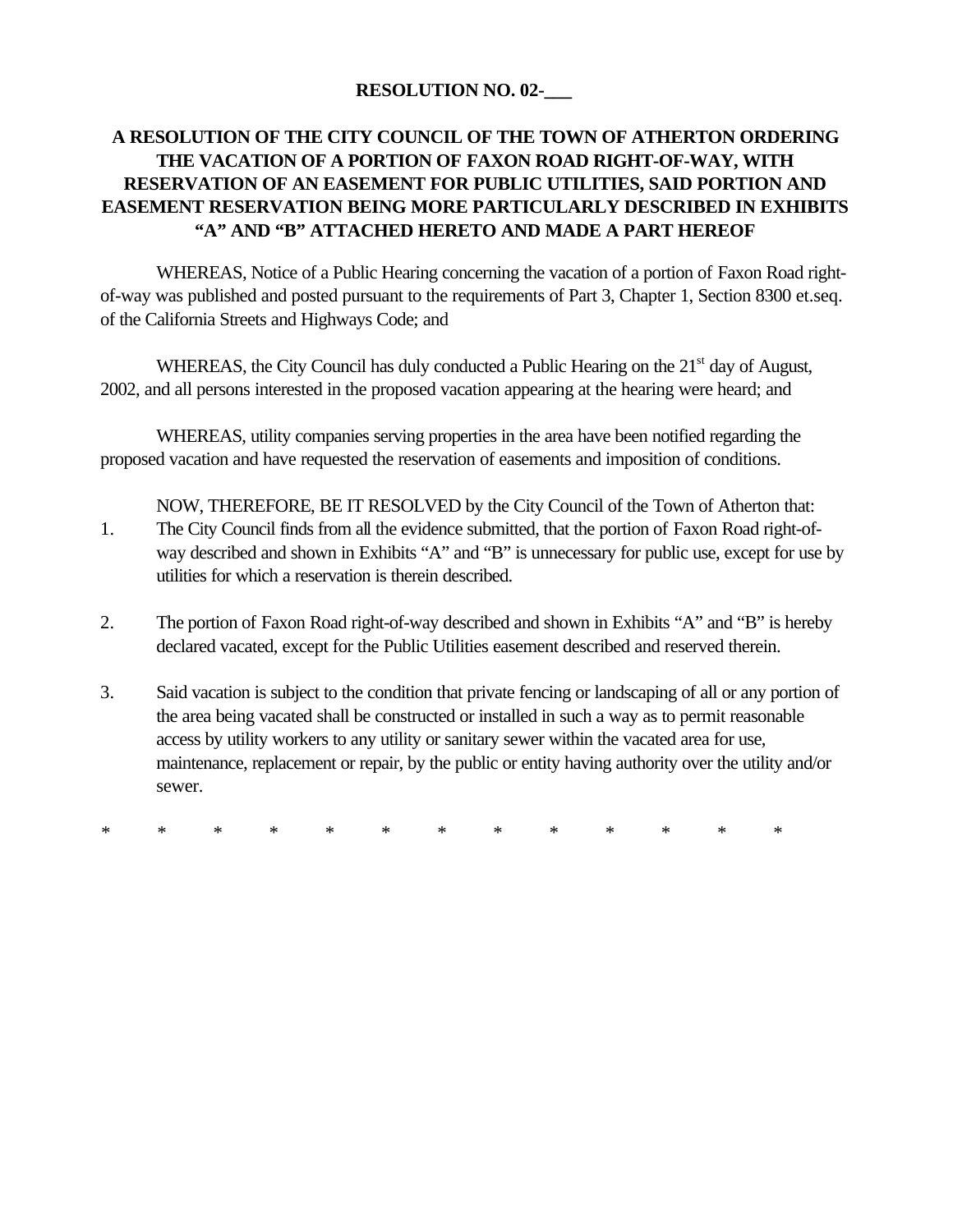*I hereby certify that the foregoing Resolution was duly and regularly passed and adopted by the City Council of the Town of Atherton at a regular meeting thereof held on the 16th day of October, 2002, by the following vote:*

| AYES:           | COUNCILMEMBERS: |
|-----------------|-----------------|
| NOES:           | COUNCILMEMBERS: |
| <i>ABSENT:</i>  | COUNCILMEMBERS: |
| <i>ABSTAIN:</i> | COUNCILMEMBERS: |

ATTEST: Alan B. Carlson, Mayor Town of Atherton

\_\_\_\_\_\_\_\_\_\_\_\_\_\_\_\_\_\_\_\_\_\_

Sharon Barker, City Clerk

\_\_\_\_\_\_\_\_\_\_\_\_\_\_\_\_\_\_\_\_\_

APPROVED AS TO FORM

*s/Marc Hynes*\_\_\_\_\_\_\_\_\_\_\_\_

Marc Hynes, City Attorney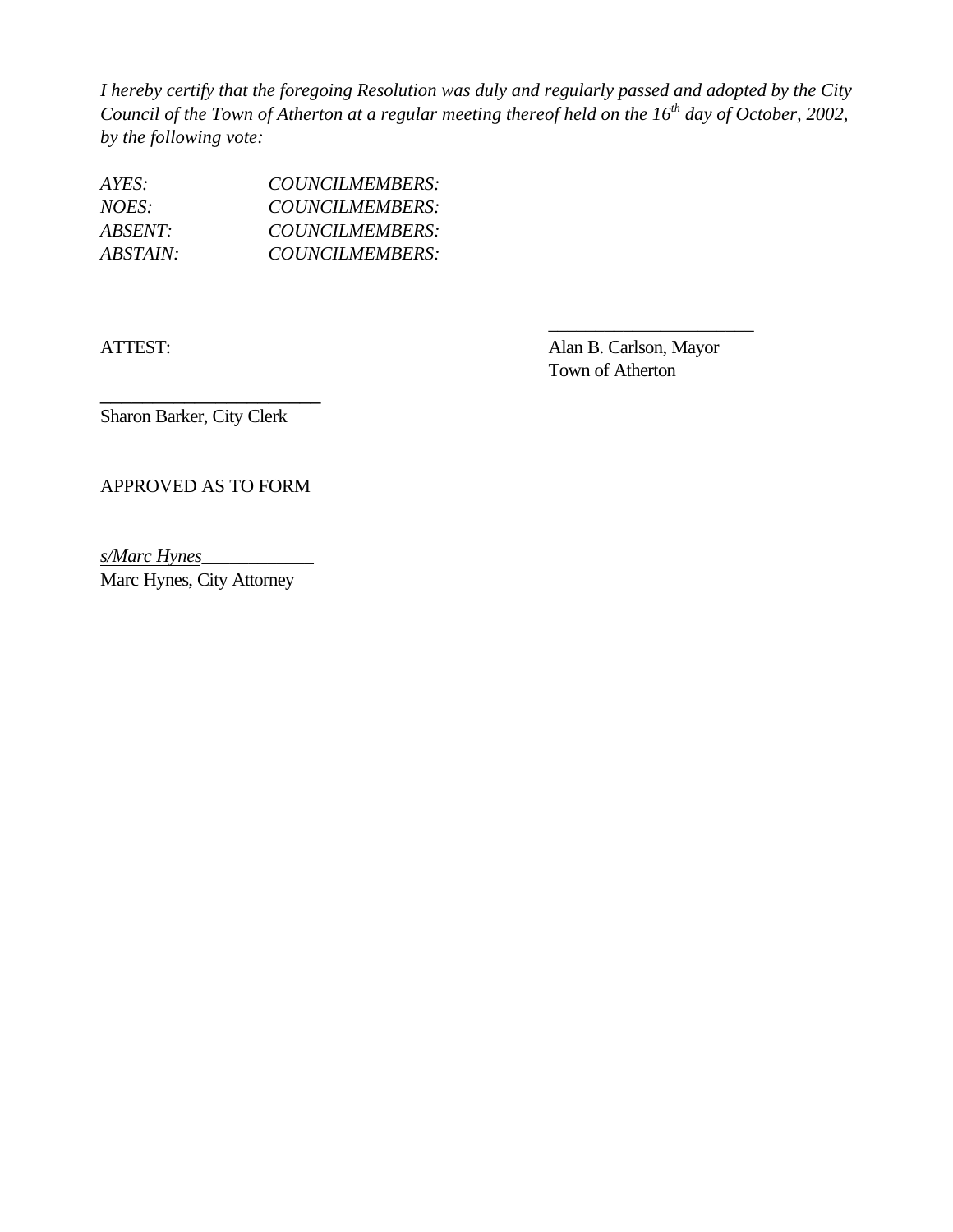# EXHIBIT "A" DESCRIPTION OF PORTION OF FAXON ROAD RIGHT-OF-WAY TO BE VACATED

COMMENCING at the most southerly corner of lot 1, Atherton Woods Unit 1 Subdivision, recorded in the office of the San Mateo County Recorder on December 30, 1954, in volume 40 of maps at page 50, thence along a westerly line of the right-of-way of Faxon Road, shown on said map, at a bearing of north 15 º 19' 55" east a distance of 7 feet to the POINT OF BEGINNING, thence continuing along said westerly line of Faxon Road north 15º 19' 55" east 33.00 feet, thence north 71º 28' east 48.19 feet, thence, leaving said right-of way line, south 15º 05' 09" west 15.00 feet, thence south 57º 06' 43" west to the point of beginning. Containing 962.07 square feet.

RESERVING therefrom a Public Utility Easement over the entire area of the parcel described above.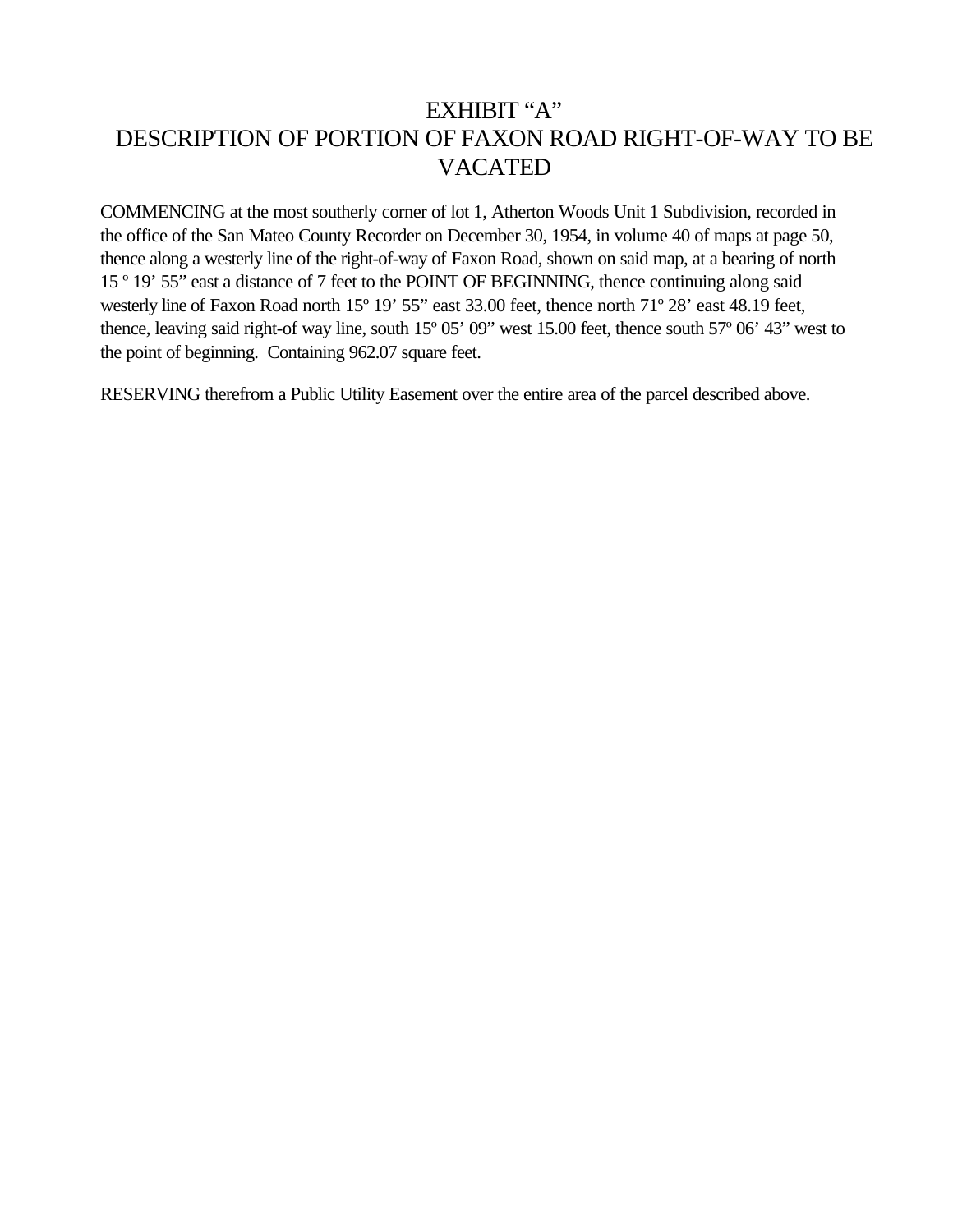

Town of Atherton

# **CITY COUNCIL STAFF REPORT**

**TO: HONORABLE MAYOR AND CITY COUNCIL CITY MANAGER, JAMES ROBINSON**

**FROM: LISA COSTA SANDERS, DEPUTY TOWN PLANNER**

**DATE: FOR THE CITY COUNCIL MEETING OF OCTOBER 16, 2002**

**SUBJECT: 150 VALPARAISO (APN 070-390-010) CONDITIONAL USE PERMIT - HELICOPTER LANDING**

#### **RECOMMENDATION:**

Staff recommends that the City Council conduct the public hearing and approve the Conditional Use Permit request for a helicopter landing at 150 Valparaiso Avenue based on the following finding for the reasons outlined in this staff report and subject to the draft Conditional Use Permit:

- 1. That the proposed helicopter landing at the proposed location would not be detrimental or injurious to persons, property or improvements in the vicinity, and would not be detrimental to the public health, peace, morals, safety, comfort, general welfare or convenience.
- 2. That the proposed helicopter landing is not in conflict with the Atherton General Plan policies.

# **INTRODUCTION**

The Atherton Police Department is requesting a Conditional Use Permit to allow a helicopter landing at St. Joseph's School for a D.A.R.E event. The landing would take place during "Red Ribbon Week" (October 21-31), which is a "say no to drugs" awareness week. The Police Department would like to arrange for a National Guard Blackhawk helicopter to land at the St. Joseph campus.

The Planning Commission reviewed this item at their September 25, 2002 meeting. At that meeting, the Commission voted unanimously to recommend the City Council approve the Conditional Use Permit for the helicopter landing.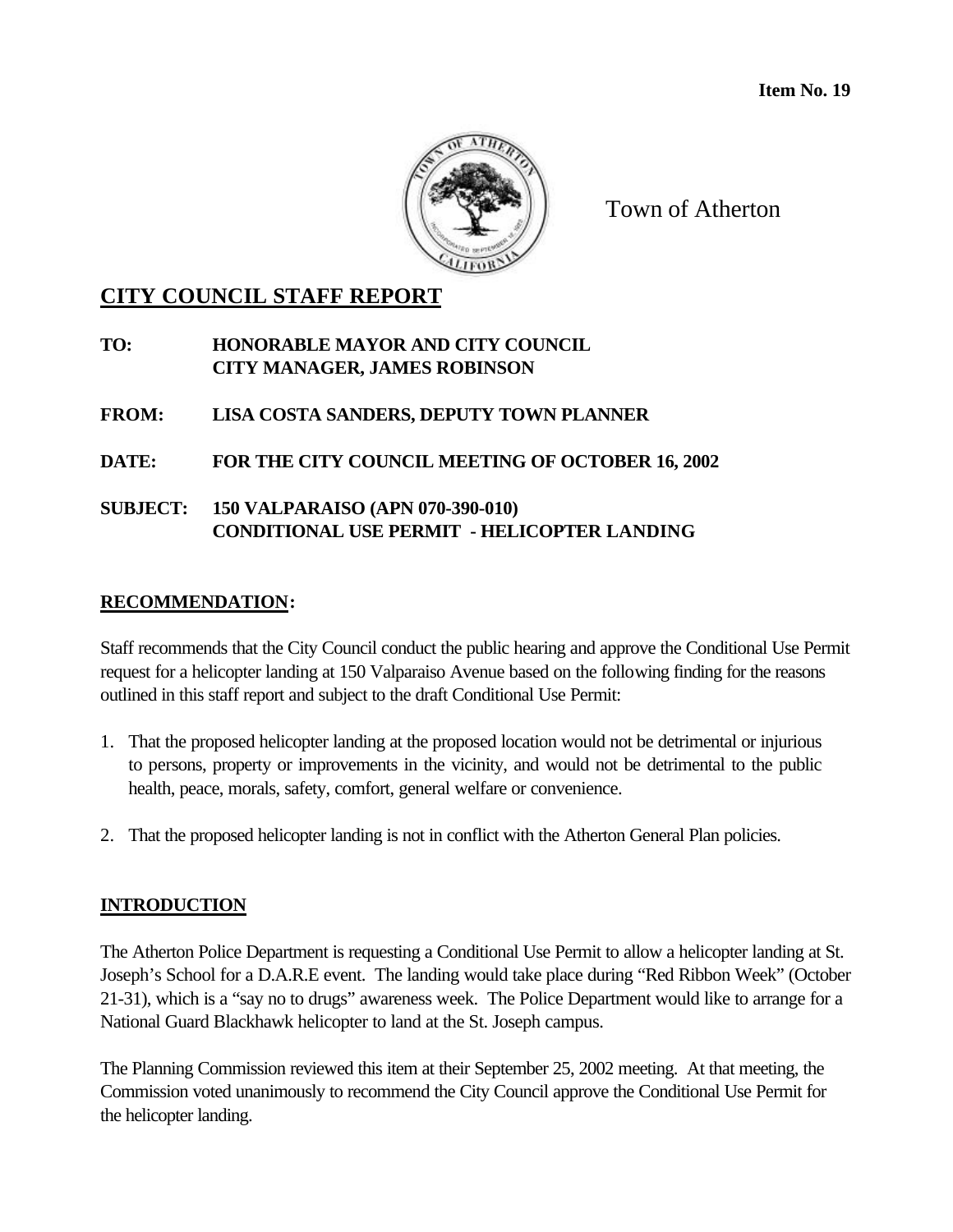# **ANALYSIS:**

Atherton Municipal Code, Chapter 12.28, allows for helicopter landing on private property with a conditional use permit from the Planning Commission and City Council. The code requires property owners within a 1,500 foot radius of the landing site be notified of the public hearings.

As stated above, the Atherton Police Department would like to hold a drug awareness event at the St. Joseph School with the landing of a helicopter. The helicopter would land at the soccer field near Park Lane on October 28, 2002 between the hours of 9:00 a.m. and 3:00 p.m.. The landing location is adjacent to Park Lane and Emilie. Across the street on Park Lane are the Menlo Circus Club and one residence. There are also residences along Emilie.

The helicopter is a National Guard Blackhawk helicopter and would be drawn from the 129<sup>th</sup> Rescue Wing based at Moffett Field. The focus of this aircraft is rescue and it is not armed in anyway. Upon landing the helicopter, the crew would talk to the students. The use of the helicopter is intended as a display of technology. The onboard instruments are rather sophisticated. At other events, the children have been inspired with the job of the pilot and computer programmer. The message to students during the event will be; "to succeed, you need to stay in school and don't do drugs".

Police Staff is coordinating the necessary permits and safety inspections for the landing site from the Federal Aviation Administration and the California Department of Transportation.

Police Staff noted participating in a similar event last year at Burton Park in San Carlos, with no negative impacts.

The Town's General Plan and Zoning designate the site for public facilities and schools.

At the September 25, 2002 Planning Commission meeting, the Commission recommended the following conditions be added to the Conditional Use Permit;

- If the event is unable to occur on this date, this Conditional Use Permit shall be valid for one occurrence only within one year of the effective date of this Use Permit. The applicant shall provide at least 10-day notification of the rescheduled event to all property owners within 1,500 feet of the subject site.
- The approach and departure pattern shall be at a normal and safe altitude until directly over the landing site.
- Property owners within 1,500 feet of the subject site shall be notified one week prior to the event. *(property owners were notified of the potential dates of the event and of the Planning Commission and City Council meetings in which the item will be discussed – notice attached).*

These recommended conditions have been included in the draft Conditional Use Permit attached to the staff report.

# **CONCLUSION:**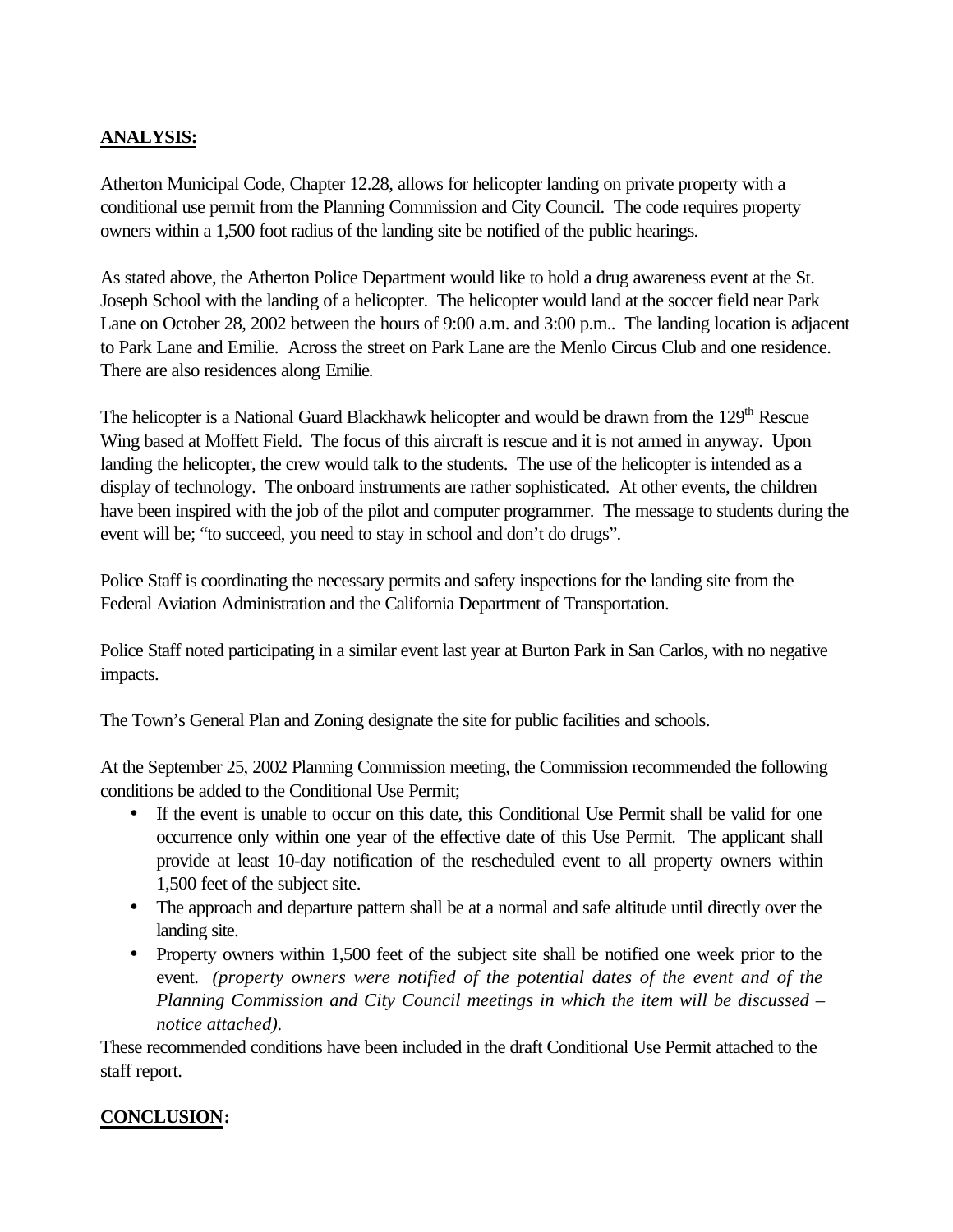It is Planning Staff's professional opinion that the proposed project is not in conflict with the General plan.

## **ALTERNATIVES:**

The Council could deny the request or add conditions of approval to the Conditional Use Permit.

## **FISCAL IMPACT:**

The General Fund (Building Division) is charged with the cost of processing of this application. It should be noted that the additional property owner notification condition recommended by the Planning Commission would be at a cost of over \$500.00 borne by the Town of Atherton (copy expense, postage and staff time).

#### **ENVIRONMENTAL IMPACT:**

The proposal has been determined to be exempt from the provisions of the California Environmental Quality Act (CEQA) pursuant to CEQA 15322; Educational or training programs involving no physical changes.

# **FORMAL MOTION:**

I move that the City Council adopt the findings enumerated in the Staff Report for the reasons noted in the Staff Report and approve the Conditional Use Permit request for a helicopter landing at 150 Valparaiso Avenue.

*s/Lisa Costa Sanders* \_\_\_\_\_\_\_\_\_\_\_\_\_\_\_\_\_\_\_\_\_\_\_\_\_\_\_

Lisa Costa Sanders, Deputy Town Planner James Robinson, City Manager

- **Attachments:** 1. Draft Conditional Use Permit
- 2. Letter of request
- 3. Site Plan
- 4. Chapter 12.28 of the Atherton Municipal Code
- 5. Notice of Public Hearing
- 6. Draft meeting minutes from the September 25, 2002 Planning Commission meeting
- 7. Letters addressed to the Planning Commission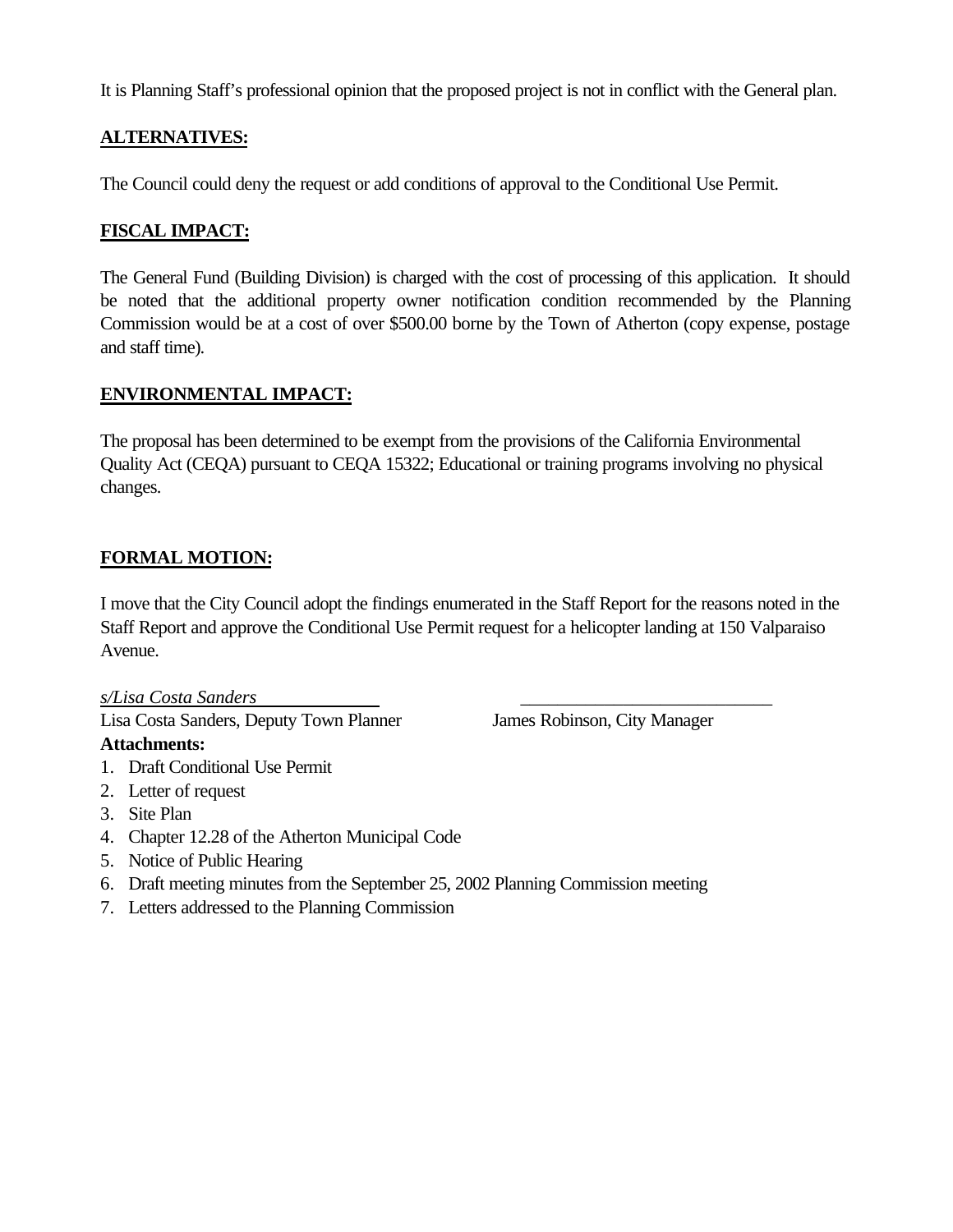**Item No. 20**



**Town of Atherton**

# **CITY COUNCIL STAFF REPORT**

**TO: HONORABLE MAYOR AND CITY COUNCIL**

**FROM: JOHN P JOHNS, FINANCE DIRECTOR**

**DATE: FOR THE MEETING OF OCTOBER 16, 2002**

# **SUBJECT: FY 2002-2003 FINANCE STATEMENTS AND INDEPENDENT AUDITORS' REPORT**

#### **RECOMMENDATION:**

Accept the financial statements and independent auditors' report for the year ended June 30, 2002.

# **SUMMARY**

The auditing firm of Caporicci and Larson has completed its annual financial audit and has issued the financial statements for the year ended June 30, 2002. The auditing firm has expressed an opinion that the Town's financial statements are fairly stated and in conformity with generally accepted governmental accounting standards. The auditors have also provided recommendations to improve financial controls that are designed to protect the integrity of the town's financial reporting system and to safeguard assets within the custody of the Town. The independent auditors' report and accompanying management letter are provided as an attachment to this staff report.

Based upon interviews, analytic review, substantive testing and other procedures the auditors deemed necessary, the auditors have concluded that the financial position of the town as of June 30<sup>th</sup>, 2002 and the revenues, expenditures and cash flows for the year ended June  $30<sup>th</sup>$ , 2002 are presented fairly and in accordance with generally accepted governmental accounting principals in all material respects. Additionally, the auditors have identified three opportunities to improve the Town's financial controls that are designed to protect the town's financial assets and to protect the integrity of the Town's financial records. These recommendations are to:

Acquire and implement a fixed asset accounting system;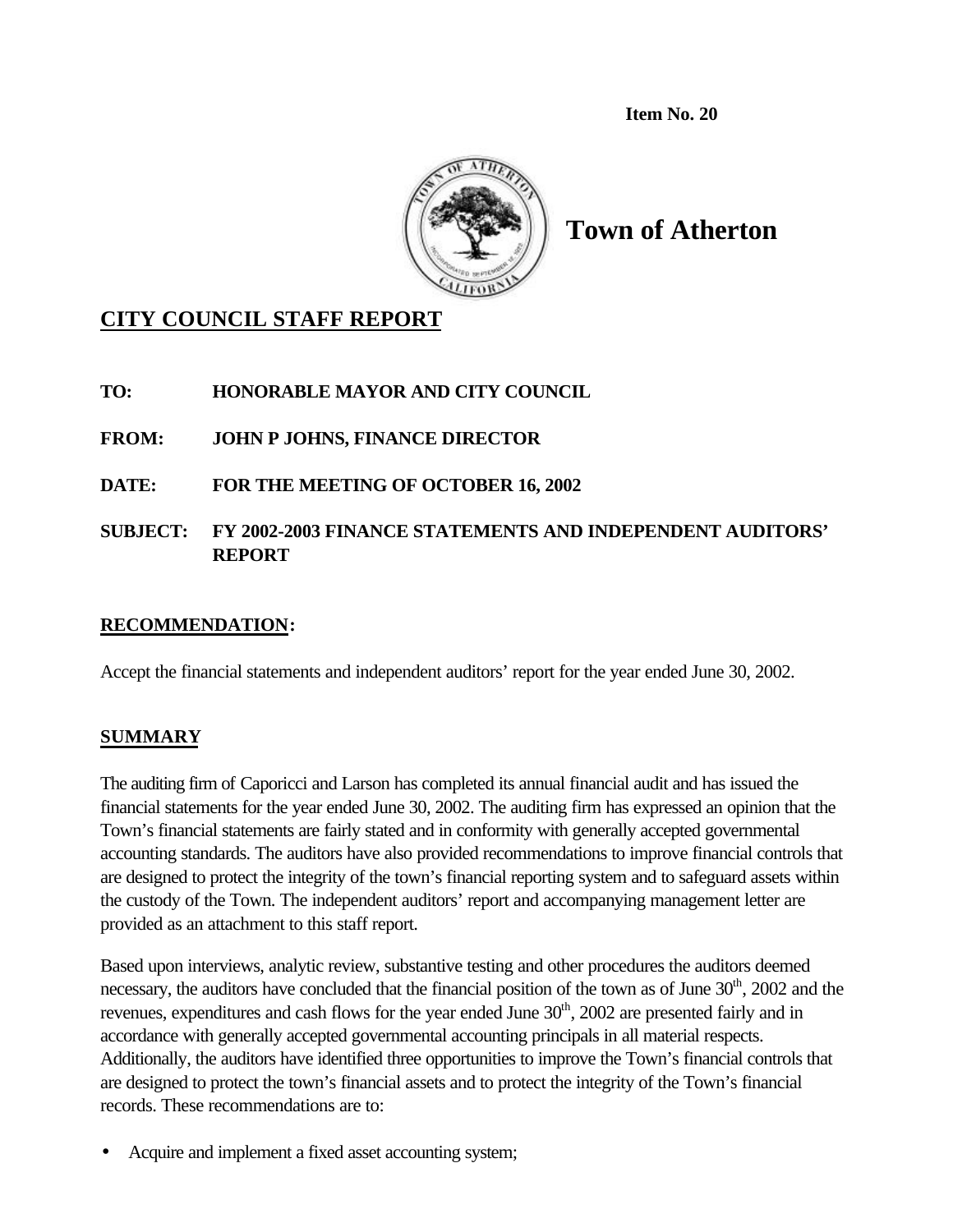- Implement the purchase order module of the town's integrated financial management system; and,
- Document the Town's policies and procedures as they relate to the acquisition and disposition of fixed assets.

Management agrees with the recommendations of the auditors. The response of management has been incorporated within the Auditors' management letter and provide a brief description of the actions management will take to rectify the reportable conditions that the auditor has cited. The Audit Committee has also reviewed the work of the auditors and has prepared its own comments pertaining to the Auditors.

Finally, the auditors have reviewed the status of implementation of the prior-year management letter recommendations. The auditors determined that three of the four recommendations made as part of the FY 2000-01 review have been fully implemented. The final recommendation, implementation of GASB 34 has been partially implemented. (Full implementation of GASB 34 is not required until June  $30<sup>th</sup>$ , 2003).

The audit committee has reviewed the independent auditors' report and recommends that the Council accept the report.

# **MANAGEMENT DISCUSSION AND ANALYSIS**

The Financial Statements provided by the auditors include the following elements:

- Statements of revenues, expenditures and changes in fund equity for all funds and account groups;
- Balance sheets for all major fund categories and account groups;
- Statements of cash flows for proprietary funds;
- A comparative analysis of budgeted versus actual revenues and expenditures as well as a comparative analysis of asset, liabilities and fund equity accounts as of June  $30<sup>th</sup>$ ,  $2001$  and June  $30<sup>th</sup>$ ,  $2002$ ; and,
- Notes to the financial statements that disclose significant accounting policies and other pertinent issues.

These financial statements, accompanying notes and auditors' opinion are intended to provide the City Council and other interested party with an understanding of the financial results for the year ended June 30<sup>th</sup> 2002 and the financial position as of June  $30<sup>th</sup>$ , 2002. The financial statements are the responsibility of the Town's management. It is the responsibility of the independent auditor to audit the financial statements and to express an opinion as to whether the financial statements present fairly the financial position of the town as of the end of the fiscal year. It is also the responsibility of the auditor to identify opportunities to improve the town's system of financial controls.

The following is a summary of significant events that have occurred during the fiscal year. This summary is organized according to major fund and account group.

II. General, Special Revenue and Capital Projects Funds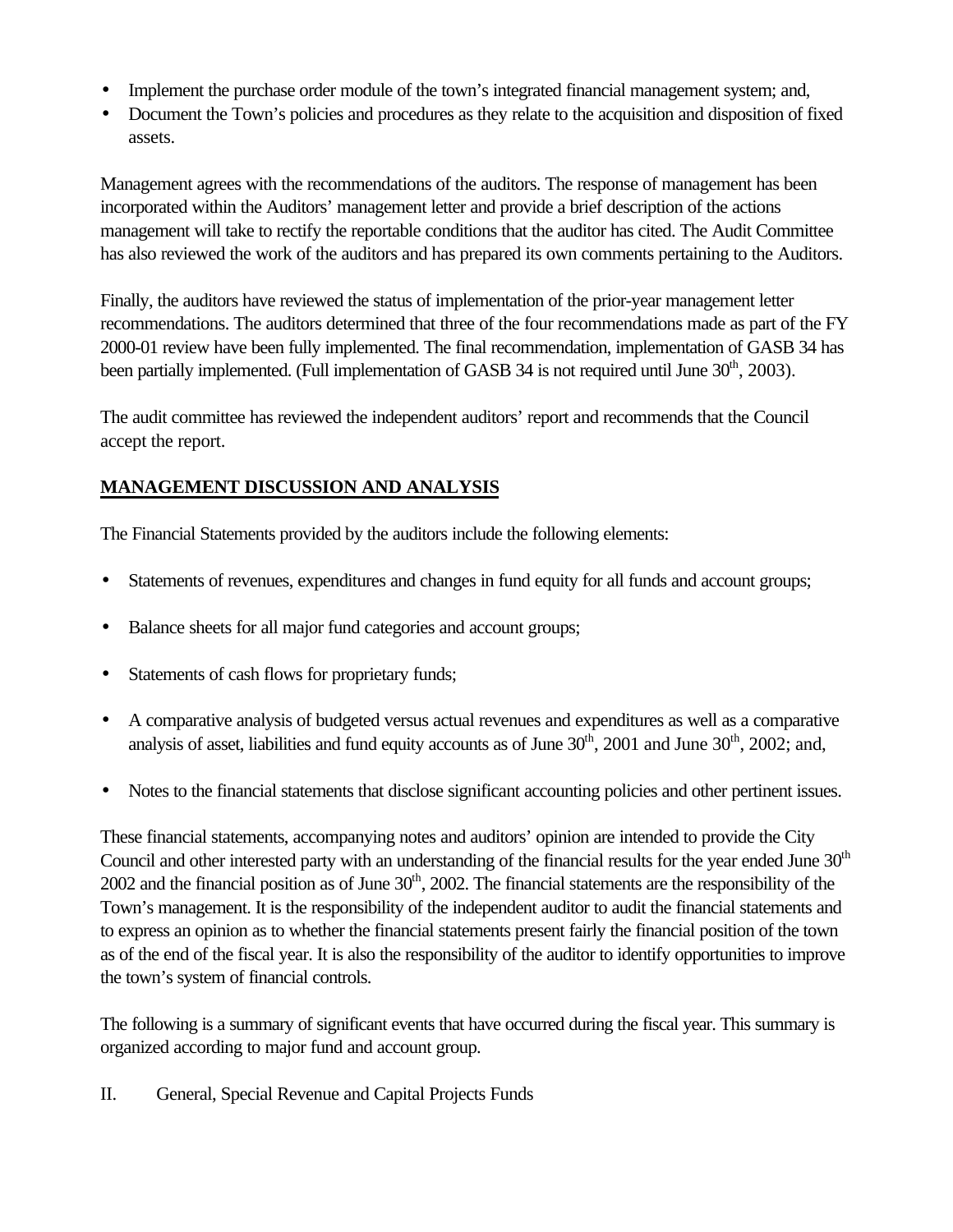At the beginning of FY 2001-02 the town had budgeted for a *decrease* in its financial reserves by approximately \$450,000 to fund current year operations. However, because revenues exceeded budgetary estimates by \$437,703 and because expenditures amounted to approximately \$111,191 less than what was appropriated, General Fund revenues and other financing sources exceeded expenditures and other financing uses by \$133,222. As a result, the General Fund Balance *increased* from \$5,060,965 to \$5,194,187.

The Town collected \$1,516,430 in special parcel tax revenues. Of this amount, \$350,000 was transferred to the General Fund to provide for public protection and capital improvement program support. Additionally, \$329,917 was expended for the sealing, patching and overlay of surface streets and arterial roadways within the town. The balance of \$847,820 remained within the Parcel Tax Special Revenue Fund for future capital improvements.

Building permit revenues exceeded budgetary projections by \$100,000. Due to higher than expected building activity and related building inspection work as well as the need to acquire external consultants to support various planning activities, Building Department expenditures exceeded appropriations by \$120,000.

In FY 2001-02, the Town approved a four-year, \$10 million comprehensive capital improvement program. This program identified approximately \$3.4 million in expenditures for various street, drainage and town facility improvements to be made in FY 2002-03. However, due to unanticipated delays in initiating certain capital projects as well delays in receiving progress billings from certain contractors, only \$1.7 million, or 50 percent had been expended by FY 2001-02 year-end. The unexpended balances have been re-programmed for FY 2002-03 through FY 2004-05.

Business license revenues amounted to approximately \$100,000, only 55 percent of the \$180,000 that had been budgeted at the beginning of the year. Staff has conducted research into why business license revenues have performed so poorly with respect to budgetary estimates and has prepared a staff report with recommendations to rectify this condition which will be presented to Council in November.

In June the Town received \$400,000 from the San Mateo County Library Joint Powers Agency (JPA). This \$400,000 represents the amount of property taxes that have been collected to support the operations of the Atherton Library in excess of the Atherton Library's operating costs. Pursuant to a recommendation of the Atherton Mayor and City Manager, the Library JPA Board of Direcors authorized a disbursement of these "donor city" funds to Atherton provided that the Town establish a separate fund and use such monies exclusively for the maintenance of its library. Accordingly, the Town has established a special revenue fund to account for Library revenues and expenditures. Based upon a review of historical expenditure trends, we believe that the interest income on the Library Fund will be sufficient to cover the cost of utilities and ongoing maintenance of the Library in FY 2002-03.

In FY 2001-02 Sales Taxes revenues amounted to \$156,672 or \$149,328 less than the \$306,000 that had been budgeted. The poor performance in this revenue account was a result of the unfavorable economic climate.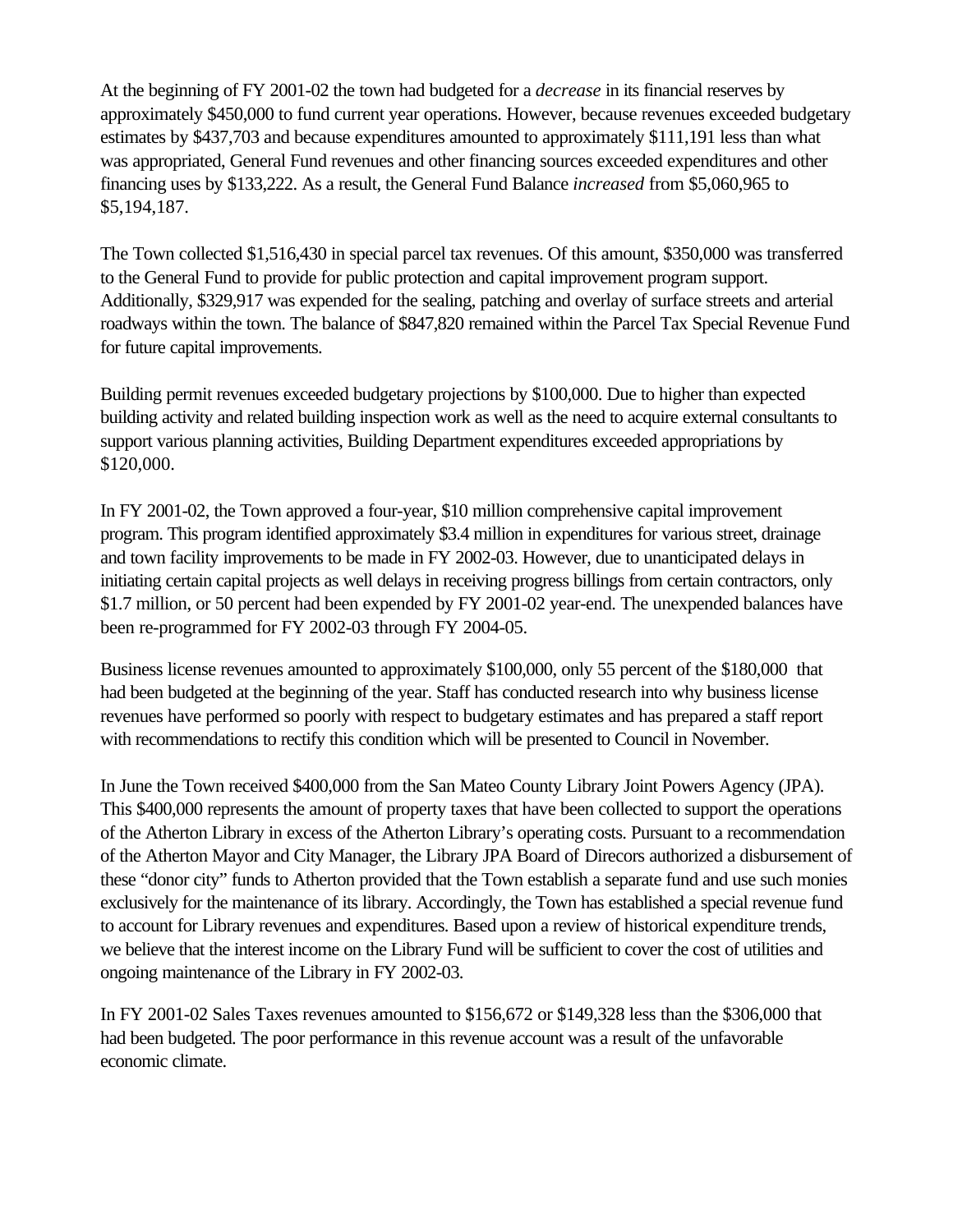The Atherton Channel Drainage District Fund balance includes an adjustment from the previous year in the amount of \$9,800. This amount represents property revenues that had been improperly credited to the General Fund in FY 2000-01.

Expenditures for park playground construction amounted to \$287,153 leaving a balance of \$58,417. Although construction of the playground was completed in June, the Public Works Department expects that a portion of the fund balance remaining will be required to cover expenses associated with modifying the playground for safety reasons and to reduce future maintenance costs. Accordingly, the Finance Department and the Public Works Department will provide a staff report to council as part of the mid-year budget review process that recommends how the \$58,417 balance within the Park Playground Improvement Fund should be disposed of.

### Proprietary Funds

The town maintains four internal service funds, workers compensation, administrative services, vehicle replacement and computer services. These funds represent separate self balancing sets of accounts that are used to record the results of services provided to the town of a whole, the costs of which are recovered through user charges to individual programs and activities. Combined, these funds realized an operating loss in the amount of \$14,965. However due to an operating transfer from the General Fund to the Vehicle Maintenance Fund in the amount of \$100,000 which was authorized by Council as part of the budget process, the net income for these four funds amounted to \$87,264.

Depreciation expense for the vehicle replacement fund amounted to \$66,802, nearly double the \$35,434 in the previous year. The increase in depreciation resulted from a reduction in an assumption of useful lives for police patrol vehicles from ten years to four years.

Trust and Agency Funds

In FY 2001-02 the Atherton Arts Committee expended \$109,663 to host a variety of social and cultural events, most notably Jazz in the Meadow and the Community sculpture. In total the Arts committee received \$108,000 in the form of social fees, class fees and interest income.

# **CONCLUSION**

During FY 2001-02, the Financial Condition of the Town improved slightly from the previous fiscal year. The independent auditors have expressed a favorable opinion as to the reliability of the Town's financial statements. Additionally, the auditors identified three opportunities for improving financial controls while indicating that all recommendations of the previous fiscal year had been either fully or partially implemented.

Prepared by: Approved by: Approved by: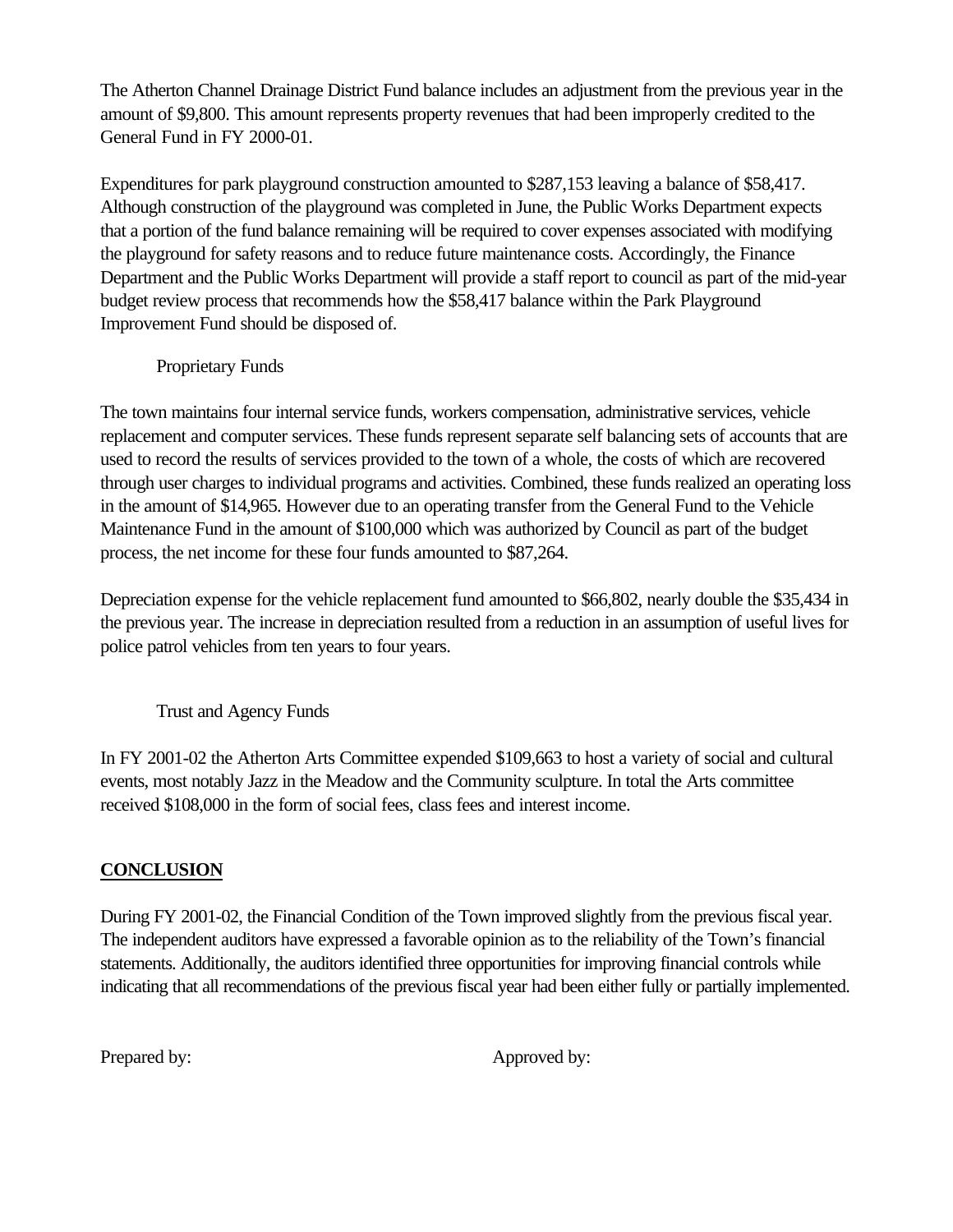John P. Johns, CPA Jim Robinson Finance Director

City Manager

\_\_\_\_\_\_\_\_\_\_\_\_\_\_\_\_\_\_\_\_\_\_\_\_ \_\_\_\_\_\_\_\_\_\_\_\_\_\_\_\_\_\_\_\_\_\_\_\_\_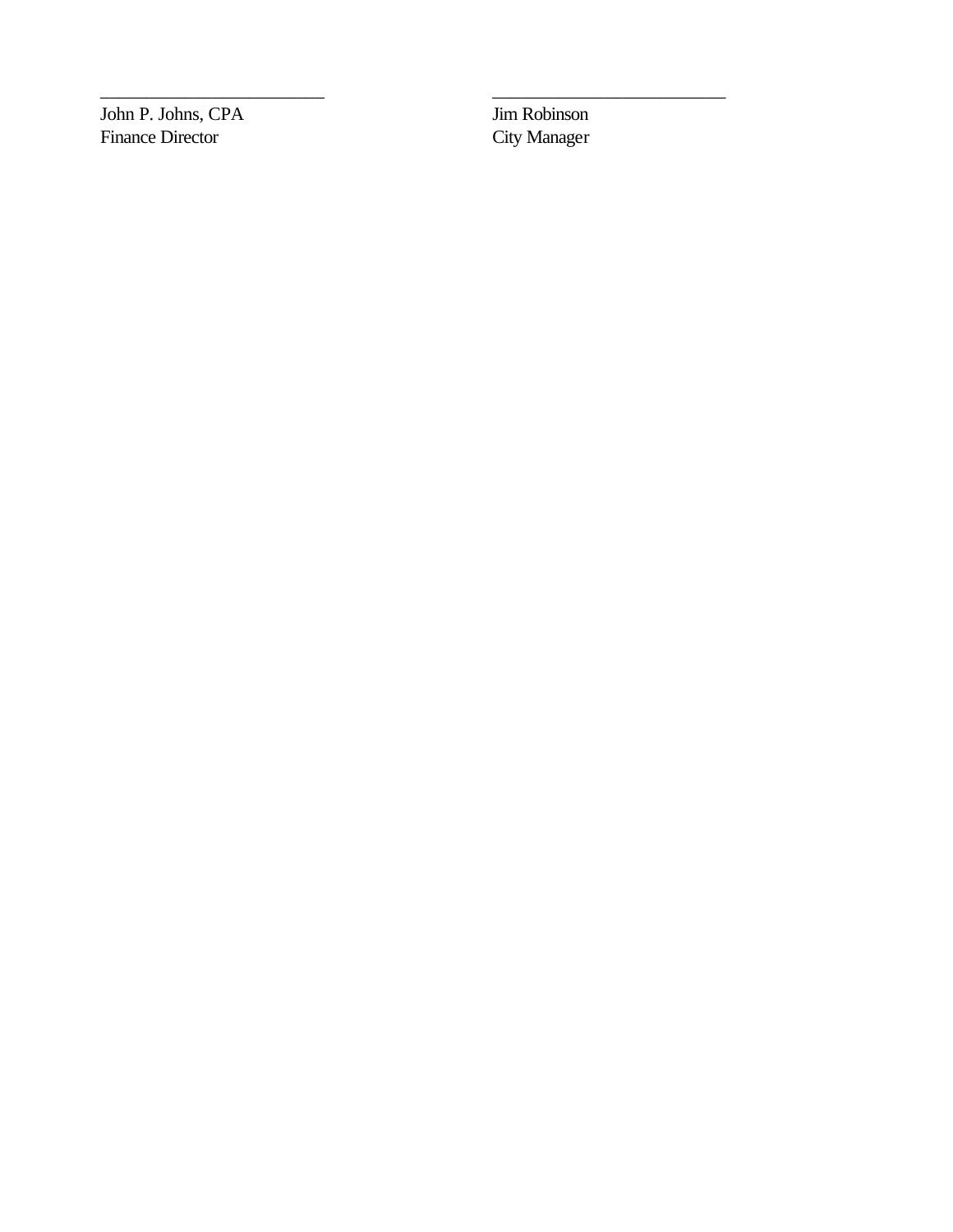**Item No. 21**



Town of Atherton

# **CITY COUNCIL STAFF REPORT**

**TO: HONORABLE MAYOR AND CITY COUNCIL**

**FROM: LISA COSTA SANDERS, SENIOR PLANNER**

**DATE: FOR THE CITY COUNCIL MEETING OF OCTOBER 16, 2002**

**SUBJECT: AUTHORIZE THE MAYOR TO ENTER INTO AN AGREEMENT WITH THE COUNTY OF SAN MATEO FOR REHABILITATION LOAN PROGRAM SERVICES**

#### **RECOMMENDATION:**

Staff recommends that the City Council authorize the Mayor to enter into an agreement with the County of San Mateo for Rehabilitation Loan Program Services.

#### **INTRODUCTION:**

The County of San Mateo, through its Office of Housing, provides housing rehabilitation services to nonentitlement cities within the County. Entitlement cities include: Redwood City, San Mateo, Daly City and South San Francisco. The County has offered to continue offering these services to non-entitlement cities, including Atherton, with the attached three-year Corporation Agreement.

# **ANALYSIS:**

The housing rehabilitation services that would be provided by the County of San Mateo are outlined in Section B of the attached agreement. These services include: providing housing rehabilitation financing services (loans) to eligible residents, providing technical assistance to eligible residents for determining necessary work, selecting contractors and completing the work. It is stated in the agreement that the County will not replace the legal responsibilities and duties of the Town Building Official under this program. The County will provide all administrative services (expenses) and loan funds. The Town is asked to furnish support for the outreach effort including the following;

• Space to disseminate rehabilitation program information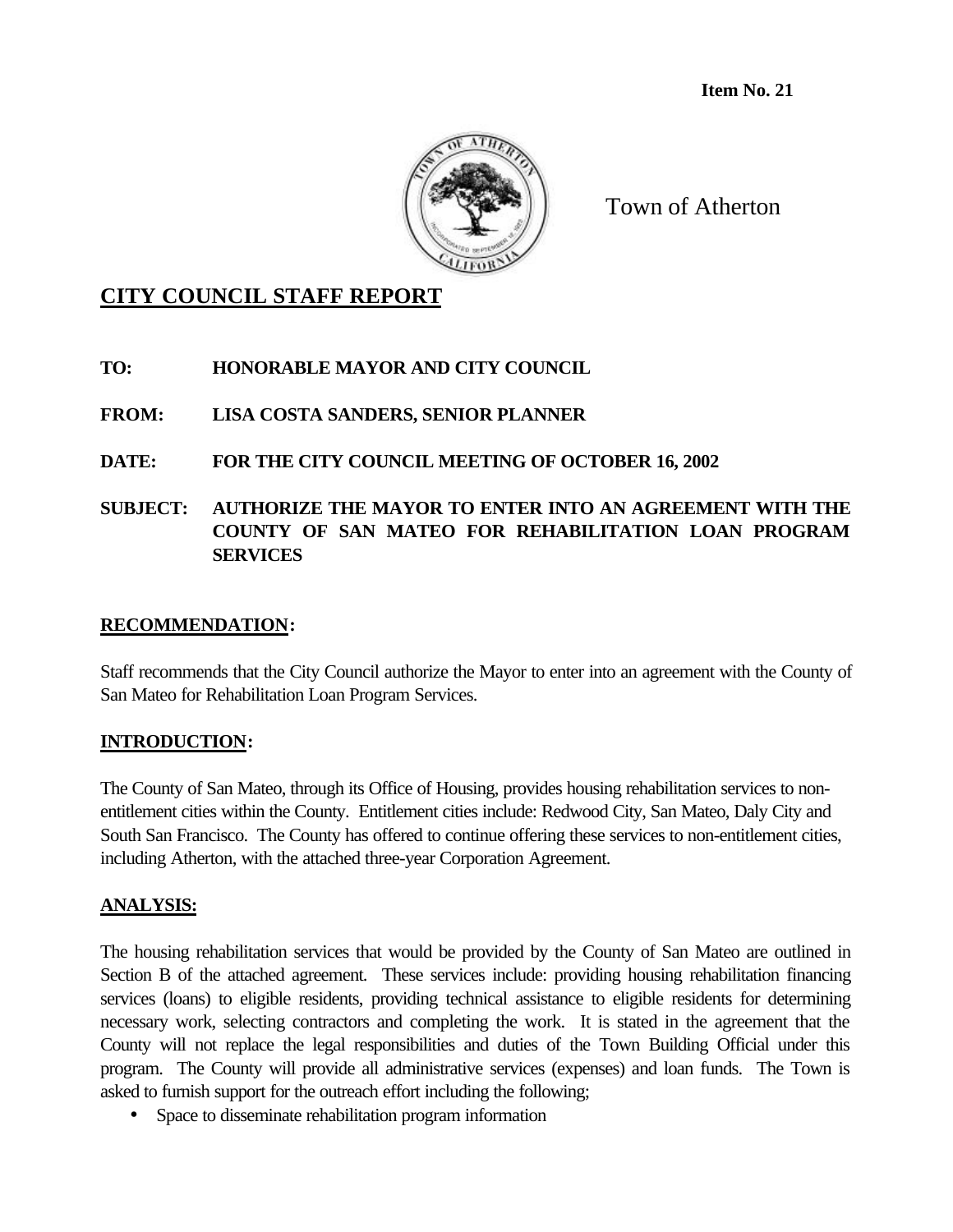- Provide meeting and working space to facilitation coordination between property owner and county staff
- Provide use of telephone for local calls.

| residence more than following fow and very fow income immunous to be engineeron are program. |          |           |           |           |
|----------------------------------------------------------------------------------------------|----------|-----------|-----------|-----------|
|                                                                                              | 1 person | 2 persons | 3 persons | 4 persons |
|                                                                                              |          |           |           |           |
|                                                                                              |          |           |           |           |
|                                                                                              |          |           |           |           |
|                                                                                              |          |           |           |           |
|                                                                                              |          |           |           |           |
|                                                                                              |          |           |           |           |
|                                                                                              |          |           |           |           |
|                                                                                              |          |           |           |           |
|                                                                                              |          |           |           |           |
|                                                                                              |          |           |           |           |
|                                                                                              |          |           |           |           |
|                                                                                              |          |           |           |           |
|                                                                                              |          |           |           |           |
|                                                                                              |          |           |           |           |
|                                                                                              |          |           |           |           |
| Very low                                                                                     | 35,650   | 40,700    | 45,800    | 50,900    |
| Low                                                                                          | 57,000   | 65,150    | 73,300    | 81,450    |

Residents must meet the following low and very low-income limitations to be eligible for the program:

The term of the agreement is three years, and is automatically renewed unless action is taken by the County or the Town to terminate the Agreement.

#### **CONCLUSION:**

The program would provide beneficial housing rehabilitation funding and technical assistance to any eligible residents of the Town of Atherton at no cost to the Town.

# **ALTERNATIVES:**

The Town could choose not to participate in the housing rehabilitation services offered by the County.

# **FISCAL IMPACT:**

No fiscal impact to the Town of Atherton. All funds and staff time would be of the County of San Mateo.

*s/Lisa Costa Sanders* \_\_\_\_\_\_\_\_\_\_\_\_\_\_\_\_\_\_\_\_\_\_\_\_\_\_

Lisa Costa Sanders, Deputy Town Planner James Robinson, City Manager

#### **Attachments:**

- 1. Agreement
- 2. Letter from Norman Pascoe, County of San Mateo Office of Housing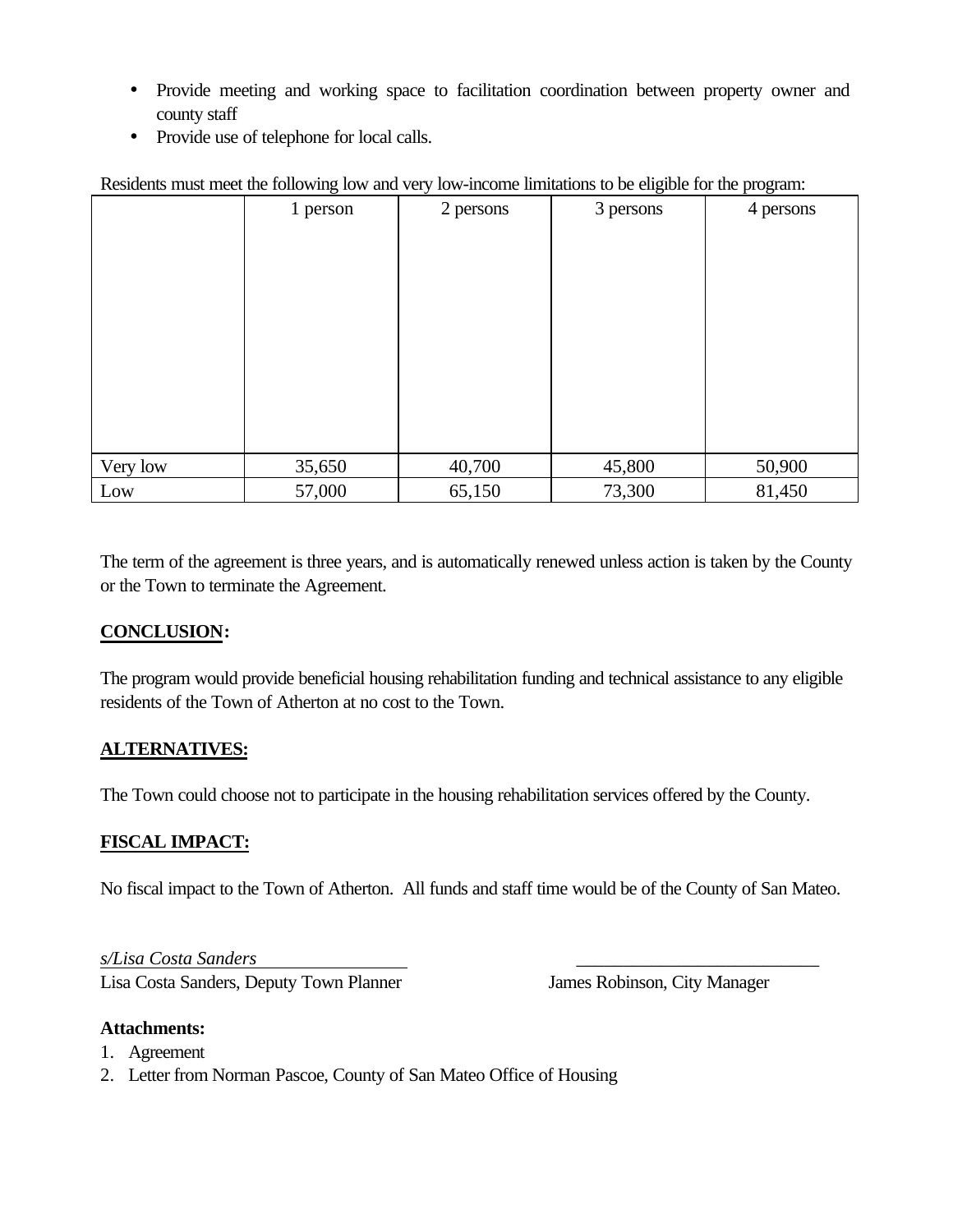**Item No. 22**



# **Town of Atherton**

# **CITY COUNCIL STAFF REPORT**

**TO: HONORABLE MAYOR AND CITY COUNCIL CITY MANAGER, JAMES ROBINSON**

- **FROM: CLIFF TEMPS, PUBLIC WORKS DIRECTOR**
- **DATE: FOR THE MEETING OF OCTOBER 16, 2002**
- **SUBJECT: RECOMMENDATION OF TRANSPORTATION COMMITTEE TO HAVE THE CITY COUNCIL DIRECT THE PLANNING COMMISSION TO REVIEW THE SPIEKER PAVILION CONDITIONAL USE PERMIT RELATIVE TO THE CONDITION REQUIRING A NEW DRIVEWAY CONNECTION TO VALPARAISO AVENUE**

#### **RECOMMENDATION**

Request the Planning Commission to review the Spieker Pavilion Conditional Use Permit relative to the condition requiring a new driveway connection to Valparaiso Avenue.

#### **INTRODUCTION AND ANALYSIS**

A copy of the staff report prepared for the Transportation Committee meeting on October 10, 2002 is attached. Comments from the public and Committee made at that meeting will be summarized and presented to the Council at its meeting, along with any changes in the anticipated recommendation.

#### **FISCAL IMPACT**

The fiscal impact is unknown. If the Planning Commission decides to replace the requirement to construct the driveway with different conditions, one could be for the school to construct or participate financially in other Valparaiso corridor improvements.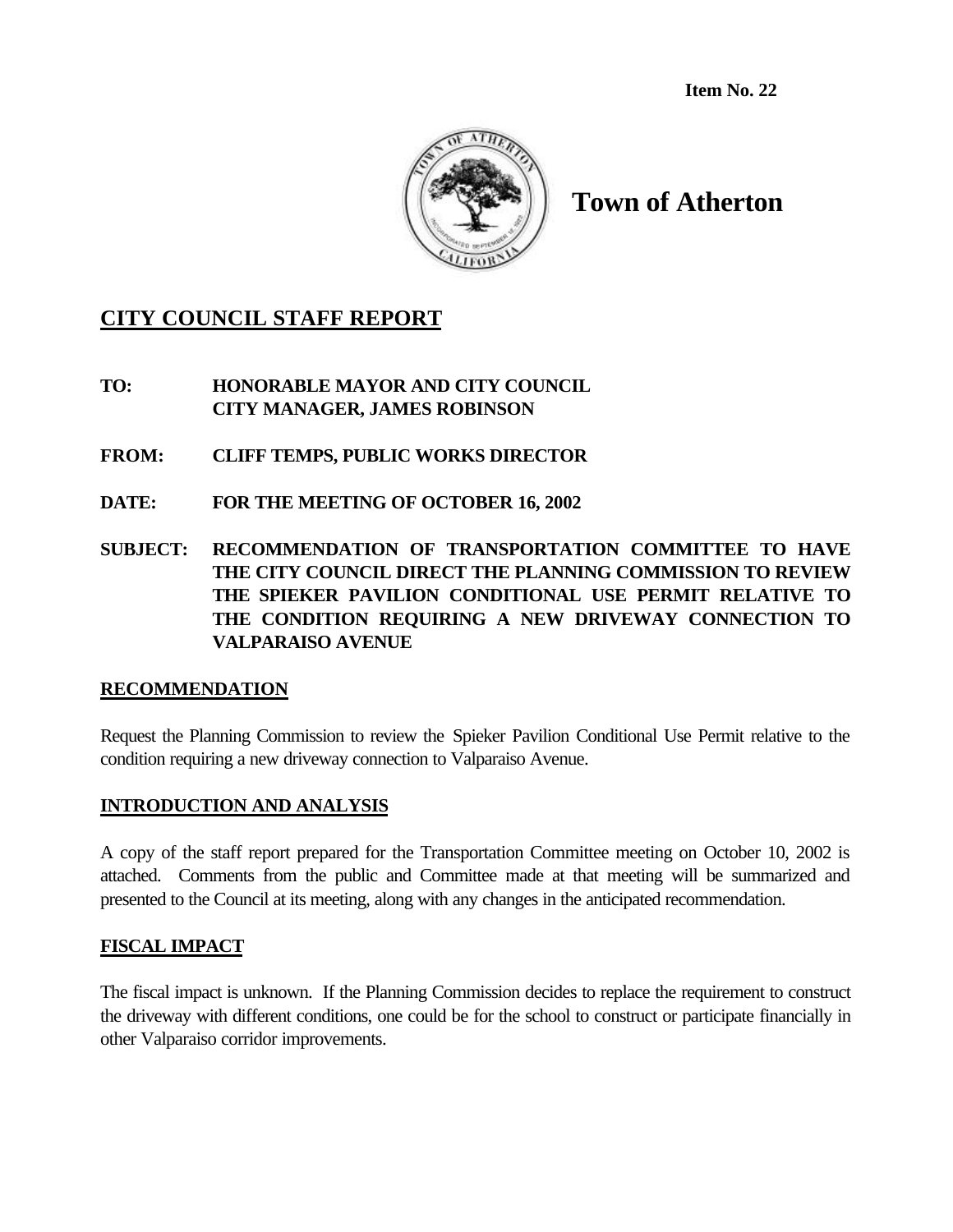### **CONCLUSION:**

The recommendation at the head of this staff report may be reconsidered after the comments from the Transportation Committee are received.

Respectfully submitted: Reviewed/Approved:

Cliff Temps James Robinson Public Works Director City Manager

#### **ATTACHMENTS**

 Transportation Committee staff report Spieker Pavilion Conditional Use Permit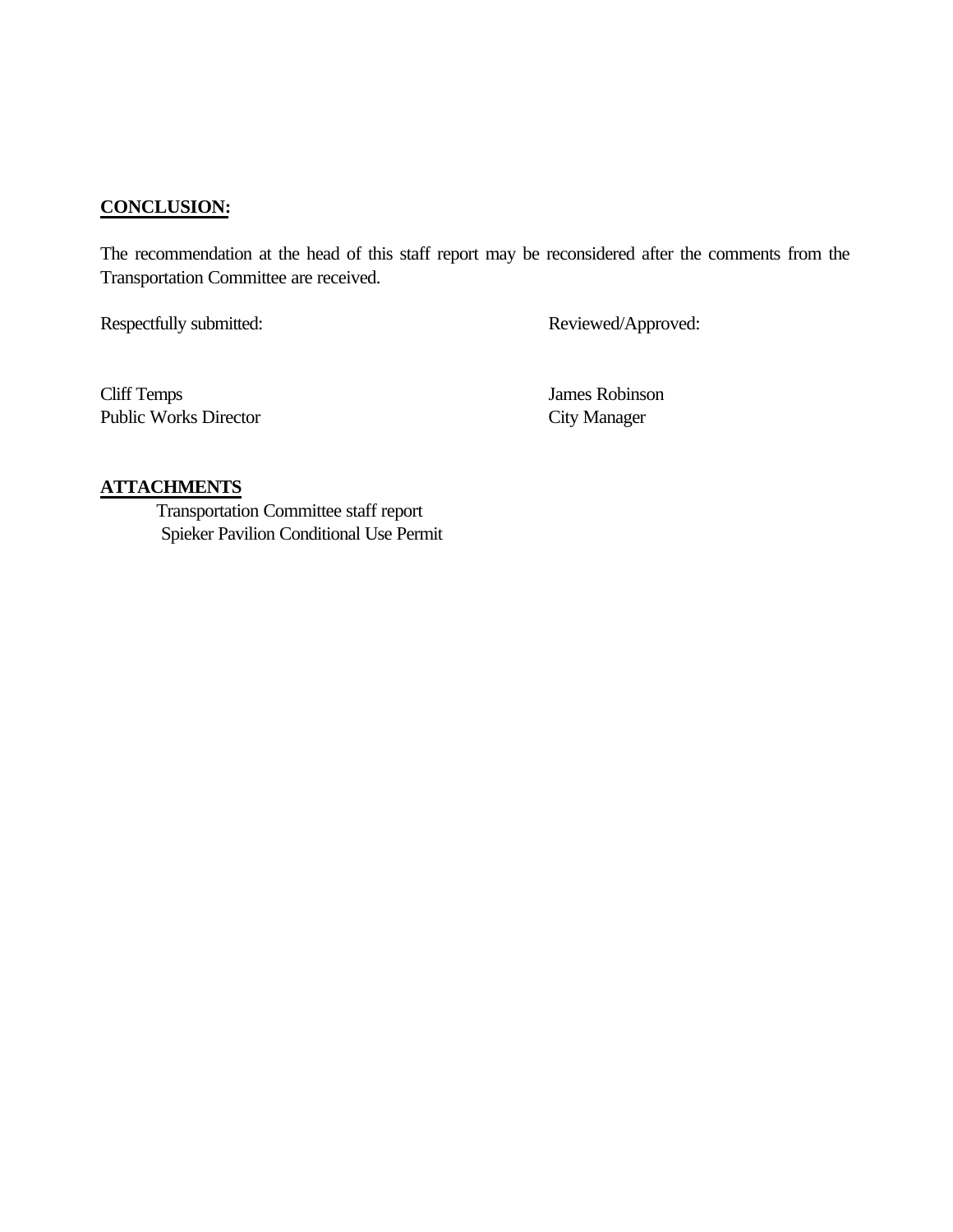### **TRANSPORTATION COMMITTEE STAFF REPORT**

### **TO: TRANSPORTATION COMMITTEE**

### **FROM: CLIFF TEMPS, PUBLIC WORKS DIRECTOR**

**DATE: FOR THE MEETING OF OCTOBER 10, 2002**

**SUBJECT: DISCUSSION OF EFFECTIVENESS OF ST. JOSEPH'S/ MONTESSORI DROP OFF/PICK UP CHANGES IN REDUCING CONGESTION ON EMILIE AND POSSIBLE RECOMMENDATION REGARDING RECONSIDERATION OF NEED FOR NEW DRIVEWAY CONNECTION TO VALPARAISO**

#### **RECOMMENDATIONS**

- 1. Receive the staff report and public comments regarding the effectiveness of St. Joseph's and Montessori School's drop off and pick up changes in reducing congestion on Emilie Avenue
- 2. Formulate a recommendation to the City Council regarding reconsideration of the need for a new driveway connecting to Valparaiso

#### **INTRODUCTION**

Construction of the much debated and long awaited new driveway connection from the east end of the Sacred Heart campus to Valparaiso Avenue has been delayed since details of the connection and its precise location on Valparaiso were reviewed and approved by the Atherton City Council two years ago. The requirement to build the new driveway came as a condition of the 1998 approval of the Conditional Use Permit to build the sports pavilion and interior remodeling at St. Joseph's School. The purpose of the driveway was to provide relief to traffic congestion on Emilie during drop off and pick up times. It was predicted to reduce school traffic on Emilie by 40%.

Driveway construction was held up first by the winter non-construction period that follow the Council's action and later by waiting for the joint Atherton/Menlo Park Valparaiso Corridor Study. In the meantime, the school made significant changes in pick up and drop facilities and operations. These include the following:

- 4. Encouraging use of the Park Lane entrance for drop off and pick up of Middle School **students**
- 5. Significantly expanding and revamping the on-site drop off and pick up area adjacent to Emilie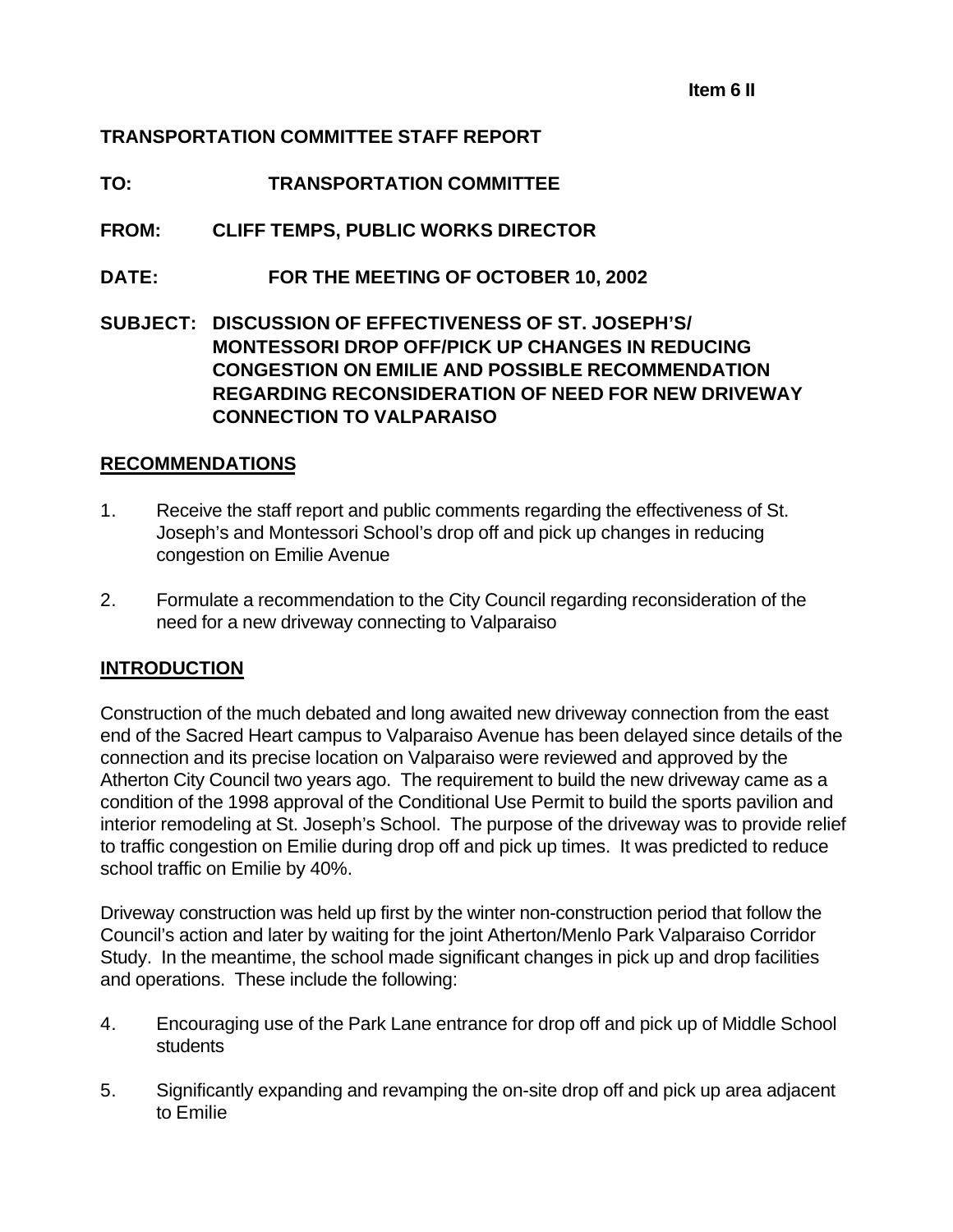- 6. Assigning specific time windows to school families for delivering and picking up students and rules to be followed when doing so
- 7. Committing school personnel to making sure rules are followed and that the operation runs safely and smoothly.

These measures are described in more detail in section 5 d of the attached letter to Mayor Carlson. As a result of the school's efforts, the traffic queues that previously formed on Emilie, between Valparaiso and the second St. Joseph's driveway, have for the most part disappeared.

### **ANALYSIS**

Sacred Heart states that it continues to be ready to construct the driveway from Montessori school to Valparaiso, when the Town reaffirms it wants it built. Three factors give rise to reconsidering the need for of building the driveway:

- 8. The apparent success of the drop off and pick up area physical and operational changes made by the school in reducing congestion on Emilie.
- 9. The recent commitments by Atherton and Menlo Park City Councils to construct a traffic signal at the intersection of Valparaiso and University, which will create gaps in Valparaiso traffic that will make it easier for Emilie traffic to turn on to and off of Valparaiso
- 10. The observation by DKS, traffic consultant for both the Valparaiso Corridor Study and the Sacred Heart Master Plan update, that making another connection to Valparaiso could cause further deterioration in the traffic flow on Valparaiso

A key element in evaluating whether or not there is still a need for the new driveway is input from neighborhood residents regarding the effectiveness of Sacred Heart's changes in reducing traffic backup on Emilie. The purpose of bringing this matter back before the Transportation Committee is to provide a focused opportunity for interested Atherton residents to present their views and for the Committee to apply its traffic expertise in formulating a recommendation regarding whether or not the driveway issue should be reopened.

The formal venue for reconsidering the Conditional Use Permit requirement that the driveway be constructed is the Town's Planning Commission. The Commission is the body that established the requirement, and since the condition was not appealed, it is the proper body to consider changing it.

If the Transportation Committee decides that reopening the issue of building the driveway is appropriate, the action that staff suggests be taken is to recommend to the Council that it request the Planning Commission to reopen the Conditional Use Permit for the purposes of evaluating alternatives to the new driveway for mitigating the traffic impacts of the sports pavilion on Emilie. The timing should be such that the driveway and its alternatives are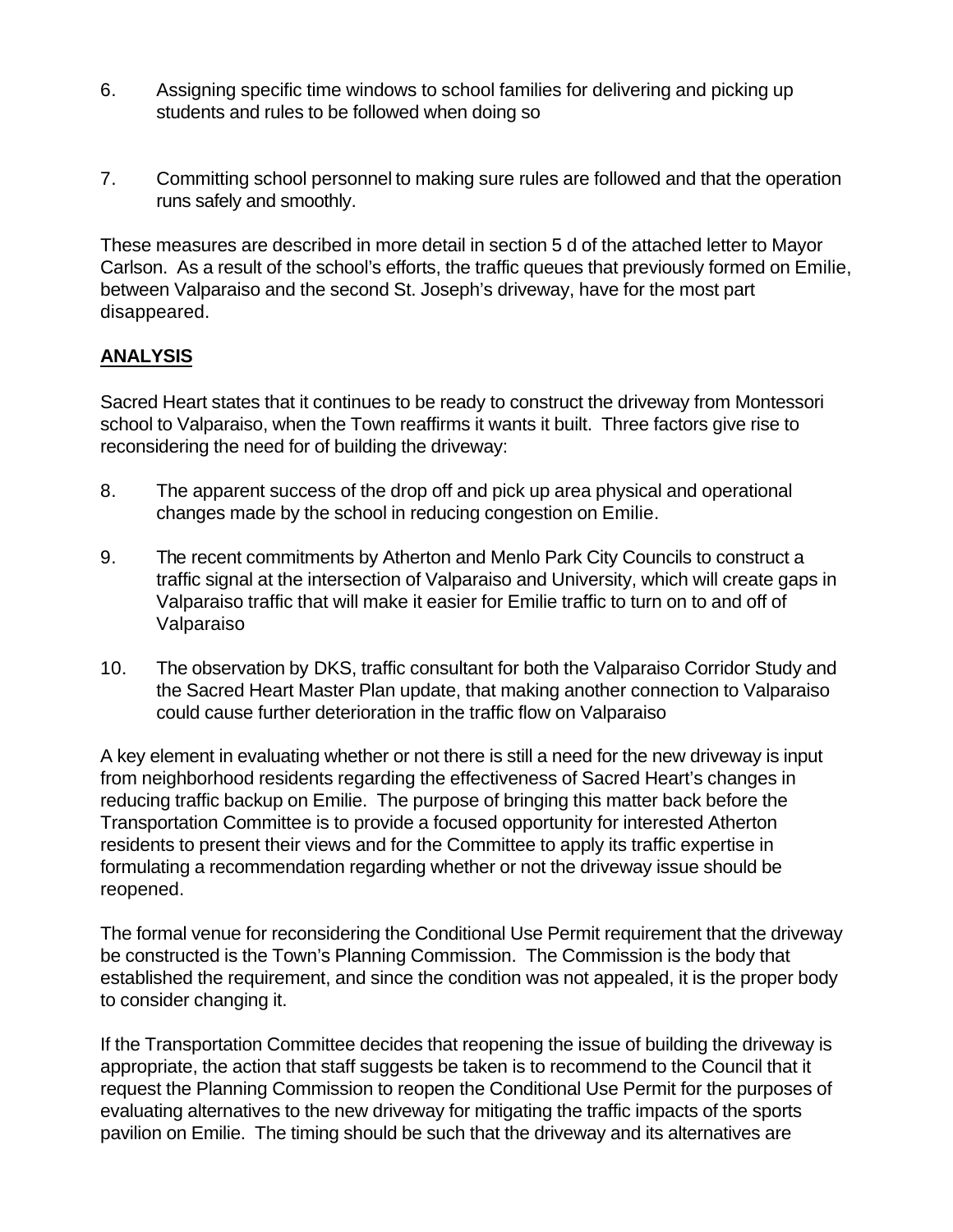discussed by the Commission at the same time as Sacred Heart's Master Plan Update review. This will allow the traffic impacts of all planned new and expanded uses to be considered at the same time.

# **ATTACHMENTS:**

October 1, 2002 letter from Sacred Heart's Director of Schools to the Mayor September 30, 2002 letter from DKS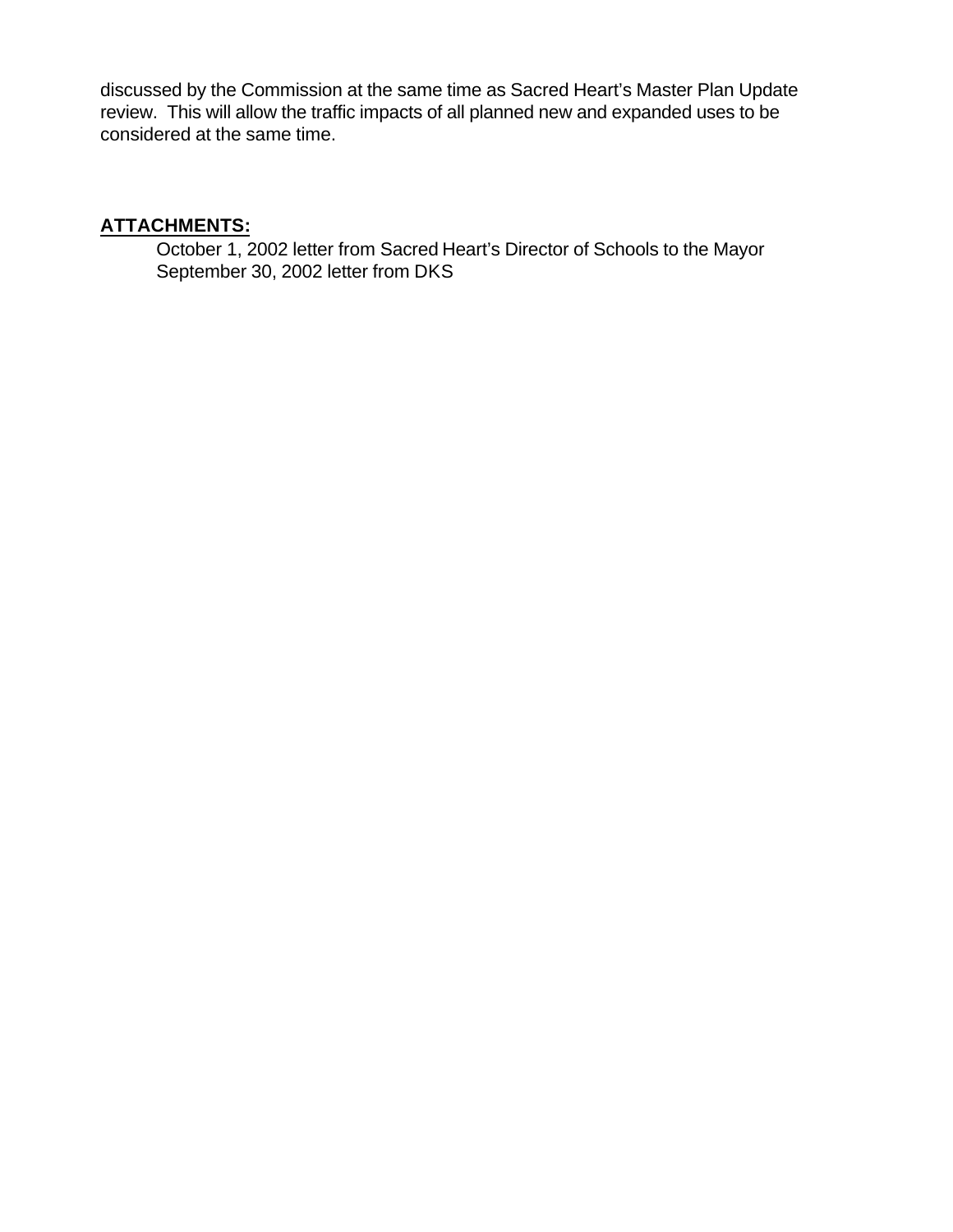

**Town of Atherton**

## **CITY COUNCIL STAFF REPORT**

### **TO: HONORABLE MAYOR AND CITY COUNCIL JAMES H. ROBINSON, CITY MANAGER**

### **FROM: LINDA KELLY, ASSISTANT TO THE CITY MANAGER**

#### **DATE: FOR THE MEETING OF OCTOBER 16, 2002**

### **SUBJECT: DISCUSSION OF COMMUNITY ORGANIZATION ROUNDTABLE**

#### **RECOMMENDATION**

That the City Council discuss the Community Organization Roundtable Resolution and, if appropriate, give direction to staff for future implementation of the Resolution.

#### **BACKGROUND**

In 1999, the City Council adopted Resolution No. 99-6 (attached), which established a Community Organization Roundtable. The purpose of the Resolution was to establish an annual meeting of the City Council with all community groups in the Town, to create a means for facilitating dialogue between the Town and its community groups, and to tap into community groups' ideas and resources.

The first Annual Community Organization Roundtable meeting was held on September 9, 1999 and the second meeting was held on September 10, 2002. Attached are the minutes of each meeting.

#### **OUTCOMES OF 2002 MEETING**

At the Annual Community Organization Roundtable meeting of September 10, 2002, the following community groups were represented:

Arts Committee Atherton Civic Interest League Atherton Dames Heritage Association Holbrook-Palmer Recreation Park Foundation Lloyden Park Homeowners' Association Planning Commission Tree Committee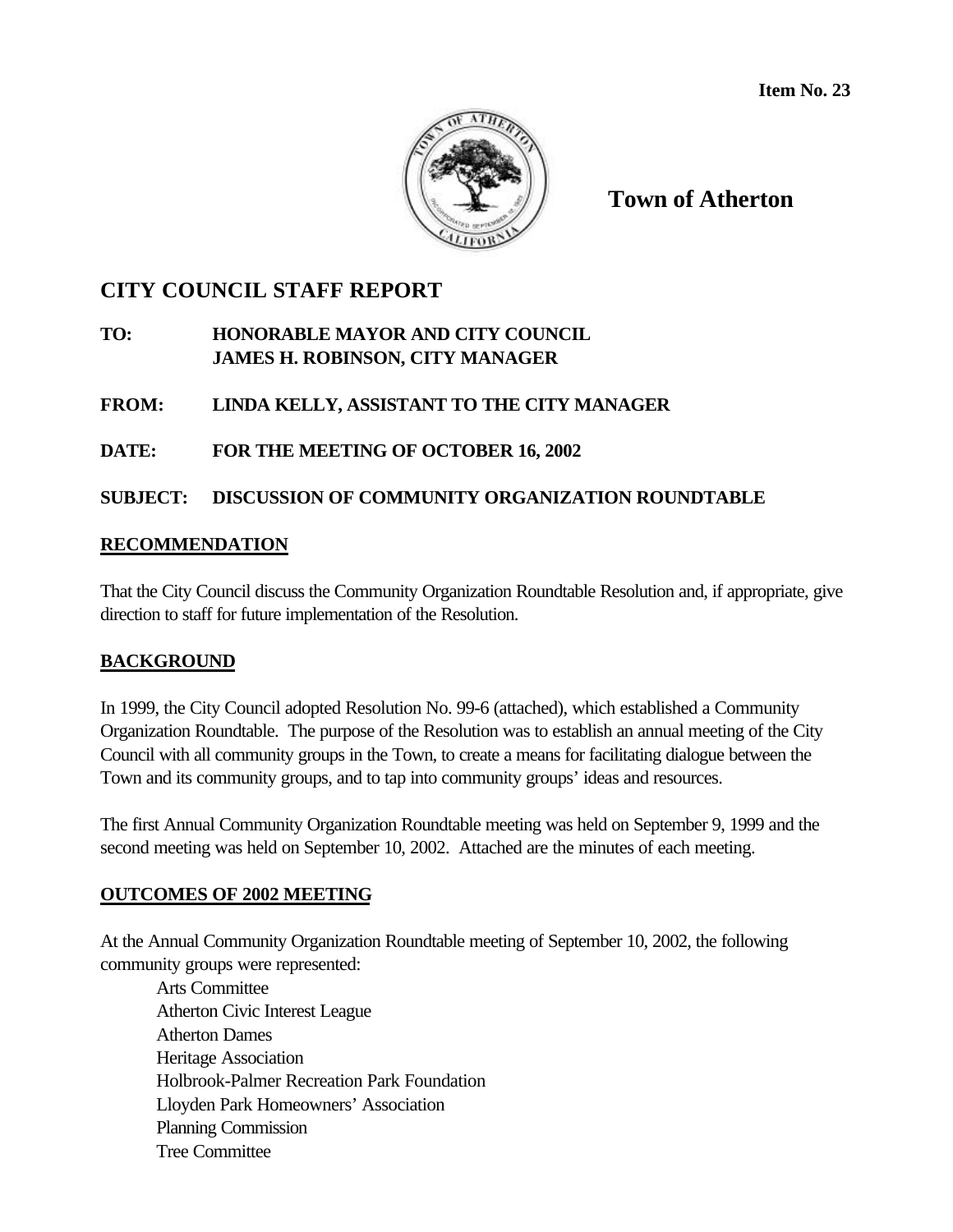Following discussion at the meeting, the following action items were outcomes:

1. **Community Calendar**: At the suggestion of Marguerette Paponis, Member of the Atherton Arts Committee, discussion was held on the benefits of a centralized community calendar for community groups to list their events and activities. It was the general consensus of those present that a community calendar could help prevent conflicting event dates and serve as a means of further publicizing events.

Action Item: The Town has begun the creation of a "paper-based" Community Calendar, which is currently located on the wall of the Town's Administrative Conference Room. The issue of a website-based Community Calendar was discussed with the Town's new computer services contractor, the City of Palo Alto, and staff obtained a preliminary estimate that a Community Calendar could be added to the Town's existing web site at no extra cost, within the budgeted hours under the new contract. The goal is to have the Community Calendar on the web site by December 2002. On October 7, 2002, letters were mailed to all community groups, asking them to submit upcoming event information for inclusion on the Community Calendar. (See attached letter.)

2. **Meetings of Community Groups**: Discussion was held regarding the benefits of Community Groups meeting on a quarterly, or as needed, basis in order to share information and coordinate events.

Action Item: It was the consensus of the Council to encourage the community groups to meet together on a regular basis, with meeting space provided by the Town, although no formal meeting plan was decided upon.

3. **Community Group Presentation at Council Meetings**: The Resolution's provision of having community organizations speak at Council meetings was discussed.

Action Item: It was the consensus of the Council that Community Groups would continue to be invited to speak at regular City Council meetings. (See attached table of Implementation of Resolution regarding the Community Groups which have spoken at Council meetings held in 2002.)

## **IMPLEMENTATION OF RESOLUTION**

Attached to this report is a listing of the actions taken by the Town to implement the various provisions of the Community Organization Roundtable Resolution.

## **CONCLUSION**

If the Council wishes to provide further direction to staff regarding the implementation of the Community Organization Roundtable Resolution, or to amend the Resolution, it would be appropriate at this time to provide such direction.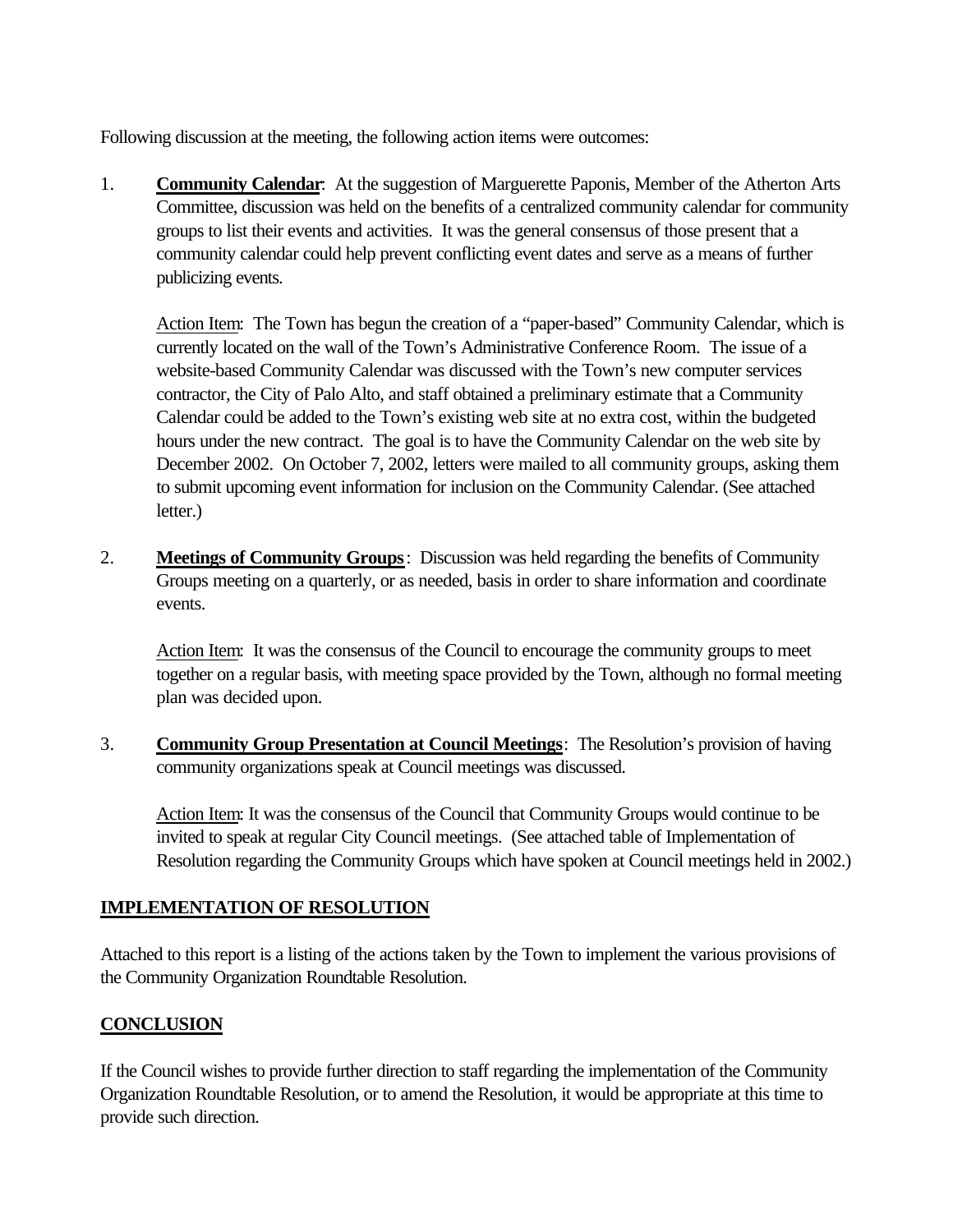Prepared by: Approved by:

Linda Kelly James H. Robinson Assistant to the City Manager City Manager

Attachments: Table Outlining the Implementation of Resolution No. 99-6 Resolution No. 99-6 Minutes of September 9, 1999 Community Organization Roundtable Meeting Draft Minutes of September 10, 2002 Community Organization Roundtable Meeting Letter to Community Groups Regarding Community Calendar

\_\_\_\_\_\_\_\_\_\_\_\_\_\_\_\_\_\_\_\_\_\_\_\_ \_\_\_\_\_\_\_\_\_\_\_\_\_\_\_\_\_\_\_\_\_\_\_\_\_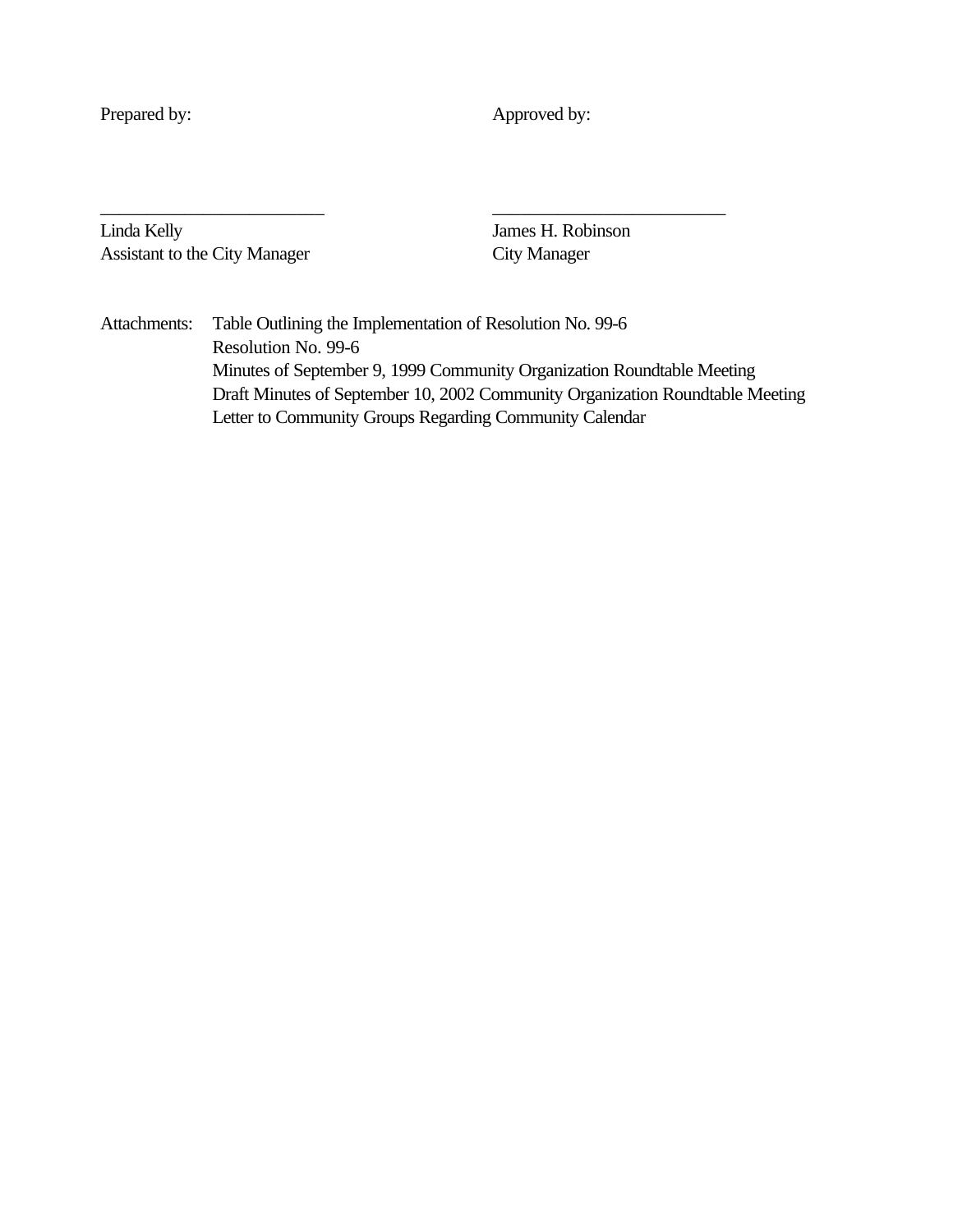#### **TOWN OF ATHERTON**

#### **RESOLUTION NO. 99-6**

### **A RESOLUTION OF THE CITY COUNCIL OF THE TOWN OF ATHERTON, CALIFORNIA ESTABLISHING AN ANNUAL COMMUNITY ORGANIZATION ROUNDTABLE AND TO FACILITATE COMMUNICATION BETWEEN THE CITY COUNCIL AND COMMUNITY COMMITTEES AND GROUPS OF ATHERTON**

WHEREAS, Atherton has a wealth of community committees and groups, some established by City Council action, each composed of many caring residents interested in the preservation and betterment of Atherton. The common goal of each, which is shared with the City Council, is to make Atherton a better community for its residents.

WHEREAS, each committee or group represents a potentially unique resource for Atherton and the City Council. First, each committee and group represents a link to the residents of the Town and their views and thoughts on the many issues that confront the Town. Second, each represents a source of new ideas or different perspectives on existing issues. Third, each represents a resource of individual residents with particular abilities or talents that may be enlisted to help or give input on particular issues, problems or projects. Finally, each organization represents a group of Town residents that can be potentially mobilized around or in support of solutions to issues and problems that can currently or will confront the Town in the future.

WHEREAS, the City Council can potentially benefit from the resource re represented by Atherton's community committees and groups.

THEREFORE, BE IT RESOLVED by the City Council of the Town of Atherton that the following be adopted establishing an annual Community Organization Roundtable and to facilitate communications between the City Council and community committees and groups of Atherton:

- 1. That each September an annual Community Organization Roundtable meeting shall be held. Those invited to the meting shall be each member of the City Council, the City Manager, chairpersons or representatives of the Atherton General Plan Committee, Atherton Planning Commission, Atherton Park and Recreation Commission, Atherton Arts Committee, and a representative from each recognized community committee and group. Staff department heads shall be available during the meeting as a resource. The meeting shall be chaired by the Mayor who will establish and distribute an agenda prior to the meeting.
- 2. That in advance of the Community Organization Roundtable, in order to make it potentially more productive, each community committee and group shall be requested by the City Manager to provide to the City Council, and each other committee and group, annual report of its goals, activities, and views on current issues, problems confronting the community, or matters which they believe should be addressed by the Town. Providing such shall be entirely voluntary on the part of each committee or group.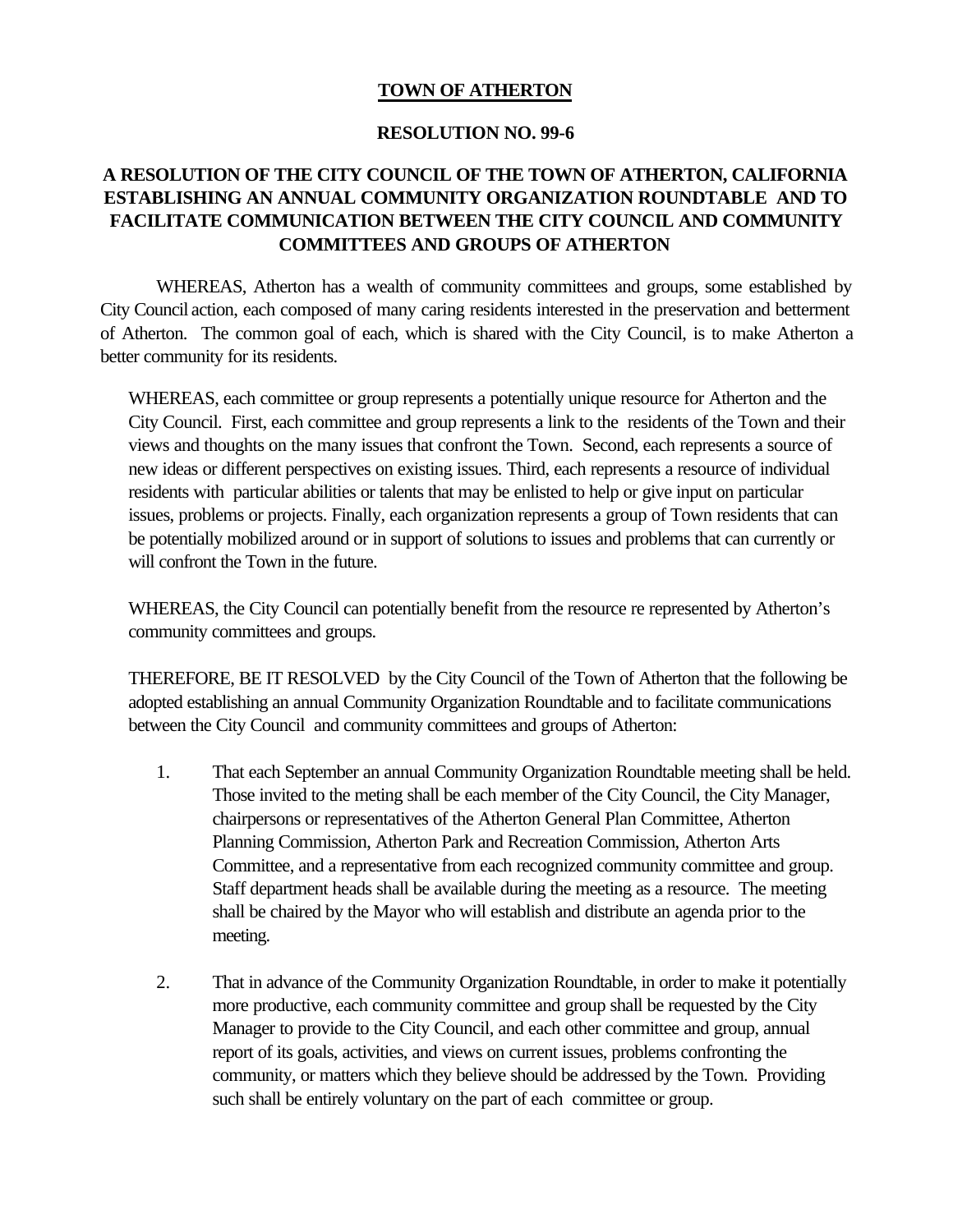- 3. That at each regular City Council meeting time shall be provided on the agenda for a Community Organization Report. On a scheduled, rotating basis, one committee or group shall be invited by the City Manager to have a representative make up to a ten minute presentation reporting on the activities of the organization and its adopted views or positions on matters arising from time to time. Given the activities of an organization, it may be most appropriate for a group to address Council at a particular time of the year in which case an attempt shall be made to schedule the group's appearance at that time. At the option of the committee or group, it may supplement its oral presentation with a more comprehensive or detailed written report.
- 4. That each community committee and group shall be asked by the City Manager to appoint an officer or representative to act as a liaison person who is authorized to represent the organization to the Town, and through which communication between the Town and group can be coordinated.
- 5. That the City Manager shall provide in a timely manner by mail, email or facsimile o the liaison person for each committee and group copies of the agenda and approved minutes for each City Council.
- 6. That each committee and group shall be requested by the City Manager to provide to the Town, for distribution to each City Councilmember, copies of approved minutes for their regular meetings and any newsletters they might publish. Providing such shall be entirely voluntary on the part of each committee group.
- 7. That the City Manager shall designate one issue of the Athertonian each year to articles submitted by Atherton committees and groups, and that the City Manager shall solicit such articles for this issue.
- 8. That for purposes of this resolution the following committees and groups are recognized by the City Council: Atherton Arts Committee, Atherton Civic Interest League, Atherton Dames, Atherton Heritage Association, Atherton Tree Committee, Holbrook-Palmer Recreation Park Foundation, Lindenwood Homes' Association, Lloyden Park Homeowner's Association, The Crime Prevention Task Force, The Friends of the Atherton Library, Victoria Manor Homeowner's. At the discretion of the City Council, the foregoing list shall be periodically reviewed by the Council for additions and deletions.
- 9. That with respect to the responsibilities given the City Manager by this resolution, the City Manager may delegate to staff those responsibilities he deems appropriate for such delegation.
- 10. That one year after adoption of this resolution, the City Manager shall place this matter on the agenda of the City Council for evaluation, and that with respect thereto each community committee ad group shall be requested to submit its views on the success of failures of this resolution.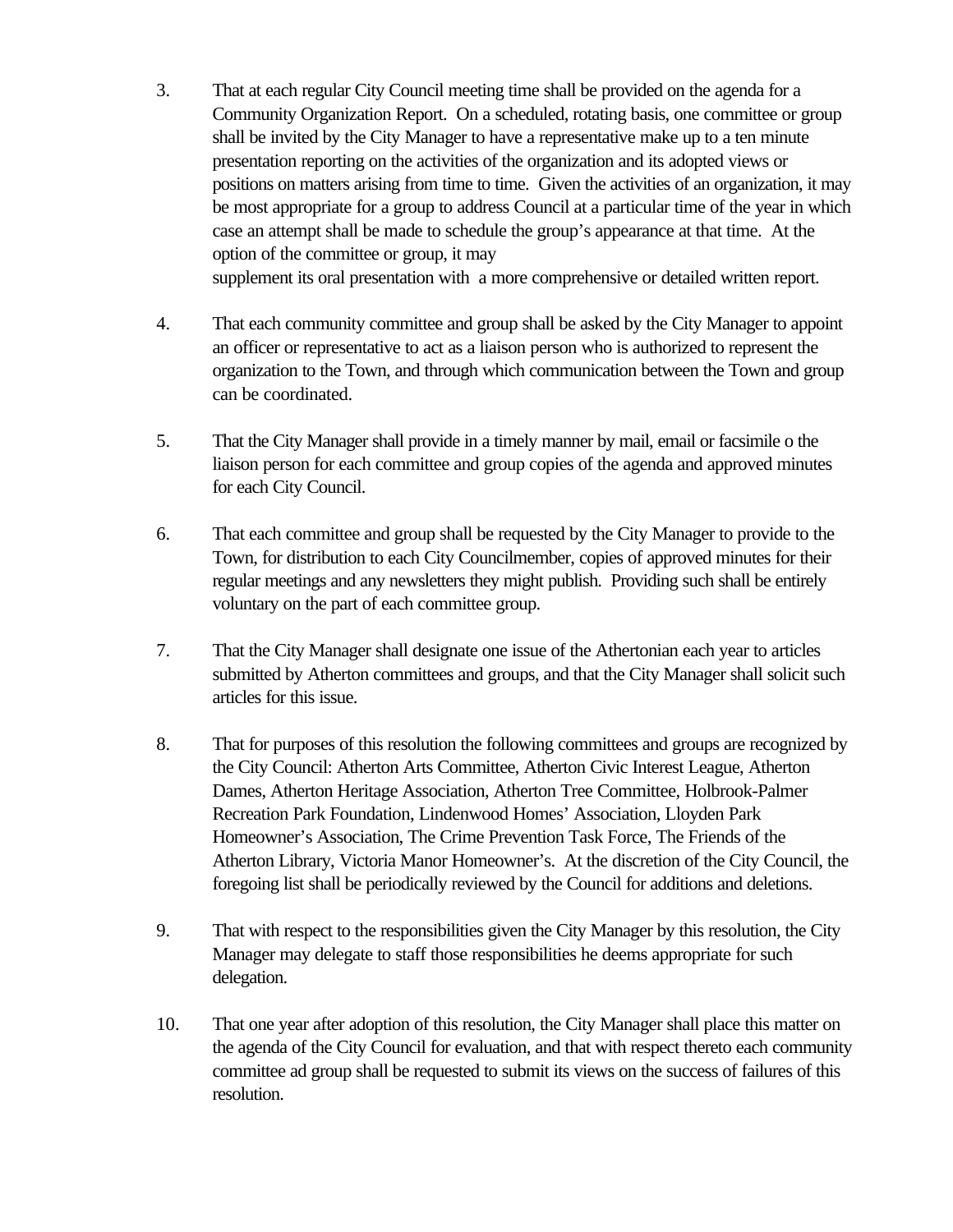\*\*\*\*\*\*\*\*\*\*\*\*\*\*\*\*\*\*\*\*\*\*\*\*\*\*\*\*\*\*\*\*\*\*\*\*\*\*\*\*\*\*\*\*\*\*\*\*\*\*\*\*\*\*\*\*\*\*\*\*\*\*\*\*\*\*\*\*\*\*\*\*\*\*\*\*\* \*\*

I HEREBY CERTIFY that the foregoing Resolution was passed and adopted by the City Council of the Town of Atherton at a regular meeting of said Council duly held on April 20, 1999 by the following roll call vote.

| AYES:     | $\sim$          | Councilmembers: Carlson, Conwell, Dudley, Fisher, Chapman |
|-----------|-----------------|-----------------------------------------------------------|
| NOES:     | $\mathbf{0}$    | Councilmembers:                                           |
| ABSENT: 0 | Councilmembers: |                                                           |
| ABSTAIN:0 |                 | Councilmembers:                                           |

Nanette F. Chapman, Mayor Town of Atherton

ATTEST:

Marti Brown Town of Atherton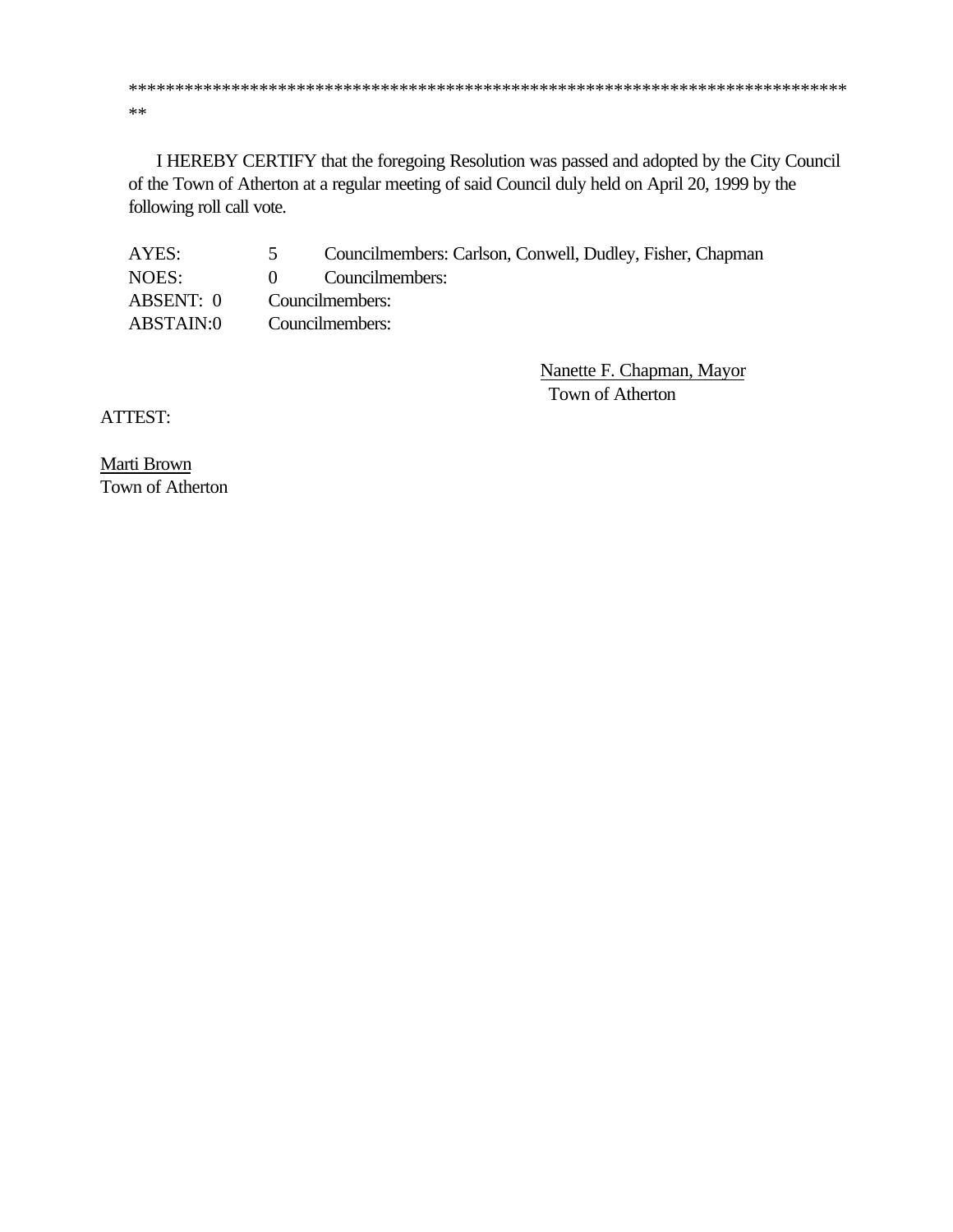## **IMPLEMENTATION OF RESOLUTION**

The following table cites each provision of the Resolution and explains what the Town has done to date to implement the provision.

|                | <b>Provision of Resolution</b> | <b>Town Action</b>                                                  |
|----------------|--------------------------------|---------------------------------------------------------------------|
| $\mathbf{1}$   | That each September an         | Meetings were held on September 9, 1999 and September 10,           |
|                | annual Community               | 2002.                                                               |
|                | <b>Organization Roundtable</b> | Those invited to the 2002 meeting were as listed in the Resolution, |
|                | meeting shall be held.         | plus the following groups which were not listed: Cowell Lane        |
|                | Those invited to the meeting   | Homeowners Association, Atherton Oaks Neighborhood                  |
|                | shall be each member of the    | Association.                                                        |
|                | City Council, the City         |                                                                     |
|                | Manager, chairpersons or       |                                                                     |
|                | representatives of the         |                                                                     |
|                | <b>Atherton General Plan</b>   |                                                                     |
|                | Committee, Atherton            |                                                                     |
|                | Planning Commission,           |                                                                     |
|                | Atherton Park and              |                                                                     |
|                | Recreation Commission,         |                                                                     |
|                | Atherton Arts Committee,       |                                                                     |
|                | and a representative from      |                                                                     |
|                | each recognized committee      |                                                                     |
|                | and group. Staff               |                                                                     |
|                | department heads shall be      |                                                                     |
|                | available during the meeting   |                                                                     |
|                | as a resource. The meeting     |                                                                     |
|                | shall be chaired by the        |                                                                     |
|                | Mayor who will establish       |                                                                     |
|                | and distribute an agenda       |                                                                     |
|                | prior to the meeting.          |                                                                     |
| $\overline{2}$ | That in advance of the         | For the September 10, 2002 meeting, the invitation letter to        |
|                | <b>Community Organization</b>  | community groups from the Mayor contained the following             |
|                | Roundtable, in order to        | statement:                                                          |
|                | make it potentially more       | "In accordance with Resolution No. 99-6 you may, if your group      |
|                | productive, each community     | so chooses, provide to the City Council an annual report of your    |
|                | committee and group shall      | organization's goals, activities, views on current issues and       |
|                | be requested by the City       | problems confronting the community, or matters which your group     |
|                | Manager to provide to the      | believes should be addressed by the Town. If you choose to          |
|                | City Council, and each         | provide such a report, please bring copies to the meeting for       |
|                | other committee and group,     | distribution to the Council and attendees."                         |
|                | an annual report of its goals, | Two groups presented written reports at the meeting: the Atherton   |
|                | activities, and views on       | Arts Committee and the Friends of the Atherton Library.             |
|                | current issues, problems       |                                                                     |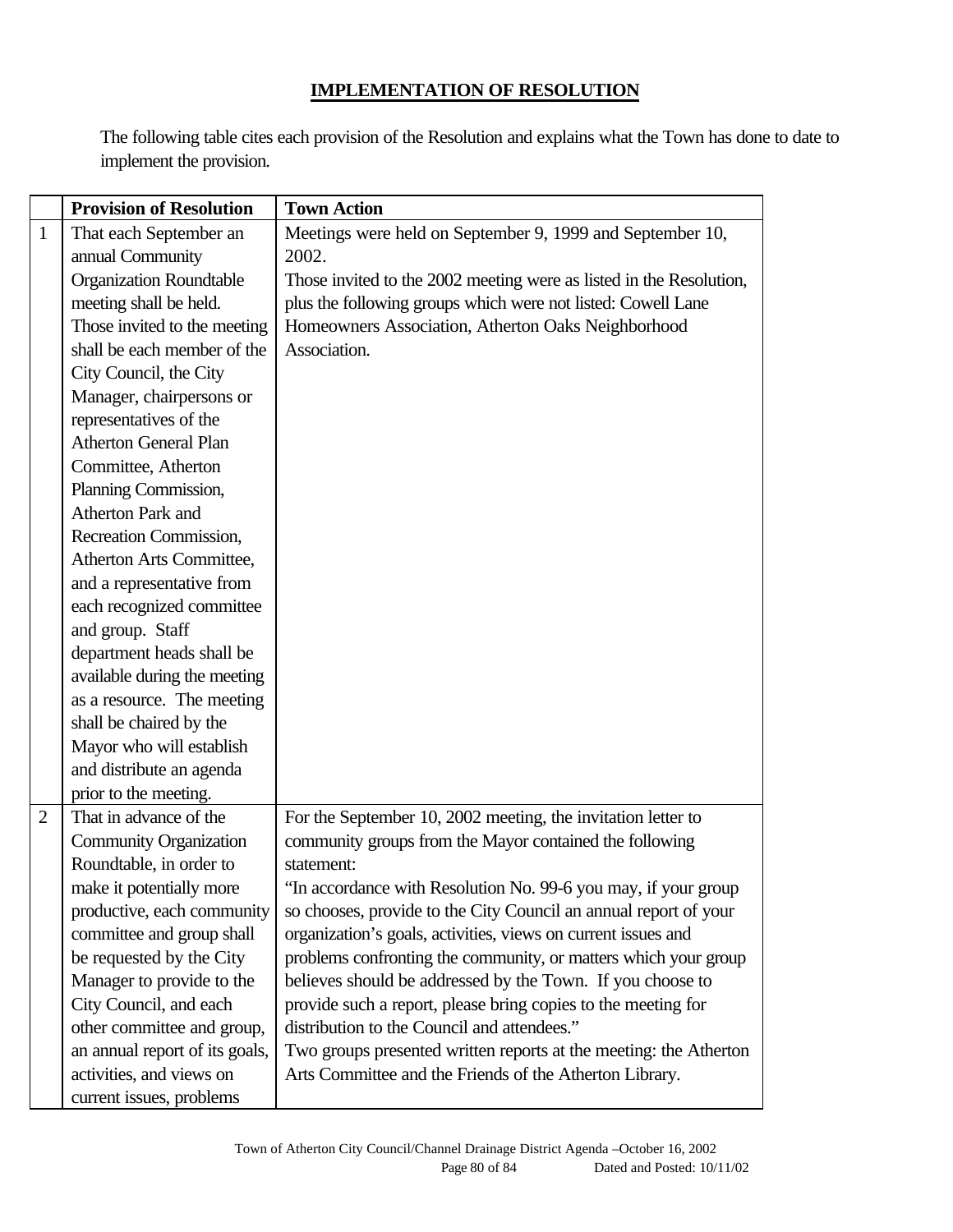|                | <b>Provision of Resolution</b>     | <b>Town Action</b>                                                           |
|----------------|------------------------------------|------------------------------------------------------------------------------|
|                | confronting the community,         | A similar request was made for the 1999 meeting, and two groups              |
|                | or matters which they              | submitted written reports at that meeting: the Atherton Arts                 |
|                | believe should be                  | Committee and the Atherton Tree Committee.                                   |
|                | addressed by the Town.             |                                                                              |
|                | Providing such shall be            |                                                                              |
|                | entirely voluntary on the          |                                                                              |
|                | part of each committee or          |                                                                              |
|                | group.                             |                                                                              |
| 3              | That at each regular City          | In November 2001, a letter was mailed to all community groups, inviting      |
|                | Council meeting time shall be      | them to avail themselves of this opportunity. Beginning in January 2002, the |
|                | provided on the agenda for a       | following groups have spoken to Council:                                     |
|                | <b>Community Organization</b>      |                                                                              |
|                | Report. On a scheduled,            | January 16, 2002 – Charles Ramorino, Atherton Civic Interest League          |
|                | rotating basis, one committee or   | February 13, 2002 - Mindy Perez Rubio, Atherton Dames                        |
|                | group shall be invited by the      | March 20, 2002 - Francesca Eastman, Arts Committee                           |
|                | City Manager to have one           | April 17, 2002 - Joan Sanders, Friends of the Atherton Library               |
|                | representative make up to a ten    | May 15, 2002 - Robert Simonds, Holbrook-Palmer Recreation Park               |
|                | minute presentation reporting on   | Foundation (unable to attend but submitted written report)                   |
|                | the activities of the organization | June 19, 2002 - Shirley Carlson, Atherton Tree Committee                     |
|                | and its adopted views or           | August 21, 2002 - Marion Oster, Atherton Heritage Association                |
|                | positions on matters arising from  | September 18, 2002 - Manisha Agrawal, Victoria Manor Homeowners              |
|                | time to time. Given the activities |                                                                              |
|                | of an organization, it may be      | Scheduled for November 20, 2002 – Sharon Turner, Crime Prevention            |
|                | most appropriate for a group to    | <b>Task Force</b>                                                            |
|                | address Council at a particular    | Declined invitation to speak - Lloyden Park Homeowners Association           |
|                | time of the year in which case an  | Have not received a response from - Lindenwood Homes Association             |
|                | attempt shall be made to           |                                                                              |
|                | schedule the group's               |                                                                              |
|                | appearance at that time. A the     |                                                                              |
|                | option of the committee or         |                                                                              |
|                | group, it may supplement its oral  |                                                                              |
|                | presentation with a more           |                                                                              |
|                | comprehensive or detailed          |                                                                              |
|                | written report.                    |                                                                              |
| $\overline{4}$ | That each community committee      | This has not been done; however, communications between the City             |
|                | and group shall be asked by the    | Manager's Office and each group have been taking place with the              |
|                | City Manager to appoint an         | Chairperson or President of each group.                                      |
|                | officer or representative to act   |                                                                              |
|                | as a liaison person who is         |                                                                              |
|                | authorized to represent the        |                                                                              |
|                | organization to the Town, and      |                                                                              |
|                | through which communication        |                                                                              |
|                | between the Town and group         |                                                                              |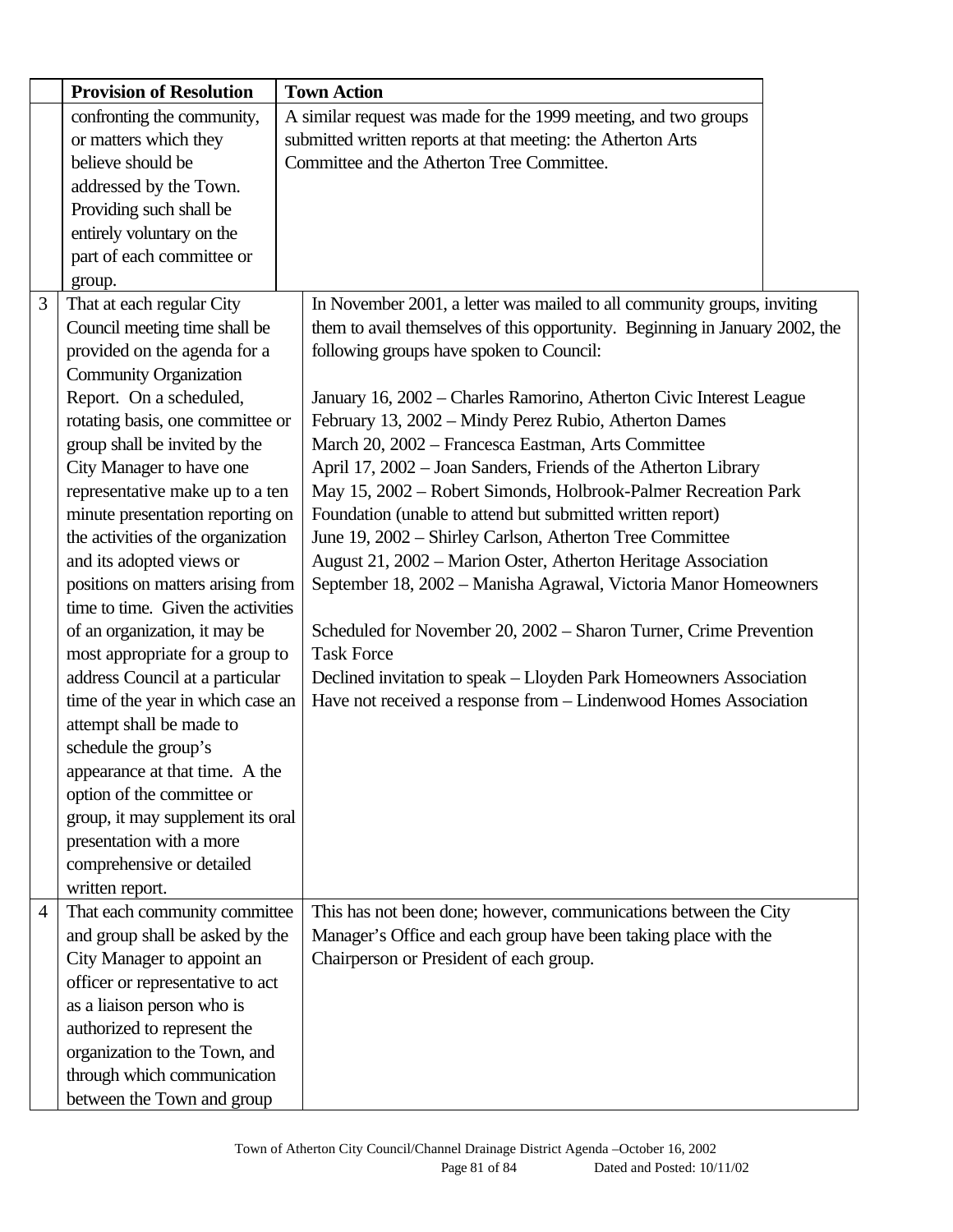|                | <b>Provision of Resolution</b>    | <b>Town Action</b>                                                             |
|----------------|-----------------------------------|--------------------------------------------------------------------------------|
|                | can be coordinated.               |                                                                                |
| 5              | That the City Manager shall       | For the past three years, the Chair of each group has been mailed each City    |
|                | provide in a timely manner by     | Council meeting agenda, via U.S. Postal mail or through e-mail, if an e-mail   |
|                | mail, e-mail or facsimile to the  | address was provided to the Town. Minutes of City Council meetings have        |
|                | liaison person for each           | not been mailed to the groups; however, they are readily available on the      |
|                | committee and group copies of     | Town's website.                                                                |
|                | the agenda and approved           |                                                                                |
|                | minutes for each City Council     |                                                                                |
|                | [meeting].                        |                                                                                |
| 6              | That each committee and group     | It is unknown if this request was ever formally made in writing to the groups. |
|                | shall be requested by the City    | Some of the Community Groups do provide their newsletters and minutes to       |
|                | Manager to provide to the         | the City Manager.                                                              |
|                | Town, for distribution to each    |                                                                                |
|                | City Councilmember, copies of     |                                                                                |
|                | approved minutes for their        |                                                                                |
|                | regular meetings and any          |                                                                                |
|                | newsletters they might publish.   |                                                                                |
|                | Providing such shall be entirely  |                                                                                |
|                | voluntary on the part of each     |                                                                                |
|                | committee [or] group.             |                                                                                |
| $\overline{7}$ | That the City Manager shall       | Instead of only designating one issue of the Athertonian per year to the       |
|                | designate one issue of the        | community groups, these groups are solicited for articles for each issue. For  |
|                | Athertonian each year to articles | the past two years, letters have been sent to the groups inviting them to      |
|                | submitted by Atherton             | submit items for publication, along with the Athertonian publishing schedule.  |
|                | committees and groups, and that   | Many groups have submitted articles which have been published.                 |
|                | the City Manager shall solicit    |                                                                                |
|                | such articles for this issue.     |                                                                                |
| 8              | That for purposes of this         | The named groups have been invited to speak at Council meetings, have          |
|                | resolution the following          | were invited to the Annual Community Organization Roundtable, and were         |
|                | committees and groups are         | sent a letter inviting them to submit items for the Community Calendar.        |
|                | recognized by the City Council:   |                                                                                |
|                | Atherton Arts Committee,          | In addition, the following groups were also invited to the 2002 Annual         |
|                | Atherton Civic Interest League,   | Community Organization Roundtable: Cowell Lane Homeowners                      |
|                | Atherton Dames, Atherton          | Association, Atherton Oaks Neighborhood Association, Atherton Planning         |
|                | Heritage Association, Atherton    | Commission, Atherton Park and Recreation Commission, and Atherton              |
|                | Tree Committee, Holbrook-         | General Plan Committee.                                                        |
|                | <b>Palmer Recreation Park</b>     |                                                                                |
|                | Foundation, Lindenwood            |                                                                                |
|                | Homes Association, Lloyden        |                                                                                |
|                | Park Homeowners Association,      |                                                                                |
|                | The Crime Prevention Task         |                                                                                |
|                | Force, The Friends of the         |                                                                                |
|                | Atherton Library, Victoria        |                                                                                |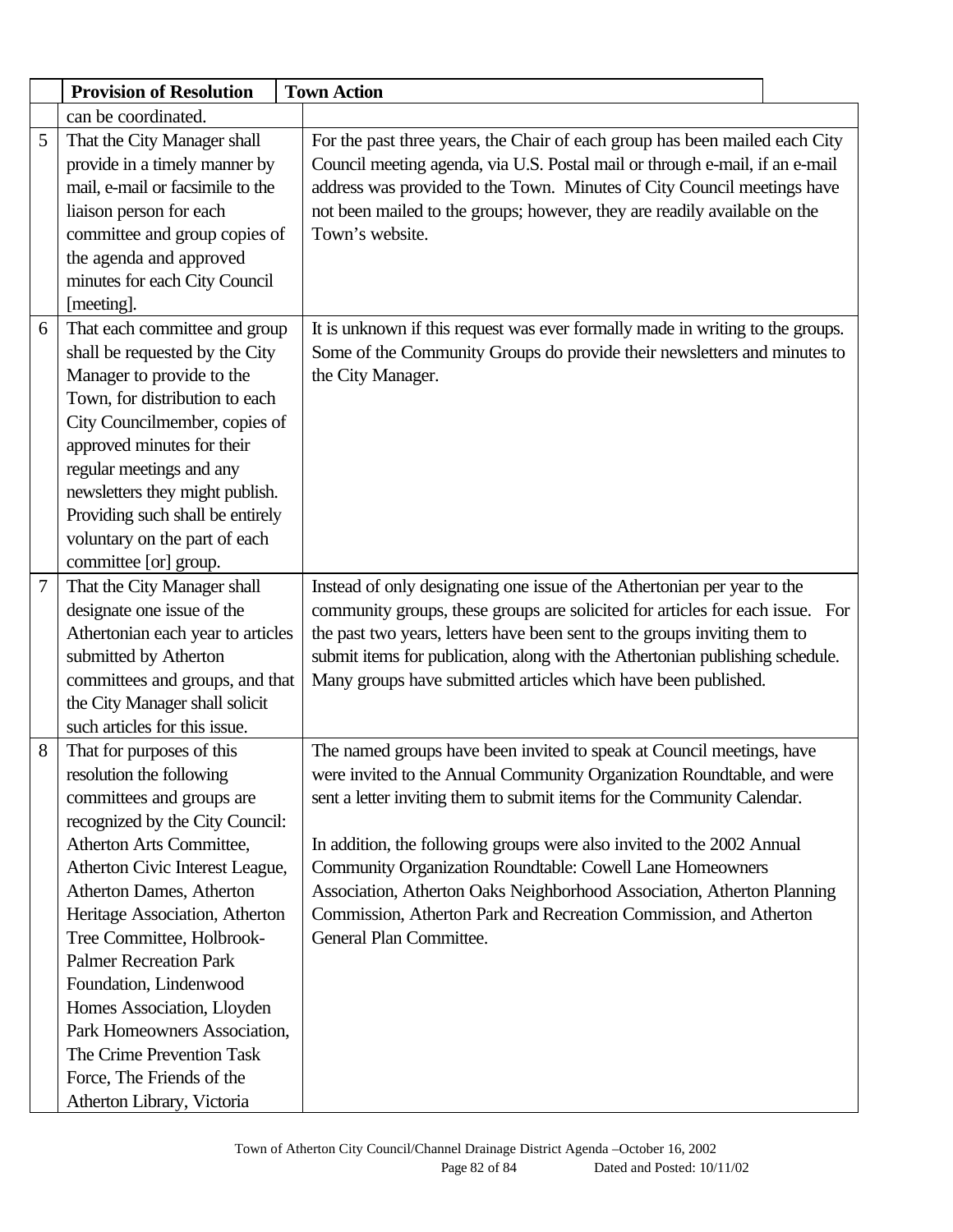|   | <b>Provision of Resolution</b>  | <b>Town Action</b>                                                    |
|---|---------------------------------|-----------------------------------------------------------------------|
|   | Manor Homeowners. At the        |                                                                       |
|   | discretion of the City Council, |                                                                       |
|   | the foregoing list shall be     |                                                                       |
|   | periodically reviewed by the    |                                                                       |
|   | Council for additions and       |                                                                       |
|   | deletions.                      |                                                                       |
| 9 | That with respect to the        | Procedural administration of the Community Organization Roundtable is |
|   | responsibilities given the City | handled by the Assistant to the City Manager and the City Clerk.      |
|   | Manager by this resolution, the |                                                                       |
|   | City Manager may delegate to    |                                                                       |
|   | staff those responsibilities he |                                                                       |
|   | deems appropriate for such      |                                                                       |
|   | delegation.                     |                                                                       |